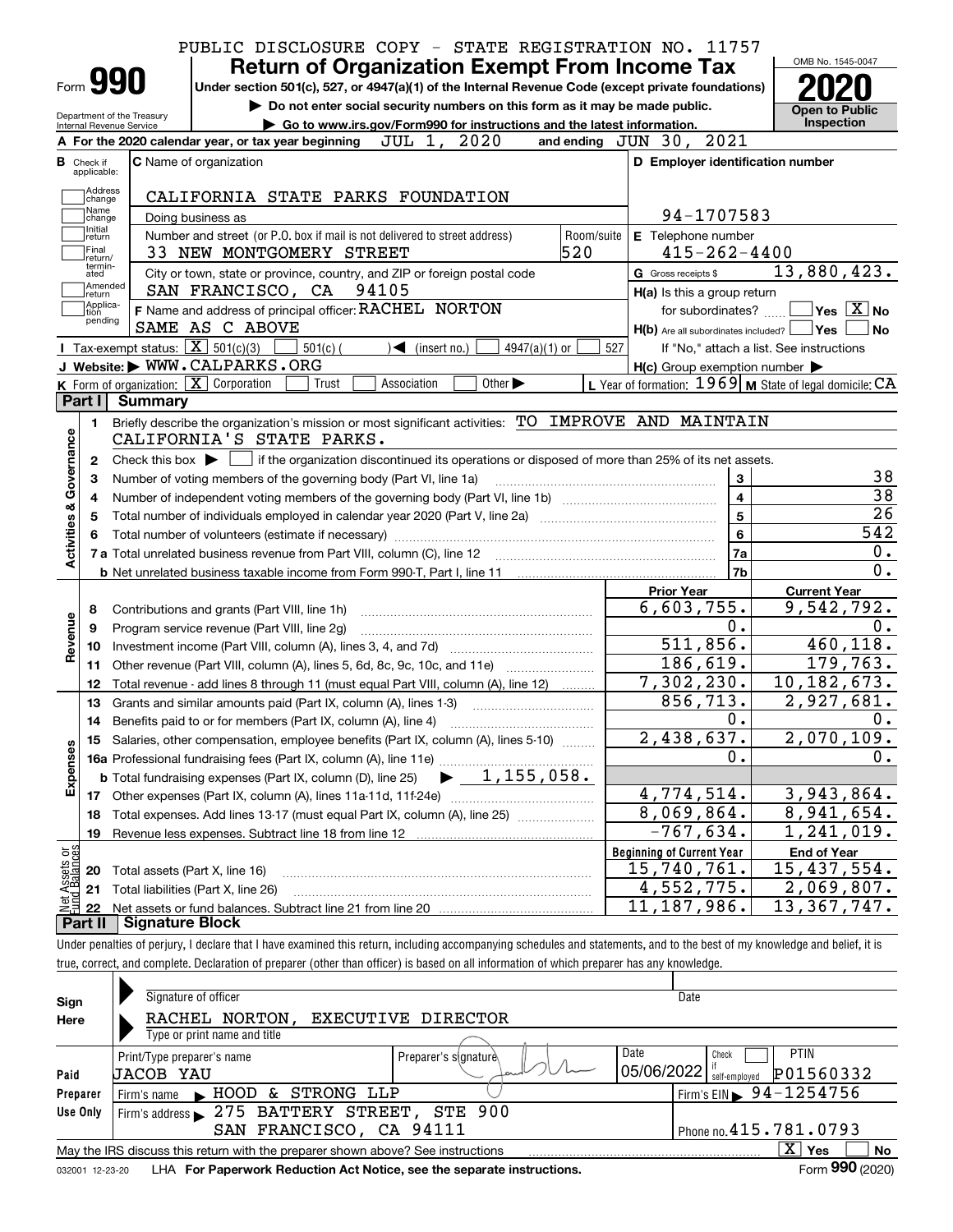(Rev. January 2020)

## **Application for Automatic Extension of Time To File an Exempt Organization Return**

Department of the Treasury Internal Revenue Service

**| File a separate application for each return.**

**| Go to www.irs.gov/Form8868 for the latest information.**

**Electronic filing (e-file).**  You can electronically file Form 8868 to request a 6-month automatic extension of time to file any of the filing of this form, visit www.irs.gov/e-file-providers/e-file-for-charities-and-non-profits. forms listed below with the exception of Form 8870, Information Return for Transfers Associated With Certain Personal Benefit Contracts, for which an extension request must be sent to the IRS in paper format (see instructions). For more details on the electronic

### **Automatic 6-Month Extension of Time.** Only submit original (no copies needed).

All corporations required to file an income tax return other than Form 990-T (including 1120-C filers), partnerships, REMICs, and trusts must use Form 7004 to request an extension of time to file income tax returns.

| Type or                                                                                                                                 | Name of exempt organization or other filer, see instructions.                                                                                                                                                                                                                                                                                                                                                                                                                                                                                                                                               | Taxpayer identification number (TIN) |                                                                                                                                               |              |                                              |                         |  |  |
|-----------------------------------------------------------------------------------------------------------------------------------------|-------------------------------------------------------------------------------------------------------------------------------------------------------------------------------------------------------------------------------------------------------------------------------------------------------------------------------------------------------------------------------------------------------------------------------------------------------------------------------------------------------------------------------------------------------------------------------------------------------------|--------------------------------------|-----------------------------------------------------------------------------------------------------------------------------------------------|--------------|----------------------------------------------|-------------------------|--|--|
| print                                                                                                                                   | CALIFORNIA STATE PARKS FOUNDATION                                                                                                                                                                                                                                                                                                                                                                                                                                                                                                                                                                           |                                      | 94-1707583                                                                                                                                    |              |                                              |                         |  |  |
| File by the<br>due date for                                                                                                             | Number, street, and room or suite no. If a P.O. box, see instructions.                                                                                                                                                                                                                                                                                                                                                                                                                                                                                                                                      |                                      |                                                                                                                                               |              |                                              |                         |  |  |
| filing your<br>return. See                                                                                                              | 33 NEW MONTGOMERY STREET, NO. 520                                                                                                                                                                                                                                                                                                                                                                                                                                                                                                                                                                           |                                      |                                                                                                                                               |              |                                              |                         |  |  |
| City, town or post office, state, and ZIP code. For a foreign address, see instructions.<br>instructions.<br>SAN FRANCISCO, CA<br>94105 |                                                                                                                                                                                                                                                                                                                                                                                                                                                                                                                                                                                                             |                                      |                                                                                                                                               |              |                                              |                         |  |  |
|                                                                                                                                         | Enter the Return Code for the return that this application is for (file a separate application for each return)                                                                                                                                                                                                                                                                                                                                                                                                                                                                                             |                                      |                                                                                                                                               |              |                                              | $\mathbf 0$<br>1        |  |  |
| <b>Application</b>                                                                                                                      |                                                                                                                                                                                                                                                                                                                                                                                                                                                                                                                                                                                                             | Return                               | Application                                                                                                                                   |              |                                              | Return                  |  |  |
| Is For                                                                                                                                  |                                                                                                                                                                                                                                                                                                                                                                                                                                                                                                                                                                                                             | Code                                 | Is For                                                                                                                                        |              |                                              | Code                    |  |  |
|                                                                                                                                         | Form 990 or Form 990-EZ                                                                                                                                                                                                                                                                                                                                                                                                                                                                                                                                                                                     | 01                                   | Form 990-T (corporation)                                                                                                                      |              |                                              | 07                      |  |  |
| Form 990-BL                                                                                                                             |                                                                                                                                                                                                                                                                                                                                                                                                                                                                                                                                                                                                             | 02                                   | Form 1041-A                                                                                                                                   |              |                                              | 08                      |  |  |
|                                                                                                                                         | Form 4720 (individual)                                                                                                                                                                                                                                                                                                                                                                                                                                                                                                                                                                                      | 03                                   | Form 4720 (other than individual)                                                                                                             |              |                                              | 09                      |  |  |
| Form 990-PF                                                                                                                             |                                                                                                                                                                                                                                                                                                                                                                                                                                                                                                                                                                                                             | 04                                   | Form 5227                                                                                                                                     |              |                                              | 10                      |  |  |
|                                                                                                                                         | Form 990-T (sec. 401(a) or 408(a) trust)                                                                                                                                                                                                                                                                                                                                                                                                                                                                                                                                                                    | 05                                   | Form 6069                                                                                                                                     |              |                                              | 11                      |  |  |
|                                                                                                                                         | Form 990-T (trust other than above)                                                                                                                                                                                                                                                                                                                                                                                                                                                                                                                                                                         | 06                                   | Form 8870<br>CASSANDRA LIU - 33 NEW MONTGOMERY STREET, SUITE 520                                                                              |              |                                              | 12                      |  |  |
| $box \blacktriangleright$<br>1.<br>$\mathbf{2}$                                                                                         | • If this is for a Group Return, enter the organization's four digit Group Exemption Number (GEN) [16] If this is for the whole group, check this<br>. If it is for part of the group, check this box $\blacktriangleright$<br>I request an automatic 6-month extension of time until<br>the organization named above. The extension is for the organization's return for:<br>calendar year<br>or<br>$\blacktriangleright$ $\boxed{\text{X}}$ tax year beginning $\boxed{\text{JUL}}$ 1, 2020<br>If the tax year entered in line 1 is for less than 12 months, check reason:<br>Change in accounting period |                                      | and attach a list with the names and TINs of all members the extension is for.<br>MAY 16, 2022<br>, and ending JUN 30, 2021<br>Initial return | Final return | , to file the exempt organization return for |                         |  |  |
| За                                                                                                                                      | If this application is for Forms 990-BL, 990-PF, 990-T, 4720, or 6069, enter the tentative tax, less<br>any nonrefundable credits. See instructions.                                                                                                                                                                                                                                                                                                                                                                                                                                                        |                                      |                                                                                                                                               | За           | \$                                           | 0.                      |  |  |
| b                                                                                                                                       | If this application is for Forms 990-PF, 990-T, 4720, or 6069, enter any refundable credits and                                                                                                                                                                                                                                                                                                                                                                                                                                                                                                             |                                      |                                                                                                                                               |              |                                              |                         |  |  |
|                                                                                                                                         | Зb<br>\$<br>estimated tax payments made. Include any prior year overpayment allowed as a credit.                                                                                                                                                                                                                                                                                                                                                                                                                                                                                                            |                                      |                                                                                                                                               |              |                                              | 0.                      |  |  |
| c.                                                                                                                                      | Balance due. Subtract line 3b from line 3a. Include your payment with this form, if required, by                                                                                                                                                                                                                                                                                                                                                                                                                                                                                                            |                                      |                                                                                                                                               |              |                                              |                         |  |  |
| using EFTPS (Electronic Federal Tax Payment System). See instructions.<br>Зс<br>\$                                                      |                                                                                                                                                                                                                                                                                                                                                                                                                                                                                                                                                                                                             |                                      |                                                                                                                                               |              |                                              |                         |  |  |
| instructions.                                                                                                                           | Caution: If you are going to make an electronic funds withdrawal (direct debit) with this Form 8868, see Form 8453-EO and Form 8879-EO for payment                                                                                                                                                                                                                                                                                                                                                                                                                                                          |                                      |                                                                                                                                               |              |                                              |                         |  |  |
| LHA                                                                                                                                     | For Privacy Act and Paperwork Reduction Act Notice, see instructions.                                                                                                                                                                                                                                                                                                                                                                                                                                                                                                                                       |                                      |                                                                                                                                               |              |                                              | Form 8868 (Rev. 1-2020) |  |  |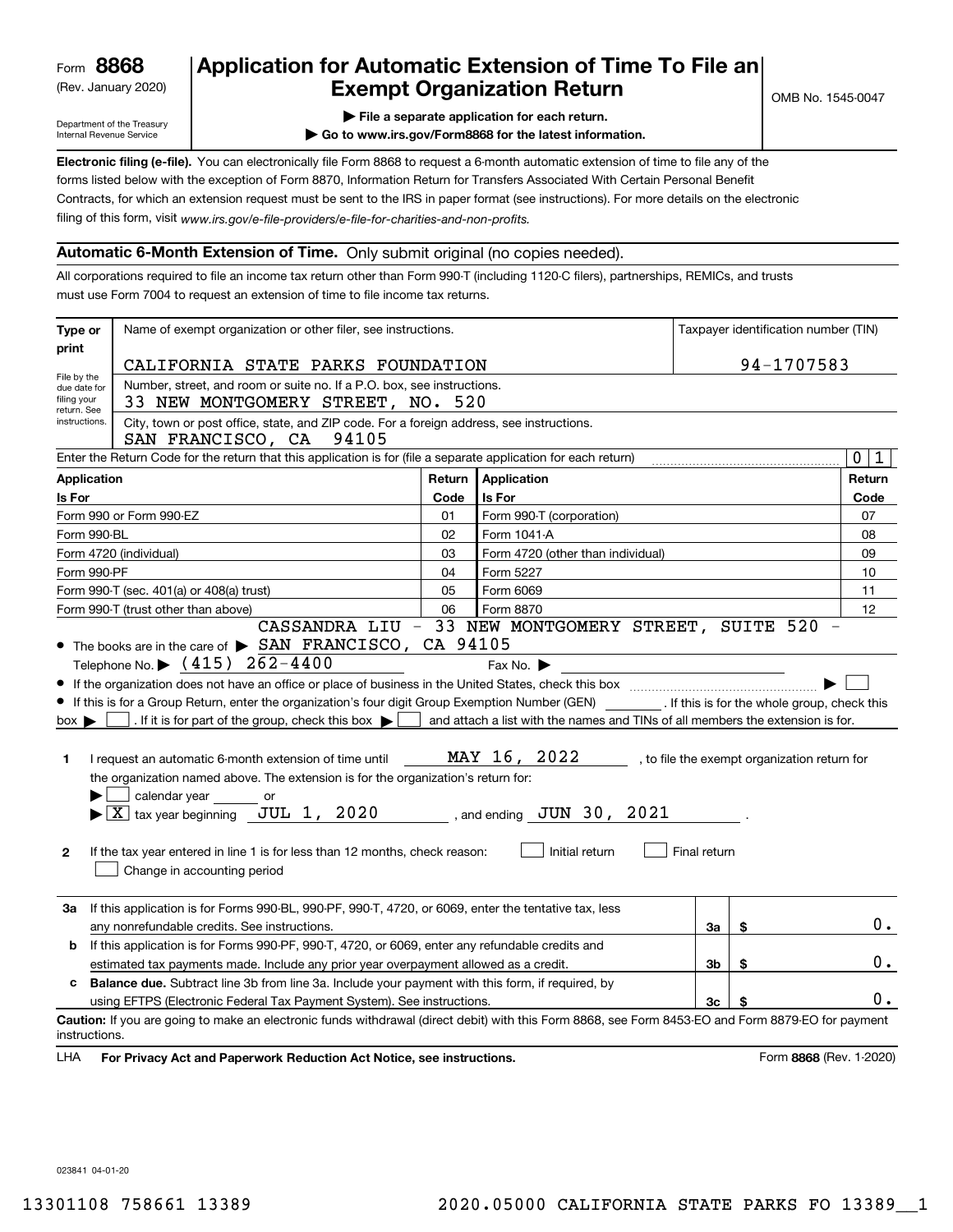| NONPROFIT DEDICATED TO PROTECTING AND PRESERVING THE CALIFORNIA STATE<br>PARK SYSTEM FOR THE BENEFIT OF ALL.<br>Did the organization undertake any significant program services during the year which were not listed on the<br>$]$ Yes $[\overline{\mathrm{X}}]$ No<br>If "Yes," describe these new services on Schedule O.<br>$\overline{\mathsf{Yes} \mathbb{X}}$ No<br>Did the organization cease conducting, or make significant changes in how it conducts, any program services?<br>3<br>If "Yes," describe these changes on Schedule O.<br>Describe the organization's program service accomplishments for each of its three largest program services, as measured by expenses.<br>Section 501(c)(3) and 501(c)(4) organizations are required to report the amount of grants and allocations to others, the total expenses, and<br>revenue, if any, for each program service reported.<br>2,688,775. ) (Revenue \$<br>54, 191.<br>3,041,861. including grants of \$<br>(Expenses \$<br>(Code:<br>IN PARTNERSHIP WITH CALIFORNIA STATE PARKS AND PARK PARTNERS,<br>WE WORKED<br>TOGETHER TO ADDRESS PARK IMPROVEMENTS, CLIMATE RESILIENCY, ECOLOGICAL<br>VALUE, AND MORE. WITH THE YOSEMITE SLOUGH WETLAND RESTORATION PROJECT<br>AT CANDLESTICK POINT STATE RECREATION AREA, WE SUPPORTED IMPROVEMENTS<br>TO THE URBAN PARK, ENHANCED ITS ECOLOGICAL VALUE, AND PREPARED IT FOR<br>PUBLIC ACCESS, EDUCATION, AND IMPROVEMENT OF COMMUNITY HEALTH.<br>WE<br>SUPPORTED STATE PARKS THROUGH THE WILDFIRES OF 2020 VIA OUR WILDFIRE<br>RELIEF GRANTS AND FURTHER DISTRIBUTED A TOTAL OF \$135,092 IN WILDFIRE<br>RESILIENCY AND PREVENTION GRANTS TO ASSESS, RESTORE, AND PREPARE<br>PARKLANDS WHILE EDUCATING THE COMMUNITY AND RAISING THEIR AWARENESS OF<br>CLIMATE CHANGE AND CLIMATE-RESILIENT ACTIVITIES.<br>$\overline{51}$ , 902. ) (Revenue \$<br>27,496.<br>$348,714$ . including grants of \$<br>4b<br>(Expenses \$<br>(Code:<br>ENGAGING COMMUNITY THROUGH VOLUNTEER STEWARDSHIP TO ADDRESS THE<br>CHALLENGES OUR STATE PARKS FACE, BUILD A NETWORK OF PARK STEWARDS,<br>AND<br>ENSURE THAT PARKS ARE ACCESSIBLE AND RELEVANT TO ALL. OVERALL,<br>OUR<br>VOLUNTEER ACTIVITY PROVIDED 1,748 HOURS OF SERVICE EQUATING TO 781<br>NATIVE PLANTS INSTALLED, 30 MILES OF TRAIL RESTORED, 130,684 SQUARE<br>FEET OF FIRE BUFFER ZONES CREATED, AND OVER 175 BAGS OF TRASH AND<br>RECYCLING COLLECTED. OUR EARTH DAY CLIMATE ACTION 2021 GRANTED A TOTAL<br>OF \$51,902 TO 12 STATE PARKS AND PARK PARTNERS TO SUPPORT VEGETATION<br>MANAGEMENT NEEDS AS WELL AS ONGOING MAINTENANCE NEEDS, INCLUDING TRAILS<br>AND FENCING.<br>$\overline{500.}$ ) (Revenue \$<br>274, 647. including grants of \$<br>$0 \cdot$ )<br>(Expenses \$<br>4c<br>(Code:<br>THROUGH ADVOCACY, WE ENGAGE WITH THE COMMUNITY TO ADDRESS THE NEEDS OF<br>STATE PARKS AND TO MAKE CHANGE AT THE HIGHEST LEVEL FOR ALL<br>CALIFORNIANS. IN PARTNERSHIP WITH CALIFORNIA'S FIRST PARTNER JENNIFER<br>SIEBEL NEWSOM AND MANY PARTNERS, WE ESTABLISHED STRONGER ACCESS TO<br>PARKS THROUGH THE PATHWAYS TO PARKS INITIATIVE. WE ENGAGED THE<br>COMMUNITY THROUGH VIRTUAL EVENTS AND WEBINARS TO ADDRESS CURRENT ISSUES<br>FACING STATE PARKS WHILE ADDRESSING THE CRITICAL VALUE PARKS PROVIDE.<br>4d Other program services (Describe on Schedule O.)<br>93, 872.<br>3, 338, 129. including grants of \$<br>$186, 505.$ (Revenue \$<br>(Expenses \$<br>7,003,351.<br>4e Total program service expenses<br>032002 12-23-20<br>3<br>2020.05093 CALIFORNIA STATE PARKS FO 13389 1<br>12270506 758661 13389 | 1            | Briefly describe the organization's mission:                          |
|------------------------------------------------------------------------------------------------------------------------------------------------------------------------------------------------------------------------------------------------------------------------------------------------------------------------------------------------------------------------------------------------------------------------------------------------------------------------------------------------------------------------------------------------------------------------------------------------------------------------------------------------------------------------------------------------------------------------------------------------------------------------------------------------------------------------------------------------------------------------------------------------------------------------------------------------------------------------------------------------------------------------------------------------------------------------------------------------------------------------------------------------------------------------------------------------------------------------------------------------------------------------------------------------------------------------------------------------------------------------------------------------------------------------------------------------------------------------------------------------------------------------------------------------------------------------------------------------------------------------------------------------------------------------------------------------------------------------------------------------------------------------------------------------------------------------------------------------------------------------------------------------------------------------------------------------------------------------------------------------------------------------------------------------------------------------------------------------------------------------------------------------------------------------------------------------------------------------------------------------------------------------------------------------------------------------------------------------------------------------------------------------------------------------------------------------------------------------------------------------------------------------------------------------------------------------------------------------------------------------------------------------------------------------------------------------------------------------------------------------------------------------------------------------------------------------------------------------------------------------------------------------------------------------------------------------------------------------------------------------------------------------------------------------------------------------------------------------------------------------------------------------------------------------------------------------------------------------------------------------------------------------------------------------------------------------------------------------------------------------------------------------------------------------------------------------------------------------------------------------------------------------------------------------------------------------------------|--------------|-----------------------------------------------------------------------|
|                                                                                                                                                                                                                                                                                                                                                                                                                                                                                                                                                                                                                                                                                                                                                                                                                                                                                                                                                                                                                                                                                                                                                                                                                                                                                                                                                                                                                                                                                                                                                                                                                                                                                                                                                                                                                                                                                                                                                                                                                                                                                                                                                                                                                                                                                                                                                                                                                                                                                                                                                                                                                                                                                                                                                                                                                                                                                                                                                                                                                                                                                                                                                                                                                                                                                                                                                                                                                                                                                                                                                                                    |              | CALIFORNIA STATE PARKS FOUNDATION IS AN INDEPENDENT, MEMBER-SUPPORTED |
|                                                                                                                                                                                                                                                                                                                                                                                                                                                                                                                                                                                                                                                                                                                                                                                                                                                                                                                                                                                                                                                                                                                                                                                                                                                                                                                                                                                                                                                                                                                                                                                                                                                                                                                                                                                                                                                                                                                                                                                                                                                                                                                                                                                                                                                                                                                                                                                                                                                                                                                                                                                                                                                                                                                                                                                                                                                                                                                                                                                                                                                                                                                                                                                                                                                                                                                                                                                                                                                                                                                                                                                    |              |                                                                       |
|                                                                                                                                                                                                                                                                                                                                                                                                                                                                                                                                                                                                                                                                                                                                                                                                                                                                                                                                                                                                                                                                                                                                                                                                                                                                                                                                                                                                                                                                                                                                                                                                                                                                                                                                                                                                                                                                                                                                                                                                                                                                                                                                                                                                                                                                                                                                                                                                                                                                                                                                                                                                                                                                                                                                                                                                                                                                                                                                                                                                                                                                                                                                                                                                                                                                                                                                                                                                                                                                                                                                                                                    |              |                                                                       |
|                                                                                                                                                                                                                                                                                                                                                                                                                                                                                                                                                                                                                                                                                                                                                                                                                                                                                                                                                                                                                                                                                                                                                                                                                                                                                                                                                                                                                                                                                                                                                                                                                                                                                                                                                                                                                                                                                                                                                                                                                                                                                                                                                                                                                                                                                                                                                                                                                                                                                                                                                                                                                                                                                                                                                                                                                                                                                                                                                                                                                                                                                                                                                                                                                                                                                                                                                                                                                                                                                                                                                                                    | $\mathbf{2}$ |                                                                       |
|                                                                                                                                                                                                                                                                                                                                                                                                                                                                                                                                                                                                                                                                                                                                                                                                                                                                                                                                                                                                                                                                                                                                                                                                                                                                                                                                                                                                                                                                                                                                                                                                                                                                                                                                                                                                                                                                                                                                                                                                                                                                                                                                                                                                                                                                                                                                                                                                                                                                                                                                                                                                                                                                                                                                                                                                                                                                                                                                                                                                                                                                                                                                                                                                                                                                                                                                                                                                                                                                                                                                                                                    |              |                                                                       |
|                                                                                                                                                                                                                                                                                                                                                                                                                                                                                                                                                                                                                                                                                                                                                                                                                                                                                                                                                                                                                                                                                                                                                                                                                                                                                                                                                                                                                                                                                                                                                                                                                                                                                                                                                                                                                                                                                                                                                                                                                                                                                                                                                                                                                                                                                                                                                                                                                                                                                                                                                                                                                                                                                                                                                                                                                                                                                                                                                                                                                                                                                                                                                                                                                                                                                                                                                                                                                                                                                                                                                                                    |              |                                                                       |
|                                                                                                                                                                                                                                                                                                                                                                                                                                                                                                                                                                                                                                                                                                                                                                                                                                                                                                                                                                                                                                                                                                                                                                                                                                                                                                                                                                                                                                                                                                                                                                                                                                                                                                                                                                                                                                                                                                                                                                                                                                                                                                                                                                                                                                                                                                                                                                                                                                                                                                                                                                                                                                                                                                                                                                                                                                                                                                                                                                                                                                                                                                                                                                                                                                                                                                                                                                                                                                                                                                                                                                                    |              |                                                                       |
|                                                                                                                                                                                                                                                                                                                                                                                                                                                                                                                                                                                                                                                                                                                                                                                                                                                                                                                                                                                                                                                                                                                                                                                                                                                                                                                                                                                                                                                                                                                                                                                                                                                                                                                                                                                                                                                                                                                                                                                                                                                                                                                                                                                                                                                                                                                                                                                                                                                                                                                                                                                                                                                                                                                                                                                                                                                                                                                                                                                                                                                                                                                                                                                                                                                                                                                                                                                                                                                                                                                                                                                    | 4            |                                                                       |
|                                                                                                                                                                                                                                                                                                                                                                                                                                                                                                                                                                                                                                                                                                                                                                                                                                                                                                                                                                                                                                                                                                                                                                                                                                                                                                                                                                                                                                                                                                                                                                                                                                                                                                                                                                                                                                                                                                                                                                                                                                                                                                                                                                                                                                                                                                                                                                                                                                                                                                                                                                                                                                                                                                                                                                                                                                                                                                                                                                                                                                                                                                                                                                                                                                                                                                                                                                                                                                                                                                                                                                                    |              |                                                                       |
|                                                                                                                                                                                                                                                                                                                                                                                                                                                                                                                                                                                                                                                                                                                                                                                                                                                                                                                                                                                                                                                                                                                                                                                                                                                                                                                                                                                                                                                                                                                                                                                                                                                                                                                                                                                                                                                                                                                                                                                                                                                                                                                                                                                                                                                                                                                                                                                                                                                                                                                                                                                                                                                                                                                                                                                                                                                                                                                                                                                                                                                                                                                                                                                                                                                                                                                                                                                                                                                                                                                                                                                    |              |                                                                       |
|                                                                                                                                                                                                                                                                                                                                                                                                                                                                                                                                                                                                                                                                                                                                                                                                                                                                                                                                                                                                                                                                                                                                                                                                                                                                                                                                                                                                                                                                                                                                                                                                                                                                                                                                                                                                                                                                                                                                                                                                                                                                                                                                                                                                                                                                                                                                                                                                                                                                                                                                                                                                                                                                                                                                                                                                                                                                                                                                                                                                                                                                                                                                                                                                                                                                                                                                                                                                                                                                                                                                                                                    | 4a           |                                                                       |
|                                                                                                                                                                                                                                                                                                                                                                                                                                                                                                                                                                                                                                                                                                                                                                                                                                                                                                                                                                                                                                                                                                                                                                                                                                                                                                                                                                                                                                                                                                                                                                                                                                                                                                                                                                                                                                                                                                                                                                                                                                                                                                                                                                                                                                                                                                                                                                                                                                                                                                                                                                                                                                                                                                                                                                                                                                                                                                                                                                                                                                                                                                                                                                                                                                                                                                                                                                                                                                                                                                                                                                                    |              |                                                                       |
|                                                                                                                                                                                                                                                                                                                                                                                                                                                                                                                                                                                                                                                                                                                                                                                                                                                                                                                                                                                                                                                                                                                                                                                                                                                                                                                                                                                                                                                                                                                                                                                                                                                                                                                                                                                                                                                                                                                                                                                                                                                                                                                                                                                                                                                                                                                                                                                                                                                                                                                                                                                                                                                                                                                                                                                                                                                                                                                                                                                                                                                                                                                                                                                                                                                                                                                                                                                                                                                                                                                                                                                    |              |                                                                       |
|                                                                                                                                                                                                                                                                                                                                                                                                                                                                                                                                                                                                                                                                                                                                                                                                                                                                                                                                                                                                                                                                                                                                                                                                                                                                                                                                                                                                                                                                                                                                                                                                                                                                                                                                                                                                                                                                                                                                                                                                                                                                                                                                                                                                                                                                                                                                                                                                                                                                                                                                                                                                                                                                                                                                                                                                                                                                                                                                                                                                                                                                                                                                                                                                                                                                                                                                                                                                                                                                                                                                                                                    |              |                                                                       |
|                                                                                                                                                                                                                                                                                                                                                                                                                                                                                                                                                                                                                                                                                                                                                                                                                                                                                                                                                                                                                                                                                                                                                                                                                                                                                                                                                                                                                                                                                                                                                                                                                                                                                                                                                                                                                                                                                                                                                                                                                                                                                                                                                                                                                                                                                                                                                                                                                                                                                                                                                                                                                                                                                                                                                                                                                                                                                                                                                                                                                                                                                                                                                                                                                                                                                                                                                                                                                                                                                                                                                                                    |              |                                                                       |
|                                                                                                                                                                                                                                                                                                                                                                                                                                                                                                                                                                                                                                                                                                                                                                                                                                                                                                                                                                                                                                                                                                                                                                                                                                                                                                                                                                                                                                                                                                                                                                                                                                                                                                                                                                                                                                                                                                                                                                                                                                                                                                                                                                                                                                                                                                                                                                                                                                                                                                                                                                                                                                                                                                                                                                                                                                                                                                                                                                                                                                                                                                                                                                                                                                                                                                                                                                                                                                                                                                                                                                                    |              |                                                                       |
|                                                                                                                                                                                                                                                                                                                                                                                                                                                                                                                                                                                                                                                                                                                                                                                                                                                                                                                                                                                                                                                                                                                                                                                                                                                                                                                                                                                                                                                                                                                                                                                                                                                                                                                                                                                                                                                                                                                                                                                                                                                                                                                                                                                                                                                                                                                                                                                                                                                                                                                                                                                                                                                                                                                                                                                                                                                                                                                                                                                                                                                                                                                                                                                                                                                                                                                                                                                                                                                                                                                                                                                    |              |                                                                       |
|                                                                                                                                                                                                                                                                                                                                                                                                                                                                                                                                                                                                                                                                                                                                                                                                                                                                                                                                                                                                                                                                                                                                                                                                                                                                                                                                                                                                                                                                                                                                                                                                                                                                                                                                                                                                                                                                                                                                                                                                                                                                                                                                                                                                                                                                                                                                                                                                                                                                                                                                                                                                                                                                                                                                                                                                                                                                                                                                                                                                                                                                                                                                                                                                                                                                                                                                                                                                                                                                                                                                                                                    |              |                                                                       |
|                                                                                                                                                                                                                                                                                                                                                                                                                                                                                                                                                                                                                                                                                                                                                                                                                                                                                                                                                                                                                                                                                                                                                                                                                                                                                                                                                                                                                                                                                                                                                                                                                                                                                                                                                                                                                                                                                                                                                                                                                                                                                                                                                                                                                                                                                                                                                                                                                                                                                                                                                                                                                                                                                                                                                                                                                                                                                                                                                                                                                                                                                                                                                                                                                                                                                                                                                                                                                                                                                                                                                                                    |              |                                                                       |
|                                                                                                                                                                                                                                                                                                                                                                                                                                                                                                                                                                                                                                                                                                                                                                                                                                                                                                                                                                                                                                                                                                                                                                                                                                                                                                                                                                                                                                                                                                                                                                                                                                                                                                                                                                                                                                                                                                                                                                                                                                                                                                                                                                                                                                                                                                                                                                                                                                                                                                                                                                                                                                                                                                                                                                                                                                                                                                                                                                                                                                                                                                                                                                                                                                                                                                                                                                                                                                                                                                                                                                                    |              |                                                                       |
|                                                                                                                                                                                                                                                                                                                                                                                                                                                                                                                                                                                                                                                                                                                                                                                                                                                                                                                                                                                                                                                                                                                                                                                                                                                                                                                                                                                                                                                                                                                                                                                                                                                                                                                                                                                                                                                                                                                                                                                                                                                                                                                                                                                                                                                                                                                                                                                                                                                                                                                                                                                                                                                                                                                                                                                                                                                                                                                                                                                                                                                                                                                                                                                                                                                                                                                                                                                                                                                                                                                                                                                    |              |                                                                       |
|                                                                                                                                                                                                                                                                                                                                                                                                                                                                                                                                                                                                                                                                                                                                                                                                                                                                                                                                                                                                                                                                                                                                                                                                                                                                                                                                                                                                                                                                                                                                                                                                                                                                                                                                                                                                                                                                                                                                                                                                                                                                                                                                                                                                                                                                                                                                                                                                                                                                                                                                                                                                                                                                                                                                                                                                                                                                                                                                                                                                                                                                                                                                                                                                                                                                                                                                                                                                                                                                                                                                                                                    |              |                                                                       |
|                                                                                                                                                                                                                                                                                                                                                                                                                                                                                                                                                                                                                                                                                                                                                                                                                                                                                                                                                                                                                                                                                                                                                                                                                                                                                                                                                                                                                                                                                                                                                                                                                                                                                                                                                                                                                                                                                                                                                                                                                                                                                                                                                                                                                                                                                                                                                                                                                                                                                                                                                                                                                                                                                                                                                                                                                                                                                                                                                                                                                                                                                                                                                                                                                                                                                                                                                                                                                                                                                                                                                                                    |              |                                                                       |
|                                                                                                                                                                                                                                                                                                                                                                                                                                                                                                                                                                                                                                                                                                                                                                                                                                                                                                                                                                                                                                                                                                                                                                                                                                                                                                                                                                                                                                                                                                                                                                                                                                                                                                                                                                                                                                                                                                                                                                                                                                                                                                                                                                                                                                                                                                                                                                                                                                                                                                                                                                                                                                                                                                                                                                                                                                                                                                                                                                                                                                                                                                                                                                                                                                                                                                                                                                                                                                                                                                                                                                                    |              |                                                                       |
|                                                                                                                                                                                                                                                                                                                                                                                                                                                                                                                                                                                                                                                                                                                                                                                                                                                                                                                                                                                                                                                                                                                                                                                                                                                                                                                                                                                                                                                                                                                                                                                                                                                                                                                                                                                                                                                                                                                                                                                                                                                                                                                                                                                                                                                                                                                                                                                                                                                                                                                                                                                                                                                                                                                                                                                                                                                                                                                                                                                                                                                                                                                                                                                                                                                                                                                                                                                                                                                                                                                                                                                    |              |                                                                       |
|                                                                                                                                                                                                                                                                                                                                                                                                                                                                                                                                                                                                                                                                                                                                                                                                                                                                                                                                                                                                                                                                                                                                                                                                                                                                                                                                                                                                                                                                                                                                                                                                                                                                                                                                                                                                                                                                                                                                                                                                                                                                                                                                                                                                                                                                                                                                                                                                                                                                                                                                                                                                                                                                                                                                                                                                                                                                                                                                                                                                                                                                                                                                                                                                                                                                                                                                                                                                                                                                                                                                                                                    |              |                                                                       |
|                                                                                                                                                                                                                                                                                                                                                                                                                                                                                                                                                                                                                                                                                                                                                                                                                                                                                                                                                                                                                                                                                                                                                                                                                                                                                                                                                                                                                                                                                                                                                                                                                                                                                                                                                                                                                                                                                                                                                                                                                                                                                                                                                                                                                                                                                                                                                                                                                                                                                                                                                                                                                                                                                                                                                                                                                                                                                                                                                                                                                                                                                                                                                                                                                                                                                                                                                                                                                                                                                                                                                                                    |              |                                                                       |
|                                                                                                                                                                                                                                                                                                                                                                                                                                                                                                                                                                                                                                                                                                                                                                                                                                                                                                                                                                                                                                                                                                                                                                                                                                                                                                                                                                                                                                                                                                                                                                                                                                                                                                                                                                                                                                                                                                                                                                                                                                                                                                                                                                                                                                                                                                                                                                                                                                                                                                                                                                                                                                                                                                                                                                                                                                                                                                                                                                                                                                                                                                                                                                                                                                                                                                                                                                                                                                                                                                                                                                                    |              |                                                                       |
|                                                                                                                                                                                                                                                                                                                                                                                                                                                                                                                                                                                                                                                                                                                                                                                                                                                                                                                                                                                                                                                                                                                                                                                                                                                                                                                                                                                                                                                                                                                                                                                                                                                                                                                                                                                                                                                                                                                                                                                                                                                                                                                                                                                                                                                                                                                                                                                                                                                                                                                                                                                                                                                                                                                                                                                                                                                                                                                                                                                                                                                                                                                                                                                                                                                                                                                                                                                                                                                                                                                                                                                    |              |                                                                       |
|                                                                                                                                                                                                                                                                                                                                                                                                                                                                                                                                                                                                                                                                                                                                                                                                                                                                                                                                                                                                                                                                                                                                                                                                                                                                                                                                                                                                                                                                                                                                                                                                                                                                                                                                                                                                                                                                                                                                                                                                                                                                                                                                                                                                                                                                                                                                                                                                                                                                                                                                                                                                                                                                                                                                                                                                                                                                                                                                                                                                                                                                                                                                                                                                                                                                                                                                                                                                                                                                                                                                                                                    |              |                                                                       |
|                                                                                                                                                                                                                                                                                                                                                                                                                                                                                                                                                                                                                                                                                                                                                                                                                                                                                                                                                                                                                                                                                                                                                                                                                                                                                                                                                                                                                                                                                                                                                                                                                                                                                                                                                                                                                                                                                                                                                                                                                                                                                                                                                                                                                                                                                                                                                                                                                                                                                                                                                                                                                                                                                                                                                                                                                                                                                                                                                                                                                                                                                                                                                                                                                                                                                                                                                                                                                                                                                                                                                                                    |              |                                                                       |
|                                                                                                                                                                                                                                                                                                                                                                                                                                                                                                                                                                                                                                                                                                                                                                                                                                                                                                                                                                                                                                                                                                                                                                                                                                                                                                                                                                                                                                                                                                                                                                                                                                                                                                                                                                                                                                                                                                                                                                                                                                                                                                                                                                                                                                                                                                                                                                                                                                                                                                                                                                                                                                                                                                                                                                                                                                                                                                                                                                                                                                                                                                                                                                                                                                                                                                                                                                                                                                                                                                                                                                                    |              |                                                                       |
|                                                                                                                                                                                                                                                                                                                                                                                                                                                                                                                                                                                                                                                                                                                                                                                                                                                                                                                                                                                                                                                                                                                                                                                                                                                                                                                                                                                                                                                                                                                                                                                                                                                                                                                                                                                                                                                                                                                                                                                                                                                                                                                                                                                                                                                                                                                                                                                                                                                                                                                                                                                                                                                                                                                                                                                                                                                                                                                                                                                                                                                                                                                                                                                                                                                                                                                                                                                                                                                                                                                                                                                    |              |                                                                       |
|                                                                                                                                                                                                                                                                                                                                                                                                                                                                                                                                                                                                                                                                                                                                                                                                                                                                                                                                                                                                                                                                                                                                                                                                                                                                                                                                                                                                                                                                                                                                                                                                                                                                                                                                                                                                                                                                                                                                                                                                                                                                                                                                                                                                                                                                                                                                                                                                                                                                                                                                                                                                                                                                                                                                                                                                                                                                                                                                                                                                                                                                                                                                                                                                                                                                                                                                                                                                                                                                                                                                                                                    |              |                                                                       |
|                                                                                                                                                                                                                                                                                                                                                                                                                                                                                                                                                                                                                                                                                                                                                                                                                                                                                                                                                                                                                                                                                                                                                                                                                                                                                                                                                                                                                                                                                                                                                                                                                                                                                                                                                                                                                                                                                                                                                                                                                                                                                                                                                                                                                                                                                                                                                                                                                                                                                                                                                                                                                                                                                                                                                                                                                                                                                                                                                                                                                                                                                                                                                                                                                                                                                                                                                                                                                                                                                                                                                                                    |              |                                                                       |
|                                                                                                                                                                                                                                                                                                                                                                                                                                                                                                                                                                                                                                                                                                                                                                                                                                                                                                                                                                                                                                                                                                                                                                                                                                                                                                                                                                                                                                                                                                                                                                                                                                                                                                                                                                                                                                                                                                                                                                                                                                                                                                                                                                                                                                                                                                                                                                                                                                                                                                                                                                                                                                                                                                                                                                                                                                                                                                                                                                                                                                                                                                                                                                                                                                                                                                                                                                                                                                                                                                                                                                                    |              |                                                                       |
|                                                                                                                                                                                                                                                                                                                                                                                                                                                                                                                                                                                                                                                                                                                                                                                                                                                                                                                                                                                                                                                                                                                                                                                                                                                                                                                                                                                                                                                                                                                                                                                                                                                                                                                                                                                                                                                                                                                                                                                                                                                                                                                                                                                                                                                                                                                                                                                                                                                                                                                                                                                                                                                                                                                                                                                                                                                                                                                                                                                                                                                                                                                                                                                                                                                                                                                                                                                                                                                                                                                                                                                    |              |                                                                       |
|                                                                                                                                                                                                                                                                                                                                                                                                                                                                                                                                                                                                                                                                                                                                                                                                                                                                                                                                                                                                                                                                                                                                                                                                                                                                                                                                                                                                                                                                                                                                                                                                                                                                                                                                                                                                                                                                                                                                                                                                                                                                                                                                                                                                                                                                                                                                                                                                                                                                                                                                                                                                                                                                                                                                                                                                                                                                                                                                                                                                                                                                                                                                                                                                                                                                                                                                                                                                                                                                                                                                                                                    |              |                                                                       |
|                                                                                                                                                                                                                                                                                                                                                                                                                                                                                                                                                                                                                                                                                                                                                                                                                                                                                                                                                                                                                                                                                                                                                                                                                                                                                                                                                                                                                                                                                                                                                                                                                                                                                                                                                                                                                                                                                                                                                                                                                                                                                                                                                                                                                                                                                                                                                                                                                                                                                                                                                                                                                                                                                                                                                                                                                                                                                                                                                                                                                                                                                                                                                                                                                                                                                                                                                                                                                                                                                                                                                                                    |              |                                                                       |
|                                                                                                                                                                                                                                                                                                                                                                                                                                                                                                                                                                                                                                                                                                                                                                                                                                                                                                                                                                                                                                                                                                                                                                                                                                                                                                                                                                                                                                                                                                                                                                                                                                                                                                                                                                                                                                                                                                                                                                                                                                                                                                                                                                                                                                                                                                                                                                                                                                                                                                                                                                                                                                                                                                                                                                                                                                                                                                                                                                                                                                                                                                                                                                                                                                                                                                                                                                                                                                                                                                                                                                                    |              |                                                                       |
|                                                                                                                                                                                                                                                                                                                                                                                                                                                                                                                                                                                                                                                                                                                                                                                                                                                                                                                                                                                                                                                                                                                                                                                                                                                                                                                                                                                                                                                                                                                                                                                                                                                                                                                                                                                                                                                                                                                                                                                                                                                                                                                                                                                                                                                                                                                                                                                                                                                                                                                                                                                                                                                                                                                                                                                                                                                                                                                                                                                                                                                                                                                                                                                                                                                                                                                                                                                                                                                                                                                                                                                    |              |                                                                       |
|                                                                                                                                                                                                                                                                                                                                                                                                                                                                                                                                                                                                                                                                                                                                                                                                                                                                                                                                                                                                                                                                                                                                                                                                                                                                                                                                                                                                                                                                                                                                                                                                                                                                                                                                                                                                                                                                                                                                                                                                                                                                                                                                                                                                                                                                                                                                                                                                                                                                                                                                                                                                                                                                                                                                                                                                                                                                                                                                                                                                                                                                                                                                                                                                                                                                                                                                                                                                                                                                                                                                                                                    |              |                                                                       |
|                                                                                                                                                                                                                                                                                                                                                                                                                                                                                                                                                                                                                                                                                                                                                                                                                                                                                                                                                                                                                                                                                                                                                                                                                                                                                                                                                                                                                                                                                                                                                                                                                                                                                                                                                                                                                                                                                                                                                                                                                                                                                                                                                                                                                                                                                                                                                                                                                                                                                                                                                                                                                                                                                                                                                                                                                                                                                                                                                                                                                                                                                                                                                                                                                                                                                                                                                                                                                                                                                                                                                                                    |              |                                                                       |
|                                                                                                                                                                                                                                                                                                                                                                                                                                                                                                                                                                                                                                                                                                                                                                                                                                                                                                                                                                                                                                                                                                                                                                                                                                                                                                                                                                                                                                                                                                                                                                                                                                                                                                                                                                                                                                                                                                                                                                                                                                                                                                                                                                                                                                                                                                                                                                                                                                                                                                                                                                                                                                                                                                                                                                                                                                                                                                                                                                                                                                                                                                                                                                                                                                                                                                                                                                                                                                                                                                                                                                                    |              |                                                                       |
|                                                                                                                                                                                                                                                                                                                                                                                                                                                                                                                                                                                                                                                                                                                                                                                                                                                                                                                                                                                                                                                                                                                                                                                                                                                                                                                                                                                                                                                                                                                                                                                                                                                                                                                                                                                                                                                                                                                                                                                                                                                                                                                                                                                                                                                                                                                                                                                                                                                                                                                                                                                                                                                                                                                                                                                                                                                                                                                                                                                                                                                                                                                                                                                                                                                                                                                                                                                                                                                                                                                                                                                    |              |                                                                       |
|                                                                                                                                                                                                                                                                                                                                                                                                                                                                                                                                                                                                                                                                                                                                                                                                                                                                                                                                                                                                                                                                                                                                                                                                                                                                                                                                                                                                                                                                                                                                                                                                                                                                                                                                                                                                                                                                                                                                                                                                                                                                                                                                                                                                                                                                                                                                                                                                                                                                                                                                                                                                                                                                                                                                                                                                                                                                                                                                                                                                                                                                                                                                                                                                                                                                                                                                                                                                                                                                                                                                                                                    |              |                                                                       |
|                                                                                                                                                                                                                                                                                                                                                                                                                                                                                                                                                                                                                                                                                                                                                                                                                                                                                                                                                                                                                                                                                                                                                                                                                                                                                                                                                                                                                                                                                                                                                                                                                                                                                                                                                                                                                                                                                                                                                                                                                                                                                                                                                                                                                                                                                                                                                                                                                                                                                                                                                                                                                                                                                                                                                                                                                                                                                                                                                                                                                                                                                                                                                                                                                                                                                                                                                                                                                                                                                                                                                                                    |              | Form 990 (2020)                                                       |
|                                                                                                                                                                                                                                                                                                                                                                                                                                                                                                                                                                                                                                                                                                                                                                                                                                                                                                                                                                                                                                                                                                                                                                                                                                                                                                                                                                                                                                                                                                                                                                                                                                                                                                                                                                                                                                                                                                                                                                                                                                                                                                                                                                                                                                                                                                                                                                                                                                                                                                                                                                                                                                                                                                                                                                                                                                                                                                                                                                                                                                                                                                                                                                                                                                                                                                                                                                                                                                                                                                                                                                                    |              |                                                                       |
|                                                                                                                                                                                                                                                                                                                                                                                                                                                                                                                                                                                                                                                                                                                                                                                                                                                                                                                                                                                                                                                                                                                                                                                                                                                                                                                                                                                                                                                                                                                                                                                                                                                                                                                                                                                                                                                                                                                                                                                                                                                                                                                                                                                                                                                                                                                                                                                                                                                                                                                                                                                                                                                                                                                                                                                                                                                                                                                                                                                                                                                                                                                                                                                                                                                                                                                                                                                                                                                                                                                                                                                    |              |                                                                       |

Form 990 (2020) CALIFORNIA STATE PARKS FOUNDATION 94-1707583 <sub>Page</sub> **2**<br>Part III | Statement of Program Service Accomplishments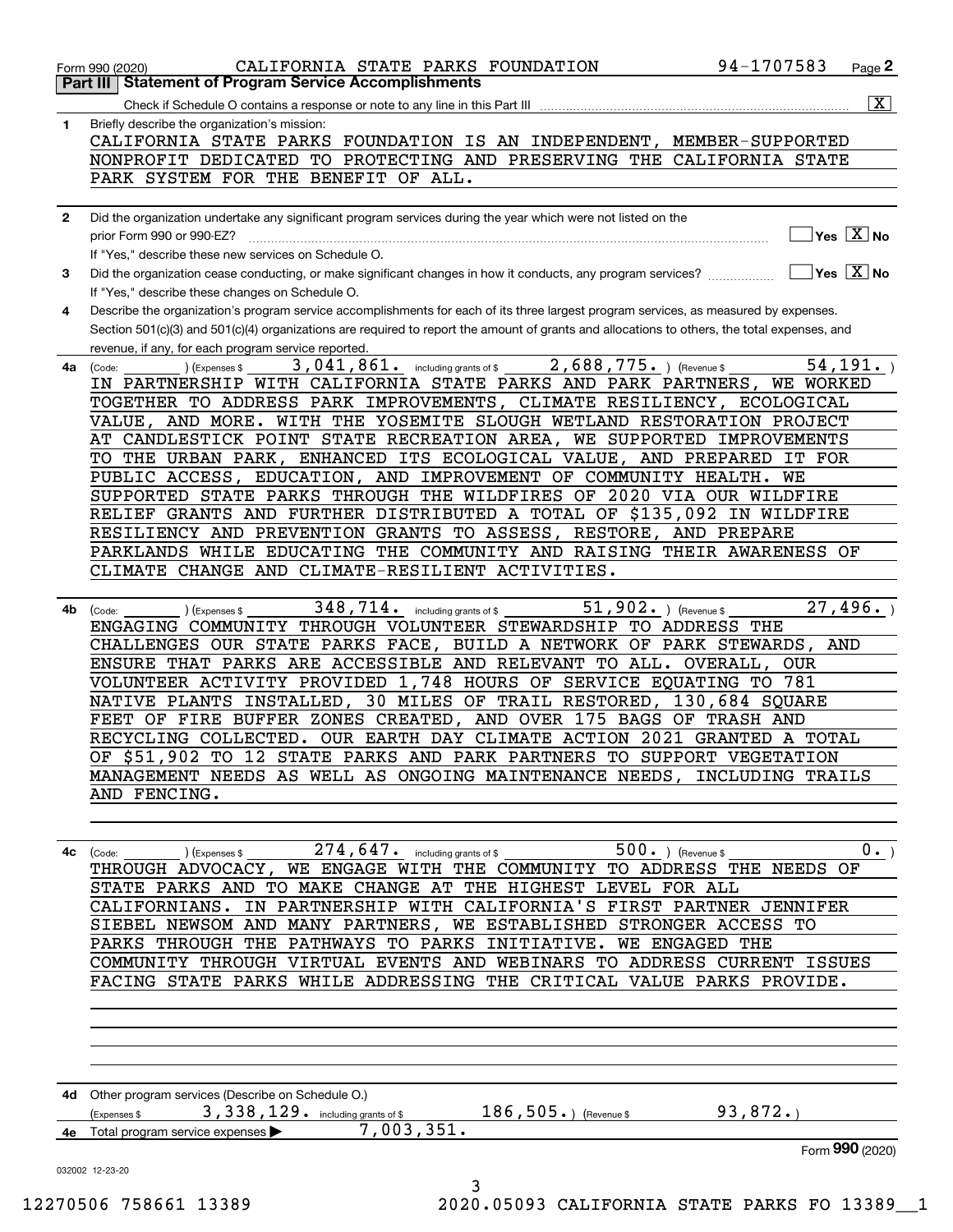|  | Form 990 (2020) |
|--|-----------------|

|     |                                                                                                                                                                                                                                           |                        | Yes         | No |
|-----|-------------------------------------------------------------------------------------------------------------------------------------------------------------------------------------------------------------------------------------------|------------------------|-------------|----|
| 1   | Is the organization described in section $501(c)(3)$ or $4947(a)(1)$ (other than a private foundation)?                                                                                                                                   |                        |             |    |
|     |                                                                                                                                                                                                                                           | 1                      | X           |    |
| 2   |                                                                                                                                                                                                                                           | $\overline{2}$         | $\mathbf X$ |    |
| 3   | Did the organization engage in direct or indirect political campaign activities on behalf of or in opposition to candidates for                                                                                                           |                        |             |    |
|     |                                                                                                                                                                                                                                           | 3                      |             | x  |
| 4   | Section 501(c)(3) organizations. Did the organization engage in lobbying activities, or have a section 501(h) election in effect                                                                                                          |                        | X           |    |
|     |                                                                                                                                                                                                                                           | 4                      |             |    |
| 5   | Is the organization a section 501(c)(4), 501(c)(5), or 501(c)(6) organization that receives membership dues, assessments, or                                                                                                              | 5                      |             | x  |
|     | Did the organization maintain any donor advised funds or any similar funds or accounts for which donors have the right to                                                                                                                 |                        |             |    |
| 6   |                                                                                                                                                                                                                                           | 6                      |             | х  |
| 7   | provide advice on the distribution or investment of amounts in such funds or accounts? If "Yes," complete Schedule D, Part I<br>Did the organization receive or hold a conservation easement, including easements to preserve open space, |                        |             |    |
|     |                                                                                                                                                                                                                                           | $\overline{7}$         |             | х  |
| 8   | Did the organization maintain collections of works of art, historical treasures, or other similar assets? If "Yes," complete                                                                                                              |                        |             |    |
|     |                                                                                                                                                                                                                                           | 8                      |             | х  |
| 9   | Did the organization report an amount in Part X, line 21, for escrow or custodial account liability, serve as a custodian for                                                                                                             |                        |             |    |
|     | amounts not listed in Part X; or provide credit counseling, debt management, credit repair, or debt negotiation services?                                                                                                                 |                        |             |    |
|     |                                                                                                                                                                                                                                           | 9                      | х           |    |
| 10  | Did the organization, directly or through a related organization, hold assets in donor-restricted endowments                                                                                                                              |                        |             |    |
|     |                                                                                                                                                                                                                                           | 10                     | х           |    |
| 11  | If the organization's answer to any of the following questions is "Yes," then complete Schedule D, Parts VI, VII, VIII, IX, or X                                                                                                          |                        |             |    |
|     | as applicable.                                                                                                                                                                                                                            |                        |             |    |
|     | a Did the organization report an amount for land, buildings, and equipment in Part X, line 10? If "Yes," complete Schedule D.                                                                                                             |                        |             |    |
|     |                                                                                                                                                                                                                                           | 11a                    | X           |    |
| b   | Did the organization report an amount for investments - other securities in Part X, line 12, that is 5% or more of its total                                                                                                              |                        |             |    |
|     |                                                                                                                                                                                                                                           | 11 <sub>b</sub>        |             | x  |
| c   | Did the organization report an amount for investments - program related in Part X, line 13, that is 5% or more of its total                                                                                                               |                        |             |    |
|     |                                                                                                                                                                                                                                           | 11c                    |             | x  |
|     | d Did the organization report an amount for other assets in Part X, line 15, that is 5% or more of its total assets reported in                                                                                                           |                        |             |    |
|     |                                                                                                                                                                                                                                           | 11d                    |             | x  |
|     | Did the organization report an amount for other liabilities in Part X, line 25? If "Yes," complete Schedule D, Part X                                                                                                                     | 11e                    | X           |    |
| f   | Did the organization's separate or consolidated financial statements for the tax year include a footnote that addresses                                                                                                                   |                        |             |    |
|     | the organization's liability for uncertain tax positions under FIN 48 (ASC 740)? If "Yes," complete Schedule D, Part X                                                                                                                    | 11f                    | X           |    |
|     | 12a Did the organization obtain separate, independent audited financial statements for the tax year? If "Yes," complete                                                                                                                   |                        |             |    |
|     |                                                                                                                                                                                                                                           | 12a                    | х           |    |
|     | <b>b</b> Was the organization included in consolidated, independent audited financial statements for the tax year?                                                                                                                        |                        |             |    |
|     | If "Yes," and if the organization answered "No" to line 12a, then completing Schedule D, Parts XI and XII is optional                                                                                                                     | 12D                    |             | ᅀ  |
| 13  | Is the organization a school described in section $170(b)(1)(A)(ii)?$ If "Yes," complete Schedule E                                                                                                                                       | 13                     |             | X  |
| 14a | Did the organization maintain an office, employees, or agents outside of the United States?                                                                                                                                               | 14a                    |             | X  |
| b   | Did the organization have aggregate revenues or expenses of more than \$10,000 from grantmaking, fundraising, business,                                                                                                                   |                        |             |    |
|     | investment, and program service activities outside the United States, or aggregate foreign investments valued at \$100,000                                                                                                                |                        |             |    |
|     |                                                                                                                                                                                                                                           | 14b                    |             | x  |
| 15  | Did the organization report on Part IX, column (A), line 3, more than \$5,000 of grants or other assistance to or for any                                                                                                                 |                        |             |    |
|     |                                                                                                                                                                                                                                           | 15                     |             | x  |
| 16  | Did the organization report on Part IX, column (A), line 3, more than \$5,000 of aggregate grants or other assistance to                                                                                                                  |                        |             |    |
|     |                                                                                                                                                                                                                                           | 16                     |             | X  |
| 17  | Did the organization report a total of more than \$15,000 of expenses for professional fundraising services on Part IX,                                                                                                                   |                        |             |    |
|     |                                                                                                                                                                                                                                           | 17                     | х           |    |
| 18  | Did the organization report more than \$15,000 total of fundraising event gross income and contributions on Part VIII, lines                                                                                                              |                        |             |    |
|     |                                                                                                                                                                                                                                           | 18                     |             | x  |
| 19  | Did the organization report more than \$15,000 of gross income from gaming activities on Part VIII, line 9a? If "Yes."                                                                                                                    |                        |             |    |
|     |                                                                                                                                                                                                                                           | 19                     |             | x  |
| 20a |                                                                                                                                                                                                                                           | 20a<br>20 <sub>b</sub> |             | X  |
| b   |                                                                                                                                                                                                                                           |                        |             |    |
|     | If "Yes" to line 20a, did the organization attach a copy of its audited financial statements to this return?                                                                                                                              |                        |             |    |
| 21  | Did the organization report more than \$5,000 of grants or other assistance to any domestic organization or                                                                                                                               | 21                     | Х           |    |

4

032003 12-23-20

12270506 758661 13389 2020.05093 CALIFORNIA STATE PARKS FO 13389\_\_1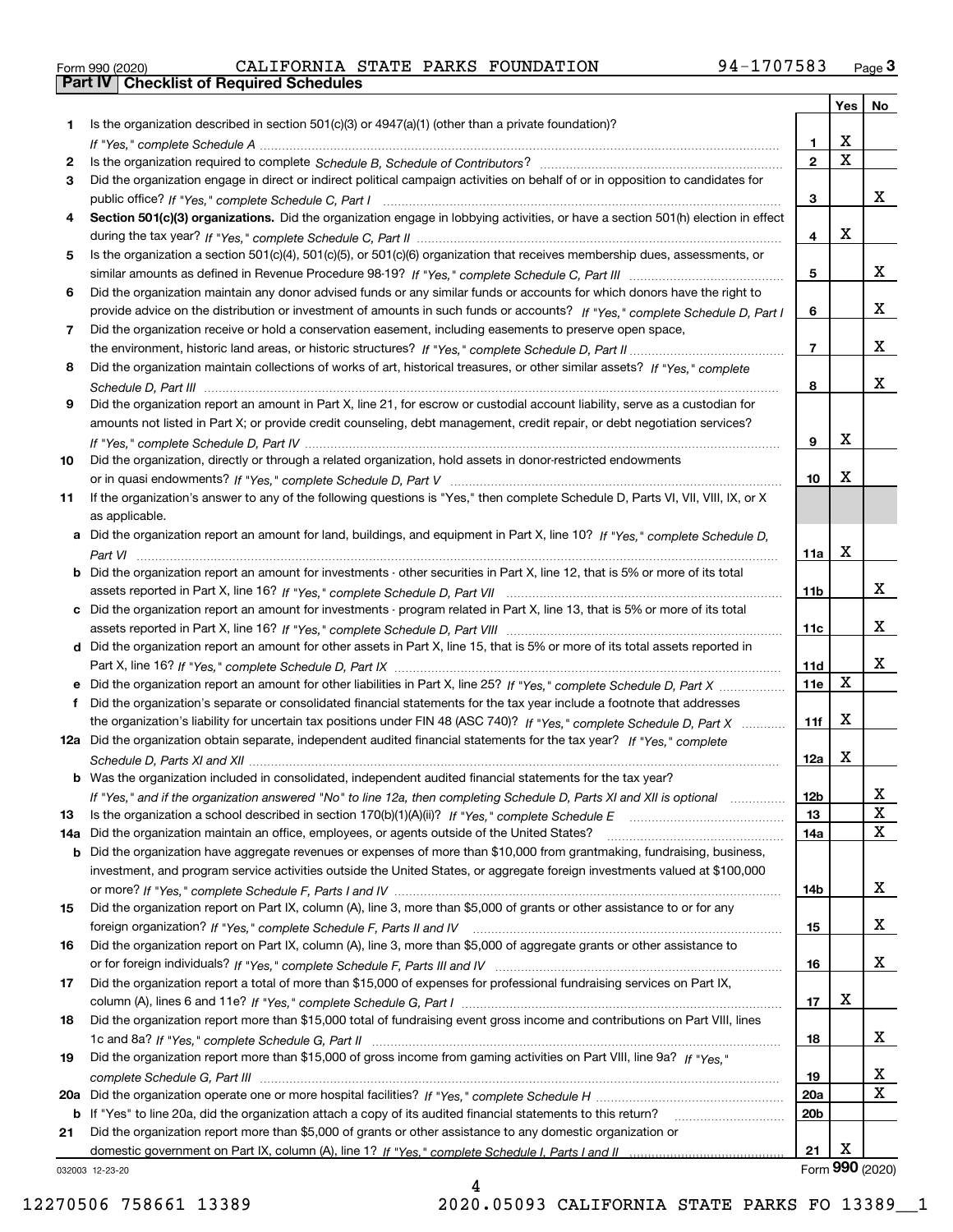|  | Form 990 (2020) |
|--|-----------------|
|  |                 |

*(continued)*

|               |                                                                                                                                                                             |                 | Yes | No                      |
|---------------|-----------------------------------------------------------------------------------------------------------------------------------------------------------------------------|-----------------|-----|-------------------------|
| 22            | Did the organization report more than \$5,000 of grants or other assistance to or for domestic individuals on                                                               |                 |     |                         |
|               | Part IX, column (A), line 2? If "Yes," complete Schedule I, Parts I and III [11] [11] [12] [12] Part IX, column (A), line 2? If "Yes," complete Schedule I, Parts I and III | 22              | х   |                         |
| 23            | Did the organization answer "Yes" to Part VII, Section A, line 3, 4, or 5 about compensation of the organization's current                                                  |                 |     |                         |
|               | and former officers, directors, trustees, key employees, and highest compensated employees? If "Yes," complete                                                              |                 |     |                         |
|               |                                                                                                                                                                             | 23              | х   |                         |
|               | 24a Did the organization have a tax-exempt bond issue with an outstanding principal amount of more than \$100,000 as of the                                                 |                 |     |                         |
|               | last day of the year, that was issued after December 31, 2002? If "Yes," answer lines 24b through 24d and complete                                                          |                 |     |                         |
|               |                                                                                                                                                                             | 24a             |     | X.                      |
|               | b Did the organization invest any proceeds of tax-exempt bonds beyond a temporary period exception?                                                                         | 24b             |     |                         |
|               | c Did the organization maintain an escrow account other than a refunding escrow at any time during the year to defease                                                      |                 |     |                         |
|               | any tax-exempt bonds?                                                                                                                                                       | 24 <sub>c</sub> |     |                         |
|               | d Did the organization act as an "on behalf of" issuer for bonds outstanding at any time during the year?                                                                   | 24d             |     |                         |
|               |                                                                                                                                                                             |                 |     |                         |
|               | 25a Section 501(c)(3), 501(c)(4), and 501(c)(29) organizations. Did the organization engage in an excess benefit                                                            |                 |     |                         |
|               |                                                                                                                                                                             | 25a             |     | X.                      |
|               | b Is the organization aware that it engaged in an excess benefit transaction with a disqualified person in a prior year, and                                                |                 |     |                         |
|               | that the transaction has not been reported on any of the organization's prior Forms 990 or 990-EZ? If "Yes." complete                                                       |                 |     |                         |
|               | Schedule L, Part I                                                                                                                                                          | 25b             |     | x                       |
| 26            | Did the organization report any amount on Part X, line 5 or 22, for receivables from or payables to any current                                                             |                 |     |                         |
|               | or former officer, director, trustee, key employee, creator or founder, substantial contributor, or 35%                                                                     |                 |     |                         |
|               |                                                                                                                                                                             | 26              |     | x                       |
| 27            | Did the organization provide a grant or other assistance to any current or former officer, director, trustee, key employee,                                                 |                 |     |                         |
|               | creator or founder, substantial contributor or employee thereof, a grant selection committee member, or to a 35% controlled                                                 |                 |     |                         |
|               | entity (including an employee thereof) or family member of any of these persons? If "Yes," complete Schedule L, Part III                                                    | 27              |     | x                       |
| 28            | Was the organization a party to a business transaction with one of the following parties (see Schedule L, Part IV                                                           |                 |     |                         |
|               | instructions, for applicable filing thresholds, conditions, and exceptions):                                                                                                |                 |     |                         |
|               | a A current or former officer, director, trustee, key employee, creator or founder, or substantial contributor? If                                                          |                 |     |                         |
|               |                                                                                                                                                                             | 28a             |     | x                       |
|               |                                                                                                                                                                             | 28b             |     | X                       |
|               | c A 35% controlled entity of one or more individuals and/or organizations described in lines 28a or 28b? If                                                                 |                 |     |                         |
|               |                                                                                                                                                                             | 28c             |     | x                       |
| 29            |                                                                                                                                                                             | 29              | X   |                         |
| 30            | Did the organization receive contributions of art, historical treasures, or other similar assets, or qualified conservation                                                 |                 |     |                         |
|               |                                                                                                                                                                             | 30              |     | X.                      |
| 31            | Did the organization liquidate, terminate, or dissolve and cease operations? If "Yes," complete Schedule N, Part I                                                          | 31              |     | $\overline{\mathbf{x}}$ |
| 32            | Did the organization sell, exchange, dispose of, or transfer more than 25% of its net assets? If "Yes." complete                                                            |                 |     |                         |
|               |                                                                                                                                                                             | 32              |     | x                       |
|               | Schedule N, Part II<br>Did the organization own 100% of an entity disregarded as separate from the organization under Regulations                                           |                 |     |                         |
| 33            |                                                                                                                                                                             |                 |     | X                       |
|               |                                                                                                                                                                             | 33              |     |                         |
| 34            | Was the organization related to any tax-exempt or taxable entity? If "Yes," complete Schedule R, Part II, III, or IV, and                                                   |                 |     |                         |
|               |                                                                                                                                                                             | 34              |     | х<br>X                  |
|               | 35a Did the organization have a controlled entity within the meaning of section 512(b)(13)?                                                                                 | 35a             |     |                         |
|               | b If "Yes" to line 35a, did the organization receive any payment from or engage in any transaction with a controlled entity                                                 |                 |     |                         |
|               |                                                                                                                                                                             | 35b             |     |                         |
| 36            | Section 501(c)(3) organizations. Did the organization make any transfers to an exempt non-charitable related organization?                                                  |                 |     |                         |
|               |                                                                                                                                                                             | 36              |     | x                       |
| 37            | Did the organization conduct more than 5% of its activities through an entity that is not a related organization                                                            |                 |     |                         |
|               | and that is treated as a partnership for federal income tax purposes? If "Yes," complete Schedule R, Part VI                                                                | 37              |     | x                       |
| 38            | Did the organization complete Schedule O and provide explanations in Schedule O for Part VI, lines 11b and 19?                                                              |                 |     |                         |
|               | Note: All Form 990 filers are required to complete Schedule O                                                                                                               | 38              | х   |                         |
| <b>Part V</b> | <b>Statements Regarding Other IRS Filings and Tax Compliance</b>                                                                                                            |                 |     |                         |
|               | Check if Schedule O contains a response or note to any line in this Part V                                                                                                  |                 |     |                         |
|               |                                                                                                                                                                             |                 | Yes | No                      |
|               | 13<br>1a Enter the number reported in Box 3 of Form 1096. Enter -0- if not applicable<br>1a                                                                                 |                 |     |                         |
|               | 0<br><b>b</b> Enter the number of Forms W-2G included in line 1a. Enter -0- if not applicable <i>manumumumum</i><br>1b                                                      |                 |     |                         |
|               | c Did the organization comply with backup withholding rules for reportable payments to vendors and reportable gaming                                                        |                 |     |                         |
|               | (gambling) winnings to prize winners?                                                                                                                                       | 1c              | X   |                         |
|               | 032004 12-23-20                                                                                                                                                             |                 |     | Form 990 (2020)         |
|               | 5                                                                                                                                                                           |                 |     |                         |

12270506 758661 13389 2020.05093 CALIFORNIA STATE PARKS FO 13389\_\_1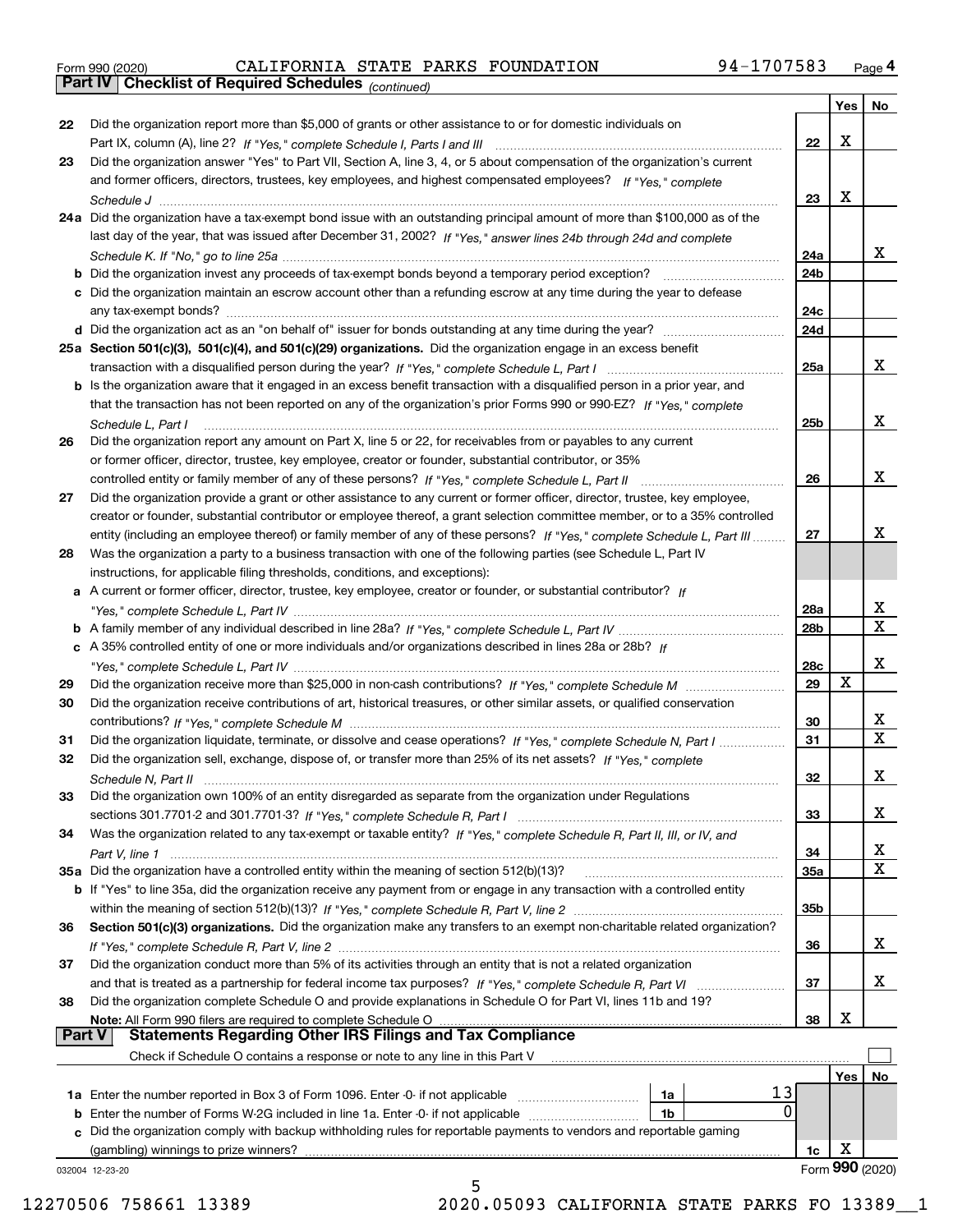|               | 94-1707583<br>CALIFORNIA STATE PARKS FOUNDATION<br>Form 990 (2020)                                                                                                         |     |     | $_{\text{Page}}$ 5 |  |  |  |
|---------------|----------------------------------------------------------------------------------------------------------------------------------------------------------------------------|-----|-----|--------------------|--|--|--|
| <b>Part V</b> | Statements Regarding Other IRS Filings and Tax Compliance (continued)                                                                                                      |     |     |                    |  |  |  |
|               |                                                                                                                                                                            |     | Yes | No                 |  |  |  |
|               | 2a Enter the number of employees reported on Form W-3, Transmittal of Wage and Tax Statements,                                                                             |     |     |                    |  |  |  |
|               | 26<br>filed for the calendar year ending with or within the year covered by this return<br>2a                                                                              |     |     |                    |  |  |  |
|               |                                                                                                                                                                            | 2b  | х   |                    |  |  |  |
|               |                                                                                                                                                                            |     |     |                    |  |  |  |
|               | 3a Did the organization have unrelated business gross income of \$1,000 or more during the year?                                                                           | 3a  |     | х                  |  |  |  |
|               |                                                                                                                                                                            | 3b  |     |                    |  |  |  |
|               | 4a At any time during the calendar year, did the organization have an interest in, or a signature or other authority over, a                                               |     |     |                    |  |  |  |
|               |                                                                                                                                                                            | 4a  |     | х                  |  |  |  |
|               | <b>b</b> If "Yes," enter the name of the foreign country $\blacktriangleright$                                                                                             |     |     |                    |  |  |  |
|               | See instructions for filing requirements for FinCEN Form 114, Report of Foreign Bank and Financial Accounts (FBAR).                                                        |     |     |                    |  |  |  |
|               |                                                                                                                                                                            | 5a  |     | х                  |  |  |  |
| b             |                                                                                                                                                                            | 5b  |     | X                  |  |  |  |
| c             |                                                                                                                                                                            | 5c  |     |                    |  |  |  |
|               | 6a Does the organization have annual gross receipts that are normally greater than \$100,000, and did the organization solicit                                             |     |     |                    |  |  |  |
|               |                                                                                                                                                                            | 6a  |     | х                  |  |  |  |
|               | <b>b</b> If "Yes," did the organization include with every solicitation an express statement that such contributions or gifts                                              |     |     |                    |  |  |  |
|               | were not tax deductible?                                                                                                                                                   | 6b  |     |                    |  |  |  |
| 7             | Organizations that may receive deductible contributions under section 170(c).                                                                                              |     |     |                    |  |  |  |
| а             | Did the organization receive a payment in excess of \$75 made partly as a contribution and partly for goods and services provided to the payor?                            | 7a  |     | х                  |  |  |  |
|               | <b>b</b> If "Yes," did the organization notify the donor of the value of the goods or services provided?                                                                   | 7b  |     |                    |  |  |  |
|               | c Did the organization sell, exchange, or otherwise dispose of tangible personal property for which it was required                                                        |     |     |                    |  |  |  |
|               |                                                                                                                                                                            | 7c  |     | х                  |  |  |  |
|               | 7d                                                                                                                                                                         |     |     |                    |  |  |  |
| е             | Did the organization receive any funds, directly or indirectly, to pay premiums on a personal benefit contract?                                                            | 7e  |     | х                  |  |  |  |
| f             | Did the organization, during the year, pay premiums, directly or indirectly, on a personal benefit contract?                                                               | 7f  |     | х                  |  |  |  |
| g             | If the organization received a contribution of qualified intellectual property, did the organization file Form 8899 as required?                                           | 7g  |     |                    |  |  |  |
| h.            | If the organization received a contribution of cars, boats, airplanes, or other vehicles, did the organization file a Form 1098-C?                                         |     |     |                    |  |  |  |
| 8             | Sponsoring organizations maintaining donor advised funds. Did a donor advised fund maintained by the                                                                       |     |     |                    |  |  |  |
|               | sponsoring organization have excess business holdings at any time during the year?                                                                                         | 8   |     |                    |  |  |  |
| 9             | Sponsoring organizations maintaining donor advised funds.                                                                                                                  |     |     |                    |  |  |  |
| а             | Did the sponsoring organization make any taxable distributions under section 4966?                                                                                         | 9а  |     |                    |  |  |  |
| b             | Did the sponsoring organization make a distribution to a donor, donor advisor, or related person?                                                                          | 9b  |     |                    |  |  |  |
| 10            | Section 501(c)(7) organizations. Enter:                                                                                                                                    |     |     |                    |  |  |  |
|               | 10a<br>a Initiation fees and capital contributions included on Part VIII, line 12 [111] [11] [11] Initiation fees and capital contributions included on Part VIII, line 12 |     |     |                    |  |  |  |
|               | 10 <sub>b</sub>  <br>Gross receipts, included on Form 990, Part VIII, line 12, for public use of club facilities                                                           |     |     |                    |  |  |  |
| 11            | Section 501(c)(12) organizations. Enter:                                                                                                                                   |     |     |                    |  |  |  |
| a             | 11a                                                                                                                                                                        |     |     |                    |  |  |  |
|               | b Gross income from other sources (Do not net amounts due or paid to other sources against                                                                                 |     |     |                    |  |  |  |
|               | <b>11b</b>                                                                                                                                                                 |     |     |                    |  |  |  |
|               | 12a Section 4947(a)(1) non-exempt charitable trusts. Is the organization filing Form 990 in lieu of Form 1041?                                                             | 12a |     |                    |  |  |  |
|               | 12b<br><b>b</b> If "Yes," enter the amount of tax-exempt interest received or accrued during the year <i>manument</i>                                                      |     |     |                    |  |  |  |
| 13            | Section 501(c)(29) qualified nonprofit health insurance issuers.                                                                                                           |     |     |                    |  |  |  |
|               | a Is the organization licensed to issue qualified health plans in more than one state?                                                                                     | 13a |     |                    |  |  |  |
|               | Note: See the instructions for additional information the organization must report on Schedule O.                                                                          |     |     |                    |  |  |  |
|               | <b>b</b> Enter the amount of reserves the organization is required to maintain by the states in which the                                                                  |     |     |                    |  |  |  |
|               | 13b                                                                                                                                                                        |     |     |                    |  |  |  |
|               | 13с                                                                                                                                                                        |     |     |                    |  |  |  |
| 14a           | Did the organization receive any payments for indoor tanning services during the tax year?                                                                                 | 14a |     | х                  |  |  |  |
|               | <b>b</b> If "Yes," has it filed a Form 720 to report these payments? If "No," provide an explanation on Schedule O                                                         | 14b |     |                    |  |  |  |
| 15            | Is the organization subject to the section 4960 tax on payment(s) of more than \$1,000,000 in remuneration or                                                              |     |     |                    |  |  |  |
|               |                                                                                                                                                                            | 15  |     | x                  |  |  |  |
|               | If "Yes," see instructions and file Form 4720, Schedule N.                                                                                                                 |     |     | х                  |  |  |  |
| 16            | Is the organization an educational institution subject to the section 4968 excise tax on net investment income?                                                            | 16  |     |                    |  |  |  |
|               | If "Yes," complete Form 4720, Schedule O.                                                                                                                                  |     |     |                    |  |  |  |

Form (2020) **990**

032005 12-23-20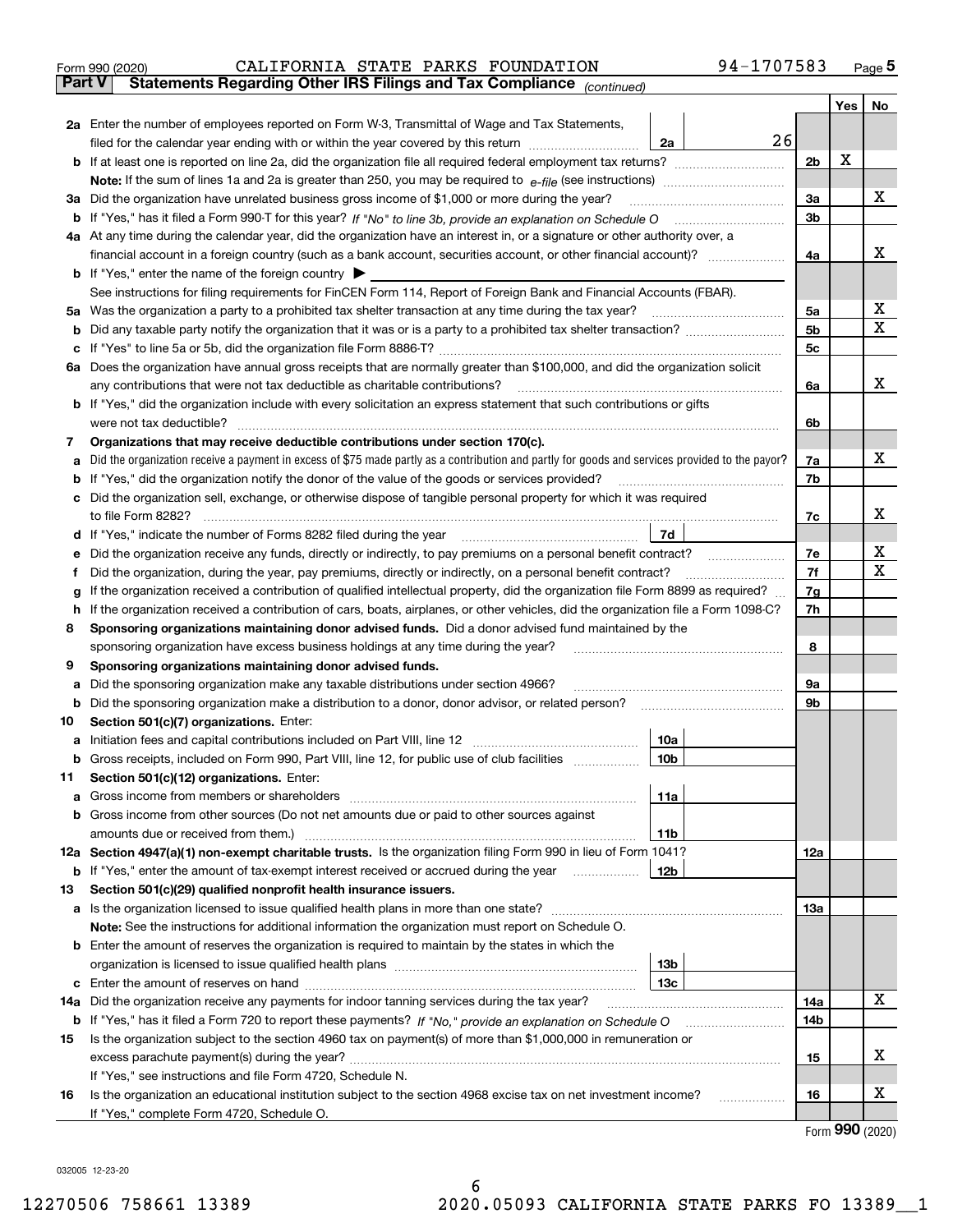|  | Form 990 (2020) |
|--|-----------------|
|  |                 |

*For each "Yes" response to lines 2 through 7b below, and for a "No" response to line 8a, 8b, or 10b below, describe the circumstances, processes, or changes on Schedule O. See instructions.* Form 990 (2020) **CALIFORNIA STATE PARKS FOUNDATION** 94-1707583 Page 6<br>**Part VI Governance, Management, and Disclosure** *For each "Yes" response to lines 2 through 7b below, and for a "No" response* 

|              |                                                                                                                                                                               |    |       |    |                              | Yes | No                      |
|--------------|-------------------------------------------------------------------------------------------------------------------------------------------------------------------------------|----|-------|----|------------------------------|-----|-------------------------|
|              | <b>1a</b> Enter the number of voting members of the governing body at the end of the tax year                                                                                 | 1a |       | 38 |                              |     |                         |
|              | If there are material differences in voting rights among members of the governing body, or if the governing                                                                   |    |       |    |                              |     |                         |
|              | body delegated broad authority to an executive committee or similar committee, explain on Schedule O.                                                                         |    |       |    |                              |     |                         |
|              |                                                                                                                                                                               | 1b |       | 38 |                              |     |                         |
| $\mathbf{2}$ | Did any officer, director, trustee, or key employee have a family relationship or a business relationship with any other                                                      |    |       |    |                              |     | X                       |
|              | officer, director, trustee, or key employee?<br>Did the organization delegate control over management duties customarily performed by or under the direct supervision         |    |       |    | $\mathbf{2}$                 |     |                         |
| 3            |                                                                                                                                                                               |    |       |    |                              |     | X                       |
|              | Did the organization make any significant changes to its governing documents since the prior Form 990 was filed?                                                              |    |       |    | 3<br>$\overline{\mathbf{4}}$ |     | $\overline{\textbf{X}}$ |
| 4            |                                                                                                                                                                               |    |       |    |                              |     | $\mathbf X$             |
| 5            |                                                                                                                                                                               |    |       |    | 5                            |     | $\mathbf x$             |
| 6            | Did the organization have members or stockholders?                                                                                                                            |    |       |    | 6                            |     |                         |
|              | 7a Did the organization have members, stockholders, or other persons who had the power to elect or appoint one or                                                             |    |       |    |                              |     | x                       |
|              |                                                                                                                                                                               |    |       |    | 7a                           |     |                         |
|              | <b>b</b> Are any governance decisions of the organization reserved to (or subject to approval by) members, stockholders, or                                                   |    |       |    |                              |     |                         |
|              | persons other than the governing body?                                                                                                                                        |    |       |    | 7b                           |     | х                       |
| 8            | Did the organization contemporaneously document the meetings held or written actions undertaken during the year by the following:                                             |    |       |    |                              |     |                         |
| a            |                                                                                                                                                                               |    |       |    | 8a                           | X   |                         |
|              |                                                                                                                                                                               |    |       |    | 8b                           | X   |                         |
| 9            | Is there any officer, director, trustee, or key employee listed in Part VII, Section A, who cannot be reached at the                                                          |    |       |    |                              |     |                         |
|              |                                                                                                                                                                               |    |       |    | 9                            |     | х                       |
|              | Section B. Policies (This Section B requests information about policies not required by the Internal Revenue Code.)                                                           |    |       |    |                              |     |                         |
|              |                                                                                                                                                                               |    |       |    |                              | Yes | No                      |
|              |                                                                                                                                                                               |    |       |    | 10a                          |     | X                       |
|              | <b>b</b> If "Yes," did the organization have written policies and procedures governing the activities of such chapters, affiliates,                                           |    |       |    |                              |     |                         |
|              |                                                                                                                                                                               |    |       |    | 10 <sub>b</sub>              |     |                         |
|              | 11a Has the organization provided a complete copy of this Form 990 to all members of its governing body before filing the form?                                               |    |       |    | 11a                          | X   |                         |
|              | <b>b</b> Describe in Schedule O the process, if any, used by the organization to review this Form 990.                                                                        |    |       |    |                              |     |                         |
|              |                                                                                                                                                                               |    |       |    | 12a                          | X   |                         |
| b            |                                                                                                                                                                               |    |       |    | 12b                          | X   |                         |
|              | c Did the organization regularly and consistently monitor and enforce compliance with the policy? If "Yes," describe                                                          |    |       |    |                              |     |                         |
|              | in Schedule O how this was done manufactured and continuum control of the Schedule O how this was done manufactured and continuum control of the Schedule O how this was done |    |       |    | 12c                          | х   |                         |
| 13           |                                                                                                                                                                               |    |       |    | 13                           | X   |                         |
| 14           | Did the organization have a written document retention and destruction policy? manufactured and the organization have a written document retention and destruction policy?    |    |       |    | 14                           | X   |                         |
| 15           | Did the process for determining compensation of the following persons include a review and approval by independent                                                            |    |       |    |                              |     |                         |
|              | persons, comparability data, and contemporaneous substantiation of the deliberation and decision?                                                                             |    |       |    |                              |     |                         |
|              |                                                                                                                                                                               |    |       |    | 15a                          | X   |                         |
|              |                                                                                                                                                                               |    |       |    | 15b                          | X   |                         |
|              | If "Yes" to line 15a or 15b, describe the process in Schedule O (see instructions).                                                                                           |    |       |    |                              |     |                         |
|              | 16a Did the organization invest in, contribute assets to, or participate in a joint venture or similar arrangement with a                                                     |    |       |    |                              |     |                         |
|              | taxable entity during the year?                                                                                                                                               |    |       |    | 16a                          |     | X                       |
|              | b If "Yes," did the organization follow a written policy or procedure requiring the organization to evaluate its participation                                                |    |       |    |                              |     |                         |
|              | in joint venture arrangements under applicable federal tax law, and take steps to safeguard the organization's                                                                |    |       |    |                              |     |                         |
|              | exempt status with respect to such arrangements?                                                                                                                              |    |       |    | 16b                          |     |                         |
|              | <b>Section C. Disclosure</b>                                                                                                                                                  |    |       |    |                              |     |                         |
| 17           | List the states with which a copy of this Form 990 is required to be filed $\blacktriangleright$ CA                                                                           |    |       |    |                              |     |                         |
| 18           | Section 6104 requires an organization to make its Forms 1023 (1024 or 1024-A, if applicable), 990, and 990-T (Section 501(c)(3)s only) available                              |    |       |    |                              |     |                         |
|              | for public inspection. Indicate how you made these available. Check all that apply.                                                                                           |    |       |    |                              |     |                         |
|              | $\lfloor X \rfloor$ Own website<br>$X$ Upon request<br>Another's website<br>Other (explain on Schedule O)                                                                     |    |       |    |                              |     |                         |
| 19           | Describe on Schedule O whether (and if so, how) the organization made its governing documents, conflict of interest policy, and financial                                     |    |       |    |                              |     |                         |
|              | statements available to the public during the tax year.                                                                                                                       |    |       |    |                              |     |                         |
| 20           | State the name, address, and telephone number of the person who possesses the organization's books and records                                                                |    |       |    |                              |     |                         |
|              | CASSANDRA LIU - (415) 262-4400                                                                                                                                                |    |       |    |                              |     |                         |
|              | 33 NEW MONTGOMERY STREET, SUITE 520, SAN FRANCISCO,                                                                                                                           | CA | 94105 |    |                              |     |                         |
|              |                                                                                                                                                                               |    |       |    |                              |     | Form 990 (2020)         |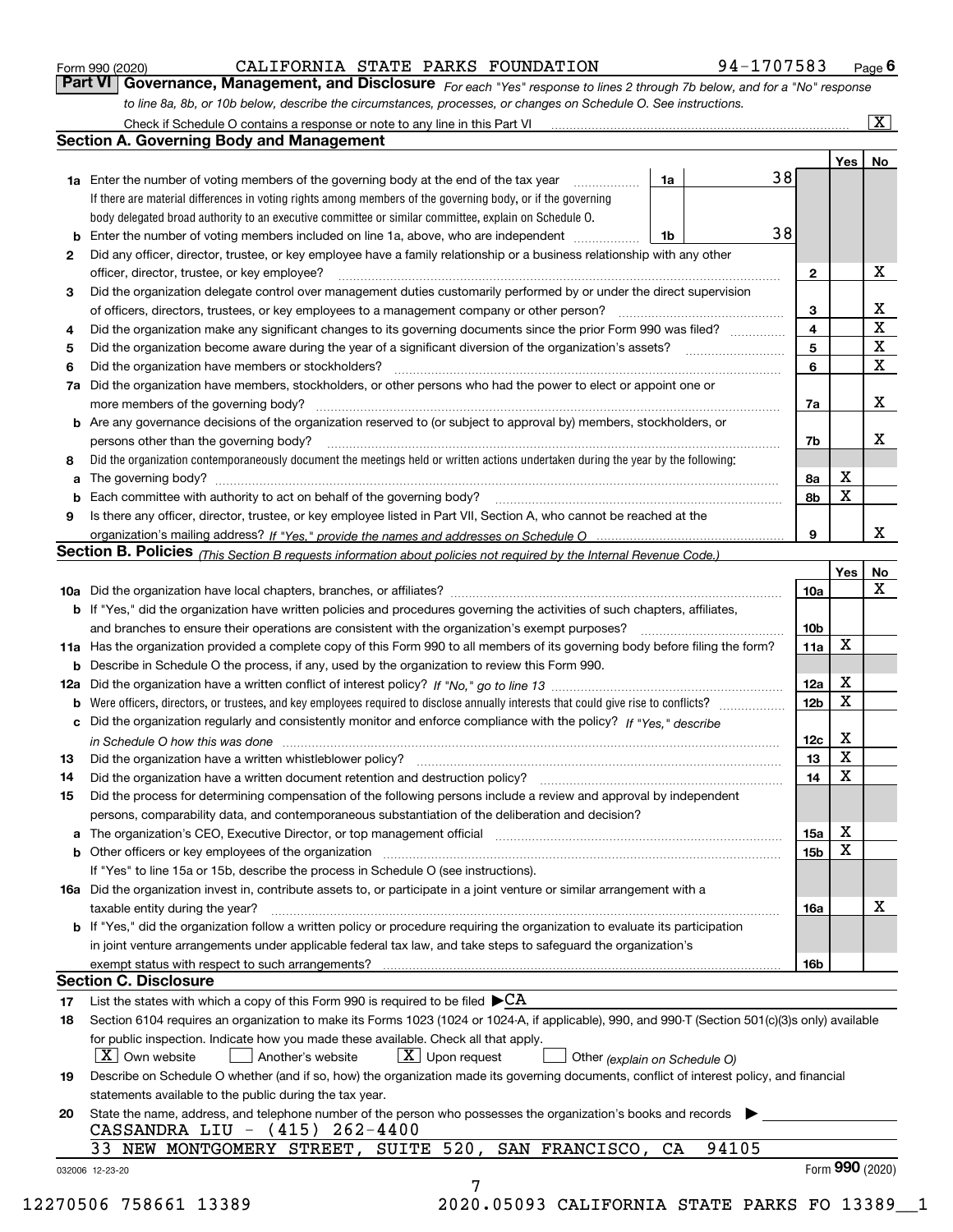Form 990 (2020) CALIFORNIA STATE PARKS FOUNDATION 94-1707583 Page

 $\mathcal{L}^{\text{max}}$ 

**7Part VII Compensation of Officers, Directors, Trustees, Key Employees, Highest Compensated Employees, and Independent Contractors**

Check if Schedule O contains a response or note to any line in this Part VII

**Section A. Officers, Directors, Trustees, Key Employees, and Highest Compensated Employees**

**1a**  Complete this table for all persons required to be listed. Report compensation for the calendar year ending with or within the organization's tax year. **•** List all of the organization's current officers, directors, trustees (whether individuals or organizations), regardless of amount of compensation.

Enter -0- in columns (D), (E), and (F) if no compensation was paid.

 $\bullet$  List all of the organization's  $\,$ current key employees, if any. See instructions for definition of "key employee."

**•** List the organization's five current highest compensated employees (other than an officer, director, trustee, or key employee) who received reportable compensation (Box 5 of Form W-2 and/or Box 7 of Form 1099-MISC) of more than \$100,000 from the organization and any related organizations.

**•** List all of the organization's former officers, key employees, and highest compensated employees who received more than \$100,000 of reportable compensation from the organization and any related organizations.

**former directors or trustees**  ¥ List all of the organization's that received, in the capacity as a former director or trustee of the organization, more than \$10,000 of reportable compensation from the organization and any related organizations.

See instructions for the order in which to list the persons above.

Check this box if neither the organization nor any related organization compensated any current officer, director, or trustee.  $\mathcal{L}^{\text{max}}$ 

| (A)                                 | (C)<br>(B)             |                                                                          |                                 |             |              |                                  |              | (D)                 | (E)                              | (F)                             |
|-------------------------------------|------------------------|--------------------------------------------------------------------------|---------------------------------|-------------|--------------|----------------------------------|--------------|---------------------|----------------------------------|---------------------------------|
| Name and title                      | Average                | Position<br>(do not check more than one<br>box, unless person is both an |                                 |             |              |                                  |              | Reportable          | Reportable                       | Estimated                       |
|                                     | hours per              |                                                                          |                                 |             |              |                                  |              | compensation        | compensation                     | amount of                       |
|                                     | week                   |                                                                          | officer and a director/trustee) |             |              | from                             | from related | other               |                                  |                                 |
|                                     | (list any<br>hours for |                                                                          |                                 |             |              |                                  |              | the<br>organization | organizations<br>(W-2/1099-MISC) | compensation<br>from the        |
|                                     | related                |                                                                          |                                 |             |              |                                  |              | (W-2/1099-MISC)     |                                  | organization                    |
|                                     | organizations          |                                                                          |                                 |             |              |                                  |              |                     |                                  | and related                     |
|                                     | below                  | ndividual trustee or director                                            | In stitutional trustee          |             | Key employee |                                  |              |                     |                                  | organizations                   |
|                                     | line)                  |                                                                          |                                 | Officer     |              | Highest compensated<br> employee | Former       |                     |                                  |                                 |
| RACHEL NORTON<br>(1)                | 37.50                  |                                                                          |                                 |             |              |                                  |              |                     |                                  |                                 |
| EXECUTIVE DIRECTOR                  |                        |                                                                          |                                 | $\mathbf X$ |              |                                  |              | 165,884.            | $\mathbf 0$ .                    | 9,414.                          |
| (2)<br>KURT HAGEN                   | 37.50                  |                                                                          |                                 |             |              |                                  |              |                     |                                  |                                 |
| DIRECTOR OF FINANCE AND OPERATIONS  |                        |                                                                          |                                 | X           |              |                                  |              | 151,508.            | $\mathbf 0$ .                    | 23,290.                         |
| ASHLEY TITTLE<br>(3)                | 37.50                  |                                                                          |                                 |             |              |                                  |              |                     |                                  |                                 |
| DIRECTOR OF ENGAGEMENT              |                        |                                                                          |                                 |             |              | $\mathbf X$                      |              | 131,130.            | $\mathbf 0$ .                    | 13,777.                         |
| RANDY WIDERA<br>(4)                 | 37.50                  |                                                                          |                                 |             |              |                                  |              |                     |                                  |                                 |
| DIRECTOR OF PHILANTHROPY            |                        |                                                                          |                                 |             |              | X                                |              | 136,763.            | $\mathbf 0$ .                    | 8,062.                          |
| (5)<br>HOLLY MARTINEZ               | 37.50                  |                                                                          |                                 |             |              |                                  |              |                     |                                  |                                 |
| DIR ADVOCACY & PRGMS (THRU 12/9/20) |                        |                                                                          |                                 |             |              | $\overline{\mathbf{X}}$          |              | 132,988.            | $\mathbf 0$ .                    | 7,524.                          |
| (6)<br>CATHERINE FISHER             | 2.00                   |                                                                          |                                 |             |              |                                  |              |                     |                                  |                                 |
| CHAIRPERSON                         |                        | $\mathbf X$                                                              |                                 | X           |              |                                  |              | 0.                  | 0.                               | 0.                              |
| (7)<br>ROBERT WALTER                | 2.00                   |                                                                          |                                 |             |              |                                  |              |                     |                                  |                                 |
| VICE-CHAIRPERSON                    |                        | X                                                                        |                                 | Χ           |              |                                  |              | 0.                  | $\mathbf 0$ .                    | $0_{.}$                         |
| ELIZABETH LAKE<br>(8)               | $\overline{2.00}$      |                                                                          |                                 |             |              |                                  |              |                     |                                  |                                 |
| CO-SECRETARY                        |                        | $\mathbf x$                                                              |                                 | X           |              |                                  |              | 0.                  | $\mathbf 0$ .                    | $0_{\cdot}$                     |
| BIRT JOHNSON<br>(9)                 | 2.00                   |                                                                          |                                 |             |              |                                  |              |                     |                                  |                                 |
| CO-SECRETARY                        |                        | $\mathbf X$                                                              |                                 | Χ           |              |                                  |              | 0.                  | $\mathbf 0$ .                    | 0.                              |
| (10) DON ROBINSON                   | 2.00                   |                                                                          |                                 |             |              |                                  |              |                     |                                  |                                 |
| TREASURER                           |                        | $\mathbf x$                                                              |                                 | $\mathbf X$ |              |                                  |              | 0.                  | $\mathbf 0$ .                    | $\mathbf 0$ .                   |
| (11) DAVID MANDELKERN               | 2.00                   |                                                                          |                                 |             |              |                                  |              |                     |                                  |                                 |
| TRUSTEE                             |                        | X                                                                        |                                 |             |              |                                  |              | 0.                  | О.                               | 0.                              |
| (12) MICHAEL ALVAREZ                | 2.00                   |                                                                          |                                 |             |              |                                  |              |                     |                                  |                                 |
| TRUSTEE                             |                        | $\overline{\text{X}}$                                                    |                                 |             |              |                                  |              | 0.                  | $\mathbf 0$ .                    | $\mathbf 0$ .                   |
| (13) ANGEL BARAJAS                  | $\overline{2.00}$      |                                                                          |                                 |             |              |                                  |              |                     |                                  |                                 |
| TRUSTEE                             |                        | X                                                                        |                                 |             |              |                                  |              | 0.                  | $\mathbf 0$ .                    | $\mathbf 0$ .                   |
| (14) DOUG BEEBE                     | 2.00                   |                                                                          |                                 |             |              |                                  |              |                     |                                  |                                 |
| TRUSTEE                             |                        | $\mathbf x$                                                              |                                 |             |              |                                  |              | 0.                  | $\mathbf 0$ .                    | $0_{.}$                         |
| (15) VIRGINIA CHANG KIRALY          | $\overline{2.00}$      |                                                                          |                                 |             |              |                                  |              |                     |                                  |                                 |
| TRUSTEE                             |                        | X                                                                        |                                 |             |              |                                  |              | 0.                  | $\mathbf 0$ .                    | $0_{.}$                         |
| (16) BEN CIPOLLINI                  | 2.00                   |                                                                          |                                 |             |              |                                  |              |                     |                                  |                                 |
| TRUSTEE                             |                        | $\overline{\text{X}}$                                                    |                                 |             |              |                                  |              | 0.                  | $\mathbf 0$ .                    | $\mathbf 0$ .                   |
| (17) MICHON COLEMAN                 | $\overline{2.00}$      |                                                                          |                                 |             |              |                                  |              |                     |                                  |                                 |
| TRUSTEE                             |                        | X                                                                        |                                 |             |              |                                  |              | 0.                  | $\mathbf 0$ .                    | $\mathbf 0$ .<br>$\overline{2}$ |

8

032007 12-23-20

Form (2020) **990**

12270506 758661 13389 2020.05093 CALIFORNIA STATE PARKS FO 13389\_\_1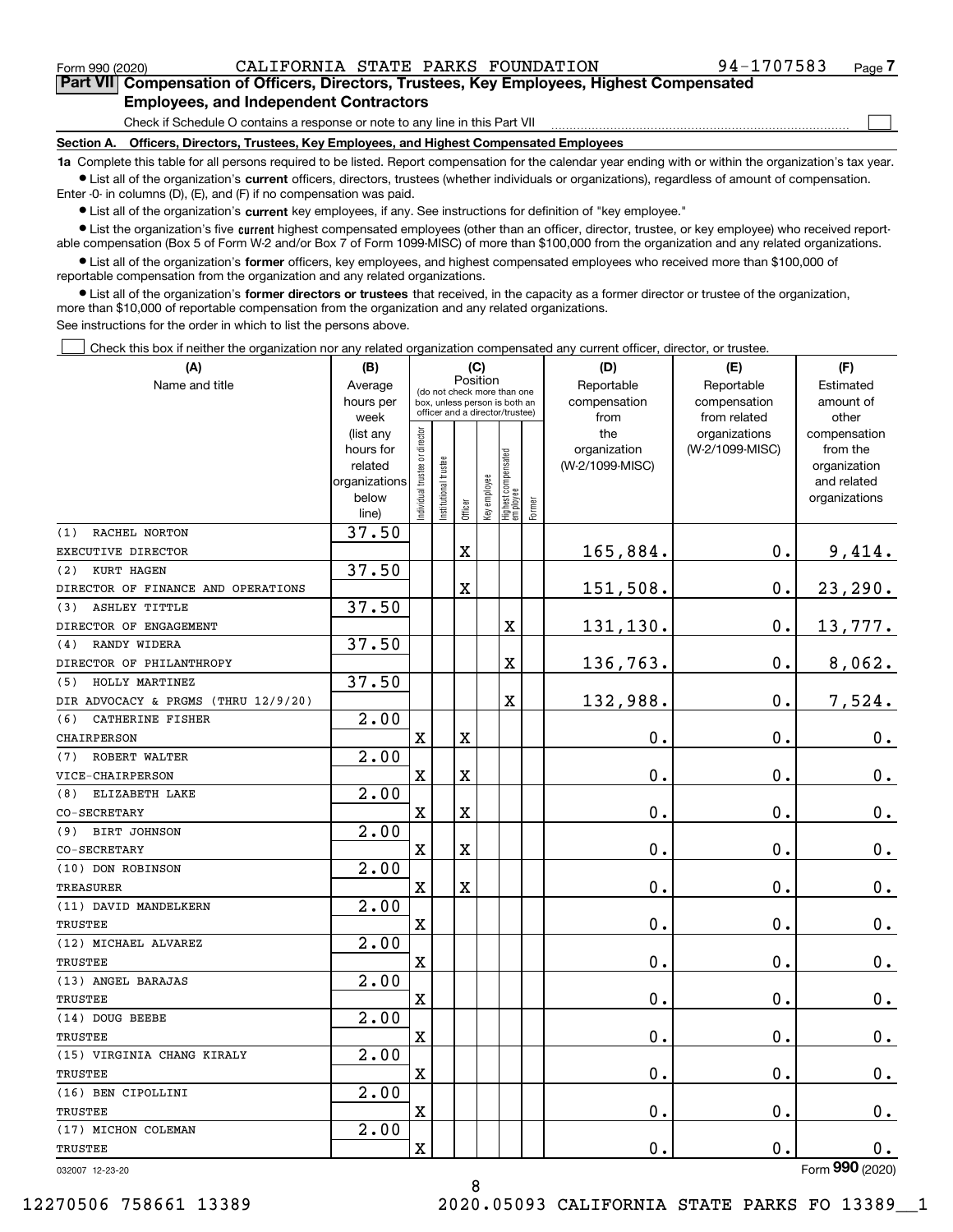| CALIFORNIA STATE PARKS FOUNDATION<br>Form 990 (2020)                                                                                         |                        |                                |                       |          |              |                                                              |        |                         | 94-1707583      |                           |              |               | Page 8    |
|----------------------------------------------------------------------------------------------------------------------------------------------|------------------------|--------------------------------|-----------------------|----------|--------------|--------------------------------------------------------------|--------|-------------------------|-----------------|---------------------------|--------------|---------------|-----------|
| <b>Part VII</b><br>Section A. Officers, Directors, Trustees, Key Employees, and Highest Compensated Employees (continued)                    |                        |                                |                       |          |              |                                                              |        |                         |                 |                           |              |               |           |
| (A)                                                                                                                                          | (B)                    |                                |                       | (C)      |              |                                                              |        | (D)                     | (E)             |                           |              | (F)           |           |
| Name and title                                                                                                                               | Average                |                                |                       | Position |              |                                                              |        | Reportable              | Reportable      |                           |              | Estimated     |           |
|                                                                                                                                              | hours per              |                                |                       |          |              | (do not check more than one<br>box, unless person is both an |        | compensation            | compensation    |                           |              | amount of     |           |
|                                                                                                                                              | week                   |                                |                       |          |              | officer and a director/trustee)                              |        | from                    | from related    |                           |              | other         |           |
|                                                                                                                                              | (list any              |                                |                       |          |              |                                                              |        | the                     | organizations   |                           | compensation |               |           |
|                                                                                                                                              | hours for              |                                |                       |          |              |                                                              |        | organization            | (W-2/1099-MISC) |                           |              | from the      |           |
|                                                                                                                                              | related                |                                |                       |          |              |                                                              |        | (W-2/1099-MISC)         |                 |                           |              | organization  |           |
|                                                                                                                                              | organizations<br>below |                                |                       |          |              |                                                              |        |                         |                 |                           |              | and related   |           |
|                                                                                                                                              | line)                  | Individual trustee or director | Institutional trustee | Officer  | Key employee | Highest compensated<br>employee                              | Former |                         |                 |                           |              | organizations |           |
| (18) WILLIAM DOOLITTLE                                                                                                                       | $\overline{2.00}$      |                                |                       |          |              |                                                              |        |                         |                 |                           |              |               |           |
| TRUSTEE                                                                                                                                      |                        | X                              |                       |          |              |                                                              |        | 0.                      |                 | 0.                        |              |               |           |
| (19) MARIE DOWNEY                                                                                                                            | $\overline{2.00}$      |                                |                       |          |              |                                                              |        |                         |                 |                           |              |               | $0$ .     |
| TRUSTEE                                                                                                                                      |                        | X                              |                       |          |              |                                                              |        | 0.                      |                 | 0.                        |              |               | 0.        |
| (20) WILLIAM FAIN                                                                                                                            | $\overline{2.00}$      |                                |                       |          |              |                                                              |        |                         |                 |                           |              |               |           |
| TRUSTEE                                                                                                                                      |                        | X                              |                       |          |              |                                                              |        | 0.                      |                 | 0.                        |              |               | 0.        |
| (21) MANUEL GRACE                                                                                                                            | $\overline{2.00}$      |                                |                       |          |              |                                                              |        |                         |                 |                           |              |               |           |
| <b>TRUSTEE</b>                                                                                                                               |                        | X                              |                       |          |              |                                                              |        | 0.                      |                 | 0.                        |              |               | 0.        |
| (22) CAROL HART                                                                                                                              | $\overline{2.00}$      |                                |                       |          |              |                                                              |        |                         |                 |                           |              |               |           |
| <b>TRUSTEE</b>                                                                                                                               |                        | X                              |                       |          |              |                                                              |        | 0.                      |                 | 0.                        |              |               | 0.        |
| (23) STEVE JOHNSON                                                                                                                           | $\overline{2.00}$      |                                |                       |          |              |                                                              |        |                         |                 |                           |              |               |           |
| <b>TRUSTEE</b>                                                                                                                               |                        | X                              |                       |          |              |                                                              |        | 0.                      |                 | 0.                        |              |               | 0.        |
| (24) JAMES LAU                                                                                                                               | $\overline{2.00}$      |                                |                       |          |              |                                                              |        |                         |                 |                           |              |               |           |
| <b>TRUSTEE</b>                                                                                                                               |                        | х                              |                       |          |              |                                                              |        | 0.                      |                 | 0.                        |              |               | 0.        |
| (25) LESLIE LEONARD                                                                                                                          | $\overline{2.00}$      |                                |                       |          |              |                                                              |        |                         |                 |                           |              |               |           |
| <b>TRUSTEE</b>                                                                                                                               |                        | X                              |                       |          |              |                                                              |        | 0.                      |                 | 0.                        |              |               | 0.        |
| (26) ANDREW LIANG                                                                                                                            | $\overline{2.00}$      |                                |                       |          |              |                                                              |        |                         |                 |                           |              |               |           |
| <b>TRUSTEE</b>                                                                                                                               |                        | X                              |                       |          |              |                                                              |        | 0.                      |                 | 0.                        |              |               | $0$ .     |
| 1b Subtotal                                                                                                                                  |                        |                                |                       |          |              |                                                              |        | 718, 273.               |                 | $\overline{\mathbf{0}}$ . |              |               | 62,067.   |
| c Total from continuation sheets to Part VII, Section A                                                                                      |                        |                                |                       |          |              |                                                              |        | 0.                      |                 | $\overline{0}$ .          |              |               | 0.        |
|                                                                                                                                              |                        |                                |                       |          |              |                                                              |        | 718,273.                |                 | $\overline{0}$ .          |              |               | 62,067.   |
| Total number of individuals (including but not limited to those listed above) who received more than \$100,000 of reportable<br>$\mathbf{2}$ |                        |                                |                       |          |              |                                                              |        |                         |                 |                           |              |               |           |
| compensation from the organization $\blacktriangleright$                                                                                     |                        |                                |                       |          |              |                                                              |        |                         |                 |                           |              |               | 5         |
|                                                                                                                                              |                        |                                |                       |          |              |                                                              |        |                         |                 |                           |              | Yes           | No        |
| 3<br>Did the organization list any former officer, director, trustee, key employee, or highest compensated employee on                       |                        |                                |                       |          |              |                                                              |        |                         |                 |                           |              |               |           |
| line 1a? If "Yes," complete Schedule J for such individual manufactured contained and the Ves," complete Schedule J for such individual      |                        |                                |                       |          |              |                                                              |        |                         |                 |                           | 3            |               | X         |
| For any individual listed on line 1a, is the sum of reportable compensation and other compensation from the organization                     |                        |                                |                       |          |              |                                                              |        |                         |                 |                           |              |               |           |
|                                                                                                                                              |                        |                                |                       |          |              |                                                              |        |                         |                 |                           | 4            | X             |           |
| Did any person listed on line 1a receive or accrue compensation from any unrelated organization or individual for services<br>5              |                        |                                |                       |          |              |                                                              |        |                         |                 |                           |              |               |           |
| rendered to the organization? If "Yes." complete Schedule J for such person                                                                  |                        |                                |                       |          |              |                                                              |        |                         |                 |                           | 5            |               | X         |
| <b>Section B. Independent Contractors</b>                                                                                                    |                        |                                |                       |          |              |                                                              |        |                         |                 |                           |              |               |           |
| Complete this table for your five highest compensated independent contractors that received more than \$100,000 of compensation from<br>1.   |                        |                                |                       |          |              |                                                              |        |                         |                 |                           |              |               |           |
| the organization. Report compensation for the calendar year ending with or within the organization's tax year.                               |                        |                                |                       |          |              |                                                              |        |                         |                 |                           |              |               |           |
| (A)                                                                                                                                          |                        |                                |                       |          |              |                                                              |        | (B)                     |                 |                           | (C)          |               |           |
| Name and business address                                                                                                                    |                        |                                |                       |          |              |                                                              |        | Description of services |                 |                           | Compensation |               |           |
| CONCORD LITHO GROUP, INC.                                                                                                                    |                        |                                |                       |          |              |                                                              |        | FUNDRAISING             |                 |                           |              |               |           |
| 92 OLD TURNPIKE ROAD, CONCORD, NH 03301                                                                                                      |                        |                                |                       |          |              |                                                              |        | CONSULTANT              |                 |                           | 1,881,921.   |               |           |
| NEWPORT ONE INC.                                                                                                                             |                        |                                |                       |          |              |                                                              |        | FUNDRAISING             |                 |                           |              |               |           |
| 21 RAILROAD AVE, DUXBURY, MA 02332                                                                                                           |                        |                                |                       |          |              |                                                              |        | CONSULTANT              |                 |                           |              |               | 179, 181. |
| NAMES IN THE NEWS, 180 GRAND AVENUE,                                                                                                         |                        |                                |                       |          |              | SUITE                                                        |        |                         |                 |                           |              |               |           |
| 1365, OAKLAND, CA 94612-3716                                                                                                                 |                        |                                |                       |          |              |                                                              |        | LIST PROVIDER           |                 |                           |              |               | 116,620.  |
| ALMADEN                                                                                                                                      |                        |                                |                       |          |              |                                                              |        |                         |                 |                           |              |               |           |
| 361 BLODGETT STREET, COTATI, CA 94931                                                                                                        |                        |                                |                       |          |              |                                                              |        | FULFILLMENT             |                 |                           |              |               | 112,776.  |
| LITERACY FOR ENVIRONMENTAL JUSTICE                                                                                                           |                        |                                |                       |          |              |                                                              |        |                         |                 |                           |              |               |           |
| PO BOX 170039, SAN FRANCISCO, CA 94117                                                                                                       |                        |                                |                       |          |              |                                                              |        | <b>PLANTING</b>         |                 |                           |              |               | 108,287.  |

**2**Total number of independent contractors (including but not limited to those listed above) who received more than  $$100,000$  of compensation from the organization  $\quadblacktriangleright$   $\qquad \qquad$   $\qquad \qquad$   $\qquad \qquad$   $\qquad \qquad$ 

Form (2020) **990**

032008 12-23-20

9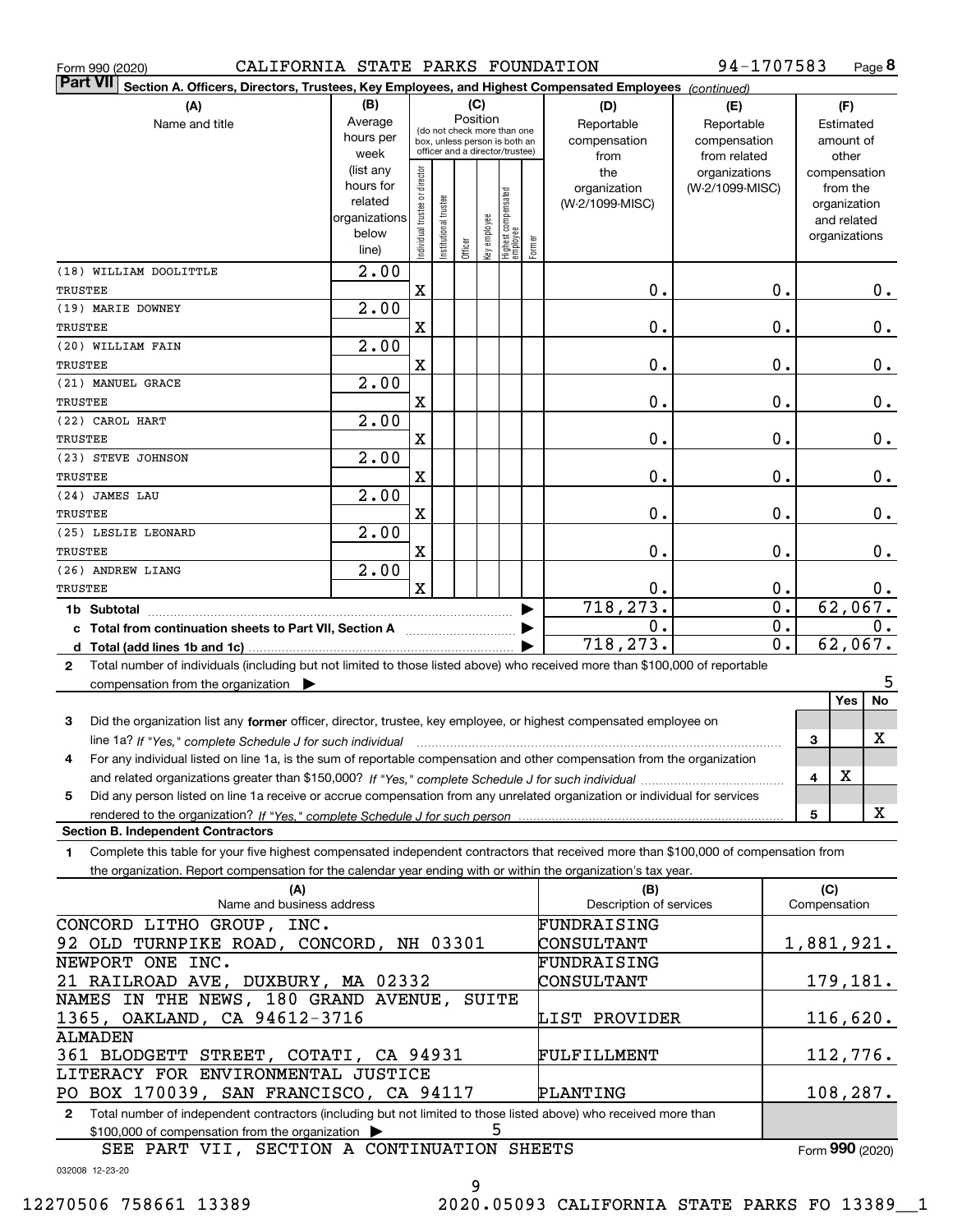| CALIFORNIA STATE PARKS FOUNDATION<br>Form 990                                                                                |                        |                                |                       |         |                        |                              |        |                 | 94-1707583                    |                       |
|------------------------------------------------------------------------------------------------------------------------------|------------------------|--------------------------------|-----------------------|---------|------------------------|------------------------------|--------|-----------------|-------------------------------|-----------------------|
| <b>Part VII</b><br>Section A.<br>Officers, Directors, Trustees, Key Employees, and Highest Compensated Employees (continued) |                        |                                |                       |         |                        |                              |        |                 |                               |                       |
| (A)                                                                                                                          | (B)                    |                                | (C)                   |         |                        |                              |        | (D)             | (E)                           | (F)                   |
| Name and title                                                                                                               | Average                |                                |                       |         | Position               |                              |        | Reportable      | Reportable                    | Estimated             |
|                                                                                                                              | hours                  |                                |                       |         | (check all that apply) |                              |        | compensation    | compensation                  | amount of             |
|                                                                                                                              | per<br>week            |                                |                       |         |                        |                              |        | from<br>the     | from related<br>organizations | other<br>compensation |
|                                                                                                                              | (list any              |                                |                       |         |                        |                              |        | organization    | (W-2/1099-MISC)               | from the              |
|                                                                                                                              | hours for              |                                |                       |         |                        |                              |        | (W-2/1099-MISC) |                               | organization          |
|                                                                                                                              | related                |                                |                       |         |                        |                              |        |                 |                               | and related           |
|                                                                                                                              | organizations<br>below |                                |                       |         |                        |                              |        |                 |                               | organizations         |
|                                                                                                                              | line)                  | Individual trustee or director | Institutional trustee | Officer | Key employee           | Highest compensated employee | Former |                 |                               |                       |
| (27) CHRISTI LIGHT                                                                                                           | 2.00                   |                                |                       |         |                        |                              |        |                 |                               |                       |
| TRUSTEE                                                                                                                      |                        | $\mathbf X$                    |                       |         |                        |                              |        | $\mathbf 0$ .   | 0.                            | $0_{.}$               |
| (28) CYNTHIA MCLAIN-HILL                                                                                                     | 2.00                   |                                |                       |         |                        |                              |        |                 |                               |                       |
| TRUSTEE                                                                                                                      |                        | $\mathbf X$                    |                       |         |                        |                              |        | $\mathbf 0$ .   | 0.                            | $\mathbf 0$ .         |
| (29) ROZ NIEMAN                                                                                                              | 2.00                   |                                |                       |         |                        |                              |        |                 |                               |                       |
| TRUSTEE                                                                                                                      |                        | $\mathbf X$                    |                       |         |                        |                              |        | $\mathbf 0$ .   | 0.                            | $\mathbf 0$ .         |
| (30) JOHN O'CONNOR                                                                                                           | 2.00                   |                                |                       |         |                        |                              |        |                 |                               |                       |
| TRUSTEE                                                                                                                      |                        | $\mathbf X$                    |                       |         |                        |                              |        | $\mathbf 0$ .   | 0.                            | $\mathbf 0$ .         |
| (31) GINA OROZCO-MEJIA                                                                                                       | 2.00                   |                                |                       |         |                        |                              |        |                 |                               |                       |
| TRUSTEE                                                                                                                      |                        | $\mathbf X$                    |                       |         |                        |                              |        | $\mathbf 0$ .   | 0.                            | $\mathbf 0$ .         |
| (32) ROBERT PATTERSON                                                                                                        | 2.00                   |                                |                       |         |                        |                              |        |                 |                               |                       |
| <b>TRUSTEE</b>                                                                                                               |                        | $\mathbf X$                    |                       |         |                        |                              |        | $\mathbf 0$ .   | 0.                            | $\mathbf 0$ .         |
| (33) PATRICIA PEREZ                                                                                                          | 2.00                   |                                |                       |         |                        |                              |        |                 |                               |                       |
| TRUSTEE                                                                                                                      |                        | $\mathbf X$                    |                       |         |                        |                              |        | $\mathbf 0$ .   | 0.                            | $\mathbf 0$ .         |
| (34) KEITH PETTUS                                                                                                            | 2.00                   |                                |                       |         |                        |                              |        |                 |                               |                       |
| TRUSTEE                                                                                                                      | 2.00                   | $\mathbf X$                    |                       |         |                        |                              |        | $\mathbf 0$ .   | 0.                            | $\mathbf 0$ .         |
| (35) MICHAEL PINTO<br>TRUSTEE                                                                                                |                        | $\mathbf X$                    |                       |         |                        |                              |        | $\mathbf 0$ .   | 0.                            | $\mathbf 0$ .         |
| (36) DIANE ROSS-LEECH                                                                                                        | 2.00                   |                                |                       |         |                        |                              |        |                 |                               |                       |
| TRUSTEE                                                                                                                      |                        | $\mathbf X$                    |                       |         |                        |                              |        | $\mathbf 0$ .   | 0.                            | $\mathbf 0$ .         |
| (37) DAN SKOPEC                                                                                                              | 2.00                   |                                |                       |         |                        |                              |        |                 |                               |                       |
| <b>TRUSTEE</b>                                                                                                               |                        | $\mathbf X$                    |                       |         |                        |                              |        | $\mathbf 0$ .   | 0.                            | $0\,.$                |
| (38) DARRY SRAGOW                                                                                                            | 2.00                   |                                |                       |         |                        |                              |        |                 |                               |                       |
| TRUSTEE                                                                                                                      |                        | $\mathbf X$                    |                       |         |                        |                              |        | $\mathbf 0$ .   | 0.                            | 0.                    |
| (39) MUKUND SRIRANGAPATNAM                                                                                                   | 2.00                   |                                |                       |         |                        |                              |        |                 |                               |                       |
| TRUSTEE                                                                                                                      |                        | X                              |                       |         |                        |                              |        | $\mathbf 0$ .   | $0$ .                         | $\mathbf{0}$ .        |
| $(40)$ RYAN T'KINDT                                                                                                          | 2.00                   |                                |                       |         |                        |                              |        |                 |                               |                       |
| TRUSTEE                                                                                                                      |                        | $\mathbf X$                    |                       |         |                        |                              |        | $\mathbf 0$ .   | 0.                            | $0_{.}$               |
| (41) PETER WEINER                                                                                                            | 2.00                   |                                |                       |         |                        |                              |        |                 |                               |                       |
| TRUSTEE                                                                                                                      |                        | $\mathbf X$                    |                       |         |                        |                              |        | $\mathbf 0$ .   | $\mathbf 0$ .                 | 0.                    |
| (42) JOSHUA WOOD                                                                                                             | 2.00                   |                                |                       |         |                        |                              |        |                 |                               |                       |
| TRUSTEE                                                                                                                      |                        | X                              |                       |         |                        |                              |        | $\mathbf 0$ .   | $\mathbf 0$ .                 | 0.                    |
| (43) EMILY YOUNG                                                                                                             | 2.00                   |                                |                       |         |                        |                              |        |                 |                               |                       |
| TRUSTEE                                                                                                                      |                        | $\mathbf X$                    |                       |         |                        |                              |        | $\mathbf 0$ .   | $\mathbf 0$ .                 | 0.                    |
|                                                                                                                              |                        |                                |                       |         |                        |                              |        |                 |                               |                       |
|                                                                                                                              |                        |                                |                       |         |                        |                              |        |                 |                               |                       |
|                                                                                                                              |                        |                                |                       |         |                        |                              |        |                 |                               |                       |
|                                                                                                                              |                        |                                |                       |         |                        |                              |        |                 |                               |                       |
|                                                                                                                              |                        |                                |                       |         |                        |                              |        |                 |                               |                       |
|                                                                                                                              |                        |                                |                       |         |                        |                              |        |                 |                               |                       |
| Total to Part VII, Section A, line 1c                                                                                        |                        |                                |                       |         |                        |                              |        |                 |                               |                       |
|                                                                                                                              |                        |                                |                       |         |                        |                              |        |                 |                               |                       |

032201 04-01-20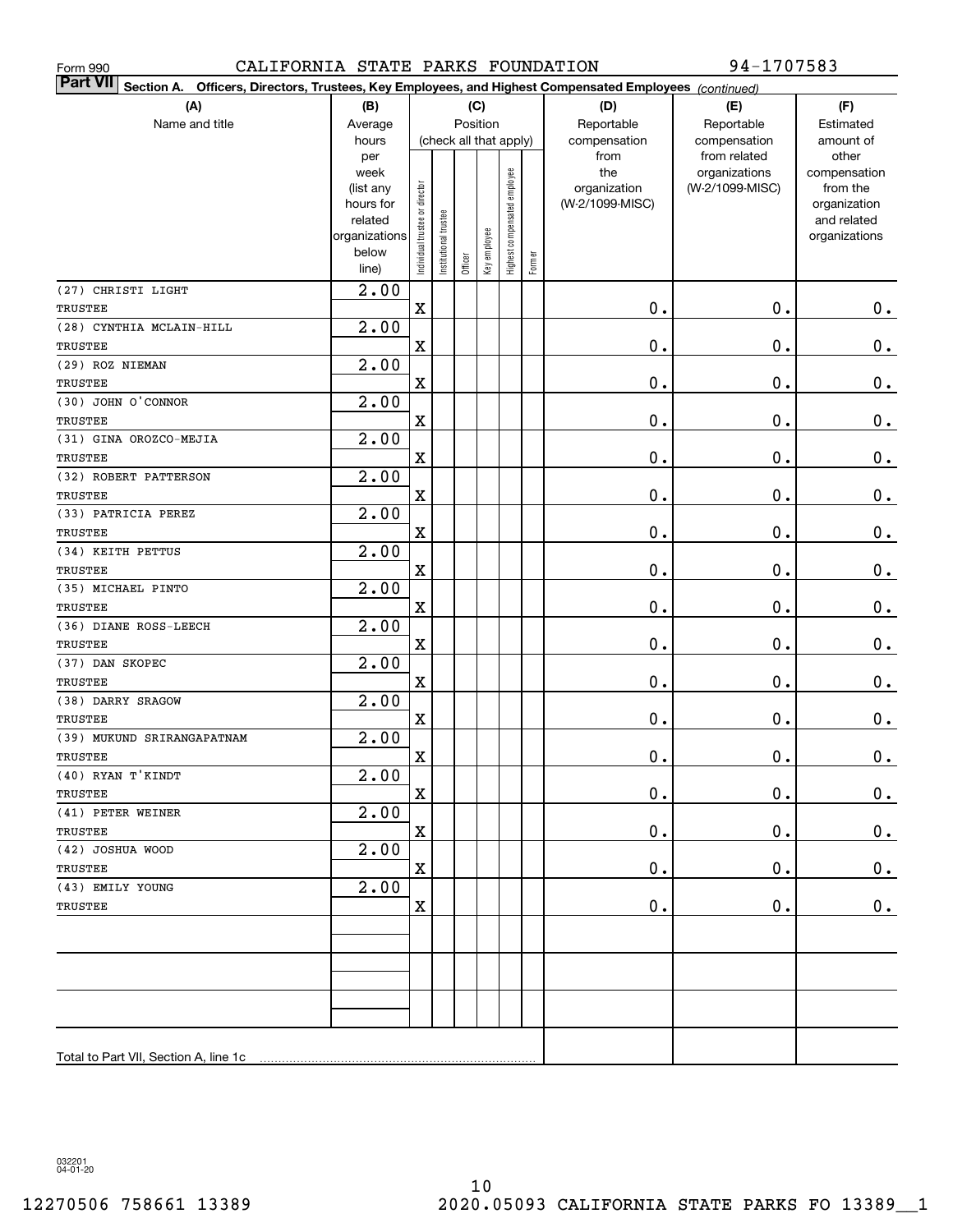|                                                           |                 | Form 990 (2020)                                                                                                                                                                                                                      |                      |                 |                      | CALIFORNIA STATE PARKS FOUNDATION |                                                     | 94-1707583                    | Page 9                                                          |
|-----------------------------------------------------------|-----------------|--------------------------------------------------------------------------------------------------------------------------------------------------------------------------------------------------------------------------------------|----------------------|-----------------|----------------------|-----------------------------------|-----------------------------------------------------|-------------------------------|-----------------------------------------------------------------|
| <b>Part VIII</b>                                          |                 | <b>Statement of Revenue</b>                                                                                                                                                                                                          |                      |                 |                      |                                   |                                                     |                               |                                                                 |
|                                                           |                 | Check if Schedule O contains a response or note to any line in this Part VIII                                                                                                                                                        |                      |                 |                      |                                   | $\overline{(\mathsf{B})}$ $\overline{(\mathsf{C})}$ |                               |                                                                 |
|                                                           |                 |                                                                                                                                                                                                                                      |                      |                 |                      | (A)<br>Total revenue              | Related or exempt<br>function revenue               | Unrelated<br>business revenue | (D)<br>Revenue excluded<br>from tax under<br>sections 512 - 514 |
|                                                           |                 | 1 a Federated campaigns                                                                                                                                                                                                              |                      | 1a              |                      |                                   |                                                     |                               |                                                                 |
|                                                           |                 | <b>b</b> Membership dues                                                                                                                                                                                                             |                      | 1 <sub>b</sub>  | 3,841,126.           |                                   |                                                     |                               |                                                                 |
|                                                           |                 | c Fundraising events                                                                                                                                                                                                                 |                      | 1 <sub>c</sub>  |                      |                                   |                                                     |                               |                                                                 |
|                                                           |                 | d Related organizations                                                                                                                                                                                                              |                      | 1 <sub>d</sub>  |                      |                                   |                                                     |                               |                                                                 |
|                                                           |                 | e Government grants (contributions)                                                                                                                                                                                                  |                      | 1e              | 1,361,411.           |                                   |                                                     |                               |                                                                 |
|                                                           |                 | f All other contributions, gifts, grants, and                                                                                                                                                                                        |                      |                 |                      |                                   |                                                     |                               |                                                                 |
| Contributions, Gifts, Grants<br>and Other Similar Amounts |                 | similar amounts not included above                                                                                                                                                                                                   |                      | 1f              | 4,340,255.           |                                   |                                                     |                               |                                                                 |
|                                                           | g               | Noncash contributions included in lines 1a-1f                                                                                                                                                                                        |                      | $1g$ \$         | 369, 332.            |                                   |                                                     |                               |                                                                 |
|                                                           |                 |                                                                                                                                                                                                                                      |                      |                 |                      | 9,542,792.                        |                                                     |                               |                                                                 |
|                                                           |                 |                                                                                                                                                                                                                                      |                      |                 | <b>Business Code</b> |                                   |                                                     |                               |                                                                 |
|                                                           | 2a              | <u> 2008 - An Dùbhlachd ann an Dùbhlachd ann an Dùbhlachd ann an Dùbhlachd ann an Dùbhlachd ann an Dùbhlachd ann an Dùbhlachd ann an Dùbhlachd ann an Dùbhlachd ann an Dùbhlachd ann an Dùbhlachd ann an Dùbhlachd ann an Dùbhla</u> |                      |                 |                      |                                   |                                                     |                               |                                                                 |
|                                                           | b               | <u> 1989 - Johann Barbara, martin amerikan basar dan bagian dalam pengaran bagian dalam pengaran bagian dalam pe</u>                                                                                                                 |                      |                 |                      |                                   |                                                     |                               |                                                                 |
|                                                           | c               | <u> Alexandro Alexandro Alexandro Alexandro Alexandro Alexandro Alexandro Alexandro Alexandro Alexandro Alexandro A</u>                                                                                                              |                      |                 |                      |                                   |                                                     |                               |                                                                 |
| Program Service<br>Revenue                                | d               | <u> 1989 - Johann Barn, mars ann an t-Amhair ann an t-Amhair an t-Amhair ann an t-Amhair an t-Amhair ann an t-A</u>                                                                                                                  |                      |                 |                      |                                   |                                                     |                               |                                                                 |
|                                                           | е               |                                                                                                                                                                                                                                      |                      |                 |                      |                                   |                                                     |                               |                                                                 |
|                                                           |                 | f All other program service revenue                                                                                                                                                                                                  |                      |                 |                      |                                   |                                                     |                               |                                                                 |
|                                                           | g               |                                                                                                                                                                                                                                      |                      |                 |                      |                                   |                                                     |                               |                                                                 |
|                                                           | 3               | Investment income (including dividends, interest, and                                                                                                                                                                                |                      |                 |                      |                                   |                                                     |                               |                                                                 |
|                                                           |                 |                                                                                                                                                                                                                                      |                      |                 |                      | 248,605.                          |                                                     |                               | 248,605.                                                        |
|                                                           | 4               | Income from investment of tax-exempt bond proceeds                                                                                                                                                                                   |                      |                 |                      |                                   |                                                     |                               |                                                                 |
|                                                           | 5               |                                                                                                                                                                                                                                      |                      |                 |                      |                                   |                                                     |                               |                                                                 |
|                                                           |                 |                                                                                                                                                                                                                                      |                      | (i) Real        | (ii) Personal        |                                   |                                                     |                               |                                                                 |
|                                                           |                 | 6 a Gross rents                                                                                                                                                                                                                      | 6a                   |                 |                      |                                   |                                                     |                               |                                                                 |
|                                                           | b               | Less: rental expenses                                                                                                                                                                                                                | 6b                   |                 |                      |                                   |                                                     |                               |                                                                 |
|                                                           | c               | Rental income or (loss)                                                                                                                                                                                                              | 6c                   |                 |                      |                                   |                                                     |                               |                                                                 |
|                                                           |                 | d Net rental income or (loss)                                                                                                                                                                                                        |                      |                 |                      |                                   |                                                     |                               |                                                                 |
|                                                           |                 | 7 a Gross amount from sales of                                                                                                                                                                                                       |                      | (i) Securities  | (ii) Other           |                                   |                                                     |                               |                                                                 |
|                                                           |                 | assets other than inventory                                                                                                                                                                                                          | 7a                   | 3,909,263.      |                      |                                   |                                                     |                               |                                                                 |
|                                                           |                 | <b>b</b> Less: cost or other basis                                                                                                                                                                                                   |                      |                 |                      |                                   |                                                     |                               |                                                                 |
|                                                           |                 | and sales expenses                                                                                                                                                                                                                   | $7b \mid 3,697,750.$ | 211, 513.       |                      |                                   |                                                     |                               |                                                                 |
| evenue                                                    |                 | c Gain or (loss)                                                                                                                                                                                                                     | 7c                   |                 |                      | 211, 513.                         |                                                     |                               |                                                                 |
| Other <sub>R</sub>                                        |                 |                                                                                                                                                                                                                                      |                      |                 |                      |                                   |                                                     |                               | 211, 513.                                                       |
|                                                           |                 | 8 a Gross income from fundraising events (not<br>including \$                                                                                                                                                                        |                      |                 |                      |                                   |                                                     |                               |                                                                 |
|                                                           |                 | <u>of</u> of<br>contributions reported on line 1c). See                                                                                                                                                                              |                      |                 |                      |                                   |                                                     |                               |                                                                 |
|                                                           |                 |                                                                                                                                                                                                                                      |                      | 8a              |                      |                                   |                                                     |                               |                                                                 |
|                                                           |                 | <b>b</b> Less: direct expenses <i></i>                                                                                                                                                                                               |                      | 8b              |                      |                                   |                                                     |                               |                                                                 |
|                                                           |                 | c Net income or (loss) from fundraising events                                                                                                                                                                                       |                      |                 |                      |                                   |                                                     |                               |                                                                 |
|                                                           |                 | 9 a Gross income from gaming activities. See                                                                                                                                                                                         |                      |                 |                      |                                   |                                                     |                               |                                                                 |
|                                                           |                 |                                                                                                                                                                                                                                      |                      | 9a              |                      |                                   |                                                     |                               |                                                                 |
|                                                           |                 | <b>b</b> Less: direct expenses <b>manually</b>                                                                                                                                                                                       |                      | 9 <sub>b</sub>  |                      |                                   |                                                     |                               |                                                                 |
|                                                           |                 | c Net income or (loss) from gaming activities                                                                                                                                                                                        |                      |                 |                      |                                   |                                                     |                               |                                                                 |
|                                                           |                 | 10 a Gross sales of inventory, less returns                                                                                                                                                                                          |                      |                 |                      |                                   |                                                     |                               |                                                                 |
|                                                           |                 |                                                                                                                                                                                                                                      |                      | 10a             | 4,204.               |                                   |                                                     |                               |                                                                 |
|                                                           |                 | <b>b</b> Less: cost of goods sold                                                                                                                                                                                                    |                      | 10 <sub>b</sub> | 0.                   |                                   |                                                     |                               |                                                                 |
|                                                           |                 | c Net income or (loss) from sales of inventory                                                                                                                                                                                       |                      |                 | ▶                    | 4,204.                            |                                                     |                               | 4,204.                                                          |
|                                                           |                 |                                                                                                                                                                                                                                      |                      |                 | <b>Business Code</b> |                                   |                                                     |                               |                                                                 |
|                                                           |                 | 11 a EARNED REVENUE                                                                                                                                                                                                                  |                      |                 | 900099               | 175,559.                          | 175,559.                                            |                               |                                                                 |
| evenue                                                    | b               |                                                                                                                                                                                                                                      |                      |                 |                      |                                   |                                                     |                               |                                                                 |
|                                                           | c               | the control of the control of the control of the control of the control of the control of                                                                                                                                            |                      |                 |                      |                                   |                                                     |                               |                                                                 |
| Miscellaneous                                             |                 |                                                                                                                                                                                                                                      |                      |                 |                      |                                   |                                                     |                               |                                                                 |
|                                                           |                 |                                                                                                                                                                                                                                      |                      |                 | ▶                    | 175,559.                          |                                                     |                               |                                                                 |
|                                                           | 12              |                                                                                                                                                                                                                                      |                      |                 |                      | 10, 182, 673.                     | 175,559.                                            | 0.                            | 464,322.                                                        |
|                                                           | 032009 12-23-20 |                                                                                                                                                                                                                                      |                      |                 |                      |                                   |                                                     |                               | Form 990 (2020)                                                 |

032009 12-23-20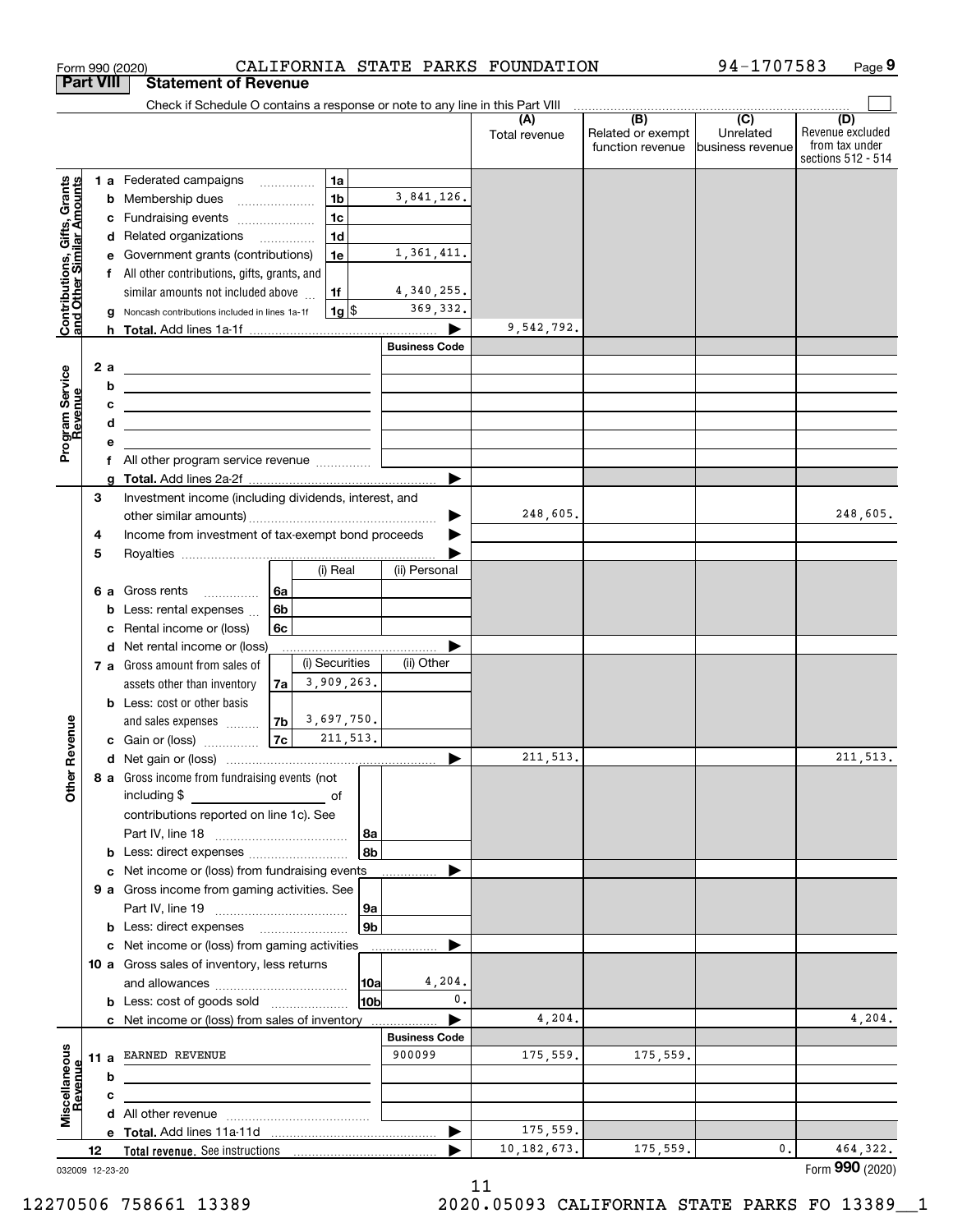Form 990 (2020) CALIFORNIA STATE PARKS FOUNDATION 94-1707583 <sub>Page</sub> **Part IX Statement of Functional Expenses**

*Section 501(c)(3) and 501(c)(4) organizations must complete all columns. All other organizations must complete column (A).*

|              | Check if Schedule O contains a response or note to any line in this Part IX                          |                       |                                    |                                           |                                |
|--------------|------------------------------------------------------------------------------------------------------|-----------------------|------------------------------------|-------------------------------------------|--------------------------------|
|              | Do not include amounts reported on lines 6b,<br>7b, 8b, 9b, and 10b of Part VIII.                    | (A)<br>Total expenses | (B)<br>Program service<br>expenses | (C)<br>Management and<br>general expenses | (D)<br>Fundraising<br>expenses |
| 1.           | Grants and other assistance to domestic organizations                                                |                       |                                    |                                           |                                |
|              | and domestic governments. See Part IV, line 21                                                       | 2,741,176.            | 2,741,176.                         |                                           |                                |
| $\mathbf{2}$ | Grants and other assistance to domestic                                                              |                       |                                    |                                           |                                |
|              | individuals. See Part IV, line 22                                                                    | 186,505.              | 186,505.                           |                                           |                                |
| 3            | Grants and other assistance to foreign                                                               |                       |                                    |                                           |                                |
|              | organizations, foreign governments, and foreign                                                      |                       |                                    |                                           |                                |
|              | individuals. See Part IV, lines 15 and 16                                                            |                       |                                    |                                           |                                |
| 4            | Benefits paid to or for members                                                                      |                       |                                    |                                           |                                |
| 5            | Compensation of current officers, directors,                                                         |                       |                                    |                                           |                                |
|              |                                                                                                      | 729,334.              | 337,936.                           | 263,857.                                  | 127,541.                       |
| 6            | Compensation not included above to disqualified                                                      |                       |                                    |                                           |                                |
|              | persons (as defined under section 4958(f)(1)) and                                                    |                       |                                    |                                           |                                |
|              | persons described in section 4958(c)(3)(B)                                                           |                       |                                    |                                           |                                |
| 7            |                                                                                                      | 1,018,674.            | 717,811.                           | 155,091.                                  | 145,772.                       |
| 8            | Pension plan accruals and contributions (include                                                     |                       |                                    |                                           |                                |
|              | section 401(k) and 403(b) employer contributions)                                                    | 71,781.               | 43,337.                            | 16,568.                                   | 11,876.                        |
| 9            |                                                                                                      | 124, 257.             | 82,678.                            | 18,854.                                   | 22,725.                        |
| 10           |                                                                                                      | 126,063.              | 77,893.                            | 28,457.                                   | 19,713.                        |
| 11           | Fees for services (nonemployees):                                                                    |                       |                                    |                                           |                                |
| a            |                                                                                                      |                       |                                    |                                           |                                |
| b            |                                                                                                      | 32,800.               | 27,958.                            | 3,772.                                    | 1,070.                         |
| c            |                                                                                                      | 39,800.               |                                    | 39,800.                                   |                                |
| d            |                                                                                                      | 61,500.               | 61,500.                            |                                           |                                |
| е            | Professional fundraising services. See Part IV, line 17                                              |                       |                                    |                                           |                                |
| f            |                                                                                                      | 42,013.               |                                    | 42,013.                                   |                                |
| g            | Other. (If line 11g amount exceeds 10% of line 25,                                                   |                       |                                    |                                           |                                |
|              | column (A) amount, list line 11g expenses on Sch O.)                                                 | 70, 595.              | 26,348.                            | 37,944.                                   | $\frac{6,303.}{49,151.}$       |
| 12           |                                                                                                      | 309,674.              | 259,952.                           | $\overline{571}$ .                        |                                |
| 13           |                                                                                                      | 582,425.              | 368,969.                           | 35,708.                                   | 177,748.                       |
| 14           |                                                                                                      | 347,108.              | 294,596.                           | 35,930.                                   | 16,582.                        |
| 15           |                                                                                                      |                       | 261, 152.                          |                                           |                                |
| 16           |                                                                                                      | 397,357.<br>10,603.   | 7,919.                             | 73,732.<br>232.                           | 62,473.<br>2,452.              |
| 17           |                                                                                                      |                       |                                    |                                           |                                |
| 18           | Payments of travel or entertainment expenses                                                         |                       |                                    |                                           |                                |
|              | for any federal, state, or local public officials                                                    | 4,734.                | 2,422.                             | 100.                                      | $\overline{2,212.}$            |
| 19<br>20     | Conferences, conventions, and meetings<br>Interest                                                   | 3,359.                | 2,208.                             | 623.                                      | 528.                           |
| 21           |                                                                                                      |                       |                                    |                                           |                                |
| 22           | Depreciation, depletion, and amortization                                                            | 134,950.              | 88,692.                            | 25,041.                                   | 21, 217.                       |
| 23           | Insurance                                                                                            | 25,468.               | 16,738.                            | 4,726.                                    | 4,004.                         |
| 24           | Other expenses. Itemize expenses not covered                                                         |                       |                                    |                                           |                                |
|              | above (List miscellaneous expenses on line 24e. If                                                   |                       |                                    |                                           |                                |
|              | line 24e amount exceeds 10% of line 25, column (A)<br>amount, list line 24e expenses on Schedule O.) |                       |                                    |                                           |                                |
|              | a MEMBERSHIP                                                                                         | 1,683,761.            | 1,199,844.                         | 226.                                      | 483,691.                       |
|              | <b>b PROGRAM EXPENSES</b>                                                                            | 186, 530.             | 186,530.                           |                                           |                                |
| c            | <b>EVENTS</b>                                                                                        | 11,187.               | 11,187.                            |                                           |                                |
| d            |                                                                                                      |                       |                                    |                                           |                                |
| е            | All other expenses                                                                                   |                       |                                    |                                           |                                |
| 25           | Total functional expenses. Add lines 1 through 24e                                                   | 8,941,654.            | 7,003,351.                         | 783,245.                                  | 1, 155, 058.                   |
| 26           | Joint costs. Complete this line only if the organization                                             |                       |                                    |                                           |                                |
|              | reported in column (B) joint costs from a combined                                                   |                       |                                    |                                           |                                |
|              | educational campaign and fundraising solicitation.                                                   |                       |                                    |                                           |                                |
|              | Check here $\blacktriangleright \boxed{\textbf{X}}$ if following SOP 98-2 (ASC 958-720)              | 2,666,111.            | 1,937,876.                         | 920.                                      | 727, 315.                      |

032010 12-23-20

12

Form (2020) **990**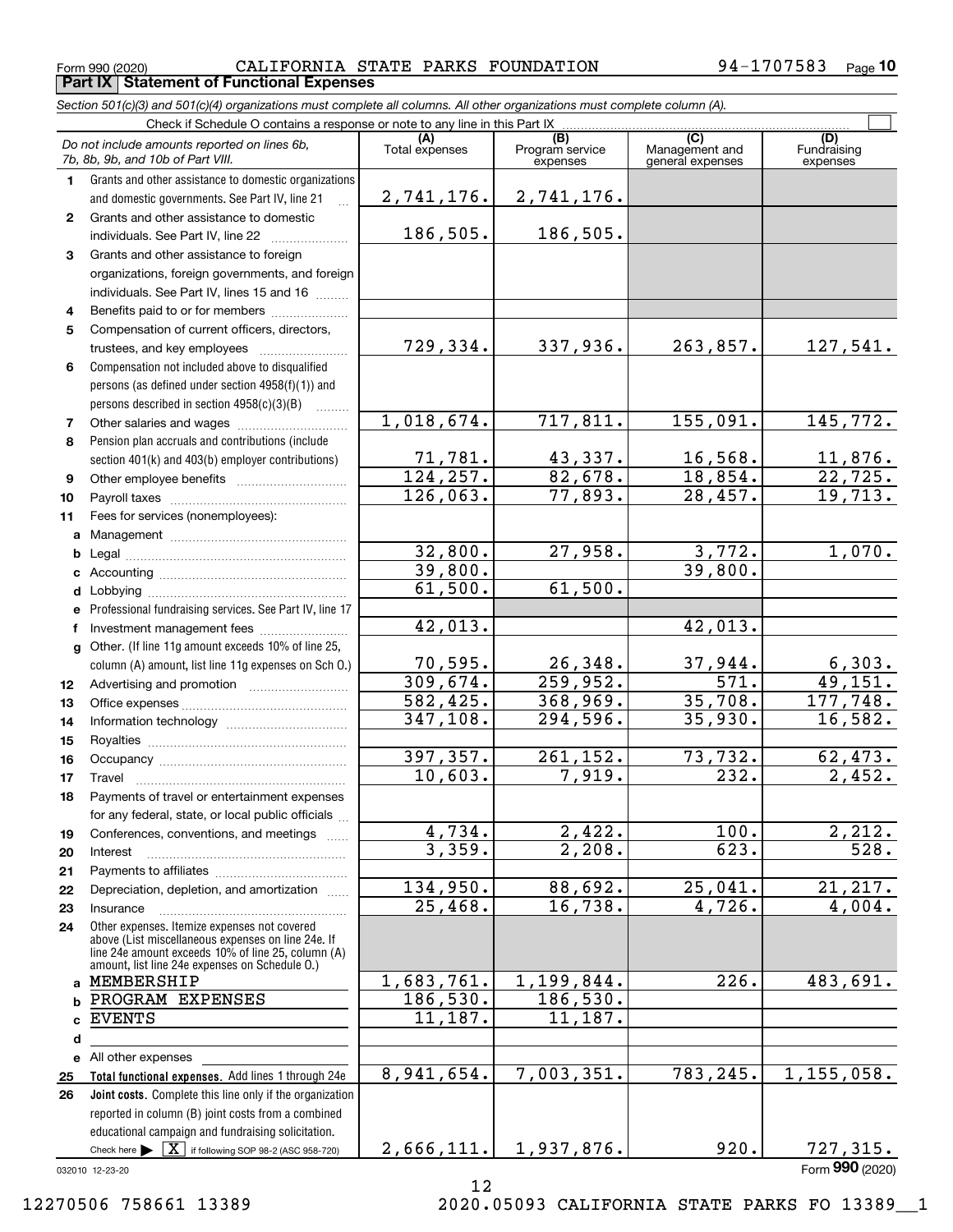**Part X Balance Sheet**<br>**Part X Balance Sheet** 

### Form 990 (2020) CALIFORNIA STATE PARKS FOUNDATION 94-1707583 <sub>Page</sub>

**11**

|                             |    |                                                                                            |                 |          | (A)<br>Beginning of year     |                 | (B)<br>End of year           |
|-----------------------------|----|--------------------------------------------------------------------------------------------|-----------------|----------|------------------------------|-----------------|------------------------------|
|                             | 1  |                                                                                            |                 |          | 921,991.                     | $\blacksquare$  | 1,428,335.                   |
|                             | 2  |                                                                                            |                 |          | 1,050,050.                   | $\mathbf{2}$    | 1,037,413.                   |
|                             | 3  |                                                                                            |                 |          | 941,097.                     | 3               | 298,231.                     |
|                             | 4  |                                                                                            |                 |          |                              | 4               |                              |
|                             | 5  | Loans and other receivables from any current or former officer, director,                  |                 |          |                              |                 |                              |
|                             |    | trustee, key employee, creator or founder, substantial contributor, or 35%                 |                 |          |                              |                 |                              |
|                             |    | controlled entity or family member of any of these persons                                 |                 |          |                              | 5               |                              |
|                             | 6  | Loans and other receivables from other disqualified persons (as defined                    |                 |          |                              |                 |                              |
|                             |    | under section $4958(f)(1)$ , and persons described in section $4958(c)(3)(B)$              |                 |          |                              | 6               |                              |
|                             | 7  |                                                                                            |                 |          |                              | $\overline{7}$  |                              |
| Assets                      | 8  |                                                                                            |                 |          | 5,119.                       | 8               | $0$ .                        |
|                             | 9  | Prepaid expenses and deferred charges                                                      |                 |          | $\overline{279,544}$ .       | 9               | 529, 124.                    |
|                             |    | <b>10a</b> Land, buildings, and equipment: cost or other                                   |                 |          |                              |                 |                              |
|                             |    | basis. Complete Part VI of Schedule D  10a                                                 |                 | 543,604. |                              |                 |                              |
|                             |    | <b>b</b> Less: accumulated depreciation<br>. 1                                             | 10 <sub>b</sub> | 317,748. | 358,506.                     | 10 <sub>c</sub> | 225,856.                     |
|                             | 11 |                                                                                            |                 |          | 11,982,644.                  | 11              | 11,603,875.                  |
|                             | 12 |                                                                                            |                 |          | $\overline{201,810}$ .       | 12              | 314,720.                     |
|                             | 13 |                                                                                            |                 |          |                              | 13              |                              |
|                             | 14 |                                                                                            |                 | 14       |                              |                 |                              |
|                             | 15 |                                                                                            |                 | 15       |                              |                 |                              |
|                             | 16 |                                                                                            |                 |          | 15,740,761.                  | 16              | 15,437,554.                  |
|                             | 17 |                                                                                            |                 | 250,037. | 17                           | 332,246.        |                              |
|                             | 18 |                                                                                            | 1,282,873.      | 18       | 0.                           |                 |                              |
|                             | 19 |                                                                                            | 1,256,965.      | 19       | 241,965.                     |                 |                              |
|                             | 20 |                                                                                            |                 | 20       |                              |                 |                              |
|                             | 21 | Escrow or custodial account liability. Complete Part IV of Schedule D                      |                 |          | 1,048,479.                   | 21              | 1,048,706.                   |
|                             | 22 | Loans and other payables to any current or former officer, director,                       |                 |          |                              |                 |                              |
| Liabilities                 |    | trustee, key employee, creator or founder, substantial contributor, or 35%                 |                 |          |                              |                 |                              |
|                             |    | controlled entity or family member of any of these persons                                 |                 |          |                              | 22              |                              |
|                             | 23 | Secured mortgages and notes payable to unrelated third parties                             |                 | .        | 250,000.                     | 23              | $0$ .                        |
|                             | 24 | Unsecured notes and loans payable to unrelated third parties                               |                 |          | 379,686.                     | 24              | 379,686.                     |
|                             | 25 | Other liabilities (including federal income tax, payables to related third                 |                 |          |                              |                 |                              |
|                             |    | parties, and other liabilities not included on lines 17-24). Complete Part X               |                 |          |                              |                 |                              |
|                             |    | of Schedule D                                                                              |                 |          | 84,735.                      | 25              | 67,204.                      |
|                             | 26 |                                                                                            |                 |          | $4,552,775.$ 26              |                 | 2,069,807.                   |
|                             |    | Organizations that follow FASB ASC 958, check here $\blacktriangleright \lfloor X \rfloor$ |                 |          |                              |                 |                              |
|                             |    | and complete lines 27, 28, 32, and 33.                                                     |                 |          |                              |                 |                              |
|                             | 27 |                                                                                            |                 |          | 4, 172, 361.                 | 27              | 6, 122, 949.                 |
|                             | 28 |                                                                                            |                 |          | 7,015,625.                   | 28              | 7,244,798.                   |
|                             |    | Organizations that do not follow FASB ASC 958, check here ▶ □                              |                 |          |                              |                 |                              |
|                             |    | and complete lines 29 through 33.                                                          |                 |          |                              |                 |                              |
| Net Assets or Fund Balances | 29 |                                                                                            |                 |          |                              | 29              |                              |
|                             | 30 | Paid-in or capital surplus, or land, building, or equipment fund                           |                 |          |                              | 30              |                              |
|                             | 31 | Retained earnings, endowment, accumulated income, or other funds                           |                 |          |                              | 31              |                              |
|                             | 32 |                                                                                            |                 |          | 11, 187, 986.<br>15,740,761. | 32              | 13, 367, 747.<br>15,437,554. |
|                             | 33 |                                                                                            |                 |          |                              | 33              | $000 \, \text{m}$            |

Form (2020) **990**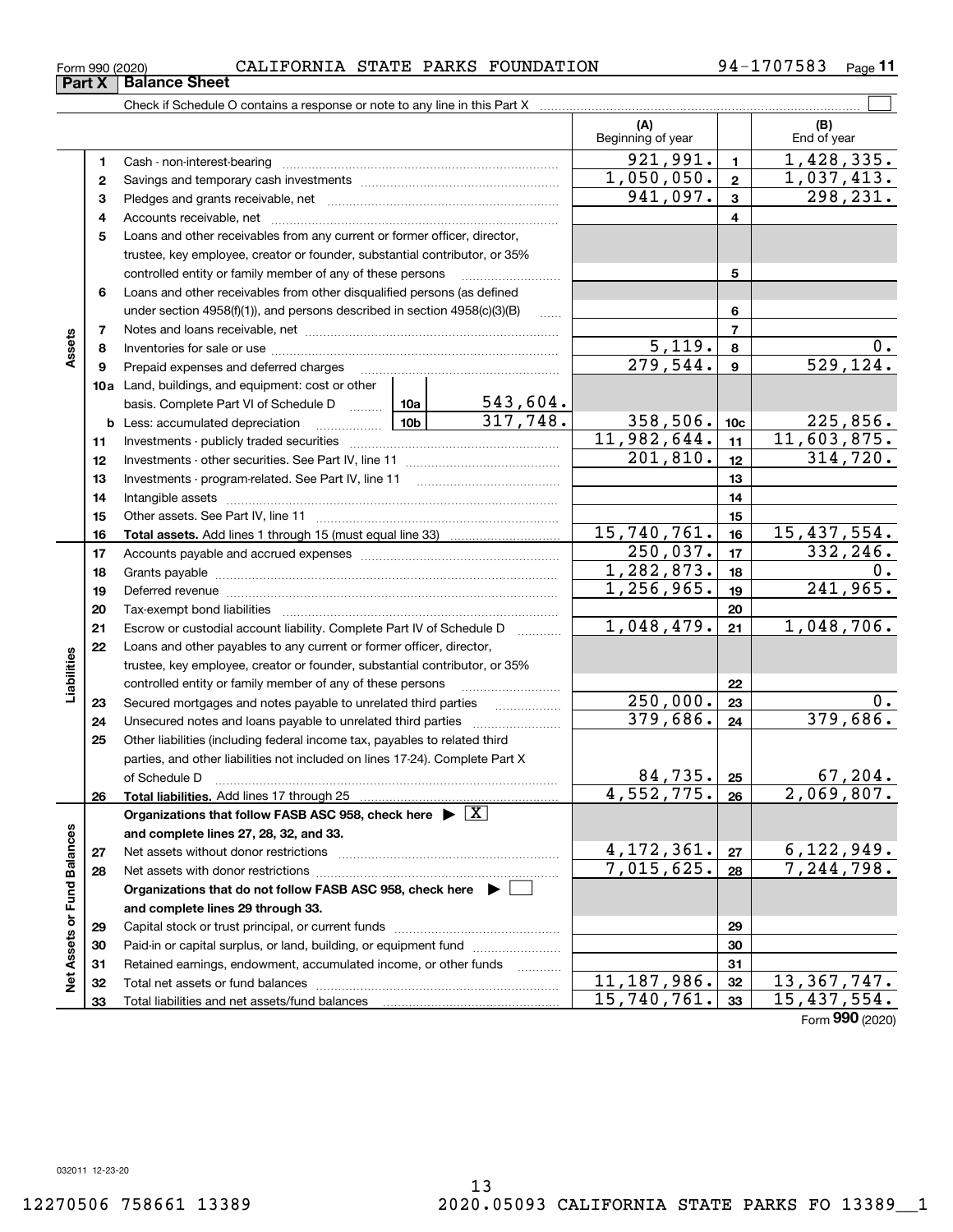|    | CALIFORNIA STATE PARKS FOUNDATION<br>Form 990 (2020)                                                                            |                         | 94-1707583     |             | Page 12  |
|----|---------------------------------------------------------------------------------------------------------------------------------|-------------------------|----------------|-------------|----------|
|    | Part XI   Reconciliation of Net Assets                                                                                          |                         |                |             |          |
|    |                                                                                                                                 |                         |                |             |          |
|    |                                                                                                                                 |                         |                |             |          |
| 1  |                                                                                                                                 | $\mathbf{1}$            | 10, 182, 673.  |             |          |
| 2  |                                                                                                                                 | $\overline{2}$          | 8,941,654.     |             |          |
| 3  | Revenue less expenses. Subtract line 2 from line 1                                                                              | 3                       | 1,241,019.     |             |          |
| 4  |                                                                                                                                 | $\overline{\mathbf{4}}$ | 11, 187, 986.  |             |          |
| 5  | Net unrealized gains (losses) on investments                                                                                    | 5                       |                |             | 938,742. |
| 6  |                                                                                                                                 | 6                       |                |             |          |
| 7  |                                                                                                                                 | $\overline{7}$          |                |             |          |
| 8  | Prior period adjustments                                                                                                        | 8                       |                |             |          |
| 9  | Other changes in net assets or fund balances (explain on Schedule O)                                                            | 9                       |                |             | 0.       |
| 10 | Net assets or fund balances at end of year. Combine lines 3 through 9 (must equal Part X, line 32,                              |                         |                |             |          |
|    | column (B))                                                                                                                     | 10                      | 13,367,747.    |             |          |
|    | <b>Part XII</b> Financial Statements and Reporting                                                                              |                         |                |             |          |
|    |                                                                                                                                 |                         |                |             |          |
|    |                                                                                                                                 |                         |                | Yes         | No.      |
| 1  | $\boxed{\mathbf{X}}$ Accrual<br>Accounting method used to prepare the Form 990: <u>[</u> Cash<br>Other                          |                         |                |             |          |
|    | If the organization changed its method of accounting from a prior year or checked "Other," explain in Schedule O.               |                         |                |             |          |
|    | 2a Were the organization's financial statements compiled or reviewed by an independent accountant?                              |                         | 2a             |             | x        |
|    | If "Yes," check a box below to indicate whether the financial statements for the year were compiled or reviewed on a            |                         |                |             |          |
|    | separate basis, consolidated basis, or both:                                                                                    |                         |                |             |          |
|    | Separate basis<br><b>Consolidated basis</b><br>Both consolidated and separate basis                                             |                         |                |             |          |
|    | <b>b</b> Were the organization's financial statements audited by an independent accountant?                                     |                         | 2 <sub>b</sub> | x           |          |
|    | If "Yes," check a box below to indicate whether the financial statements for the year were audited on a separate basis,         |                         |                |             |          |
|    | consolidated basis, or both:                                                                                                    |                         |                |             |          |
|    | $ \mathbf{X} $ Separate basis<br><b>Consolidated basis</b><br>Both consolidated and separate basis                              |                         |                |             |          |
|    | c If "Yes" to line 2a or 2b, does the organization have a committee that assumes responsibility for oversight of the audit,     |                         |                |             |          |
|    |                                                                                                                                 |                         | 2c             | $\mathbf X$ |          |
|    | If the organization changed either its oversight process or selection process during the tax year, explain on Schedule O.       |                         |                |             |          |
|    | 3a As a result of a federal award, was the organization required to undergo an audit or audits as set forth in the Single Audit |                         |                |             |          |
|    |                                                                                                                                 |                         | За             |             | x        |
|    | b If "Yes," did the organization undergo the required audit or audits? If the organization did not undergo the required audit   |                         |                |             |          |
|    |                                                                                                                                 |                         | 3b             |             |          |
|    |                                                                                                                                 |                         |                | nnn.        |          |

Form (2020) **990**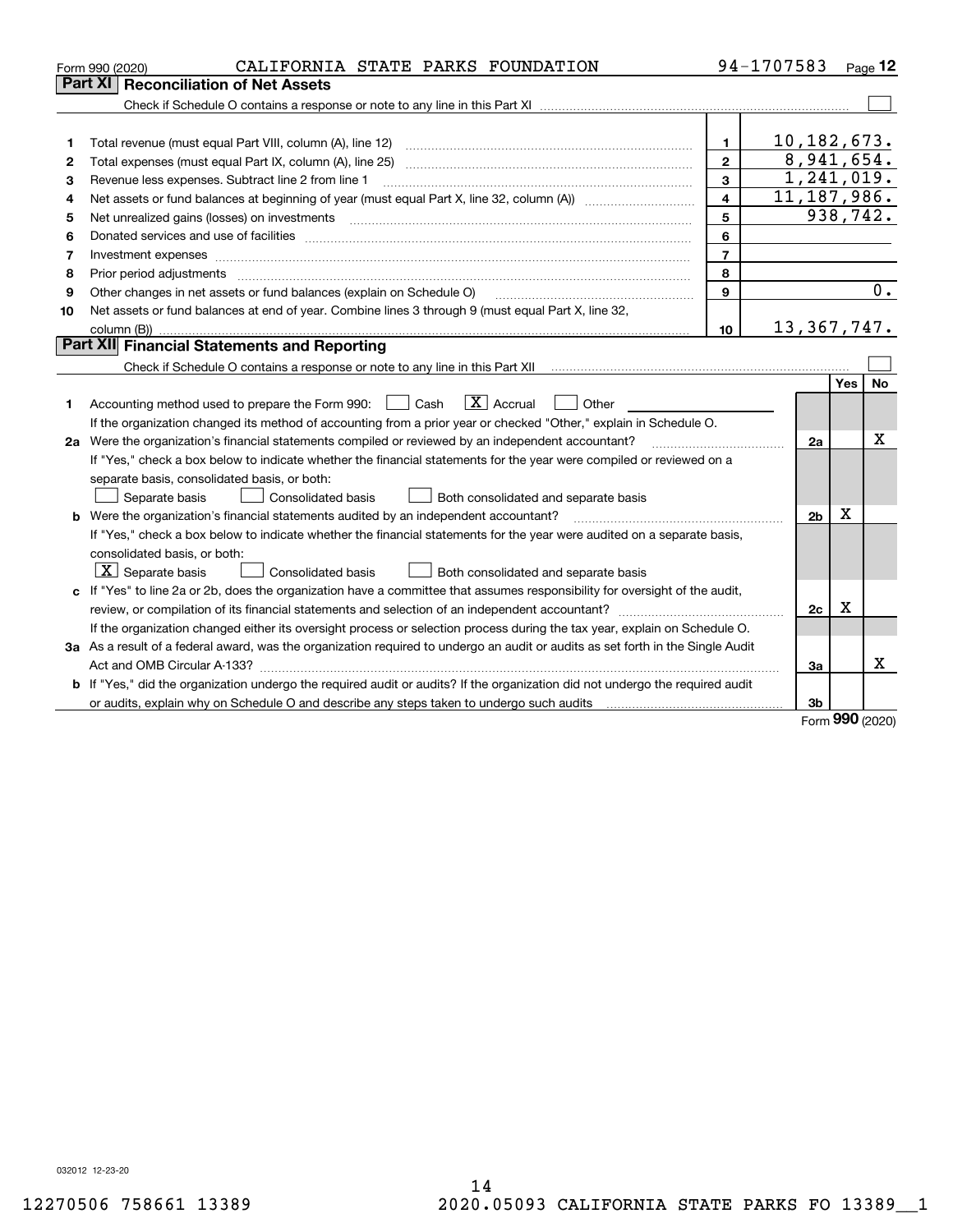| <b>SCHEDULE A</b> |
|-------------------|
|-------------------|

Department of the Treasury Internal Revenue Service

I

**(Form 990 or 990-EZ)**

# **Public Charity Status and Public Support**

**Complete if the organization is a section 501(c)(3) organization or a section 4947(a)(1) nonexempt charitable trust. | Attach to Form 990 or Form 990-EZ.** 

| ▶ Go to www.irs.gov/Form990 for instructions and the latest information. |
|--------------------------------------------------------------------------|

| OMB No. 1545-0047                   |
|-------------------------------------|
| 020                                 |
| <b>Open to Public</b><br>Inspection |

|  | Name of the organization |
|--|--------------------------|
|--|--------------------------|

|        |            | Name of the organization                                                                                                                                                              |          |                                                        |                                                                |    |                            |  | <b>Employer identification number</b> |  |  |  |
|--------|------------|---------------------------------------------------------------------------------------------------------------------------------------------------------------------------------------|----------|--------------------------------------------------------|----------------------------------------------------------------|----|----------------------------|--|---------------------------------------|--|--|--|
| Part I |            |                                                                                                                                                                                       |          | CALIFORNIA STATE PARKS FOUNDATION                      |                                                                |    |                            |  | 94-1707583                            |  |  |  |
|        |            | Reason for Public Charity Status. (All organizations must complete this part.) See instructions.                                                                                      |          |                                                        |                                                                |    |                            |  |                                       |  |  |  |
|        |            | The organization is not a private foundation because it is: (For lines 1 through 12, check only one box.)                                                                             |          |                                                        |                                                                |    |                            |  |                                       |  |  |  |
| 1.     |            | A church, convention of churches, or association of churches described in section $170(b)(1)(A)(i)$ .                                                                                 |          |                                                        |                                                                |    |                            |  |                                       |  |  |  |
| 2      |            | A school described in section 170(b)(1)(A)(ii). (Attach Schedule E (Form 990 or 990-EZ).)                                                                                             |          |                                                        |                                                                |    |                            |  |                                       |  |  |  |
| 3      |            | A hospital or a cooperative hospital service organization described in section 170(b)(1)(A)(iii).                                                                                     |          |                                                        |                                                                |    |                            |  |                                       |  |  |  |
| 4      |            | A medical research organization operated in conjunction with a hospital described in section 170(b)(1)(A)(iii). Enter the hospital's name,                                            |          |                                                        |                                                                |    |                            |  |                                       |  |  |  |
|        |            | city, and state:                                                                                                                                                                      |          |                                                        |                                                                |    |                            |  |                                       |  |  |  |
| 5      |            | An organization operated for the benefit of a college or university owned or operated by a governmental unit described in                                                             |          |                                                        |                                                                |    |                            |  |                                       |  |  |  |
|        |            | section 170(b)(1)(A)(iv). (Complete Part II.)                                                                                                                                         |          |                                                        |                                                                |    |                            |  |                                       |  |  |  |
| 6      |            | A federal, state, or local government or governmental unit described in section 170(b)(1)(A)(v).                                                                                      |          |                                                        |                                                                |    |                            |  |                                       |  |  |  |
|        | $7 \times$ | An organization that normally receives a substantial part of its support from a governmental unit or from the general public described in                                             |          |                                                        |                                                                |    |                            |  |                                       |  |  |  |
|        |            | section 170(b)(1)(A)(vi). (Complete Part II.)                                                                                                                                         |          |                                                        |                                                                |    |                            |  |                                       |  |  |  |
| 8      |            | A community trust described in section 170(b)(1)(A)(vi). (Complete Part II.)                                                                                                          |          |                                                        |                                                                |    |                            |  |                                       |  |  |  |
| 9      |            | An agricultural research organization described in section 170(b)(1)(A)(ix) operated in conjunction with a land-grant college                                                         |          |                                                        |                                                                |    |                            |  |                                       |  |  |  |
|        |            | or university or a non-land-grant college of agriculture (see instructions). Enter the name, city, and state of the college or                                                        |          |                                                        |                                                                |    |                            |  |                                       |  |  |  |
|        |            | university:                                                                                                                                                                           |          |                                                        |                                                                |    |                            |  |                                       |  |  |  |
| 10     |            | An organization that normally receives (1) more than 33 1/3% of its support from contributions, membership fees, and gross receipts from                                              |          |                                                        |                                                                |    |                            |  |                                       |  |  |  |
|        |            | activities related to its exempt functions, subject to certain exceptions; and (2) no more than 33 1/3% of its support from gross investment                                          |          |                                                        |                                                                |    |                            |  |                                       |  |  |  |
|        |            | income and unrelated business taxable income (less section 511 tax) from businesses acquired by the organization after June 30, 1975.                                                 |          |                                                        |                                                                |    |                            |  |                                       |  |  |  |
|        |            | See section 509(a)(2). (Complete Part III.)                                                                                                                                           |          |                                                        |                                                                |    |                            |  |                                       |  |  |  |
| 11     |            | An organization organized and operated exclusively to test for public safety. See section 509(a)(4).                                                                                  |          |                                                        |                                                                |    |                            |  |                                       |  |  |  |
| 12     |            | An organization organized and operated exclusively for the benefit of, to perform the functions of, or to carry out the purposes of one or                                            |          |                                                        |                                                                |    |                            |  |                                       |  |  |  |
|        |            | more publicly supported organizations described in section 509(a)(1) or section 509(a)(2). See section 509(a)(3). Check the box in                                                    |          |                                                        |                                                                |    |                            |  |                                       |  |  |  |
|        |            | lines 12a through 12d that describes the type of supporting organization and complete lines 12e, 12f, and 12g.                                                                        |          |                                                        |                                                                |    |                            |  |                                       |  |  |  |
| а      |            | Type I. A supporting organization operated, supervised, or controlled by its supported organization(s), typically by giving                                                           |          |                                                        |                                                                |    |                            |  |                                       |  |  |  |
|        |            | the supported organization(s) the power to regularly appoint or elect a majority of the directors or trustees of the supporting                                                       |          |                                                        |                                                                |    |                            |  |                                       |  |  |  |
| b      |            | organization. You must complete Part IV, Sections A and B.<br>Type II. A supporting organization supervised or controlled in connection with its supported organization(s), by having |          |                                                        |                                                                |    |                            |  |                                       |  |  |  |
|        |            | control or management of the supporting organization vested in the same persons that control or manage the supported                                                                  |          |                                                        |                                                                |    |                            |  |                                       |  |  |  |
|        |            | organization(s). You must complete Part IV, Sections A and C.                                                                                                                         |          |                                                        |                                                                |    |                            |  |                                       |  |  |  |
| с      |            | Type III functionally integrated. A supporting organization operated in connection with, and functionally integrated with,                                                            |          |                                                        |                                                                |    |                            |  |                                       |  |  |  |
|        |            | its supported organization(s) (see instructions). You must complete Part IV, Sections A, D, and E.                                                                                    |          |                                                        |                                                                |    |                            |  |                                       |  |  |  |
| d      |            | Type III non-functionally integrated. A supporting organization operated in connection with its supported organization(s)                                                             |          |                                                        |                                                                |    |                            |  |                                       |  |  |  |
|        |            | that is not functionally integrated. The organization generally must satisfy a distribution requirement and an attentiveness                                                          |          |                                                        |                                                                |    |                            |  |                                       |  |  |  |
|        |            | requirement (see instructions). You must complete Part IV, Sections A and D, and Part V.                                                                                              |          |                                                        |                                                                |    |                            |  |                                       |  |  |  |
|        |            | □ Check this box if the organization received a written determination from the IRS that it is a Type I, Type II, Type III                                                             |          |                                                        |                                                                |    |                            |  |                                       |  |  |  |
|        |            | functionally integrated, or Type III non-functionally integrated supporting organization.                                                                                             |          |                                                        |                                                                |    |                            |  |                                       |  |  |  |
|        |            | f Enter the number of supported organizations                                                                                                                                         |          |                                                        |                                                                |    |                            |  |                                       |  |  |  |
|        |            | Provide the following information about the supported organization(s).                                                                                                                |          |                                                        |                                                                |    |                            |  |                                       |  |  |  |
|        |            | (i) Name of supported                                                                                                                                                                 | (ii) EIN | (iii) Type of organization<br>(described on lines 1-10 | (iv) Is the organization listed<br>in your governing document? |    | (v) Amount of monetary     |  | (vi) Amount of other                  |  |  |  |
|        |            | organization                                                                                                                                                                          |          | above (see instructions))                              | Yes                                                            | No | support (see instructions) |  | support (see instructions)            |  |  |  |
|        |            |                                                                                                                                                                                       |          |                                                        |                                                                |    |                            |  |                                       |  |  |  |
|        |            |                                                                                                                                                                                       |          |                                                        |                                                                |    |                            |  |                                       |  |  |  |
|        |            |                                                                                                                                                                                       |          |                                                        |                                                                |    |                            |  |                                       |  |  |  |
|        |            |                                                                                                                                                                                       |          |                                                        |                                                                |    |                            |  |                                       |  |  |  |
|        |            |                                                                                                                                                                                       |          |                                                        |                                                                |    |                            |  |                                       |  |  |  |
|        |            |                                                                                                                                                                                       |          |                                                        |                                                                |    |                            |  |                                       |  |  |  |
|        |            |                                                                                                                                                                                       |          |                                                        |                                                                |    |                            |  |                                       |  |  |  |
|        |            |                                                                                                                                                                                       |          |                                                        |                                                                |    |                            |  |                                       |  |  |  |
|        |            |                                                                                                                                                                                       |          |                                                        |                                                                |    |                            |  |                                       |  |  |  |
| Total  |            |                                                                                                                                                                                       |          |                                                        |                                                                |    |                            |  |                                       |  |  |  |

15

LHA For Paperwork Reduction Act Notice, see the Instructions for Form 990 or 990-EZ. <sub>032021</sub> o1-25-21 Schedule A (Form 990 or 990-EZ) 2020

12270506 758661 13389 2020.05093 CALIFORNIA STATE PARKS FO 13389\_\_1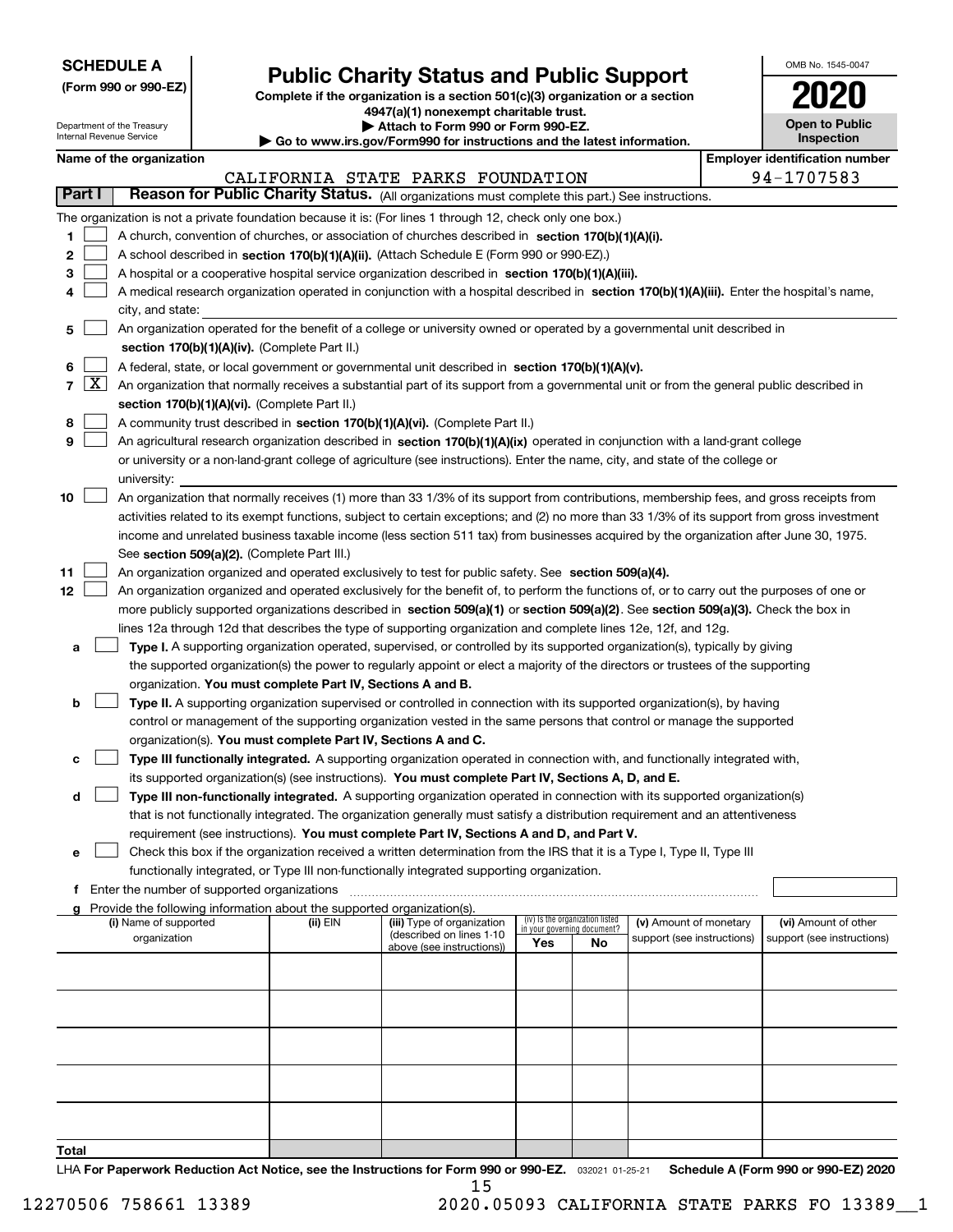### Schedule A (Form 990 or 990-EZ) 2020 <code>CALIFORNIA STATE PARKS FOUNDATION</code> 94-1707583 Page **Part II Support Schedule for Organizations Described in Sections 170(b)(1)(A)(iv) and 170(b)(1)(A)(vi)**

(Complete only if you checked the box on line 5, 7, or 8 of Part I or if the organization failed to qualify under Part III. If the organization fails to qualify under the tests listed below, please complete Part III.)

| Calendar year (or fiscal year beginning in) $\blacktriangleright$<br>(a) 2016<br>(b) 2017<br>$(c)$ 2018<br>$(d)$ 2019<br>(e) 2020<br>(f) Total<br>1 Gifts, grants, contributions, and<br>membership fees received. (Do not<br>9542792.38248855.<br>7875598.<br>7487899.<br>6603755.<br>6738811.<br>include any "unusual grants.")<br>2 Tax revenues levied for the organ-<br>ization's benefit and either paid to<br>or expended on its behalf<br>3 The value of services or facilities<br>furnished by a governmental unit to<br>the organization without charge<br>6738811.<br>9542792.38248855.<br>7875598.<br>7487899.<br>6603755.<br>4 Total. Add lines 1 through 3<br>5 The portion of total contributions<br>by each person (other than a<br>governmental unit or publicly<br>supported organization) included<br>on line 1 that exceeds 2% of the |                                          |
|-----------------------------------------------------------------------------------------------------------------------------------------------------------------------------------------------------------------------------------------------------------------------------------------------------------------------------------------------------------------------------------------------------------------------------------------------------------------------------------------------------------------------------------------------------------------------------------------------------------------------------------------------------------------------------------------------------------------------------------------------------------------------------------------------------------------------------------------------------------|------------------------------------------|
|                                                                                                                                                                                                                                                                                                                                                                                                                                                                                                                                                                                                                                                                                                                                                                                                                                                           |                                          |
|                                                                                                                                                                                                                                                                                                                                                                                                                                                                                                                                                                                                                                                                                                                                                                                                                                                           |                                          |
|                                                                                                                                                                                                                                                                                                                                                                                                                                                                                                                                                                                                                                                                                                                                                                                                                                                           |                                          |
|                                                                                                                                                                                                                                                                                                                                                                                                                                                                                                                                                                                                                                                                                                                                                                                                                                                           |                                          |
|                                                                                                                                                                                                                                                                                                                                                                                                                                                                                                                                                                                                                                                                                                                                                                                                                                                           |                                          |
|                                                                                                                                                                                                                                                                                                                                                                                                                                                                                                                                                                                                                                                                                                                                                                                                                                                           |                                          |
|                                                                                                                                                                                                                                                                                                                                                                                                                                                                                                                                                                                                                                                                                                                                                                                                                                                           |                                          |
|                                                                                                                                                                                                                                                                                                                                                                                                                                                                                                                                                                                                                                                                                                                                                                                                                                                           |                                          |
|                                                                                                                                                                                                                                                                                                                                                                                                                                                                                                                                                                                                                                                                                                                                                                                                                                                           |                                          |
|                                                                                                                                                                                                                                                                                                                                                                                                                                                                                                                                                                                                                                                                                                                                                                                                                                                           |                                          |
|                                                                                                                                                                                                                                                                                                                                                                                                                                                                                                                                                                                                                                                                                                                                                                                                                                                           |                                          |
|                                                                                                                                                                                                                                                                                                                                                                                                                                                                                                                                                                                                                                                                                                                                                                                                                                                           |                                          |
|                                                                                                                                                                                                                                                                                                                                                                                                                                                                                                                                                                                                                                                                                                                                                                                                                                                           |                                          |
|                                                                                                                                                                                                                                                                                                                                                                                                                                                                                                                                                                                                                                                                                                                                                                                                                                                           |                                          |
|                                                                                                                                                                                                                                                                                                                                                                                                                                                                                                                                                                                                                                                                                                                                                                                                                                                           |                                          |
|                                                                                                                                                                                                                                                                                                                                                                                                                                                                                                                                                                                                                                                                                                                                                                                                                                                           |                                          |
| amount shown on line 11,                                                                                                                                                                                                                                                                                                                                                                                                                                                                                                                                                                                                                                                                                                                                                                                                                                  |                                          |
| column (f)<br>457,017.                                                                                                                                                                                                                                                                                                                                                                                                                                                                                                                                                                                                                                                                                                                                                                                                                                    |                                          |
| 37791838.<br>6 Public support. Subtract line 5 from line 4.                                                                                                                                                                                                                                                                                                                                                                                                                                                                                                                                                                                                                                                                                                                                                                                               |                                          |
| <b>Section B. Total Support</b>                                                                                                                                                                                                                                                                                                                                                                                                                                                                                                                                                                                                                                                                                                                                                                                                                           |                                          |
| Calendar year (or fiscal year beginning in)<br>(a) 2016<br>(b) 2017<br>$(d)$ 2019<br>(e) 2020<br>$(c)$ 2018<br>(f) Total                                                                                                                                                                                                                                                                                                                                                                                                                                                                                                                                                                                                                                                                                                                                  |                                          |
| 9542792.38248855.<br>7875598.<br>7487899.<br>6603755.<br>6738811.<br><b>7</b> Amounts from line 4                                                                                                                                                                                                                                                                                                                                                                                                                                                                                                                                                                                                                                                                                                                                                         |                                          |
| Gross income from interest,<br>8                                                                                                                                                                                                                                                                                                                                                                                                                                                                                                                                                                                                                                                                                                                                                                                                                          |                                          |
| dividends, payments received on                                                                                                                                                                                                                                                                                                                                                                                                                                                                                                                                                                                                                                                                                                                                                                                                                           |                                          |
| securities loans, rents, royalties,                                                                                                                                                                                                                                                                                                                                                                                                                                                                                                                                                                                                                                                                                                                                                                                                                       |                                          |
| 316, 296.<br>291, 163.<br>248,605.<br>218, 411.<br>251, 201.<br>1325676.<br>and income from similar sources                                                                                                                                                                                                                                                                                                                                                                                                                                                                                                                                                                                                                                                                                                                                               |                                          |
| <b>9</b> Net income from unrelated business                                                                                                                                                                                                                                                                                                                                                                                                                                                                                                                                                                                                                                                                                                                                                                                                               |                                          |
| activities, whether or not the                                                                                                                                                                                                                                                                                                                                                                                                                                                                                                                                                                                                                                                                                                                                                                                                                            |                                          |
| business is regularly carried on                                                                                                                                                                                                                                                                                                                                                                                                                                                                                                                                                                                                                                                                                                                                                                                                                          |                                          |
| 10 Other income. Do not include gain                                                                                                                                                                                                                                                                                                                                                                                                                                                                                                                                                                                                                                                                                                                                                                                                                      |                                          |
| or loss from the sale of capital                                                                                                                                                                                                                                                                                                                                                                                                                                                                                                                                                                                                                                                                                                                                                                                                                          |                                          |
| 2,988.<br>4,236.<br>4,804.<br>62,024.<br>4, 204.<br>78,256.<br>assets (Explain in Part VI.)                                                                                                                                                                                                                                                                                                                                                                                                                                                                                                                                                                                                                                                                                                                                                               |                                          |
| 39652787.<br>11 Total support. Add lines 7 through 10                                                                                                                                                                                                                                                                                                                                                                                                                                                                                                                                                                                                                                                                                                                                                                                                     |                                          |
| 2,870,595.<br>12<br><b>12</b> Gross receipts from related activities, etc. (see instructions)                                                                                                                                                                                                                                                                                                                                                                                                                                                                                                                                                                                                                                                                                                                                                             |                                          |
| 13 First 5 years. If the Form 990 is for the organization's first, second, third, fourth, or fifth tax year as a section 501(c)(3)                                                                                                                                                                                                                                                                                                                                                                                                                                                                                                                                                                                                                                                                                                                        |                                          |
| organization, check this box and stop here manufactured and according to the state of the state of the state of the state of the state of the state of the state of the state of the state of the state of the state of the st                                                                                                                                                                                                                                                                                                                                                                                                                                                                                                                                                                                                                            |                                          |
| <b>Section C. Computation of Public Support Percentage</b>                                                                                                                                                                                                                                                                                                                                                                                                                                                                                                                                                                                                                                                                                                                                                                                                |                                          |
| 95.31<br>14                                                                                                                                                                                                                                                                                                                                                                                                                                                                                                                                                                                                                                                                                                                                                                                                                                               | %                                        |
| 93.94<br>15                                                                                                                                                                                                                                                                                                                                                                                                                                                                                                                                                                                                                                                                                                                                                                                                                                               | $\%$                                     |
| 16a 33 1/3% support test - 2020. If the organization did not check the box on line 13, and line 14 is 33 1/3% or more, check this box and                                                                                                                                                                                                                                                                                                                                                                                                                                                                                                                                                                                                                                                                                                                 |                                          |
| stop here. The organization qualifies as a publicly supported organization                                                                                                                                                                                                                                                                                                                                                                                                                                                                                                                                                                                                                                                                                                                                                                                | $\blacktriangleright$ $\boxed{\text{X}}$ |
| b 33 1/3% support test - 2019. If the organization did not check a box on line 13 or 16a, and line 15 is 33 1/3% or more, check this box                                                                                                                                                                                                                                                                                                                                                                                                                                                                                                                                                                                                                                                                                                                  |                                          |
| and stop here. The organization qualifies as a publicly supported organization                                                                                                                                                                                                                                                                                                                                                                                                                                                                                                                                                                                                                                                                                                                                                                            |                                          |
| 17a 10% -facts-and-circumstances test - 2020. If the organization did not check a box on line 13, 16a, or 16b, and line 14 is 10% or more,                                                                                                                                                                                                                                                                                                                                                                                                                                                                                                                                                                                                                                                                                                                |                                          |
| and if the organization meets the facts-and-circumstances test, check this box and stop here. Explain in Part VI how the organization                                                                                                                                                                                                                                                                                                                                                                                                                                                                                                                                                                                                                                                                                                                     |                                          |
| meets the facts-and-circumstances test. The organization qualifies as a publicly supported organization                                                                                                                                                                                                                                                                                                                                                                                                                                                                                                                                                                                                                                                                                                                                                   |                                          |
| <b>b 10% -facts-and-circumstances test - 2019.</b> If the organization did not check a box on line 13, 16a, 16b, or 17a, and line 15 is 10% or                                                                                                                                                                                                                                                                                                                                                                                                                                                                                                                                                                                                                                                                                                            |                                          |
| more, and if the organization meets the facts-and-circumstances test, check this box and stop here. Explain in Part VI how the                                                                                                                                                                                                                                                                                                                                                                                                                                                                                                                                                                                                                                                                                                                            |                                          |
| organization meets the facts-and-circumstances test. The organization qualifies as a publicly supported organization                                                                                                                                                                                                                                                                                                                                                                                                                                                                                                                                                                                                                                                                                                                                      |                                          |
| Private foundation. If the organization did not check a box on line 13, 16a, 16b, 17a, or 17b, check this box and see instructions<br>18                                                                                                                                                                                                                                                                                                                                                                                                                                                                                                                                                                                                                                                                                                                  |                                          |

**Schedule A (Form 990 or 990-EZ) 2020**

032022 01-25-21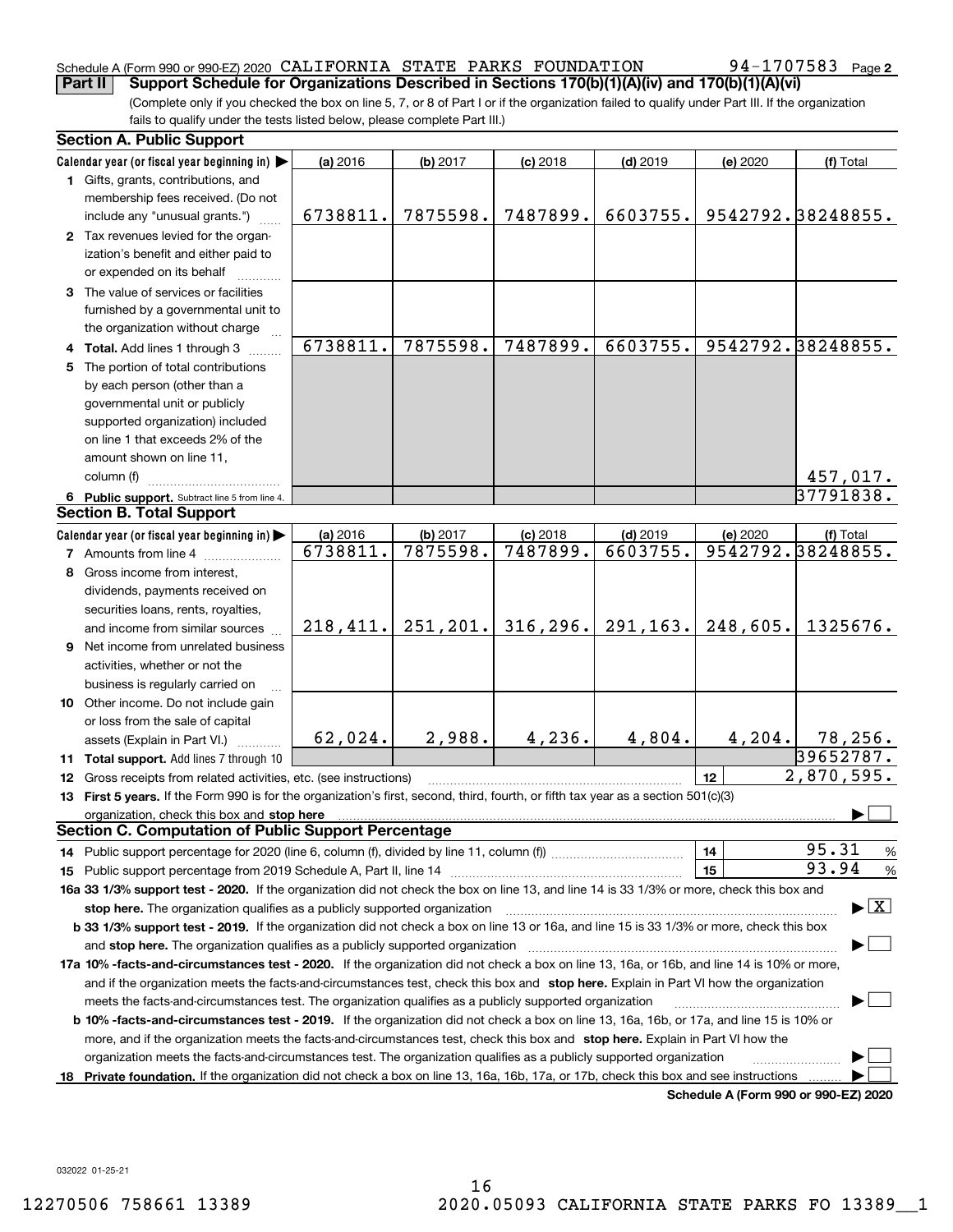### Schedule A (Form 990 or 990-EZ) 2020 <code>CALIFORNIA STATE PARKS FOUNDATION</code> 94-1707583 Page **Part III Support Schedule for Organizations Described in Section 509(a)(2)**

(Complete only if you checked the box on line 10 of Part I or if the organization failed to qualify under Part II. If the organization fails to qualify under the tests listed below, please complete Part II.)

| <b>Section A. Public Support</b>                                                                                                                                                                                              |          |          |            |            |          |                                      |
|-------------------------------------------------------------------------------------------------------------------------------------------------------------------------------------------------------------------------------|----------|----------|------------|------------|----------|--------------------------------------|
| Calendar year (or fiscal year beginning in) $\blacktriangleright$                                                                                                                                                             | (a) 2016 | (b) 2017 | $(c)$ 2018 | $(d)$ 2019 | (e) 2020 | (f) Total                            |
| 1 Gifts, grants, contributions, and                                                                                                                                                                                           |          |          |            |            |          |                                      |
| membership fees received. (Do not                                                                                                                                                                                             |          |          |            |            |          |                                      |
| include any "unusual grants.")                                                                                                                                                                                                |          |          |            |            |          |                                      |
| 2 Gross receipts from admissions,<br>merchandise sold or services per-<br>formed, or facilities furnished in<br>any activity that is related to the<br>organization's tax-exempt purpose                                      |          |          |            |            |          |                                      |
| 3 Gross receipts from activities that                                                                                                                                                                                         |          |          |            |            |          |                                      |
| are not an unrelated trade or bus-                                                                                                                                                                                            |          |          |            |            |          |                                      |
| iness under section 513                                                                                                                                                                                                       |          |          |            |            |          |                                      |
| 4 Tax revenues levied for the organ-                                                                                                                                                                                          |          |          |            |            |          |                                      |
| ization's benefit and either paid to<br>or expended on its behalf<br>.                                                                                                                                                        |          |          |            |            |          |                                      |
| 5 The value of services or facilities                                                                                                                                                                                         |          |          |            |            |          |                                      |
| furnished by a governmental unit to                                                                                                                                                                                           |          |          |            |            |          |                                      |
| the organization without charge                                                                                                                                                                                               |          |          |            |            |          |                                      |
| <b>6 Total.</b> Add lines 1 through 5                                                                                                                                                                                         |          |          |            |            |          |                                      |
| 7a Amounts included on lines 1, 2, and<br>3 received from disqualified persons                                                                                                                                                |          |          |            |            |          |                                      |
| <b>b</b> Amounts included on lines 2 and 3 received<br>from other than disqualified persons that<br>exceed the greater of \$5,000 or 1% of the<br>amount on line 13 for the year                                              |          |          |            |            |          |                                      |
| c Add lines 7a and 7b                                                                                                                                                                                                         |          |          |            |            |          |                                      |
| 8 Public support. (Subtract line 7c from line 6.)<br><b>Section B. Total Support</b>                                                                                                                                          |          |          |            |            |          |                                      |
| Calendar year (or fiscal year beginning in)                                                                                                                                                                                   | (a) 2016 | (b) 2017 | $(c)$ 2018 | $(d)$ 2019 | (e) 2020 | (f) Total                            |
| 9 Amounts from line 6                                                                                                                                                                                                         |          |          |            |            |          |                                      |
| 10a Gross income from interest,<br>dividends, payments received on<br>securities loans, rents, royalties,<br>and income from similar sources                                                                                  |          |          |            |            |          |                                      |
| <b>b</b> Unrelated business taxable income                                                                                                                                                                                    |          |          |            |            |          |                                      |
| (less section 511 taxes) from businesses<br>acquired after June 30, 1975                                                                                                                                                      |          |          |            |            |          |                                      |
| c Add lines 10a and 10b                                                                                                                                                                                                       |          |          |            |            |          |                                      |
| <b>11</b> Net income from unrelated business<br>activities not included in line 10b,<br>whether or not the business is<br>regularly carried on                                                                                |          |          |            |            |          |                                      |
| <b>12</b> Other income. Do not include gain<br>or loss from the sale of capital<br>assets (Explain in Part VI.)                                                                                                               |          |          |            |            |          |                                      |
| <b>13 Total support.</b> (Add lines 9, 10c, 11, and 12.)                                                                                                                                                                      |          |          |            |            |          |                                      |
| 14 First 5 years. If the Form 990 is for the organization's first, second, third, fourth, or fifth tax year as a section 501(c)(3) organization,                                                                              |          |          |            |            |          |                                      |
| check this box and stop here measurements are constructed and the construction of the construction of the construction of the construction of the construction of the construction of the construction of the construction of |          |          |            |            |          |                                      |
| <b>Section C. Computation of Public Support Percentage</b>                                                                                                                                                                    |          |          |            |            |          |                                      |
|                                                                                                                                                                                                                               |          |          |            |            | 15       | %                                    |
| 16 Public support percentage from 2019 Schedule A, Part III, line 15                                                                                                                                                          |          |          |            |            | 16       | %                                    |
| <b>Section D. Computation of Investment Income Percentage</b>                                                                                                                                                                 |          |          |            |            |          |                                      |
| 17 Investment income percentage for 2020 (line 10c, column (f), divided by line 13, column (f))                                                                                                                               |          |          |            |            | 17       | %                                    |
| 18 Investment income percentage from 2019 Schedule A, Part III, line 17                                                                                                                                                       |          |          |            |            | 18       | %                                    |
| 19a 33 1/3% support tests - 2020. If the organization did not check the box on line 14, and line 15 is more than 33 1/3%, and line 17 is not                                                                                  |          |          |            |            |          |                                      |
| more than 33 1/3%, check this box and stop here. The organization qualifies as a publicly supported organization                                                                                                              |          |          |            |            |          | ▶                                    |
| b 33 1/3% support tests - 2019. If the organization did not check a box on line 14 or line 19a, and line 16 is more than 33 1/3%, and                                                                                         |          |          |            |            |          |                                      |
| line 18 is not more than 33 1/3%, check this box and stop here. The organization qualifies as a publicly supported organization                                                                                               |          |          |            |            |          |                                      |
| 20 Private foundation. If the organization did not check a box on line 14, 19a, or 19b, check this box and see instructions                                                                                                   |          |          |            |            |          |                                      |
| 032023 01-25-21                                                                                                                                                                                                               |          | 17       |            |            |          | Schedule A (Form 990 or 990-EZ) 2020 |

12270506 758661 13389 2020.05093 CALIFORNIA STATE PARKS FO 13389\_\_1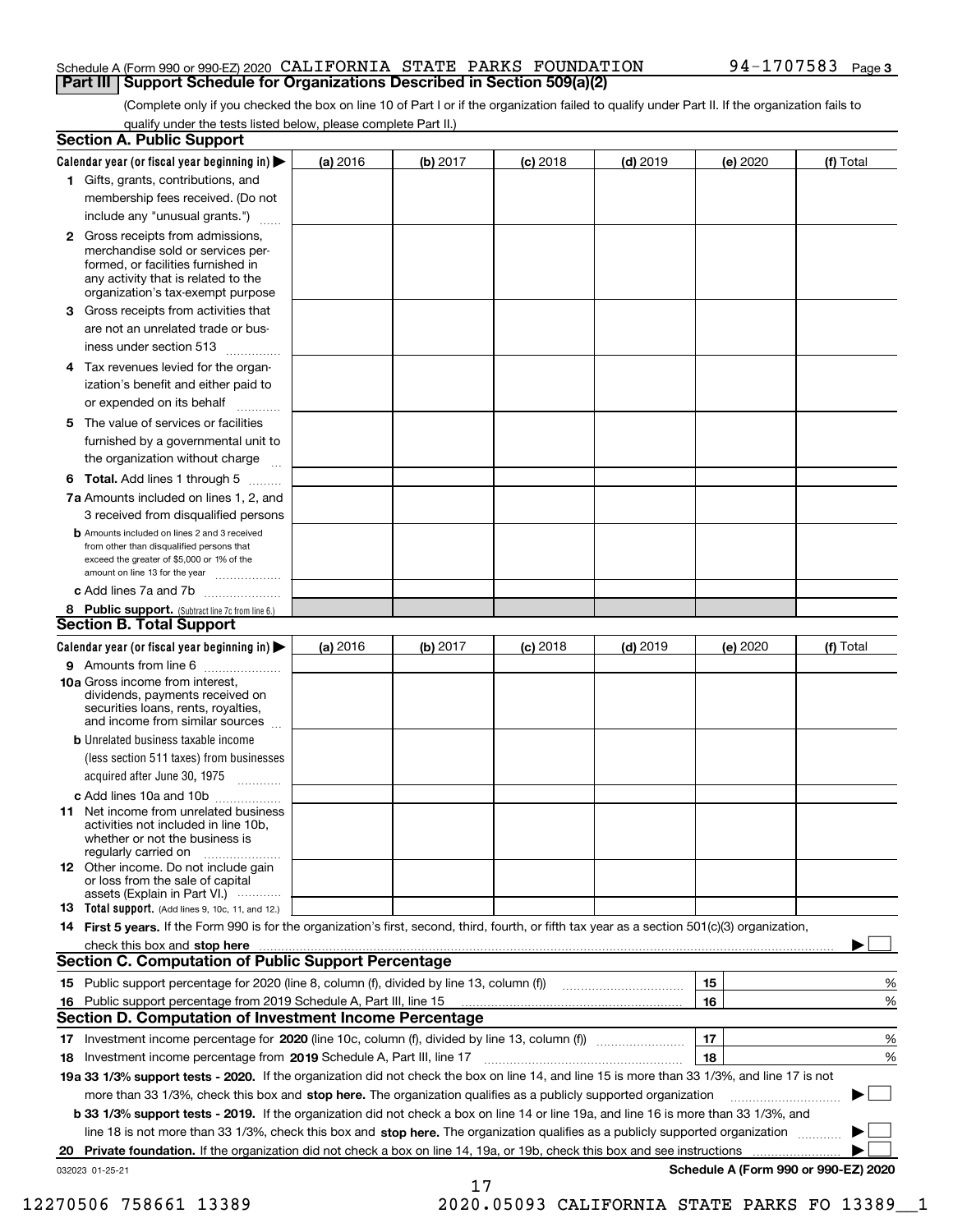### Schedule A (Form 990 or 990-EZ) 2020 <code>CALIFORNIA STATE PARKS FOUNDATION</code> 94-1707583 Page

## **Part IV Supporting Organizations**

(Complete only if you checked a box in line 12 on Part I. If you checked box 12a, Part I, complete Sections A and B. If you checked box 12b, Part I, complete Sections A and C. If you checked box 12c, Part I, complete Sections A, D, and E. If you checked box 12d, Part I, complete Sections A and D, and complete Part V.)

### **Section A. All Supporting Organizations**

- **1** Are all of the organization's supported organizations listed by name in the organization's governing documents? If "No," describe in **Part VI** how the supported organizations are designated. If designated by *class or purpose, describe the designation. If historic and continuing relationship, explain.*
- **2** Did the organization have any supported organization that does not have an IRS determination of status under section 509(a)(1) or (2)? If "Yes," explain in Part VI how the organization determined that the supported *organization was described in section 509(a)(1) or (2).*
- **3a** Did the organization have a supported organization described in section 501(c)(4), (5), or (6)? If "Yes," answer *lines 3b and 3c below.*
- **b** Did the organization confirm that each supported organization qualified under section 501(c)(4), (5), or (6) and satisfied the public support tests under section 509(a)(2)? If "Yes," describe in **Part VI** when and how the *organization made the determination.*
- **c**Did the organization ensure that all support to such organizations was used exclusively for section 170(c)(2)(B) purposes? If "Yes," explain in **Part VI** what controls the organization put in place to ensure such use.
- **4a***If* Was any supported organization not organized in the United States ("foreign supported organization")? *"Yes," and if you checked box 12a or 12b in Part I, answer lines 4b and 4c below.*
- **b** Did the organization have ultimate control and discretion in deciding whether to make grants to the foreign supported organization? If "Yes," describe in **Part VI** how the organization had such control and discretion *despite being controlled or supervised by or in connection with its supported organizations.*
- **c** Did the organization support any foreign supported organization that does not have an IRS determination under sections 501(c)(3) and 509(a)(1) or (2)? If "Yes," explain in **Part VI** what controls the organization used *to ensure that all support to the foreign supported organization was used exclusively for section 170(c)(2)(B) purposes.*
- **5a** Did the organization add, substitute, or remove any supported organizations during the tax year? If "Yes," answer lines 5b and 5c below (if applicable). Also, provide detail in **Part VI,** including (i) the names and EIN *numbers of the supported organizations added, substituted, or removed; (ii) the reasons for each such action; (iii) the authority under the organization's organizing document authorizing such action; and (iv) how the action was accomplished (such as by amendment to the organizing document).*
- **b** Type I or Type II only. Was any added or substituted supported organization part of a class already designated in the organization's organizing document?
- **cSubstitutions only.**  Was the substitution the result of an event beyond the organization's control?
- **6** Did the organization provide support (whether in the form of grants or the provision of services or facilities) to **Part VI.** *If "Yes," provide detail in* support or benefit one or more of the filing organization's supported organizations? anyone other than (i) its supported organizations, (ii) individuals that are part of the charitable class benefited by one or more of its supported organizations, or (iii) other supporting organizations that also
- **7**Did the organization provide a grant, loan, compensation, or other similar payment to a substantial contributor *If "Yes," complete Part I of Schedule L (Form 990 or 990-EZ).* regard to a substantial contributor? (as defined in section 4958(c)(3)(C)), a family member of a substantial contributor, or a 35% controlled entity with
- **8** Did the organization make a loan to a disqualified person (as defined in section 4958) not described in line 7? *If "Yes," complete Part I of Schedule L (Form 990 or 990-EZ).*
- **9a** Was the organization controlled directly or indirectly at any time during the tax year by one or more in section 509(a)(1) or (2))? If "Yes," *provide detail in* <code>Part VI.</code> disqualified persons, as defined in section 4946 (other than foundation managers and organizations described
- **b** Did one or more disqualified persons (as defined in line 9a) hold a controlling interest in any entity in which the supporting organization had an interest? If "Yes," provide detail in P**art VI**.
- **c**Did a disqualified person (as defined in line 9a) have an ownership interest in, or derive any personal benefit from, assets in which the supporting organization also had an interest? If "Yes," provide detail in P**art VI.**
- **10a** Was the organization subject to the excess business holdings rules of section 4943 because of section supporting organizations)? If "Yes," answer line 10b below. 4943(f) (regarding certain Type II supporting organizations, and all Type III non-functionally integrated
- **b** Did the organization have any excess business holdings in the tax year? (Use Schedule C, Form 4720, to *determine whether the organization had excess business holdings.)*

032024 01-25-21

**3a3b3c4a4b4c5a 5b5c6789a 9b9c10a**

**Schedule A (Form 990 or 990-EZ) 2020**

**10b**

**YesNo**

**1**

**2**

18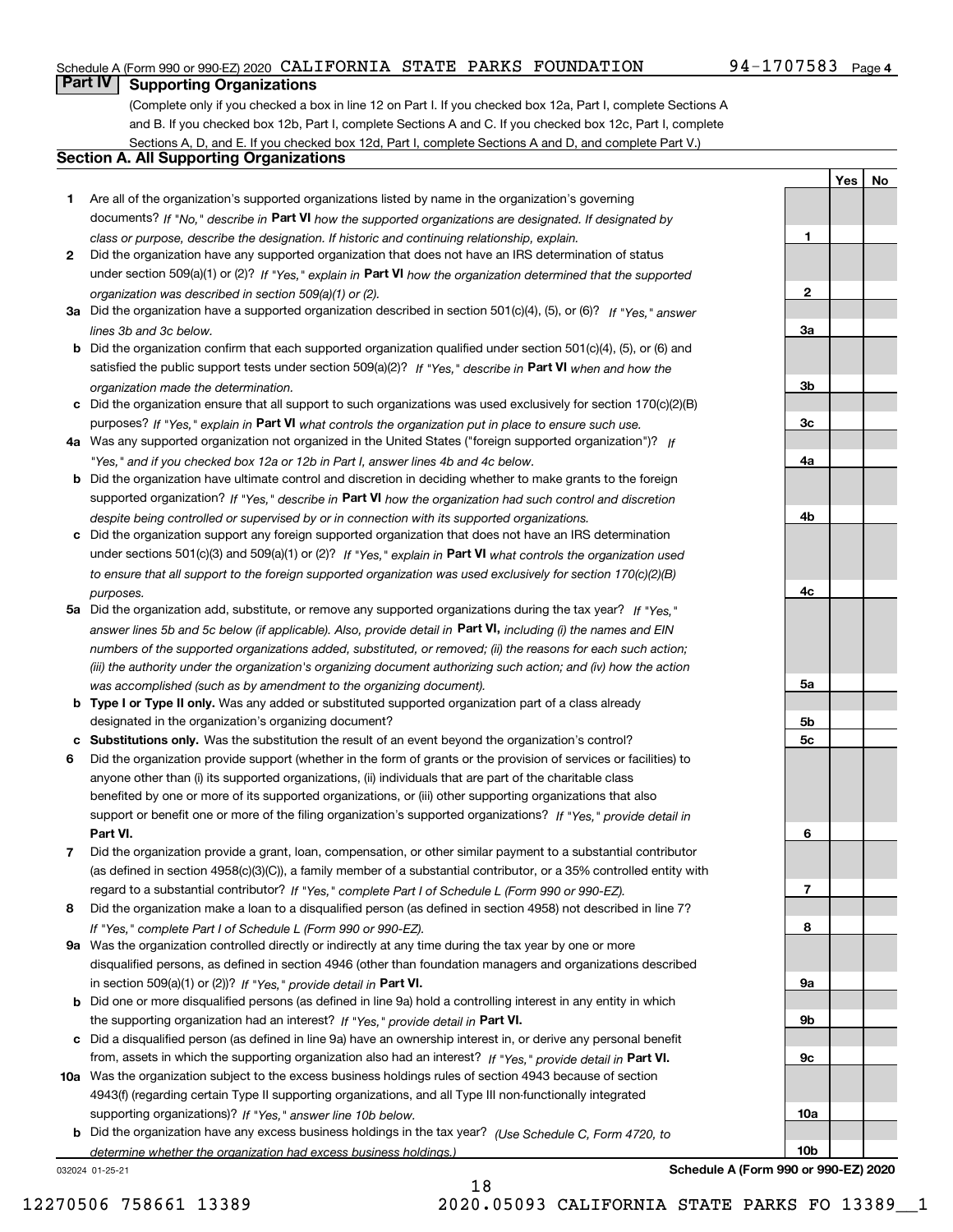### Schedule A (Form 990 or 990-EZ) 2020 <code>CALIFORNIA STATE PARKS FOUNDATION</code> 94-1707583 Page **Part IV Supporting Organizations** *(continued)*

|    |                                                                                                                                                                                                                                                            |              | Yes $ $ | No |
|----|------------------------------------------------------------------------------------------------------------------------------------------------------------------------------------------------------------------------------------------------------------|--------------|---------|----|
| 11 | Has the organization accepted a gift or contribution from any of the following persons?                                                                                                                                                                    |              |         |    |
|    | a A person who directly or indirectly controls, either alone or together with persons described in lines 11b and                                                                                                                                           |              |         |    |
|    | 11c below, the governing body of a supported organization?                                                                                                                                                                                                 | 11a          |         |    |
|    | <b>b</b> A family member of a person described in line 11a above?                                                                                                                                                                                          | 11b          |         |    |
|    | c A 35% controlled entity of a person described in line 11a or 11b above? If "Yes" to line 11a, 11b, or 11c, provide                                                                                                                                       |              |         |    |
|    | detail in Part VI.                                                                                                                                                                                                                                         | 11c          |         |    |
|    | <b>Section B. Type I Supporting Organizations</b>                                                                                                                                                                                                          |              |         |    |
|    |                                                                                                                                                                                                                                                            |              | Yes     | No |
| 1  | Did the governing body, members of the governing body, officers acting in their official capacity, or membership of one or                                                                                                                                 |              |         |    |
|    | more supported organizations have the power to regularly appoint or elect at least a majority of the organization's officers,                                                                                                                              |              |         |    |
|    | directors, or trustees at all times during the tax year? If "No," describe in Part VI how the supported organization(s)                                                                                                                                    |              |         |    |
|    | effectively operated, supervised, or controlled the organization's activities. If the organization had more than one supported<br>organization, describe how the powers to appoint and/or remove officers, directors, or trustees were allocated among the |              |         |    |
|    | supported organizations and what conditions or restrictions, if any, applied to such powers during the tax year.                                                                                                                                           | 1            |         |    |
| 2  | Did the organization operate for the benefit of any supported organization other than the supported                                                                                                                                                        |              |         |    |
|    | organization(s) that operated, supervised, or controlled the supporting organization? If "Yes," explain in                                                                                                                                                 |              |         |    |
|    | Part VI how providing such benefit carried out the purposes of the supported organization(s) that operated,                                                                                                                                                |              |         |    |
|    | supervised, or controlled the supporting organization.                                                                                                                                                                                                     | $\mathbf{2}$ |         |    |
|    | <b>Section C. Type II Supporting Organizations</b>                                                                                                                                                                                                         |              |         |    |
|    |                                                                                                                                                                                                                                                            |              | Yes     | No |
| 1  | Were a majority of the organization's directors or trustees during the tax year also a majority of the directors                                                                                                                                           |              |         |    |
|    | or trustees of each of the organization's supported organization(s)? If "No," describe in Part VI how control                                                                                                                                              |              |         |    |
|    | or management of the supporting organization was vested in the same persons that controlled or managed                                                                                                                                                     |              |         |    |
|    | the supported organization(s).                                                                                                                                                                                                                             | 1            |         |    |
|    | <b>Section D. All Type III Supporting Organizations</b>                                                                                                                                                                                                    |              |         |    |
|    |                                                                                                                                                                                                                                                            |              | Yes     | No |
| 1  | Did the organization provide to each of its supported organizations, by the last day of the fifth month of the                                                                                                                                             |              |         |    |
|    | organization's tax year, (i) a written notice describing the type and amount of support provided during the prior tax                                                                                                                                      |              |         |    |
|    | year, (ii) a copy of the Form 990 that was most recently filed as of the date of notification, and (iii) copies of the                                                                                                                                     |              |         |    |
|    | organization's governing documents in effect on the date of notification, to the extent not previously provided?                                                                                                                                           | 1            |         |    |
| 2  | Were any of the organization's officers, directors, or trustees either (i) appointed or elected by the supported                                                                                                                                           |              |         |    |
|    | organization(s) or (ii) serving on the governing body of a supported organization? If "No," explain in Part VI how                                                                                                                                         |              |         |    |
|    | the organization maintained a close and continuous working relationship with the supported organization(s).                                                                                                                                                | 2            |         |    |
| 3  | By reason of the relationship described in line 2, above, did the organization's supported organizations have a                                                                                                                                            |              |         |    |
|    | significant voice in the organization's investment policies and in directing the use of the organization's                                                                                                                                                 |              |         |    |
|    | income or assets at all times during the tax year? If "Yes," describe in Part VI the role the organization's                                                                                                                                               |              |         |    |
|    | supported organizations played in this regard.                                                                                                                                                                                                             | з            |         |    |
|    | Section E. Type III Functionally Integrated Supporting Organizations                                                                                                                                                                                       |              |         |    |
| 1  | Check the box next to the method that the organization used to satisfy the Integral Part Test during the year (see instructions).                                                                                                                          |              |         |    |
| a  | The organization satisfied the Activities Test. Complete line 2 below.                                                                                                                                                                                     |              |         |    |
| b  | The organization is the parent of each of its supported organizations. Complete line 3 below.                                                                                                                                                              |              |         |    |
| c  | The organization supported a governmental entity. Describe in Part VI how you supported a governmental entity (see instructions)                                                                                                                           |              |         |    |
| 2  | Activities Test. Answer lines 2a and 2b below.                                                                                                                                                                                                             |              | Yes     | No |
| а  | Did substantially all of the organization's activities during the tax year directly further the exempt purposes of                                                                                                                                         |              |         |    |
|    | the supported organization(s) to which the organization was responsive? If "Yes," then in Part VI identify                                                                                                                                                 |              |         |    |
|    | those supported organizations and explain how these activities directly furthered their exempt purposes,                                                                                                                                                   |              |         |    |
|    | how the organization was responsive to those supported organizations, and how the organization determined                                                                                                                                                  |              |         |    |
|    | that these activities constituted substantially all of its activities.                                                                                                                                                                                     | 2a           |         |    |
| b  | Did the activities described in line 2a, above, constitute activities that, but for the organization's involvement,                                                                                                                                        |              |         |    |
|    | one or more of the organization's supported organization(s) would have been engaged in? If "Yes," explain in                                                                                                                                               |              |         |    |
|    | Part VI the reasons for the organization's position that its supported organization(s) would have engaged in                                                                                                                                               |              |         |    |
|    | these activities but for the organization's involvement.                                                                                                                                                                                                   | 2b           |         |    |
| з  | Parent of Supported Organizations. Answer lines 3a and 3b below.                                                                                                                                                                                           |              |         |    |
| а  | Did the organization have the power to regularly appoint or elect a majority of the officers, directors, or                                                                                                                                                |              |         |    |
|    | trustees of each of the supported organizations? If "Yes" or "No" provide details in Part VI.                                                                                                                                                              | За           |         |    |

**b** Did the organization exercise a substantial degree of direction over the policies, programs, and activities of each trustees of each of the supported organizations? If "Yes" or "No" provide details in **Part VI.** of its supported organizations? If "Yes," describe in Part VI the role played by the organization in this regard.

19

032025 01-25-21

**Schedule A (Form 990 or 990-EZ) 2020**

**3b**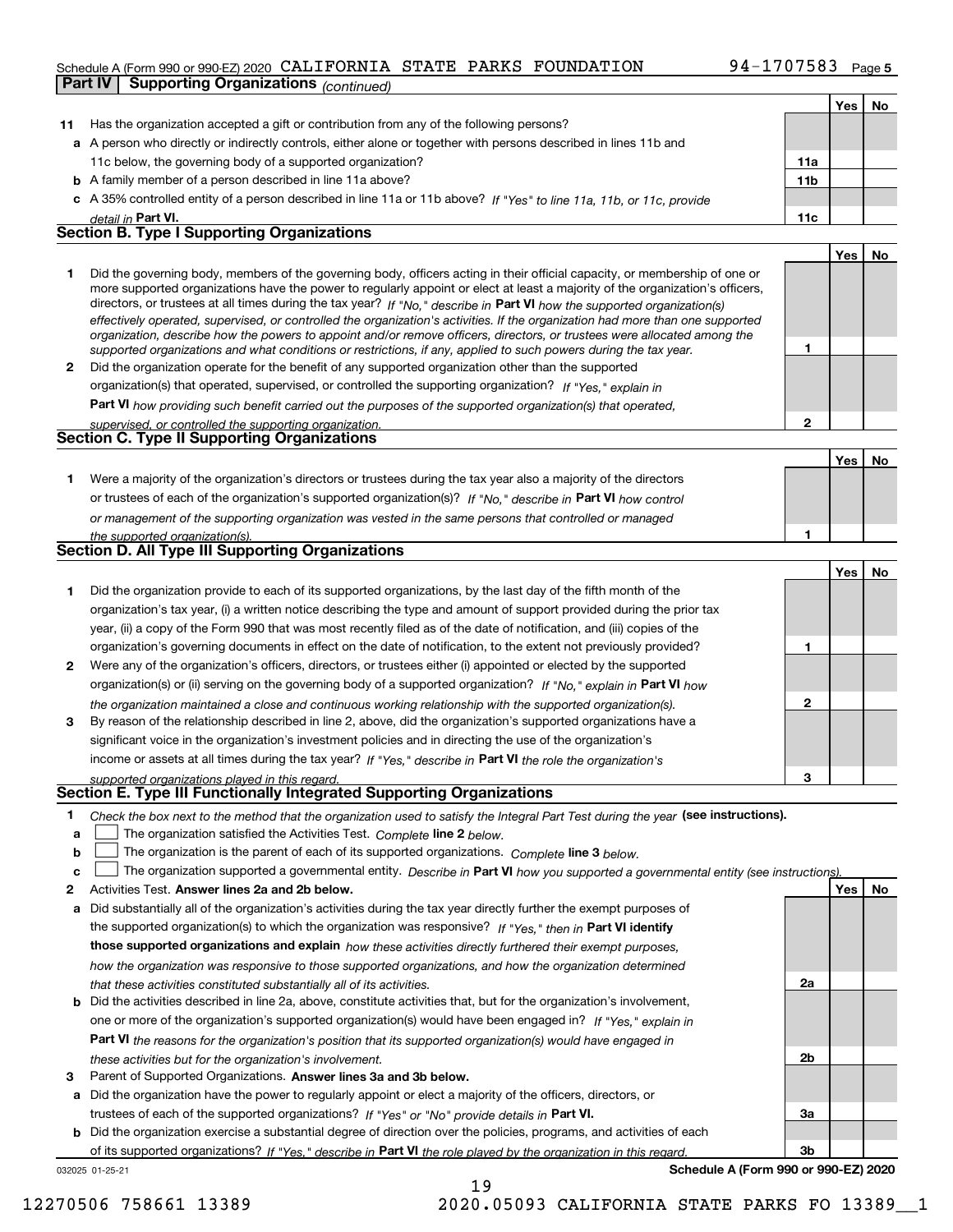### Schedule A (Form 990 or 990-EZ) 2020 <code>CALIFORNIA STATE PARKS FOUNDATION</code> 94-1707583 Page **Part V Type III Non-Functionally Integrated 509(a)(3) Supporting Organizations**

1 Check here if the organization satisfied the Integral Part Test as a qualifying trust on Nov. 20, 1970 (explain in Part VI). See instructions. All other Type III non-functionally integrated supporting organizations must complete Sections A through E.

|   | Section A - Adjusted Net Income                                                                                                   | (A) Prior Year          | (B) Current Year<br>(optional) |                                |
|---|-----------------------------------------------------------------------------------------------------------------------------------|-------------------------|--------------------------------|--------------------------------|
| 1 | Net short-term capital gain                                                                                                       | 1                       |                                |                                |
| 2 | Recoveries of prior-year distributions                                                                                            | $\overline{2}$          |                                |                                |
| 3 | Other gross income (see instructions)                                                                                             | 3                       |                                |                                |
| 4 | Add lines 1 through 3.                                                                                                            | 4                       |                                |                                |
| 5 | Depreciation and depletion                                                                                                        | 5                       |                                |                                |
| 6 | Portion of operating expenses paid or incurred for production or                                                                  |                         |                                |                                |
|   | collection of gross income or for management, conservation, or                                                                    |                         |                                |                                |
|   | maintenance of property held for production of income (see instructions)                                                          | 6                       |                                |                                |
| 7 | Other expenses (see instructions)                                                                                                 | $\overline{\mathbf{r}}$ |                                |                                |
| 8 | Adjusted Net Income (subtract lines 5, 6, and 7 from line 4)                                                                      | 8                       |                                |                                |
|   | <b>Section B - Minimum Asset Amount</b>                                                                                           |                         | (A) Prior Year                 | (B) Current Year<br>(optional) |
| 1 | Aggregate fair market value of all non-exempt-use assets (see                                                                     |                         |                                |                                |
|   | instructions for short tax year or assets held for part of year):                                                                 |                         |                                |                                |
|   | <b>a</b> Average monthly value of securities                                                                                      | 1a                      |                                |                                |
|   | <b>b</b> Average monthly cash balances                                                                                            | 1b                      |                                |                                |
|   | c Fair market value of other non-exempt-use assets                                                                                | 1c                      |                                |                                |
|   | <b>d</b> Total (add lines 1a, 1b, and 1c)                                                                                         | 1d                      |                                |                                |
|   | e Discount claimed for blockage or other factors                                                                                  |                         |                                |                                |
|   | (explain in detail in Part VI):                                                                                                   |                         |                                |                                |
| 2 | Acquisition indebtedness applicable to non-exempt-use assets                                                                      | $\mathbf{2}$            |                                |                                |
| 3 | Subtract line 2 from line 1d.                                                                                                     | 3                       |                                |                                |
| 4 | Cash deemed held for exempt use. Enter 0.015 of line 3 (for greater amount,                                                       |                         |                                |                                |
|   | see instructions).                                                                                                                | 4                       |                                |                                |
| 5 | Net value of non-exempt-use assets (subtract line 4 from line 3)                                                                  | 5                       |                                |                                |
| 6 | Multiply line 5 by 0.035.                                                                                                         | 6                       |                                |                                |
| 7 | Recoveries of prior-year distributions                                                                                            | $\overline{7}$          |                                |                                |
| 8 | <b>Minimum Asset Amount</b> (add line 7 to line 6)                                                                                | 8                       |                                |                                |
|   | <b>Section C - Distributable Amount</b>                                                                                           |                         |                                | <b>Current Year</b>            |
| 1 | Adjusted net income for prior year (from Section A, line 8, column A)                                                             | 1                       |                                |                                |
| 2 | Enter 0.85 of line 1.                                                                                                             | $\overline{2}$          |                                |                                |
| 3 | Minimum asset amount for prior year (from Section B, line 8, column A)                                                            | 3                       |                                |                                |
| 4 | Enter greater of line 2 or line 3.                                                                                                | 4                       |                                |                                |
| 5 | Income tax imposed in prior year                                                                                                  | 5                       |                                |                                |
| 6 | <b>Distributable Amount.</b> Subtract line 5 from line 4, unless subject to                                                       |                         |                                |                                |
|   | emergency temporary reduction (see instructions).                                                                                 | 6                       |                                |                                |
| 7 | Check here if the current year is the organization's first as a non-functionally integrated Type III supporting organization (see |                         |                                |                                |

instructions).

**1**

**Schedule A (Form 990 or 990-EZ) 2020**

032026 01-25-21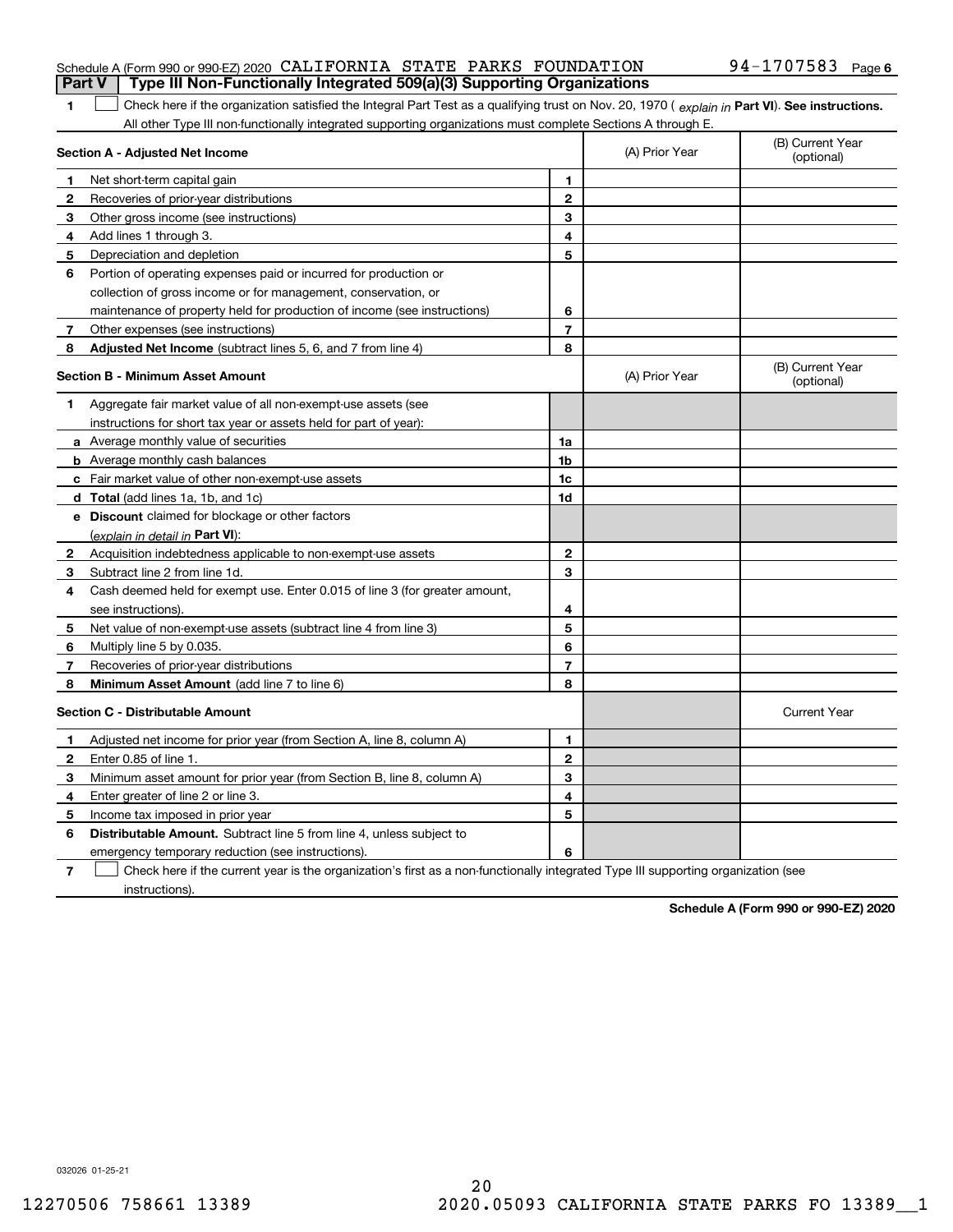### Schedule A (Form 990 or 990-EZ) 2020 CALIFORNIA S'I'A'I'E PARKS F'OUNDA'I'ION 94-I7U7583 Page CALIFORNIA STATE PARKS FOUNDATION 94-1707583

|    | Type III Non-Functionally Integrated 509(a)(3) Supporting Organizations<br>Part V          |                             | (continued)                           |    |                                         |
|----|--------------------------------------------------------------------------------------------|-----------------------------|---------------------------------------|----|-----------------------------------------|
|    | <b>Section D - Distributions</b>                                                           |                             |                                       |    | <b>Current Year</b>                     |
|    | Amounts paid to supported organizations to accomplish exempt purposes                      |                             | 1                                     |    |                                         |
| 2  | Amounts paid to perform activity that directly furthers exempt purposes of supported       |                             |                                       |    |                                         |
|    | organizations, in excess of income from activity                                           |                             | 2                                     |    |                                         |
| 3  | Administrative expenses paid to accomplish exempt purposes of supported organizations      |                             |                                       | 3  |                                         |
| 4  | Amounts paid to acquire exempt-use assets                                                  |                             |                                       | 4  |                                         |
| 5  | Qualified set aside amounts (prior IRS approval required - provide details in Part VI)     |                             |                                       | 5  |                                         |
| 6  | Other distributions (describe in Part VI). See instructions.                               |                             |                                       | 6  |                                         |
| 7  | Total annual distributions. Add lines 1 through 6.                                         |                             |                                       | 7  |                                         |
| 8  | Distributions to attentive supported organizations to which the organization is responsive |                             |                                       |    |                                         |
|    | (provide details in Part VI). See instructions.                                            |                             |                                       | 8  |                                         |
| 9  | Distributable amount for 2020 from Section C, line 6                                       |                             |                                       | 9  |                                         |
| 10 | Line 8 amount divided by line 9 amount                                                     |                             |                                       | 10 |                                         |
|    |                                                                                            | (i)                         | (ii)                                  |    | (iii)                                   |
|    | <b>Section E - Distribution Allocations</b> (see instructions)                             | <b>Excess Distributions</b> | <b>Underdistributions</b><br>Pre-2020 |    | <b>Distributable</b><br>Amount for 2020 |
| 1  | Distributable amount for 2020 from Section C, line 6                                       |                             |                                       |    |                                         |
| 2  | Underdistributions, if any, for years prior to 2020 (reason-                               |                             |                                       |    |                                         |
|    | able cause required - explain in Part VI). See instructions.                               |                             |                                       |    |                                         |
| 3  | Excess distributions carryover, if any, to 2020                                            |                             |                                       |    |                                         |
|    | a From 2015                                                                                |                             |                                       |    |                                         |
|    | $b$ From 2016                                                                              |                             |                                       |    |                                         |
|    | $c$ From 2017                                                                              |                             |                                       |    |                                         |
|    | <b>d</b> From 2018                                                                         |                             |                                       |    |                                         |
|    | e From 2019                                                                                |                             |                                       |    |                                         |
|    | f Total of lines 3a through 3e                                                             |                             |                                       |    |                                         |
|    | g Applied to underdistributions of prior years                                             |                             |                                       |    |                                         |
|    | <b>h</b> Applied to 2020 distributable amount                                              |                             |                                       |    |                                         |
|    | Carryover from 2015 not applied (see instructions)                                         |                             |                                       |    |                                         |
|    | Remainder. Subtract lines 3g, 3h, and 3i from line 3f.                                     |                             |                                       |    |                                         |
| 4  | Distributions for 2020 from Section D.                                                     |                             |                                       |    |                                         |
|    | line $7:$                                                                                  |                             |                                       |    |                                         |
|    | a Applied to underdistributions of prior years                                             |                             |                                       |    |                                         |
|    | <b>b</b> Applied to 2020 distributable amount                                              |                             |                                       |    |                                         |
|    | <b>c</b> Remainder. Subtract lines 4a and 4b from line 4.                                  |                             |                                       |    |                                         |
| 5  | Remaining underdistributions for years prior to 2020, if                                   |                             |                                       |    |                                         |
|    | any. Subtract lines 3g and 4a from line 2. For result greater                              |                             |                                       |    |                                         |
|    | than zero, explain in Part VI. See instructions.                                           |                             |                                       |    |                                         |
| 6  | Remaining underdistributions for 2020. Subtract lines 3h                                   |                             |                                       |    |                                         |
|    | and 4b from line 1. For result greater than zero, explain in                               |                             |                                       |    |                                         |
|    | <b>Part VI.</b> See instructions.                                                          |                             |                                       |    |                                         |
| 7  | Excess distributions carryover to 2021. Add lines 3j                                       |                             |                                       |    |                                         |
|    | and 4c.                                                                                    |                             |                                       |    |                                         |
| 8  | Breakdown of line 7:                                                                       |                             |                                       |    |                                         |
|    | a Excess from 2016                                                                         |                             |                                       |    |                                         |
|    | <b>b</b> Excess from 2017                                                                  |                             |                                       |    |                                         |
|    | c Excess from 2018                                                                         |                             |                                       |    |                                         |
|    | d Excess from 2019                                                                         |                             |                                       |    |                                         |
|    | e Excess from 2020                                                                         |                             |                                       |    |                                         |

**Schedule A (Form 990 or 990-EZ) 2020**

032027 01-25-21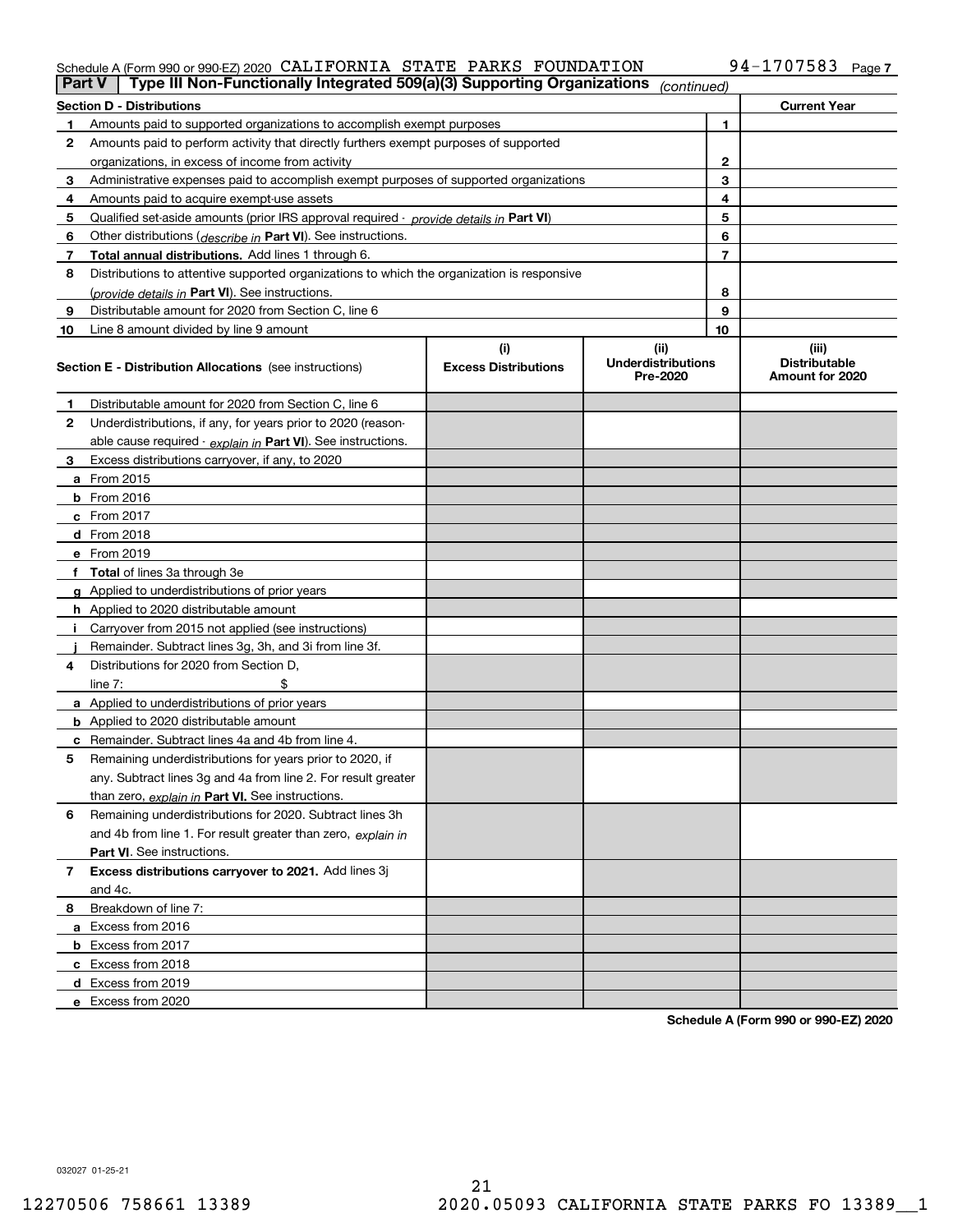| Schedule A (Form 990 or 990-EZ) 2020 CALIFORNIA STATE PARKS FOUNDATION |  |  | 94-1707583 | Page 8 |
|------------------------------------------------------------------------|--|--|------------|--------|
|                                                                        |  |  |            |        |

Part VI | Supplemental Information. Provide the explanations required by Part II, line 10; Part II, line 17a or 17b; Part III, line 12; Part IV, Section A, lines 1, 2, 3b, 3c, 4b, 4c, 5a, 6, 9a, 9b, 9c, 11a, 11b, and 11c; Part IV, Section B, lines 1 and 2; Part IV, Section C, line 1; Part IV, Section D, lines 2 and 3; Part IV, Section E, lines 1c, 2a, 2b, 3a, and 3b; Part V, line 1; Part V, Section B, line 1e; Part V, Section D, lines 5, 6, and 8; and Part V, Section E, lines 2, 5, and 6. Also complete this part for any additional information. (See instructions.)

SCHEDULE A, PART II, LINE 10, EXPLANATION FOR OTHER INCOME:

|                 | OTHER REVENUE   |         |                                                     |                                                                                                                        |                                      |
|-----------------|-----------------|---------|-----------------------------------------------------|------------------------------------------------------------------------------------------------------------------------|--------------------------------------|
|                 | 2016 AMOUNT: \$ | 62,024. | <u> 1989 - Johann Barbara, martxa alemaniar arg</u> |                                                                                                                        |                                      |
|                 | 2017 AMOUNT: \$ | 2,988.  |                                                     | <u> 1989 - Johann Stoff, deutscher Stoffen und der Stoffen und der Stoffen und der Stoffen und der Stoffen und der</u> |                                      |
|                 | 2018 AMOUNT: \$ | 4,236.  |                                                     | <u> 1989 - Johann Stein, fransk politik (d. 1989)</u>                                                                  |                                      |
|                 | 2019 AMOUNT: \$ | 4,804.  |                                                     | <u> 1989 - Johann Stein, fransk politik (d. 1989)</u>                                                                  |                                      |
|                 | 2020 AMOUNT: \$ | 4,204.  |                                                     | <u> 1989 - Johann Stoff, Amerikaansk politiker (</u>                                                                   |                                      |
|                 |                 |         |                                                     |                                                                                                                        |                                      |
|                 |                 |         |                                                     |                                                                                                                        |                                      |
|                 |                 |         |                                                     |                                                                                                                        |                                      |
|                 |                 |         |                                                     |                                                                                                                        |                                      |
|                 |                 |         |                                                     |                                                                                                                        |                                      |
|                 |                 |         |                                                     |                                                                                                                        |                                      |
|                 |                 |         |                                                     |                                                                                                                        |                                      |
|                 |                 |         |                                                     |                                                                                                                        |                                      |
|                 |                 |         |                                                     |                                                                                                                        |                                      |
|                 |                 |         |                                                     |                                                                                                                        |                                      |
|                 |                 |         |                                                     |                                                                                                                        |                                      |
|                 |                 |         |                                                     |                                                                                                                        |                                      |
|                 |                 |         |                                                     |                                                                                                                        |                                      |
|                 |                 |         |                                                     |                                                                                                                        |                                      |
|                 |                 |         |                                                     |                                                                                                                        |                                      |
|                 |                 |         |                                                     |                                                                                                                        |                                      |
|                 |                 |         |                                                     |                                                                                                                        |                                      |
|                 |                 |         |                                                     |                                                                                                                        |                                      |
|                 |                 |         |                                                     |                                                                                                                        |                                      |
|                 |                 |         |                                                     |                                                                                                                        |                                      |
| 032028 01-25-21 |                 |         | 22                                                  |                                                                                                                        | Schedule A (Form 990 or 990-EZ) 2020 |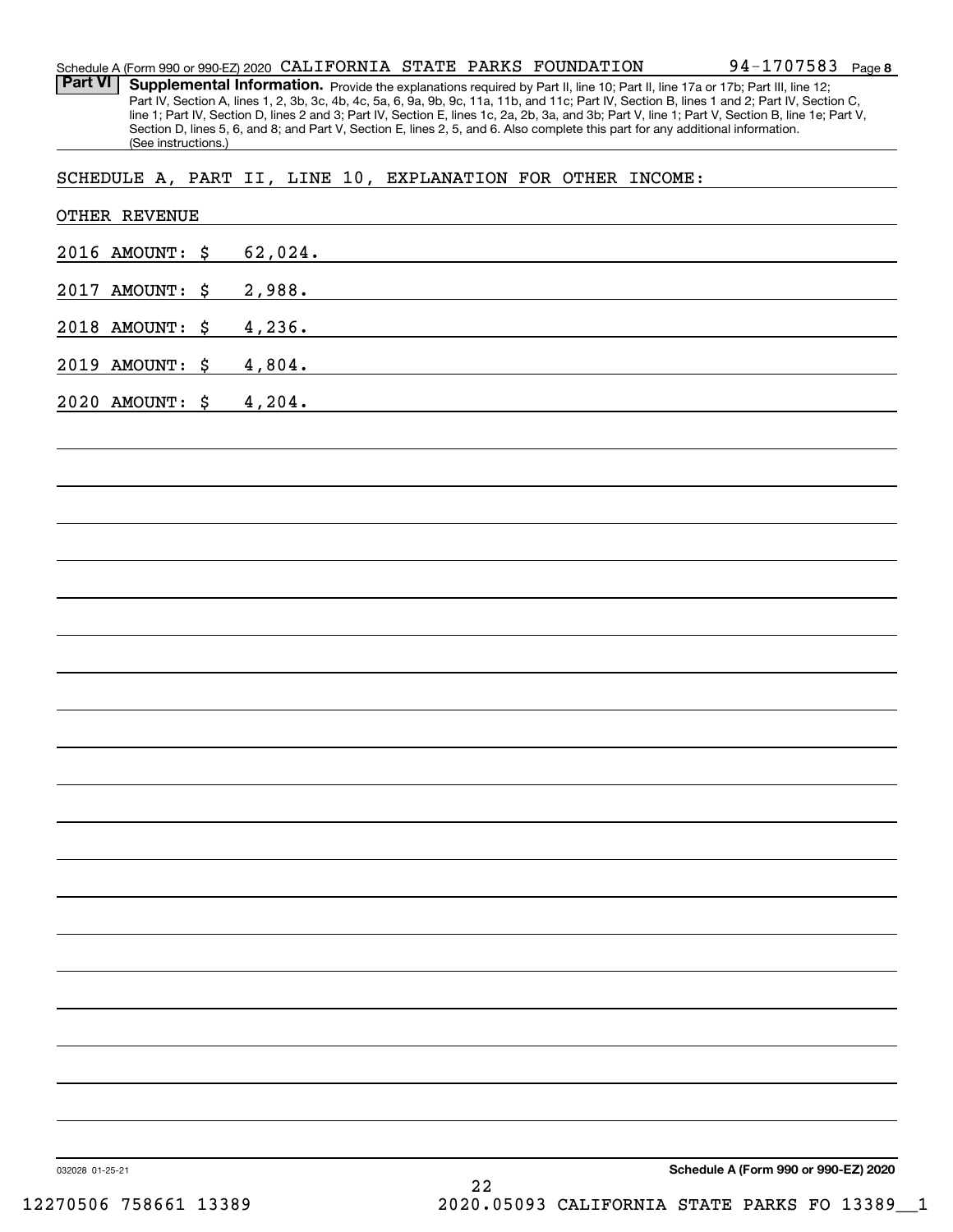Department of the Treasury Internal Revenue Service **(Form 990, 990-EZ, or 990-PF)**

Name of the organization

**Organization type** (check one):

## \*\* PUBLIC DISCLOSURE COPY \*\*

# **Schedule B Schedule of Contributors**

**| Attach to Form 990, Form 990-EZ, or Form 990-PF. | Go to www.irs.gov/Form990 for the latest information.** OMB No. 1545-0047

**2020**

**Employer identification number**

|  | CALIFORNIA STATE PARKS FOUNDATION | 94-1707583 |
|--|-----------------------------------|------------|
|  |                                   |            |

| Filers of:                                                                       | Section:                                                                    |  |  |
|----------------------------------------------------------------------------------|-----------------------------------------------------------------------------|--|--|
| $\lfloor x \rfloor$ 501(c)( 3) (enter number) organization<br>Form 990 or 990-EZ |                                                                             |  |  |
|                                                                                  | $4947(a)(1)$ nonexempt charitable trust not treated as a private foundation |  |  |
|                                                                                  | 527 political organization                                                  |  |  |
| Form 990-PF                                                                      | 501(c)(3) exempt private foundation                                         |  |  |
|                                                                                  | 4947(a)(1) nonexempt charitable trust treated as a private foundation       |  |  |
|                                                                                  | 501(c)(3) taxable private foundation                                        |  |  |

Check if your organization is covered by the **General Rule** or a **Special Rule. Note:**  Only a section 501(c)(7), (8), or (10) organization can check boxes for both the General Rule and a Special Rule. See instructions.

### **General Rule**

 $\mathcal{L}^{\text{max}}$ 

For an organization filing Form 990, 990-EZ, or 990-PF that received, during the year, contributions totaling \$5,000 or more (in money or property) from any one contributor. Complete Parts I and II. See instructions for determining a contributor's total contributions.

### **Special Rules**

any one contributor, during the year, total contributions of the greater of  $\,$  (1) \$5,000; or **(2)** 2% of the amount on (i) Form 990, Part VIII, line 1h;  $\boxed{\textbf{X}}$  For an organization described in section 501(c)(3) filing Form 990 or 990-EZ that met the 33 1/3% support test of the regulations under sections 509(a)(1) and 170(b)(1)(A)(vi), that checked Schedule A (Form 990 or 990-EZ), Part II, line 13, 16a, or 16b, and that received from or (ii) Form 990-EZ, line 1. Complete Parts I and II.

For an organization described in section 501(c)(7), (8), or (10) filing Form 990 or 990-EZ that received from any one contributor, during the year, total contributions of more than \$1,000 exclusively for religious, charitable, scientific, literary, or educational purposes, or for the prevention of cruelty to children or animals. Complete Parts I (entering "N/A" in column (b) instead of the contributor name and address), II, and III.  $\mathcal{L}^{\text{max}}$ 

purpose. Don't complete any of the parts unless the **General Rule** applies to this organization because it received *nonexclusively* year, contributions <sub>exclusively</sub> for religious, charitable, etc., purposes, but no such contributions totaled more than \$1,000. If this box is checked, enter here the total contributions that were received during the year for an  $\;$ exclusively religious, charitable, etc., For an organization described in section 501(c)(7), (8), or (10) filing Form 990 or 990-EZ that received from any one contributor, during the religious, charitable, etc., contributions totaling \$5,000 or more during the year  $\Box$ — $\Box$   $\Box$  $\mathcal{L}^{\text{max}}$ 

**Caution:**  An organization that isn't covered by the General Rule and/or the Special Rules doesn't file Schedule B (Form 990, 990-EZ, or 990-PF),  **must** but it answer "No" on Part IV, line 2, of its Form 990; or check the box on line H of its Form 990-EZ or on its Form 990-PF, Part I, line 2, to certify that it doesn't meet the filing requirements of Schedule B (Form 990, 990-EZ, or 990-PF).

**For Paperwork Reduction Act Notice, see the instructions for Form 990, 990-EZ, or 990-PF. Schedule B (Form 990, 990-EZ, or 990-PF) (2020)** LHA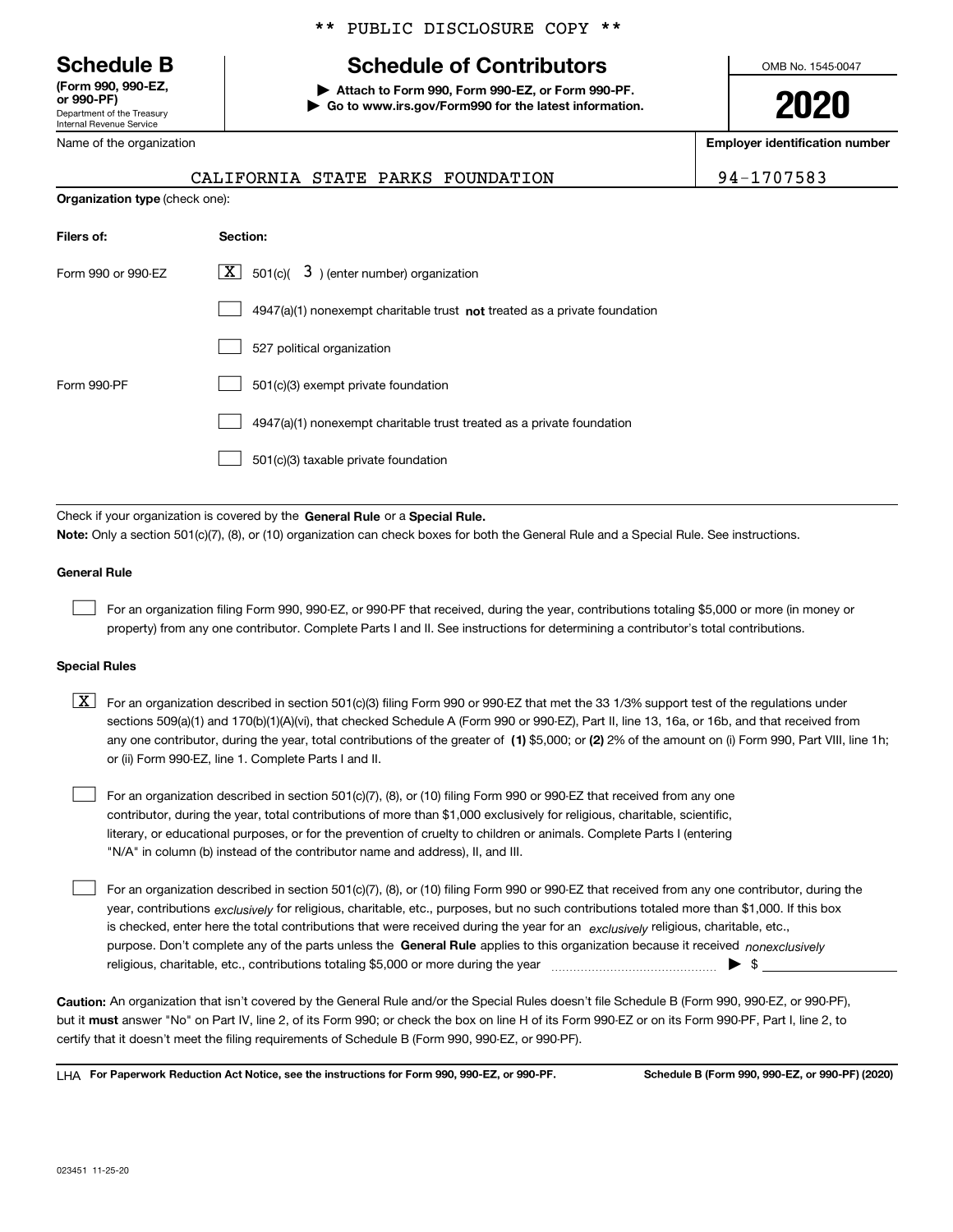**Employer identification number**

## CALIFORNIA STATE PARKS FOUNDATION | 94-1707583

Contributors (see instructions). Use duplicate copies of Part I if additional space is needed. Chedule B (Form 990, 990-EZ, or 990-PF) (2020)<br> **2Part I 2Part I Contributors** (see instructions). Use duplicate copies of Part I if additional space is needed.<br>
2Part I **Contributors** (see instructions). Use duplicate

| (a)<br>No. | (b)<br>Name, address, and ZIP + 4 | (c)<br><b>Total contributions</b> | (d)<br>Type of contribution                                                                                        |
|------------|-----------------------------------|-----------------------------------|--------------------------------------------------------------------------------------------------------------------|
| 1          |                                   | 500,000.<br>\$                    | $\overline{\texttt{X}}$<br>Person<br>Payroll<br>Noncash<br>(Complete Part II for<br>noncash contributions.)        |
| (a)<br>No. | (b)<br>Name, address, and ZIP + 4 | (c)<br><b>Total contributions</b> | (d)<br>Type of contribution                                                                                        |
| 2          |                                   | 271,505.<br>$$\circ$$             | Person<br>Payroll<br>Noncash<br>$\overline{\text{X}}$<br>(Complete Part II for<br>noncash contributions.)          |
| (a)<br>No. | (b)<br>Name, address, and ZIP + 4 | (c)<br><b>Total contributions</b> | (d)<br>Type of contribution                                                                                        |
| 3          |                                   | 503,588.<br>$$\circ$$             | $\overline{\texttt{X}}$<br>Person<br>Payroll<br>Noncash<br>(Complete Part II for<br>noncash contributions.)        |
| (a)<br>No. | (b)<br>Name, address, and ZIP + 4 | (c)<br><b>Total contributions</b> | (d)<br>Type of contribution                                                                                        |
| 4          |                                   | 247,827.<br>$$\circ$$             | $\overline{\texttt{X}}$<br>Person<br>Payroll<br><b>Noncash</b><br>(Complete Part II for<br>noncash contributions.) |
| (a)<br>No. | (b)<br>Name, address, and ZIP + 4 | (c)<br><b>Total contributions</b> | (d)<br>Type of contribution                                                                                        |
|            |                                   | \$                                | Person<br>Payroll<br>Noncash<br>(Complete Part II for<br>noncash contributions.)                                   |
| (a)<br>No. | (b)<br>Name, address, and ZIP + 4 | (c)<br><b>Total contributions</b> | (d)<br>Type of contribution                                                                                        |
|            |                                   | \$                                | Person<br>Payroll<br>Noncash<br>(Complete Part II for<br>noncash contributions.)                                   |

023452 11-25-20 **Schedule B (Form 990, 990-EZ, or 990-PF) (2020)**

12270506 758661 13389 2020.05093 CALIFORNIA STATE PARKS FO 13389\_\_1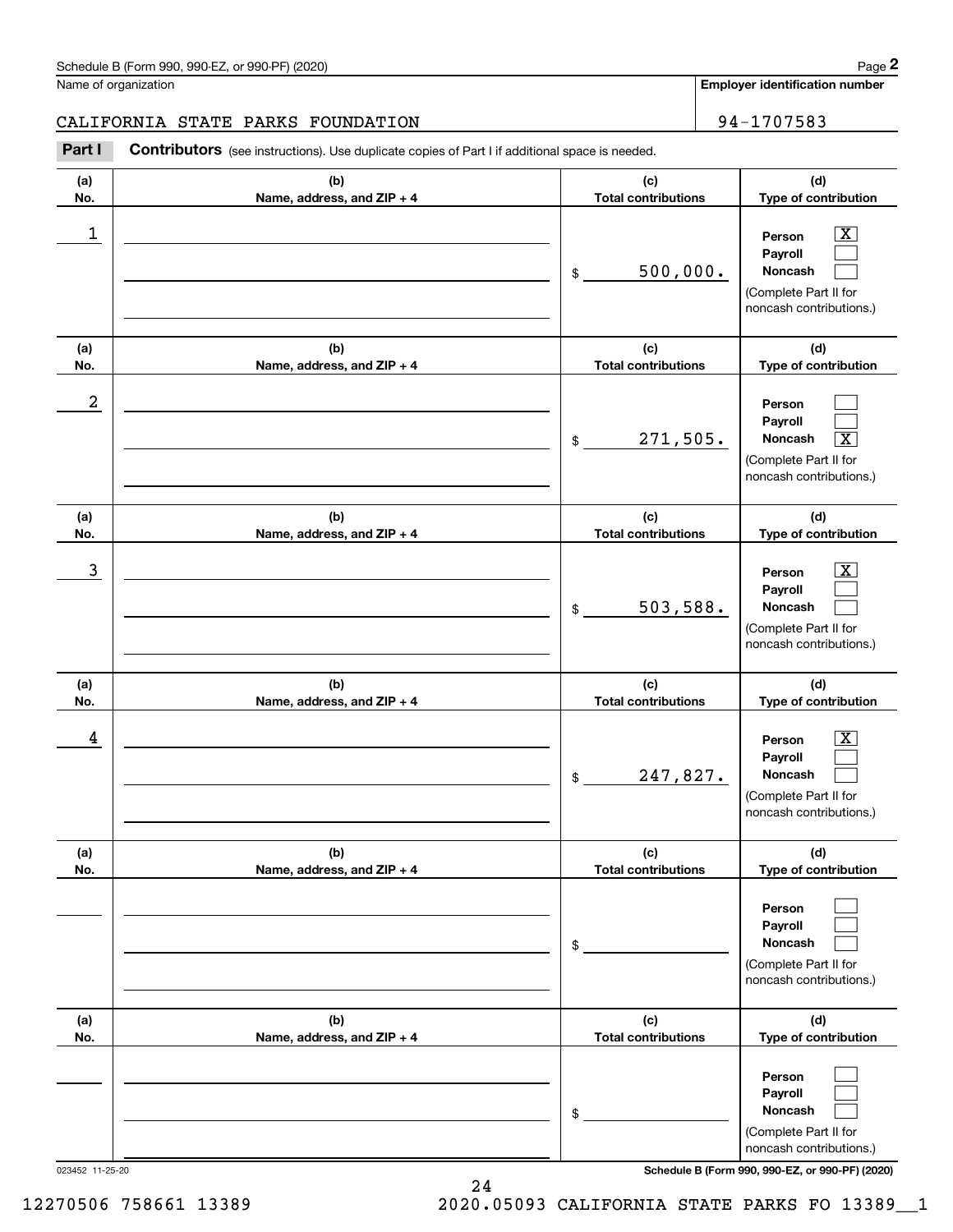Name of organization

**Employer identification number**

Chedule B (Form 990, 990-EZ, or 990-PF) (2020)<br>Iame of organization<br>**3PALIFORNIA STATE PARKS FOUNDATION**<br>**Part II** Noncash Property (see instructions). Use duplicate copies of Part II if additional space is needed. CALIFORNIA STATE PARKS FOUNDATION | 94-1707583

| Part II                      | Noncash Property (see instructions). Use duplicate copies of Part II if additional space is needed. |                                                 |                      |
|------------------------------|-----------------------------------------------------------------------------------------------------|-------------------------------------------------|----------------------|
| (a)<br>No.<br>from<br>Part I | (b)<br>Description of noncash property given                                                        | (c)<br>FMV (or estimate)<br>(See instructions.) | (d)<br>Date received |
|                              | BOOKS AND PUBLICATIONS                                                                              |                                                 |                      |
| $\boldsymbol{2}$             |                                                                                                     |                                                 |                      |
|                              |                                                                                                     | 271,505.<br>\$                                  | 06/30/21             |
| (a)<br>No.<br>from<br>Part I | (b)<br>Description of noncash property given                                                        | (c)<br>FMV (or estimate)<br>(See instructions.) | (d)<br>Date received |
|                              |                                                                                                     | \$                                              |                      |
| (a)<br>No.<br>from<br>Part I | (b)<br>Description of noncash property given                                                        | (c)<br>FMV (or estimate)<br>(See instructions.) | (d)<br>Date received |
|                              |                                                                                                     | \$                                              |                      |
| (a)<br>No.<br>from<br>Part I | (b)<br>Description of noncash property given                                                        | (c)<br>FMV (or estimate)<br>(See instructions.) | (d)<br>Date received |
|                              |                                                                                                     | \$                                              |                      |
| (a)<br>No.<br>from<br>Part I | (b)<br>Description of noncash property given                                                        | (c)<br>FMV (or estimate)<br>(See instructions.) | (d)<br>Date received |
|                              |                                                                                                     | \$                                              |                      |
| (a)<br>No.<br>from<br>Part I | (b)<br>Description of noncash property given                                                        | (c)<br>FMV (or estimate)<br>(See instructions.) | (d)<br>Date received |
|                              |                                                                                                     | \$                                              |                      |

25

023453 11-25-20 **Schedule B (Form 990, 990-EZ, or 990-PF) (2020)**

12270506 758661 13389 2020.05093 CALIFORNIA STATE PARKS FO 13389\_\_1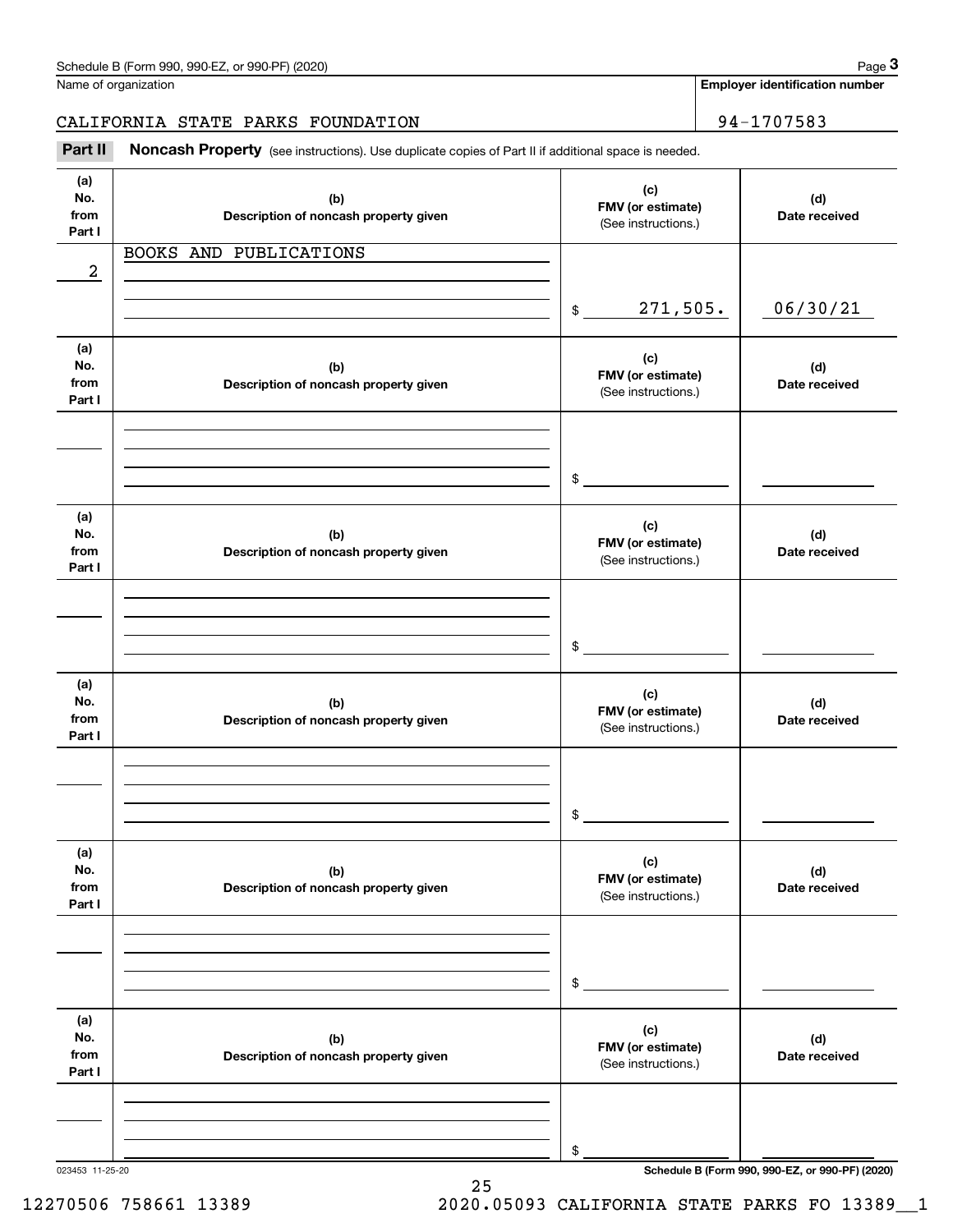|                           | Schedule B (Form 990, 990-EZ, or 990-PF) (2020)                                                                                                                                                                                                                                                                                                                    |                      | Page 4                                                                                                                                                         |  |  |  |  |  |
|---------------------------|--------------------------------------------------------------------------------------------------------------------------------------------------------------------------------------------------------------------------------------------------------------------------------------------------------------------------------------------------------------------|----------------------|----------------------------------------------------------------------------------------------------------------------------------------------------------------|--|--|--|--|--|
| Name of organization      |                                                                                                                                                                                                                                                                                                                                                                    |                      | <b>Employer identification number</b>                                                                                                                          |  |  |  |  |  |
|                           | CALIFORNIA STATE PARKS FOUNDATION                                                                                                                                                                                                                                                                                                                                  |                      | 94-1707583                                                                                                                                                     |  |  |  |  |  |
| Part III                  | from any one contributor. Complete columns (a) through (e) and the following line entry. For organizations<br>completing Part III, enter the total of exclusively religious, charitable, etc., contributions of \$1,000 or less for the year. (Enter this info. once.) $\blacktriangleright$ \$<br>Use duplicate copies of Part III if additional space is needed. |                      | Exclusively religious, charitable, etc., contributions to organizations described in section 501(c)(7), (8), or (10) that total more than \$1,000 for the year |  |  |  |  |  |
| (a) No.<br>from<br>Part I | (b) Purpose of gift                                                                                                                                                                                                                                                                                                                                                | (c) Use of gift      | (d) Description of how gift is held                                                                                                                            |  |  |  |  |  |
|                           |                                                                                                                                                                                                                                                                                                                                                                    |                      |                                                                                                                                                                |  |  |  |  |  |
|                           |                                                                                                                                                                                                                                                                                                                                                                    | (e) Transfer of gift |                                                                                                                                                                |  |  |  |  |  |
|                           | Transferee's name, address, and ZIP + 4                                                                                                                                                                                                                                                                                                                            |                      | Relationship of transferor to transferee                                                                                                                       |  |  |  |  |  |
|                           |                                                                                                                                                                                                                                                                                                                                                                    |                      |                                                                                                                                                                |  |  |  |  |  |
| (a) No.<br>from<br>Part I | (b) Purpose of gift                                                                                                                                                                                                                                                                                                                                                | (c) Use of gift      | (d) Description of how gift is held                                                                                                                            |  |  |  |  |  |
|                           |                                                                                                                                                                                                                                                                                                                                                                    |                      |                                                                                                                                                                |  |  |  |  |  |
|                           | (e) Transfer of gift                                                                                                                                                                                                                                                                                                                                               |                      |                                                                                                                                                                |  |  |  |  |  |
|                           | Transferee's name, address, and ZIP + 4<br>Relationship of transferor to transferee                                                                                                                                                                                                                                                                                |                      |                                                                                                                                                                |  |  |  |  |  |
|                           |                                                                                                                                                                                                                                                                                                                                                                    |                      |                                                                                                                                                                |  |  |  |  |  |
| (a) No.                   |                                                                                                                                                                                                                                                                                                                                                                    |                      |                                                                                                                                                                |  |  |  |  |  |
| from<br>Part I            | (b) Purpose of gift                                                                                                                                                                                                                                                                                                                                                | (c) Use of gift      | (d) Description of how gift is held                                                                                                                            |  |  |  |  |  |
|                           |                                                                                                                                                                                                                                                                                                                                                                    |                      |                                                                                                                                                                |  |  |  |  |  |
|                           | (e) Transfer of gift                                                                                                                                                                                                                                                                                                                                               |                      |                                                                                                                                                                |  |  |  |  |  |
|                           | Transferee's name, address, and ZIP + 4                                                                                                                                                                                                                                                                                                                            |                      | Relationship of transferor to transferee                                                                                                                       |  |  |  |  |  |
|                           |                                                                                                                                                                                                                                                                                                                                                                    |                      |                                                                                                                                                                |  |  |  |  |  |
| (a) No.<br>from<br>Part I | (b) Purpose of gift<br>(c) Use of gift                                                                                                                                                                                                                                                                                                                             |                      | (d) Description of how gift is held                                                                                                                            |  |  |  |  |  |
|                           |                                                                                                                                                                                                                                                                                                                                                                    |                      |                                                                                                                                                                |  |  |  |  |  |
|                           |                                                                                                                                                                                                                                                                                                                                                                    | (e) Transfer of gift |                                                                                                                                                                |  |  |  |  |  |
|                           | Transferee's name, address, and ZIP + 4                                                                                                                                                                                                                                                                                                                            |                      | Relationship of transferor to transferee                                                                                                                       |  |  |  |  |  |
|                           |                                                                                                                                                                                                                                                                                                                                                                    |                      |                                                                                                                                                                |  |  |  |  |  |

26

023454 11-25-20

**Schedule B (Form 990, 990-EZ, or 990-PF) (2020)**

12270506 758661 13389 2020.05093 CALIFORNIA STATE PARKS FO 13389\_\_1

Schedule B (Form 990, 990-EZ, or 990-PF) (2020) Page 4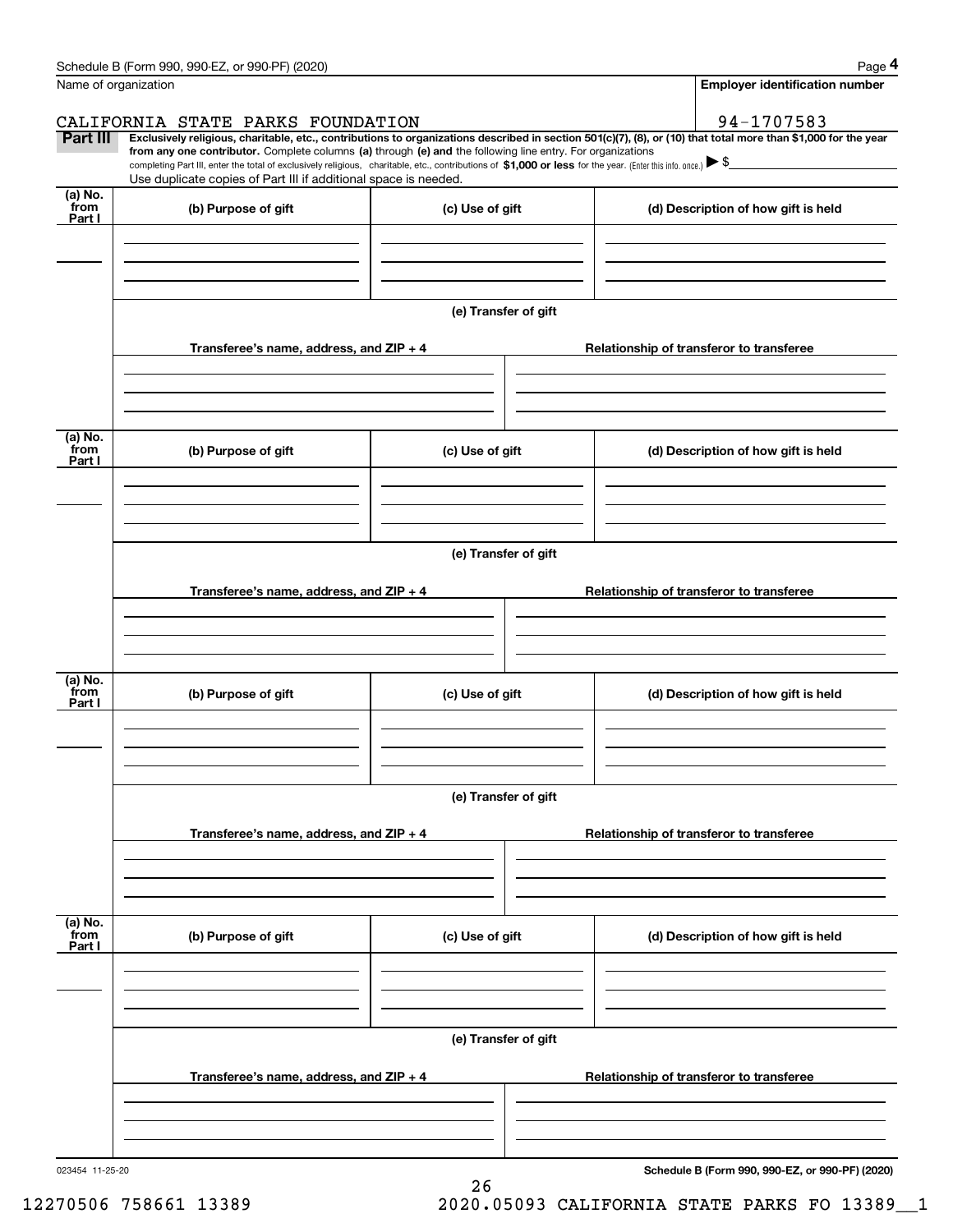| <b>SCHEDULE C</b>                                                                                                                | <b>Political Campaign and Lobbying Activities</b><br>For Organizations Exempt From Income Tax Under section 501(c) and section 527 |                                                                                                                                                   |                 |                                                     |                          | OMB No. 1545-0047                                   |  |  |
|----------------------------------------------------------------------------------------------------------------------------------|------------------------------------------------------------------------------------------------------------------------------------|---------------------------------------------------------------------------------------------------------------------------------------------------|-----------------|-----------------------------------------------------|--------------------------|-----------------------------------------------------|--|--|
| (Form 990 or 990-EZ)                                                                                                             |                                                                                                                                    |                                                                                                                                                   |                 |                                                     |                          |                                                     |  |  |
|                                                                                                                                  |                                                                                                                                    | ▶ Complete if the organization is described below. ▶ Attach to Form 990 or Form 990-EZ.                                                           |                 |                                                     |                          | <b>Open to Public</b>                               |  |  |
| Department of the Treasury<br>Go to www.irs.gov/Form990 for instructions and the latest information.<br>Internal Revenue Service |                                                                                                                                    |                                                                                                                                                   |                 |                                                     |                          | Inspection                                          |  |  |
|                                                                                                                                  |                                                                                                                                    | If the organization answered "Yes," on Form 990, Part IV, line 3, or Form 990-EZ, Part V, line 46 (Political Campaign Activities), then           |                 |                                                     |                          |                                                     |  |  |
|                                                                                                                                  |                                                                                                                                    | • Section 501(c)(3) organizations: Complete Parts I-A and B. Do not complete Part I-C.                                                            |                 |                                                     |                          |                                                     |  |  |
|                                                                                                                                  |                                                                                                                                    | ● Section 501(c) (other than section 501(c)(3)) organizations: Complete Parts I-A and C below. Do not complete Part I-B.                          |                 |                                                     |                          |                                                     |  |  |
| • Section 527 organizations: Complete Part I-A only.                                                                             |                                                                                                                                    |                                                                                                                                                   |                 |                                                     |                          |                                                     |  |  |
|                                                                                                                                  |                                                                                                                                    | If the organization answered "Yes," on Form 990, Part IV, line 4, or Form 990-EZ, Part VI, line 47 (Lobbying Activities), then                    |                 |                                                     |                          |                                                     |  |  |
|                                                                                                                                  |                                                                                                                                    | • Section 501(c)(3) organizations that have filed Form 5768 (election under section 501(h)): Complete Part II-A. Do not complete Part II-B.       |                 |                                                     |                          |                                                     |  |  |
|                                                                                                                                  |                                                                                                                                    | • Section 501(c)(3) organizations that have NOT filed Form 5768 (election under section 501(h)): Complete Part II-B. Do not complete Part II-A.   |                 |                                                     |                          |                                                     |  |  |
| Tax) (See separate instructions), then                                                                                           |                                                                                                                                    | If the organization answered "Yes," on Form 990, Part IV, line 5 (Proxy Tax) (See separate instructions) or Form 990-EZ, Part V, line 35c (Proxy  |                 |                                                     |                          |                                                     |  |  |
|                                                                                                                                  |                                                                                                                                    | • Section 501(c)(4), (5), or (6) organizations: Complete Part III.                                                                                |                 |                                                     |                          |                                                     |  |  |
| Name of organization                                                                                                             |                                                                                                                                    |                                                                                                                                                   |                 |                                                     |                          | <b>Employer identification number</b>               |  |  |
|                                                                                                                                  |                                                                                                                                    | CALIFORNIA STATE PARKS FOUNDATION                                                                                                                 |                 |                                                     |                          | 94-1707583                                          |  |  |
| Part I-A                                                                                                                         |                                                                                                                                    | Complete if the organization is exempt under section 501(c) or is a section 527 organization.                                                     |                 |                                                     |                          |                                                     |  |  |
|                                                                                                                                  |                                                                                                                                    |                                                                                                                                                   |                 |                                                     |                          |                                                     |  |  |
|                                                                                                                                  |                                                                                                                                    | 1 Provide a description of the organization's direct and indirect political campaign activities in Part IV.                                       |                 |                                                     |                          |                                                     |  |  |
| Political campaign activity expenditures<br>2                                                                                    |                                                                                                                                    |                                                                                                                                                   |                 |                                                     |                          | $\blacktriangleright$ \$                            |  |  |
| 3 Volunteer hours for political campaign activities                                                                              |                                                                                                                                    |                                                                                                                                                   |                 |                                                     |                          |                                                     |  |  |
|                                                                                                                                  |                                                                                                                                    |                                                                                                                                                   |                 |                                                     |                          |                                                     |  |  |
| Part I-B                                                                                                                         |                                                                                                                                    | Complete if the organization is exempt under section 501(c)(3).                                                                                   |                 |                                                     |                          |                                                     |  |  |
|                                                                                                                                  |                                                                                                                                    | 1 Enter the amount of any excise tax incurred by the organization under section 4955                                                              |                 |                                                     |                          | $\bullet \mathsf{s} \_\_$                           |  |  |
|                                                                                                                                  |                                                                                                                                    | 2 Enter the amount of any excise tax incurred by organization managers under section 4955                                                         |                 |                                                     |                          |                                                     |  |  |
|                                                                                                                                  |                                                                                                                                    |                                                                                                                                                   |                 |                                                     |                          | <b>Yes</b><br>No                                    |  |  |
| 4a Was a correction made?                                                                                                        |                                                                                                                                    |                                                                                                                                                   |                 |                                                     |                          | Yes<br>No                                           |  |  |
| <b>b</b> If "Yes," describe in Part IV.                                                                                          |                                                                                                                                    | Part I-C Complete if the organization is exempt under section 501(c), except section 501(c)(3).                                                   |                 |                                                     |                          |                                                     |  |  |
|                                                                                                                                  |                                                                                                                                    | 1 Enter the amount directly expended by the filing organization for section 527 exempt function activities                                        |                 |                                                     | $\blacktriangleright$ \$ |                                                     |  |  |
|                                                                                                                                  |                                                                                                                                    | 2 Enter the amount of the filing organization's funds contributed to other organizations for section 527                                          |                 |                                                     |                          |                                                     |  |  |
| exempt function activities                                                                                                       |                                                                                                                                    |                                                                                                                                                   |                 |                                                     | $\blacktriangleright$ \$ |                                                     |  |  |
|                                                                                                                                  |                                                                                                                                    | 3 Total exempt function expenditures. Add lines 1 and 2. Enter here and on Form 1120-POL,                                                         |                 |                                                     |                          |                                                     |  |  |
|                                                                                                                                  |                                                                                                                                    |                                                                                                                                                   |                 |                                                     | $\triangleright$ \$      |                                                     |  |  |
|                                                                                                                                  |                                                                                                                                    | Did the filing organization file Form 1120-POL for this year?                                                                                     |                 |                                                     |                          | Yes<br><b>No</b>                                    |  |  |
|                                                                                                                                  |                                                                                                                                    | 5 Enter the names, addresses and employer identification number (EIN) of all section 527 political organizations to which the filing organization |                 |                                                     |                          |                                                     |  |  |
|                                                                                                                                  |                                                                                                                                    | made payments. For each organization listed, enter the amount paid from the filing organization's funds. Also enter the amount of political       |                 |                                                     |                          |                                                     |  |  |
|                                                                                                                                  |                                                                                                                                    | contributions received that were promptly and directly delivered to a separate political organization, such as a separate segregated fund or a    |                 |                                                     |                          |                                                     |  |  |
|                                                                                                                                  |                                                                                                                                    | political action committee (PAC). If additional space is needed, provide information in Part IV.                                                  |                 |                                                     |                          |                                                     |  |  |
| (a) Name                                                                                                                         |                                                                                                                                    | (b) Address                                                                                                                                       | (c) EIN         | (d) Amount paid from                                |                          | (e) Amount of political                             |  |  |
|                                                                                                                                  |                                                                                                                                    |                                                                                                                                                   |                 | filing organization's<br>funds. If none, enter -0-. |                          | contributions received and<br>promptly and directly |  |  |
|                                                                                                                                  |                                                                                                                                    |                                                                                                                                                   |                 |                                                     |                          | delivered to a separate                             |  |  |
|                                                                                                                                  |                                                                                                                                    |                                                                                                                                                   |                 |                                                     |                          | political organization.<br>If none, enter -0-.      |  |  |
|                                                                                                                                  |                                                                                                                                    |                                                                                                                                                   |                 |                                                     |                          |                                                     |  |  |
|                                                                                                                                  |                                                                                                                                    |                                                                                                                                                   |                 |                                                     |                          |                                                     |  |  |
|                                                                                                                                  |                                                                                                                                    |                                                                                                                                                   |                 |                                                     |                          |                                                     |  |  |
|                                                                                                                                  |                                                                                                                                    |                                                                                                                                                   |                 |                                                     |                          |                                                     |  |  |
|                                                                                                                                  |                                                                                                                                    |                                                                                                                                                   |                 |                                                     |                          |                                                     |  |  |
|                                                                                                                                  |                                                                                                                                    |                                                                                                                                                   |                 |                                                     |                          |                                                     |  |  |
|                                                                                                                                  |                                                                                                                                    |                                                                                                                                                   |                 |                                                     |                          |                                                     |  |  |
|                                                                                                                                  |                                                                                                                                    |                                                                                                                                                   |                 |                                                     |                          |                                                     |  |  |
|                                                                                                                                  |                                                                                                                                    |                                                                                                                                                   |                 |                                                     |                          |                                                     |  |  |
|                                                                                                                                  |                                                                                                                                    |                                                                                                                                                   |                 |                                                     |                          |                                                     |  |  |
|                                                                                                                                  |                                                                                                                                    |                                                                                                                                                   |                 |                                                     |                          |                                                     |  |  |
|                                                                                                                                  |                                                                                                                                    |                                                                                                                                                   | $0.00 - 0.00E7$ |                                                     |                          | $0.15$ $\ldots$ 000 $\ldots$ 000 $570$ 0000         |  |  |

**For Paperwork Reduction Act Notice, see the Instructions for Form 990 or 990-EZ. Schedule C (Form 990 or 990-EZ) 2020** LHA

032041 12-02-20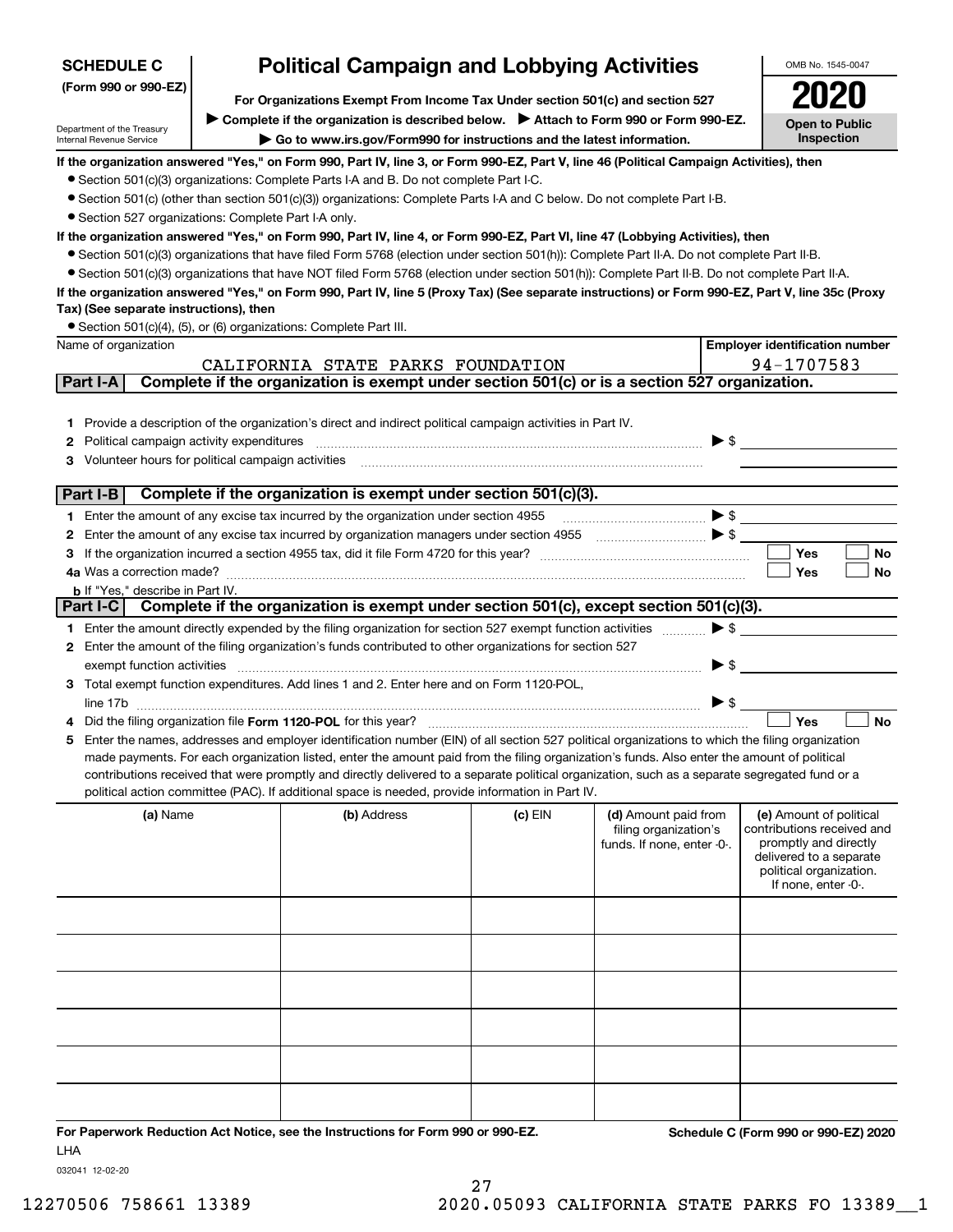|                                                                                                                                     | Schedule C (Form 990 or 990-EZ) 2020 CALIFORNIA STATE PARKS FOUNDATION<br>$94 - 1707583$ Page 2                                                                                                                                                                     |              |                                                         |            |                                                                                                                                   |                          |  |  |
|-------------------------------------------------------------------------------------------------------------------------------------|---------------------------------------------------------------------------------------------------------------------------------------------------------------------------------------------------------------------------------------------------------------------|--------------|---------------------------------------------------------|------------|-----------------------------------------------------------------------------------------------------------------------------------|--------------------------|--|--|
| Complete if the organization is exempt under section 501(c)(3) and filed Form 5768 (election under<br>Part II-A<br>section 501(h)). |                                                                                                                                                                                                                                                                     |              |                                                         |            |                                                                                                                                   |                          |  |  |
| A Check $\blacktriangleright$                                                                                                       |                                                                                                                                                                                                                                                                     |              |                                                         |            | if the filing organization belongs to an affiliated group (and list in Part IV each affiliated group member's name, address, EIN, |                          |  |  |
| expenses, and share of excess lobbying expenditures).                                                                               |                                                                                                                                                                                                                                                                     |              |                                                         |            |                                                                                                                                   |                          |  |  |
| <b>B</b> Check $\blacktriangleright$                                                                                                |                                                                                                                                                                                                                                                                     |              |                                                         |            |                                                                                                                                   |                          |  |  |
|                                                                                                                                     | if the filing organization checked box A and "limited control" provisions apply.<br>(a) Filing<br>(b) Affiliated group<br><b>Limits on Lobbying Expenditures</b><br>organization's<br>totals<br>(The term "expenditures" means amounts paid or incurred.)<br>totals |              |                                                         |            |                                                                                                                                   |                          |  |  |
| 1a Total lobbying expenditures to influence public opinion (grassroots lobbying)                                                    |                                                                                                                                                                                                                                                                     |              |                                                         |            | 0.                                                                                                                                |                          |  |  |
| <b>b</b> Total lobbying expenditures to influence a legislative body (direct lobbying)                                              |                                                                                                                                                                                                                                                                     |              |                                                         |            | 66, 110.                                                                                                                          |                          |  |  |
| c                                                                                                                                   |                                                                                                                                                                                                                                                                     |              |                                                         |            | 66, 110.                                                                                                                          |                          |  |  |
| d Other exempt purpose expenditures                                                                                                 |                                                                                                                                                                                                                                                                     |              |                                                         |            | 8,833,529.                                                                                                                        |                          |  |  |
|                                                                                                                                     |                                                                                                                                                                                                                                                                     |              |                                                         |            | 8,899,639.                                                                                                                        |                          |  |  |
| f Lobbying nontaxable amount. Enter the amount from the following table in both columns.                                            |                                                                                                                                                                                                                                                                     |              |                                                         |            | 594,982.                                                                                                                          |                          |  |  |
| If the amount on line 1e, column (a) or (b) is:                                                                                     |                                                                                                                                                                                                                                                                     |              | The lobbying nontaxable amount is:                      |            |                                                                                                                                   |                          |  |  |
| Not over \$500,000                                                                                                                  |                                                                                                                                                                                                                                                                     |              | 20% of the amount on line 1e.                           |            |                                                                                                                                   |                          |  |  |
| Over \$500,000 but not over \$1,000,000                                                                                             |                                                                                                                                                                                                                                                                     |              | \$100,000 plus 15% of the excess over \$500,000.        |            |                                                                                                                                   |                          |  |  |
| Over \$1,000,000 but not over \$1,500,000                                                                                           |                                                                                                                                                                                                                                                                     |              | \$175,000 plus 10% of the excess over \$1,000,000.      |            |                                                                                                                                   |                          |  |  |
| Over \$1,500,000 but not over \$17,000,000                                                                                          |                                                                                                                                                                                                                                                                     |              | \$225,000 plus 5% of the excess over \$1,500,000.       |            |                                                                                                                                   |                          |  |  |
| Over \$17,000,000                                                                                                                   |                                                                                                                                                                                                                                                                     | \$1,000,000. |                                                         |            |                                                                                                                                   |                          |  |  |
|                                                                                                                                     |                                                                                                                                                                                                                                                                     |              |                                                         |            |                                                                                                                                   |                          |  |  |
| g Grassroots nontaxable amount (enter 25% of line 1f)                                                                               |                                                                                                                                                                                                                                                                     |              |                                                         |            | 148,746.                                                                                                                          |                          |  |  |
| h Subtract line 1g from line 1a. If zero or less, enter -0-                                                                         |                                                                                                                                                                                                                                                                     |              |                                                         |            | $0$ .                                                                                                                             |                          |  |  |
| Subtract line 1f from line 1c. If zero or less, enter -0-                                                                           |                                                                                                                                                                                                                                                                     |              |                                                         |            | 0.                                                                                                                                |                          |  |  |
| If there is an amount other than zero on either line 1h or line 1i, did the organization file Form 4720                             |                                                                                                                                                                                                                                                                     |              |                                                         |            |                                                                                                                                   |                          |  |  |
| reporting section 4911 tax for this year?                                                                                           |                                                                                                                                                                                                                                                                     |              |                                                         |            |                                                                                                                                   | Yes<br>No                |  |  |
|                                                                                                                                     |                                                                                                                                                                                                                                                                     |              | 4-Year Averaging Period Under Section 501(h)            |            |                                                                                                                                   |                          |  |  |
| (Some organizations that made a section 501(h) election do not have to complete all of the five columns below.                      |                                                                                                                                                                                                                                                                     |              | See the separate instructions for lines 2a through 2f.) |            |                                                                                                                                   |                          |  |  |
|                                                                                                                                     |                                                                                                                                                                                                                                                                     |              | Lobbying Expenditures During 4-Year Averaging Period    |            |                                                                                                                                   |                          |  |  |
| Calendar year<br>(or fiscal year beginning in)                                                                                      |                                                                                                                                                                                                                                                                     | (a) $2017$   | (b) 2018                                                | $(c)$ 2019 | $(d)$ 2020                                                                                                                        | (e) Total                |  |  |
| 2a Lobbying nontaxable amount                                                                                                       |                                                                                                                                                                                                                                                                     | 642,718.     | 619, 297.                                               | 550,488.   |                                                                                                                                   | 594, 982.   2, 407, 485. |  |  |
| <b>b</b> Lobbying ceiling amount<br>(150% of line 2a, column(e))                                                                    |                                                                                                                                                                                                                                                                     |              |                                                         |            |                                                                                                                                   | 3,611,228.               |  |  |
| c Total lobbying expenditures                                                                                                       |                                                                                                                                                                                                                                                                     | 164,600.     | 139,915.                                                | 66,036.    | 66,110.                                                                                                                           | 436,661.                 |  |  |
| d Grassroots nontaxable amount                                                                                                      |                                                                                                                                                                                                                                                                     | 160,680.     | 154,824.                                                | 137,622.   | 148,746.                                                                                                                          | 601,872.                 |  |  |
| e Grassroots ceiling amount                                                                                                         |                                                                                                                                                                                                                                                                     |              |                                                         |            |                                                                                                                                   |                          |  |  |
| (150% of line 2d, column (e))                                                                                                       |                                                                                                                                                                                                                                                                     |              |                                                         |            |                                                                                                                                   | 902,808.                 |  |  |
| f Grassroots lobbying expenditures                                                                                                  |                                                                                                                                                                                                                                                                     |              |                                                         |            |                                                                                                                                   |                          |  |  |

**Schedule C (Form 990 or 990-EZ) 2020**

032042 12-02-20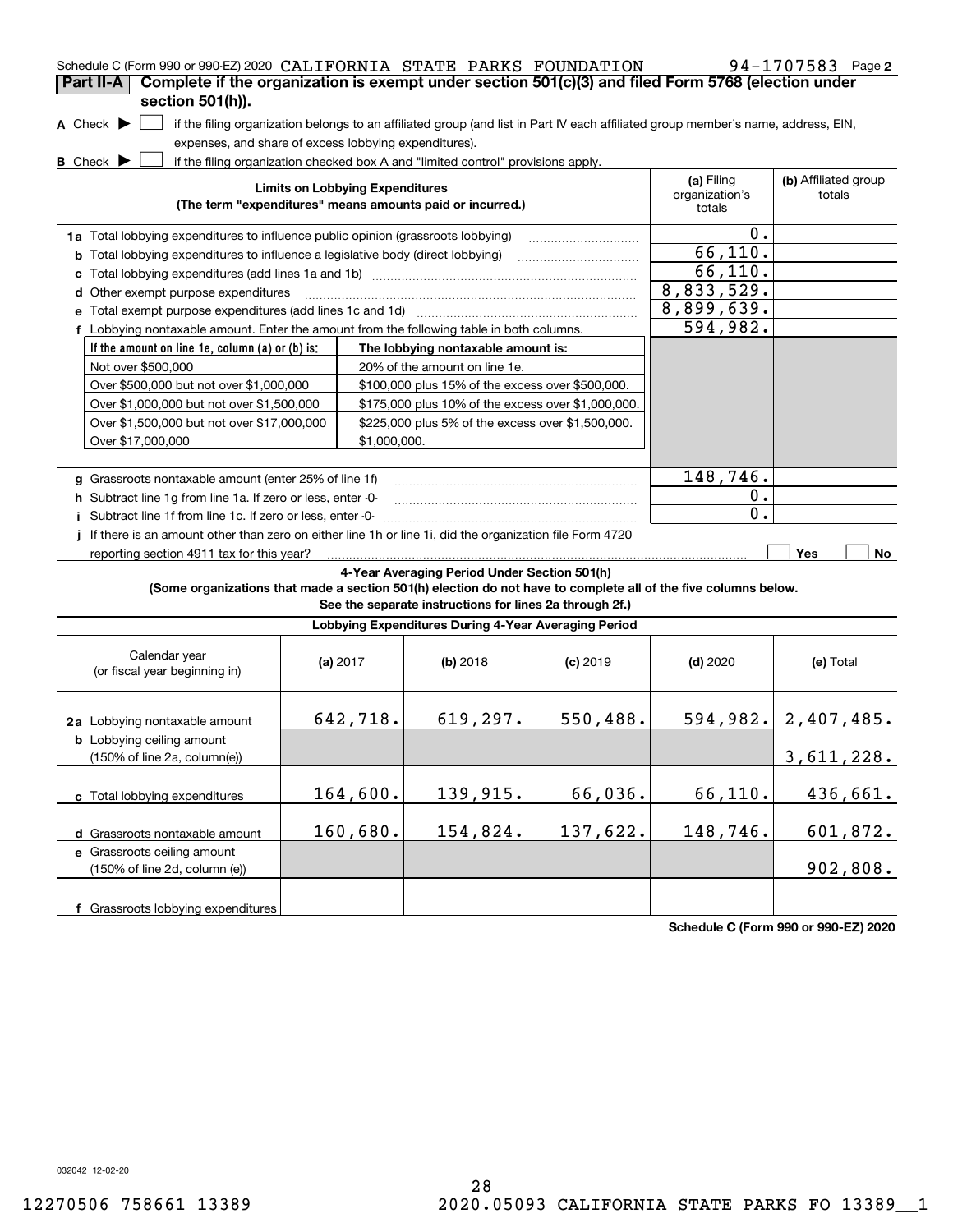## Schedule C (Form 990 or 990-EZ) 2020 Page CALIFORNIA STATE PARKS FOUNDATION 94-1707583

## **3**

## **Part II-B** Complete if the organization is exempt under section 501(c)(3) and has NOT filed Form 5768 **(election under section 501(h)).**

|                | For each "Yes" response on lines 1a through 1i below, provide in Part IV a detailed description                                                                                                                                               | (a) |              | (b)    |    |
|----------------|-----------------------------------------------------------------------------------------------------------------------------------------------------------------------------------------------------------------------------------------------|-----|--------------|--------|----|
|                | of the lobbying activity.                                                                                                                                                                                                                     | Yes | No           | Amount |    |
| 1.             | During the year, did the filing organization attempt to influence foreign, national, state, or<br>local legislation, including any attempt to influence public opinion on a legislative matter<br>or referendum, through the use of:          |     |              |        |    |
|                | <b>b</b> Paid staff or management (include compensation in expenses reported on lines 1c through 1i)?<br>$\sim$                                                                                                                               |     |              |        |    |
|                |                                                                                                                                                                                                                                               |     |              |        |    |
|                | e Publications, or published or broadcast statements?                                                                                                                                                                                         |     |              |        |    |
|                |                                                                                                                                                                                                                                               |     |              |        |    |
|                | g Direct contact with legislators, their staffs, government officials, or a legislative body?                                                                                                                                                 |     |              |        |    |
|                | h Rallies, demonstrations, seminars, conventions, speeches, lectures, or any similar means?                                                                                                                                                   |     |              |        |    |
|                | <i>i</i> Other activities?                                                                                                                                                                                                                    |     |              |        |    |
|                |                                                                                                                                                                                                                                               |     |              |        |    |
|                | 2a Did the activities in line 1 cause the organization to be not described in section 501(c)(3)?                                                                                                                                              |     |              |        |    |
|                |                                                                                                                                                                                                                                               |     |              |        |    |
|                | c If "Yes," enter the amount of any tax incurred by organization managers under section 4912                                                                                                                                                  |     |              |        |    |
|                | d If the filing organization incurred a section 4912 tax, did it file Form 4720 for this year?                                                                                                                                                |     |              |        |    |
|                | Complete if the organization is exempt under section 501(c)(4), section 501(c)(5), or section<br> Part III-A                                                                                                                                  |     |              |        |    |
|                | 501(c)(6).                                                                                                                                                                                                                                    |     |              |        |    |
|                |                                                                                                                                                                                                                                               |     |              | Yes    | No |
| 1.             |                                                                                                                                                                                                                                               |     | $\mathbf{1}$ |        |    |
| 2              |                                                                                                                                                                                                                                               |     | $\mathbf{2}$ |        |    |
| 3              | Did the organization agree to carry over lobbying and political campaign activity expenditures from the prior year?                                                                                                                           |     | 3            |        |    |
|                | Complete if the organization is exempt under section 501(c)(4), section 501(c)(5), or section<br>Part III-B<br>501(c)(6) and if either (a) BOTH Part III-A, lines 1 and 2, are answered "No" OR (b) Part III-A, line 3, is<br>answered "Yes." |     |              |        |    |
| 1              |                                                                                                                                                                                                                                               |     | $\mathbf{1}$ |        |    |
| 2              | Section 162(e) nondeductible lobbying and political expenditures (do not include amounts of political                                                                                                                                         |     |              |        |    |
|                | expenses for which the section 527(f) tax was paid).                                                                                                                                                                                          |     |              |        |    |
|                | <b>a</b> Current year <u>maail is a communicate of the contract of the contract of the contract of the contract of the contract of the contract of the contract of the contract of the contract of the contract of the contract of th</u>     |     | 2a           |        |    |
|                | <b>b</b> Carryover from last year manufactured contains and contained a state of the carryover from last year manufactured and contained a state of the contained and contained a state of the contained and contained a state of t           |     | 2b           |        |    |
|                |                                                                                                                                                                                                                                               |     | 2c           |        |    |
| з              | Aggregate amount reported in section 6033(e)(1)(A) notices of nondeductible section 162(e) dues                                                                                                                                               |     | 3            |        |    |
| 4              | If notices were sent and the amount on line 2c exceeds the amount on line 3, what portion of the excess                                                                                                                                       |     |              |        |    |
|                | does the organization agree to carryover to the reasonable estimate of nondeductible lobbying and political                                                                                                                                   |     |              |        |    |
|                | expenditure next year?                                                                                                                                                                                                                        |     | 4            |        |    |
| 5              |                                                                                                                                                                                                                                               |     | 5            |        |    |
| <b>Part IV</b> | <b>Supplemental Information</b>                                                                                                                                                                                                               |     |              |        |    |
|                | Provide the descriptions required for Part I-A, line 1; Part I-B, line 4; Part I-C, line 5; Part II-A (affiliated group list); Part II-A, lines 1 and 2 (See                                                                                  |     |              |        |    |

instructions); and Part II-B, line 1. Also, complete this part for any additional information.

**Schedule C (Form 990 or 990-EZ) 2020**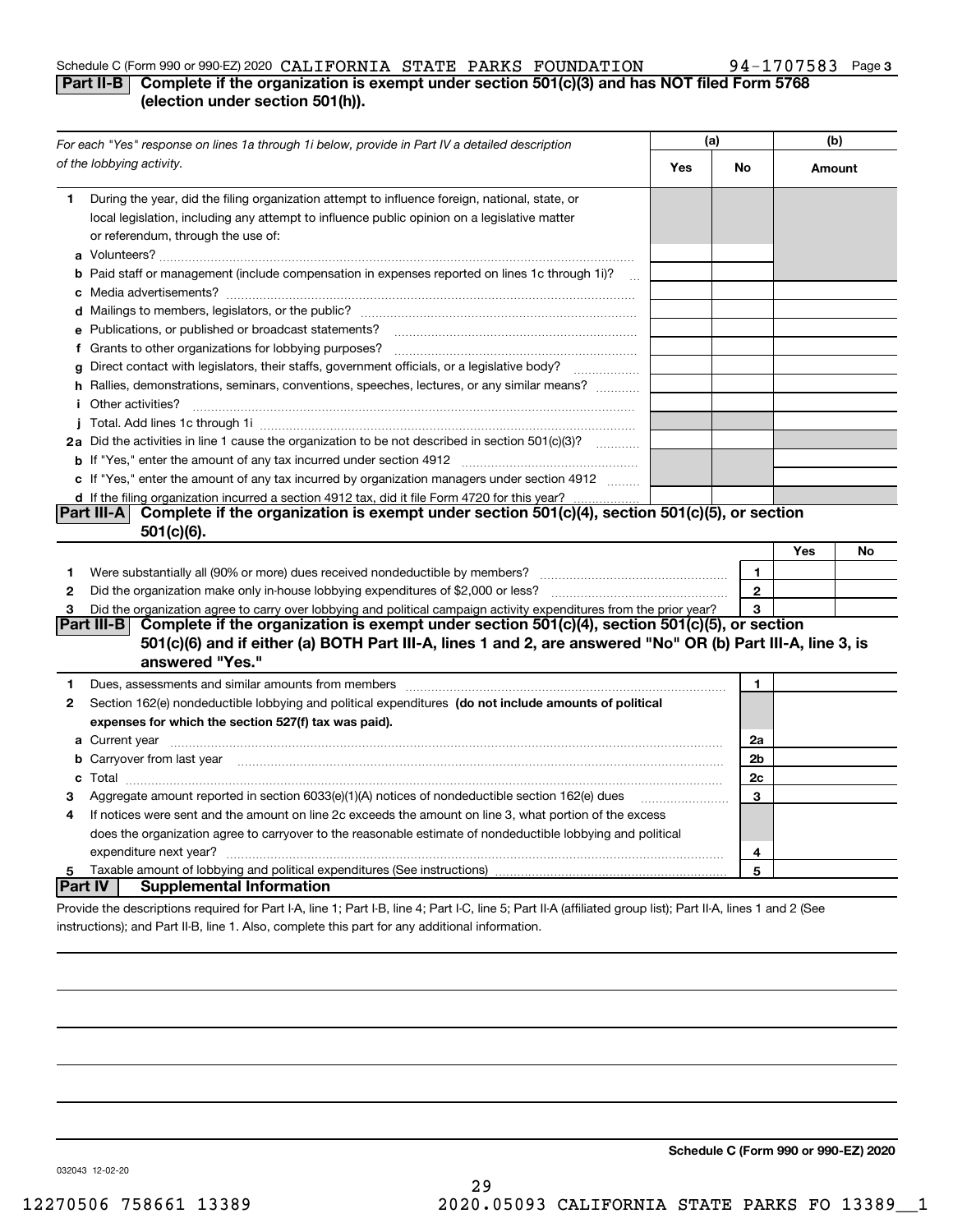| <b>SCHEDULE D</b> |  |
|-------------------|--|
|-------------------|--|

| (Form 990) |  |
|------------|--|
|------------|--|

## **SCHEDULE D Supplemental Financial Statements**

(Form 990)<br>
Pepartment of the Treasury<br>
Department of the Treasury<br>
Department of the Treasury<br>
Department of the Treasury<br> **Co to www.irs.gov/Form990 for instructions and the latest information.**<br> **Co to www.irs.gov/Form9** 



Department of the Treasury Internal Revenue Service

| Name of the organization |               |  |
|--------------------------|---------------|--|
|                          | CALIFORNIA ST |  |

PARKS FOUNDATION TATE PARKS FOUNDATION

**Name of the organization Employer identification number**

| Part I  | <b>Organizations Maintaining Donor Advised Funds or Other Similar Funds or Accounts.</b> Complete if the                                                                                                                      |                         |                                                                                                                                                                                                                                            |
|---------|-------------------------------------------------------------------------------------------------------------------------------------------------------------------------------------------------------------------------------|-------------------------|--------------------------------------------------------------------------------------------------------------------------------------------------------------------------------------------------------------------------------------------|
|         | organization answered "Yes" on Form 990, Part IV, line 6.                                                                                                                                                                     | (a) Donor advised funds | (b) Funds and other accounts                                                                                                                                                                                                               |
|         |                                                                                                                                                                                                                               |                         |                                                                                                                                                                                                                                            |
| 1       |                                                                                                                                                                                                                               |                         |                                                                                                                                                                                                                                            |
| 2       | Aggregate value of contributions to (during year)                                                                                                                                                                             |                         |                                                                                                                                                                                                                                            |
| з       | Aggregate value of grants from (during year)                                                                                                                                                                                  |                         |                                                                                                                                                                                                                                            |
| 4       |                                                                                                                                                                                                                               |                         |                                                                                                                                                                                                                                            |
| 5       | Did the organization inform all donors and donor advisors in writing that the assets held in donor advised funds                                                                                                              |                         |                                                                                                                                                                                                                                            |
|         |                                                                                                                                                                                                                               |                         | Yes<br>No                                                                                                                                                                                                                                  |
| 6       | Did the organization inform all grantees, donors, and donor advisors in writing that grant funds can be used only                                                                                                             |                         |                                                                                                                                                                                                                                            |
|         | for charitable purposes and not for the benefit of the donor or donor advisor, or for any other purpose conferring                                                                                                            |                         |                                                                                                                                                                                                                                            |
| Part II | impermissible private benefit?                                                                                                                                                                                                |                         | Yes<br>No                                                                                                                                                                                                                                  |
|         | Conservation Easements. Complete if the organization answered "Yes" on Form 990, Part IV, line 7.                                                                                                                             |                         |                                                                                                                                                                                                                                            |
| 1       | Purpose(s) of conservation easements held by the organization (check all that apply).                                                                                                                                         |                         |                                                                                                                                                                                                                                            |
|         | Preservation of land for public use (for example, recreation or education)                                                                                                                                                    |                         | Preservation of a historically important land area                                                                                                                                                                                         |
|         | Protection of natural habitat                                                                                                                                                                                                 |                         | Preservation of a certified historic structure                                                                                                                                                                                             |
|         | Preservation of open space                                                                                                                                                                                                    |                         |                                                                                                                                                                                                                                            |
| 2       | Complete lines 2a through 2d if the organization held a qualified conservation contribution in the form of a conservation easement on the last                                                                                |                         |                                                                                                                                                                                                                                            |
|         | day of the tax year.                                                                                                                                                                                                          |                         | Held at the End of the Tax Year                                                                                                                                                                                                            |
| a       |                                                                                                                                                                                                                               |                         | 2a                                                                                                                                                                                                                                         |
| b       | Total acreage restricted by conservation easements                                                                                                                                                                            |                         | 2 <sub>b</sub>                                                                                                                                                                                                                             |
| с       | Number of conservation easements on a certified historic structure included in (a) manufacture included in (a)                                                                                                                |                         | 2c                                                                                                                                                                                                                                         |
| d       | Number of conservation easements included in (c) acquired after 7/25/06, and not on a historic structure                                                                                                                      |                         |                                                                                                                                                                                                                                            |
|         | listed in the National Register [11, 1200] [12] The National Register [11, 1200] [12] The National Register [11, 1200] [12] The National Register [11, 1200] [12] The National Register [11, 1200] [12] The National Register |                         | 2d                                                                                                                                                                                                                                         |
| 3       | Number of conservation easements modified, transferred, released, extinguished, or terminated by the organization during the tax                                                                                              |                         |                                                                                                                                                                                                                                            |
|         | $year \blacktriangleright$                                                                                                                                                                                                    |                         |                                                                                                                                                                                                                                            |
| 4       | Number of states where property subject to conservation easement is located $\blacktriangleright$                                                                                                                             |                         |                                                                                                                                                                                                                                            |
| 5       | Does the organization have a written policy regarding the periodic monitoring, inspection, handling of                                                                                                                        |                         |                                                                                                                                                                                                                                            |
|         | violations, and enforcement of the conservation easements it holds?                                                                                                                                                           |                         | Yes<br>No                                                                                                                                                                                                                                  |
| 6       | Staff and volunteer hours devoted to monitoring, inspecting, handling of violations, and enforcing conservation easements during the year                                                                                     |                         |                                                                                                                                                                                                                                            |
|         |                                                                                                                                                                                                                               |                         |                                                                                                                                                                                                                                            |
| 7       | Amount of expenses incurred in monitoring, inspecting, handling of violations, and enforcing conservation easements during the year                                                                                           |                         |                                                                                                                                                                                                                                            |
|         | $\blacktriangleright$ s                                                                                                                                                                                                       |                         |                                                                                                                                                                                                                                            |
| 8       | Does each conservation easement reported on line 2(d) above satisfy the requirements of section 170(h)(4)(B)(i)                                                                                                               |                         |                                                                                                                                                                                                                                            |
|         |                                                                                                                                                                                                                               |                         | Yes<br>No                                                                                                                                                                                                                                  |
| 9       | In Part XIII, describe how the organization reports conservation easements in its revenue and expense statement and                                                                                                           |                         |                                                                                                                                                                                                                                            |
|         | balance sheet, and include, if applicable, the text of the footnote to the organization's financial statements that describes the                                                                                             |                         |                                                                                                                                                                                                                                            |
|         | organization's accounting for conservation easements.<br>Organizations Maintaining Collections of Art, Historical Treasures, or Other Similar Assets.<br>Part III                                                             |                         |                                                                                                                                                                                                                                            |
|         | Complete if the organization answered "Yes" on Form 990, Part IV, line 8.                                                                                                                                                     |                         |                                                                                                                                                                                                                                            |
|         | 1a If the organization elected, as permitted under FASB ASC 958, not to report in its revenue statement and balance sheet works                                                                                               |                         |                                                                                                                                                                                                                                            |
|         |                                                                                                                                                                                                                               |                         |                                                                                                                                                                                                                                            |
|         | of art, historical treasures, or other similar assets held for public exhibition, education, or research in furtherance of public                                                                                             |                         |                                                                                                                                                                                                                                            |
|         | service, provide in Part XIII the text of the footnote to its financial statements that describes these items.                                                                                                                |                         |                                                                                                                                                                                                                                            |
| b       | If the organization elected, as permitted under FASB ASC 958, to report in its revenue statement and balance sheet works of                                                                                                   |                         |                                                                                                                                                                                                                                            |
|         | art, historical treasures, or other similar assets held for public exhibition, education, or research in furtherance of public service,                                                                                       |                         |                                                                                                                                                                                                                                            |
|         | provide the following amounts relating to these items:                                                                                                                                                                        |                         |                                                                                                                                                                                                                                            |
|         |                                                                                                                                                                                                                               |                         | $\frac{1}{2}$                                                                                                                                                                                                                              |
|         | (ii) Assets included in Form 990, Part X                                                                                                                                                                                      |                         | $\blacktriangleright$ \$                                                                                                                                                                                                                   |
| 2       | If the organization received or held works of art, historical treasures, or other similar assets for financial gain, provide                                                                                                  |                         |                                                                                                                                                                                                                                            |
|         | the following amounts required to be reported under FASB ASC 958 relating to these items:                                                                                                                                     |                         |                                                                                                                                                                                                                                            |
| а       | Revenue included on Form 990, Part VIII, line 1 [2000] [2000] [2000] [2000] [3000] [3000] [3000] [3000] [3000                                                                                                                 |                         | \$<br><u>and the state of the state of the state of the state of the state of the state of the state of the state of the state of the state of the state of the state of the state of the state of the state of the state of the state</u> |
|         |                                                                                                                                                                                                                               |                         | $\blacktriangleright$ s                                                                                                                                                                                                                    |
|         | LHA For Paperwork Reduction Act Notice, see the Instructions for Form 990.                                                                                                                                                    |                         | Schedule D (Form 990) 2020                                                                                                                                                                                                                 |
|         | 032051 12-01-20                                                                                                                                                                                                               |                         |                                                                                                                                                                                                                                            |

| 30 |                   |
|----|-------------------|
|    | יסמידדוגי נהחגה ה |

12270506 758661 13389 2020.05093 CALIFORNIA STATE PARKS FO 13389\_\_1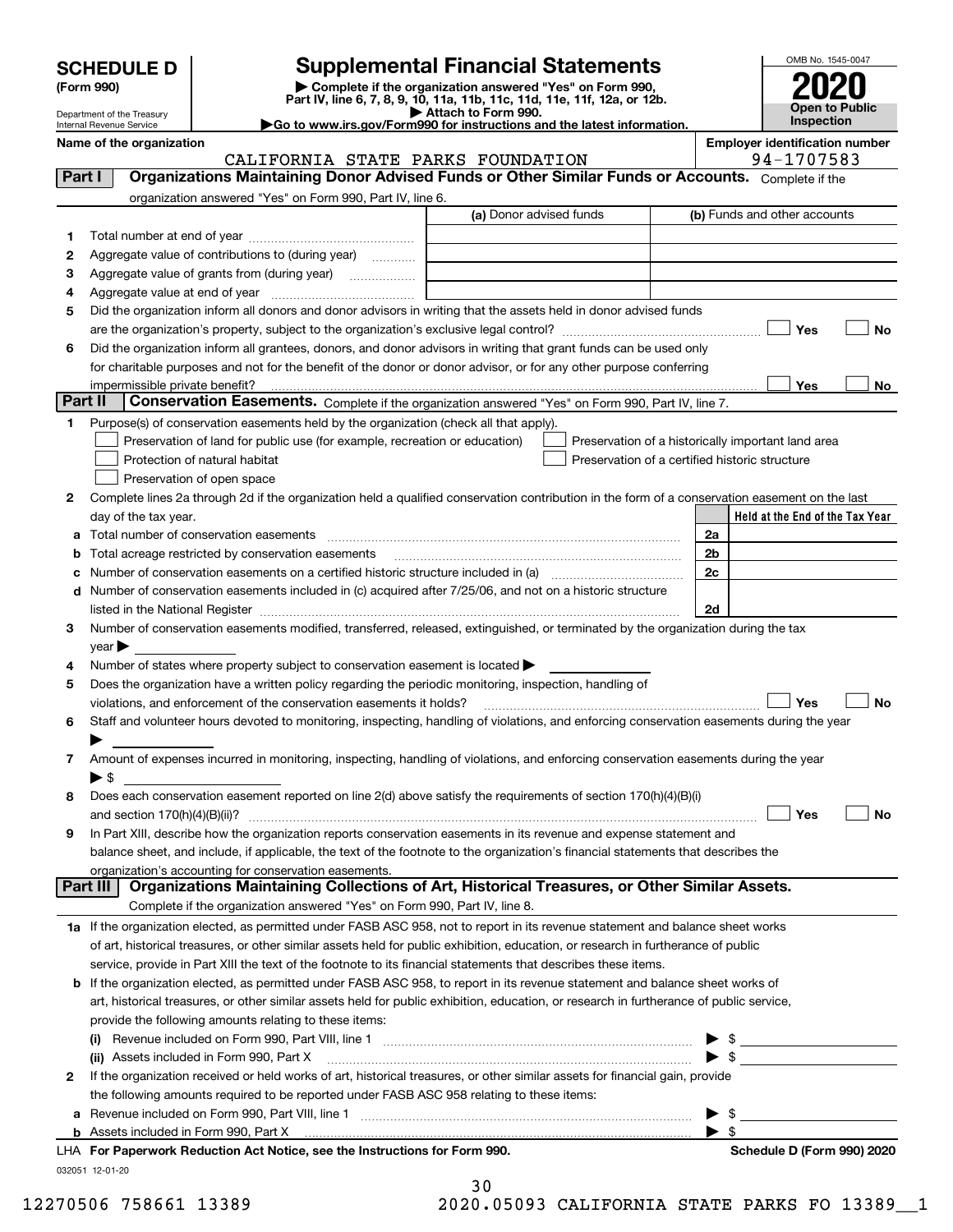|          | 94-1707583<br>CALIFORNIA STATE PARKS FOUNDATION<br>Page $2$<br>Schedule D (Form 990) 2020                                                                                                                                      |                                |                |                                                                                                                                                                                                                               |                        |                      |                        |                             |
|----------|--------------------------------------------------------------------------------------------------------------------------------------------------------------------------------------------------------------------------------|--------------------------------|----------------|-------------------------------------------------------------------------------------------------------------------------------------------------------------------------------------------------------------------------------|------------------------|----------------------|------------------------|-----------------------------|
| Part III | Organizations Maintaining Collections of Art, Historical Treasures, or Other Similar Assets (continued)                                                                                                                        |                                |                |                                                                                                                                                                                                                               |                        |                      |                        |                             |
| 3        | Using the organization's acquisition, accession, and other records, check any of the following that make significant use of its                                                                                                |                                |                |                                                                                                                                                                                                                               |                        |                      |                        |                             |
|          | collection items (check all that apply):                                                                                                                                                                                       |                                |                |                                                                                                                                                                                                                               |                        |                      |                        |                             |
| a        | Public exhibition                                                                                                                                                                                                              |                                |                | Loan or exchange program                                                                                                                                                                                                      |                        |                      |                        |                             |
| b        | Scholarly research                                                                                                                                                                                                             | e                              |                | Other and the contract of the contract of the contract of the contract of the contract of the contract of the contract of the contract of the contract of the contract of the contract of the contract of the contract of the |                        |                      |                        |                             |
| c        | Preservation for future generations                                                                                                                                                                                            |                                |                |                                                                                                                                                                                                                               |                        |                      |                        |                             |
| 4        | Provide a description of the organization's collections and explain how they further the organization's exempt purpose in Part XIII.                                                                                           |                                |                |                                                                                                                                                                                                                               |                        |                      |                        |                             |
| 5        | During the year, did the organization solicit or receive donations of art, historical treasures, or other similar assets                                                                                                       |                                |                |                                                                                                                                                                                                                               |                        |                      |                        |                             |
|          | to be sold to raise funds rather than to be maintained as part of the organization's collection?                                                                                                                               |                                |                |                                                                                                                                                                                                                               |                        |                      | Yes                    | No                          |
|          | Part IV<br>Escrow and Custodial Arrangements. Complete if the organization answered "Yes" on Form 990, Part IV, line 9, or                                                                                                     |                                |                |                                                                                                                                                                                                                               |                        |                      |                        |                             |
|          | reported an amount on Form 990, Part X, line 21.                                                                                                                                                                               |                                |                |                                                                                                                                                                                                                               |                        |                      |                        |                             |
|          | 1a Is the organization an agent, trustee, custodian or other intermediary for contributions or other assets not included                                                                                                       |                                |                |                                                                                                                                                                                                                               |                        |                      |                        |                             |
|          |                                                                                                                                                                                                                                |                                |                |                                                                                                                                                                                                                               |                        |                      | Yes                    | $\overline{\mathrm{X}}$ No  |
|          | on Form 990, Part X? [11] matter contracts and contracts and contracts are contracted as a function of the set of the set of the set of the set of the set of the set of the set of the set of the set of the set of the set o |                                |                |                                                                                                                                                                                                                               |                        |                      |                        |                             |
|          | <b>b</b> If "Yes," explain the arrangement in Part XIII and complete the following table:                                                                                                                                      |                                |                |                                                                                                                                                                                                                               |                        |                      |                        |                             |
|          |                                                                                                                                                                                                                                |                                |                |                                                                                                                                                                                                                               |                        |                      | Amount                 |                             |
| c        | Beginning balance <b>contract to the contract of the contract of the contract of the contract of the contract of t</b>                                                                                                         |                                |                |                                                                                                                                                                                                                               | 1c                     |                      |                        |                             |
|          |                                                                                                                                                                                                                                |                                |                |                                                                                                                                                                                                                               | 1d                     |                      |                        |                             |
| е        | Distributions during the year manufactured and continuum and contact the year manufactured and contact the year                                                                                                                |                                |                |                                                                                                                                                                                                                               | 1e                     |                      |                        |                             |
|          | Ending balance manufactured and contract and contract of the contract of the contract of the contract of the contract of the contract of the contract of the contract of the contract of the contract of the contract of the c |                                |                |                                                                                                                                                                                                                               | 1f                     |                      | $\boxed{\text{X}}$ Yes |                             |
|          | 2a Did the organization include an amount on Form 990, Part X, line 21, for escrow or custodial account liability?                                                                                                             |                                |                |                                                                                                                                                                                                                               |                        |                      |                        | No<br>$\overline{\text{X}}$ |
| Part V   | <b>b</b> If "Yes," explain the arrangement in Part XIII. Check here if the explanation has been provided on Part XIII                                                                                                          |                                |                |                                                                                                                                                                                                                               |                        |                      |                        |                             |
|          | Endowment Funds. Complete if the organization answered "Yes" on Form 990, Part IV, line 10.                                                                                                                                    |                                |                |                                                                                                                                                                                                                               |                        |                      |                        |                             |
|          |                                                                                                                                                                                                                                | (a) Current year<br>3,758,409. | (b) Prior year | (c) Two years back                                                                                                                                                                                                            |                        | (d) Three years back |                        | (e) Four years back         |
| 1a       | Beginning of year balance                                                                                                                                                                                                      |                                | 4, 104, 727.   | 3,916,034.                                                                                                                                                                                                                    |                        | 3,843,976.           |                        | 8,382,267.                  |
| b        |                                                                                                                                                                                                                                |                                |                |                                                                                                                                                                                                                               |                        |                      |                        | 15,200.                     |
|          | Net investment earnings, gains, and losses                                                                                                                                                                                     | 986,659.                       | $-164, 275.$   | 279,677.                                                                                                                                                                                                                      |                        | 176,595.             |                        | 739,451.                    |
| d        |                                                                                                                                                                                                                                |                                |                |                                                                                                                                                                                                                               |                        |                      |                        |                             |
|          | e Other expenditures for facilities                                                                                                                                                                                            |                                |                |                                                                                                                                                                                                                               |                        |                      |                        |                             |
|          | and programs                                                                                                                                                                                                                   | 102,315.                       | 182,043.       | 90,984.                                                                                                                                                                                                                       |                        | 104,537.             |                        | 5,292,942.                  |
|          |                                                                                                                                                                                                                                |                                |                |                                                                                                                                                                                                                               |                        |                      |                        |                             |
| g        | End of year balance                                                                                                                                                                                                            | 4,642,753.                     | 3,758,409.     | 4,104,727.                                                                                                                                                                                                                    |                        | 3,916,034.           |                        | 3,843,976.                  |
| 2        | Provide the estimated percentage of the current year end balance (line 1g, column (a)) held as:                                                                                                                                |                                |                |                                                                                                                                                                                                                               |                        |                      |                        |                             |
|          | Board designated or quasi-endowment >                                                                                                                                                                                          | .0000                          | %              |                                                                                                                                                                                                                               |                        |                      |                        |                             |
| b        | Permanent endowment > 62.6500                                                                                                                                                                                                  | %                              |                |                                                                                                                                                                                                                               |                        |                      |                        |                             |
| c        | Term endowment > 37.3500                                                                                                                                                                                                       | - %                            |                |                                                                                                                                                                                                                               |                        |                      |                        |                             |
|          | The percentages on lines 2a, 2b, and 2c should equal 100%.                                                                                                                                                                     |                                |                |                                                                                                                                                                                                                               |                        |                      |                        |                             |
|          | 3a Are there endowment funds not in the possession of the organization that are held and administered for the organization                                                                                                     |                                |                |                                                                                                                                                                                                                               |                        |                      |                        |                             |
|          | by:                                                                                                                                                                                                                            |                                |                |                                                                                                                                                                                                                               |                        |                      |                        | Yes<br>No                   |
|          | (i)                                                                                                                                                                                                                            |                                |                |                                                                                                                                                                                                                               |                        |                      | 3a(i)                  | х                           |
|          |                                                                                                                                                                                                                                |                                |                |                                                                                                                                                                                                                               |                        |                      | 3a(ii)                 | X                           |
|          |                                                                                                                                                                                                                                |                                |                |                                                                                                                                                                                                                               |                        |                      | 3b                     |                             |
|          | Describe in Part XIII the intended uses of the organization's endowment funds.                                                                                                                                                 |                                |                |                                                                                                                                                                                                                               |                        |                      |                        |                             |
|          | Land, Buildings, and Equipment.<br><b>Part VI</b>                                                                                                                                                                              |                                |                |                                                                                                                                                                                                                               |                        |                      |                        |                             |
|          | Complete if the organization answered "Yes" on Form 990, Part IV, line 11a. See Form 990, Part X, line 10.                                                                                                                     |                                |                |                                                                                                                                                                                                                               |                        |                      |                        |                             |
|          | Description of property                                                                                                                                                                                                        | (a) Cost or other              |                | (b) Cost or other                                                                                                                                                                                                             | (c) Accumulated        |                      | (d) Book value         |                             |
|          |                                                                                                                                                                                                                                | basis (investment)             |                | basis (other)                                                                                                                                                                                                                 | depreciation           |                      |                        |                             |
|          |                                                                                                                                                                                                                                |                                |                |                                                                                                                                                                                                                               |                        |                      |                        |                             |
| b        |                                                                                                                                                                                                                                |                                |                |                                                                                                                                                                                                                               |                        |                      |                        |                             |
|          |                                                                                                                                                                                                                                |                                |                |                                                                                                                                                                                                                               |                        |                      |                        |                             |
| d        |                                                                                                                                                                                                                                |                                |                | 34,143.                                                                                                                                                                                                                       | 33,913.                |                      |                        | 230.                        |
|          | e Other                                                                                                                                                                                                                        |                                |                | 509,461.                                                                                                                                                                                                                      | $\overline{283,835}$ . |                      |                        | 225,626.                    |
|          | Total. Add lines 1a through 1e. (Column (d) must equal Form 990. Part X, column (B), line 10c.)                                                                                                                                |                                |                |                                                                                                                                                                                                                               |                        |                      |                        | 225,856.                    |
|          |                                                                                                                                                                                                                                |                                |                |                                                                                                                                                                                                                               |                        |                      |                        | Schedule D (Form 990) 2020  |
|          |                                                                                                                                                                                                                                |                                |                |                                                                                                                                                                                                                               |                        |                      |                        |                             |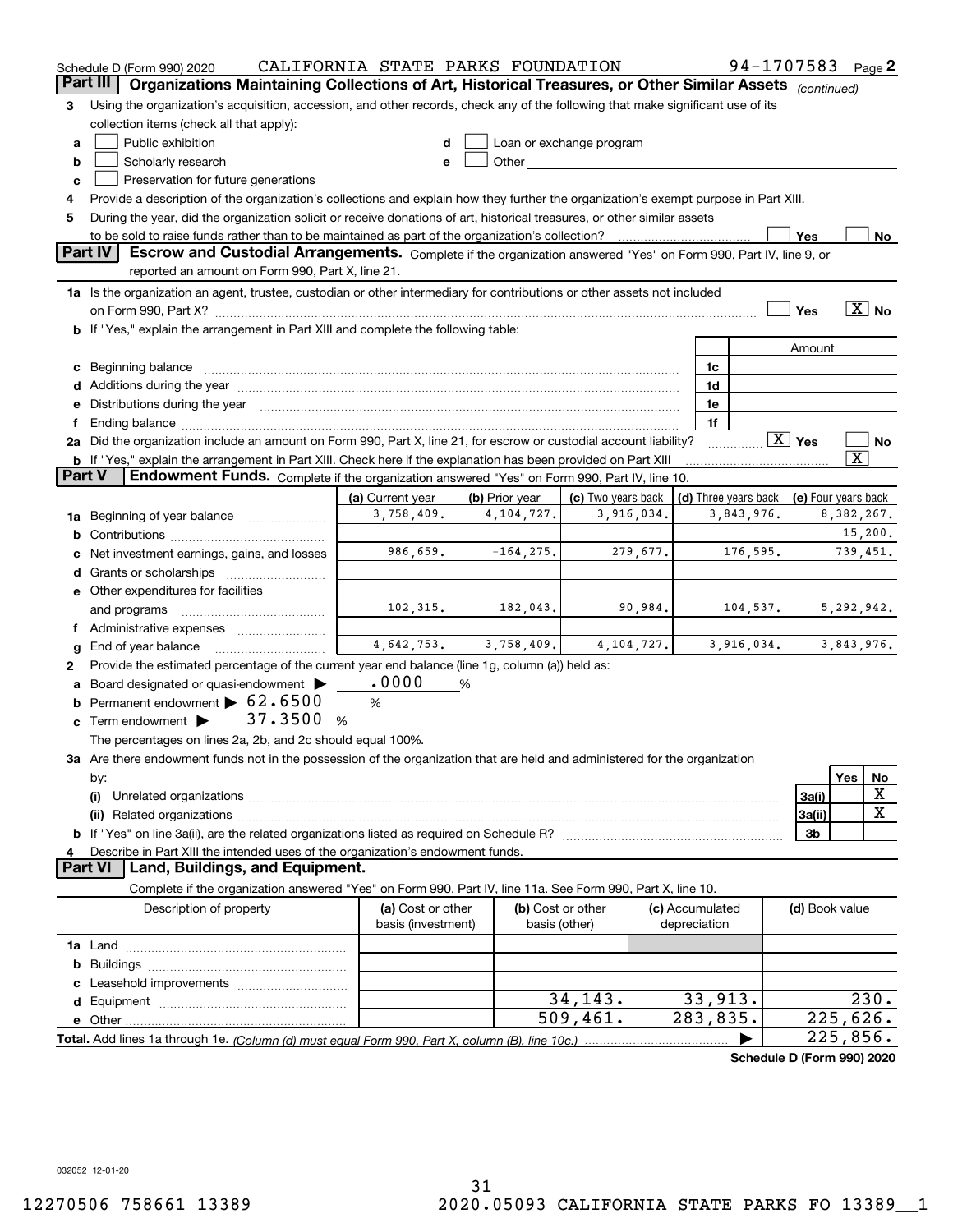| Schedule D (Form 990) 2020 | CALIFORNIA STATE PARKS FOUNDATION        |  | 94-1707583 | $P$ aqe $3$ |
|----------------------------|------------------------------------------|--|------------|-------------|
|                            | Part VII Investments - Other Securities. |  |            |             |

|  | Part VII Investments - Other Securities. |  |
|--|------------------------------------------|--|
|--|------------------------------------------|--|

Complete if the organization answered "Yes" on Form 990, Part IV, line 11b. See Form 990, Part X, line 12.

| (a) Description of security or category (including name of security)       | (b) Book value | (c) Method of valuation: Cost or end-of-year market value |
|----------------------------------------------------------------------------|----------------|-----------------------------------------------------------|
| (1) Financial derivatives                                                  |                |                                                           |
| (2) Closely held equity interests                                          |                |                                                           |
| $(3)$ Other                                                                |                |                                                           |
| (A)                                                                        |                |                                                           |
| (B)                                                                        |                |                                                           |
| (C)                                                                        |                |                                                           |
| (D)                                                                        |                |                                                           |
| (E)                                                                        |                |                                                           |
| (F)                                                                        |                |                                                           |
| (G)                                                                        |                |                                                           |
| (H)                                                                        |                |                                                           |
| <b>Total.</b> (Col. (b) must equal Form 990, Part X, col. (B) line $12$ .) |                |                                                           |

### **Part VIII Investments - Program Related.**

Complete if the organization answered "Yes" on Form 990, Part IV, line 11c. See Form 990, Part X, line 13.

| (a) Description of investment                                                          | (b) Book value | (c) Method of valuation: Cost or end-of-year market value |
|----------------------------------------------------------------------------------------|----------------|-----------------------------------------------------------|
| (1)                                                                                    |                |                                                           |
| (2)                                                                                    |                |                                                           |
| $\frac{1}{2}$                                                                          |                |                                                           |
| (4)                                                                                    |                |                                                           |
| (5)                                                                                    |                |                                                           |
| (6)                                                                                    |                |                                                           |
| (7)                                                                                    |                |                                                           |
| (8)                                                                                    |                |                                                           |
| (9)                                                                                    |                |                                                           |
| Total. (Col. (b) must equal Form 990, Part X, col. (B) line 13.) $\blacktriangleright$ |                |                                                           |

### **Part IX Other Assets.**

Complete if the organization answered "Yes" on Form 990, Part IV, line 11d. See Form 990, Part X, line 15.

| (a) Description     | (b) Book value |
|---------------------|----------------|
| (1)                 |                |
| (2)                 |                |
| $\qquad \qquad (3)$ |                |
| (4)                 |                |
| (5)                 |                |
| (6)                 |                |
|                     |                |
| (8)                 |                |
| (9)                 |                |
|                     |                |
|                     |                |

**1.(a)** Description of liability **Book value** Book value Book value Book value Book value Complete if the organization answered "Yes" on Form 990, Part IV, line 11e or 11f. See Form 990, Part X, line 25. (1)(2)(3)(4)(5) (6)(7)(8)(9)Federal income taxes  $\blacktriangleright$ DEFERRED RENT 67,204. 67,204.

**Total.**  *(Column (b) must equal Form 990, Part X, col. (B) line 25.)* 

**2.**Liability for uncertain tax positions. In Part XIII, provide the text of the footnote to the organization's financial statements that reports the organization's liability for uncertain tax positions under FASB ASC 740. Check here if the text of the footnote has been provided in Part XIII  $\boxed{\text{X}}$ 

**Schedule D (Form 990) 2020**

032053 12-01-20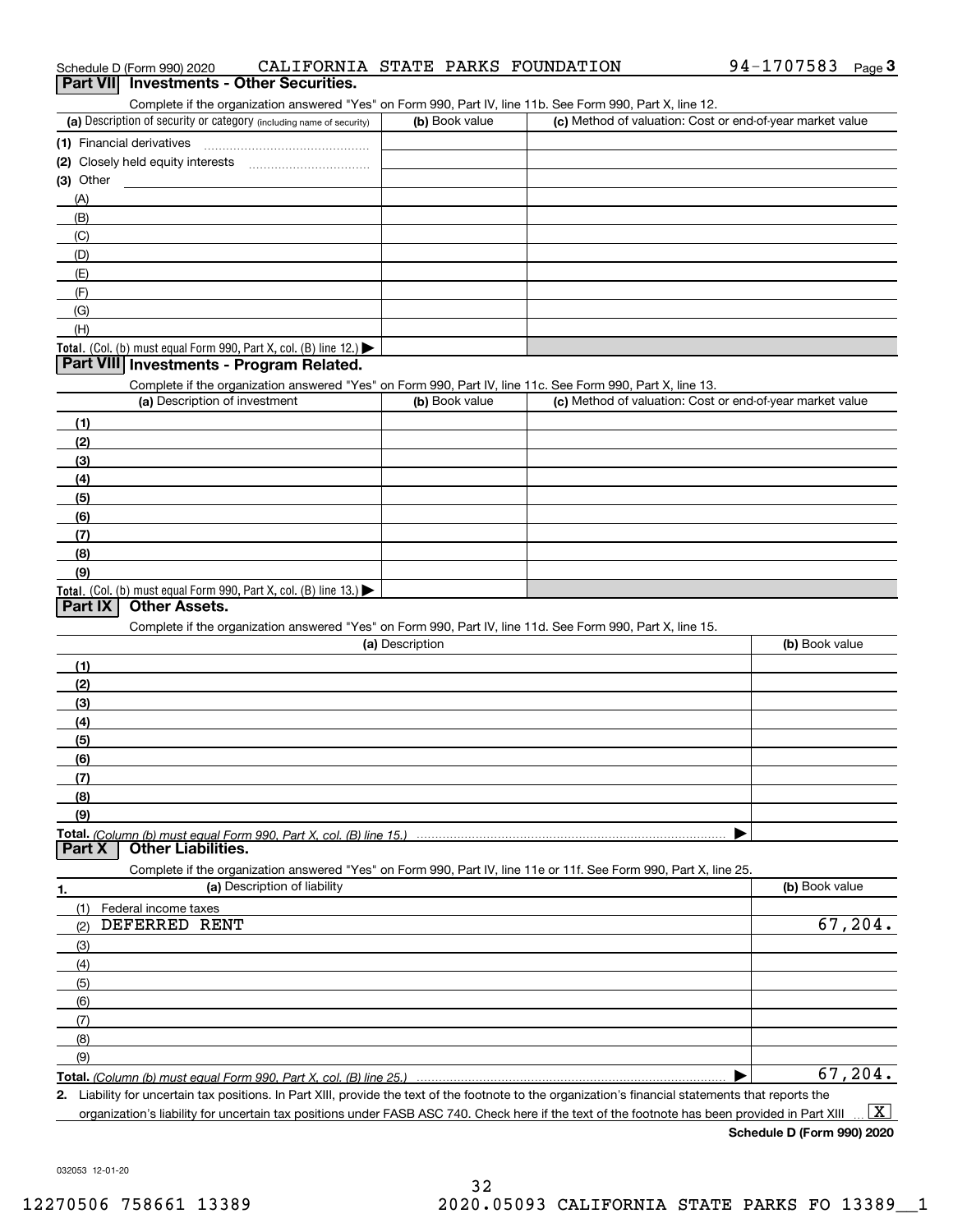|    | CALIFORNIA STATE PARKS FOUNDATION<br>Schedule D (Form 990) 2020                                                                              |                |            |                | 94-1707583<br>Page $4$ |
|----|----------------------------------------------------------------------------------------------------------------------------------------------|----------------|------------|----------------|------------------------|
|    | Reconciliation of Revenue per Audited Financial Statements With Revenue per Return.<br>Part XI                                               |                |            |                |                        |
|    | Complete if the organization answered "Yes" on Form 990, Part IV, line 12a.                                                                  |                |            |                |                        |
| 1  | Total revenue, gains, and other support per audited financial statements                                                                     |                |            | $\blacksquare$ | 11,006,087.            |
| 2  | Amounts included on line 1 but not on Form 990, Part VIII, line 12:                                                                          |                |            |                |                        |
| a  |                                                                                                                                              | 2a             | 938,742.   |                |                        |
| b  |                                                                                                                                              | 2 <sub>b</sub> | 3,825.     |                |                        |
|    |                                                                                                                                              | 2c             |            |                |                        |
| d  |                                                                                                                                              | 2d             | $-77,140.$ |                |                        |
| е  | Add lines 2a through 2d                                                                                                                      |                |            | <b>2e</b>      | 865,427.               |
| 3  |                                                                                                                                              |                |            | 3              | 10, 140, 660.          |
| 4  | Amounts included on Form 990, Part VIII, line 12, but not on line 1:                                                                         |                |            |                |                        |
| a  | Investment expenses not included on Form 990, Part VIII, line 7b [14a]                                                                       |                | 42,013.    |                |                        |
| b  |                                                                                                                                              | 4 <sub>h</sub> |            |                |                        |
| c. | Add lines 4a and 4b                                                                                                                          |                |            | 4c             | 42,013.                |
|    |                                                                                                                                              |                |            | 5 <sup>1</sup> | 10, 182, 673.          |
|    |                                                                                                                                              |                |            |                |                        |
|    | Part XII   Reconciliation of Expenses per Audited Financial Statements With Expenses per Return.                                             |                |            |                |                        |
|    | Complete if the organization answered "Yes" on Form 990, Part IV, line 12a.                                                                  |                |            |                |                        |
| 1  |                                                                                                                                              |                |            | $\blacksquare$ | 8,826,326.             |
| 2  | Amounts included on line 1 but not on Form 990, Part IX, line 25:                                                                            |                |            |                |                        |
| a  |                                                                                                                                              | 2a             | 3,825.     |                |                        |
| b  |                                                                                                                                              | 2 <sub>b</sub> |            |                |                        |
| c  |                                                                                                                                              | 2c             |            |                |                        |
| d  |                                                                                                                                              | 2d             |            |                |                        |
| е  | Add lines 2a through 2d <b>must be a constructed as the constant of the constant of the constant of the construction</b>                     |                |            | 2e             | 3,825.                 |
| 3  |                                                                                                                                              |                |            | $\mathbf{a}$   | 8,822,501.             |
| 4  | Amounts included on Form 990, Part IX, line 25, but not on line 1:                                                                           |                |            |                |                        |
| a  | Investment expenses not included on Form 990, Part VIII, line 7b [111] [11] Investment expenses not included on Form 990, Part VIII, line 7b | 4a             | 42,013.    |                |                        |
| b  | Other (Describe in Part XIII.) <b>Construction Contract Construction</b> [                                                                   | 4 <sub>h</sub> | 77,140.    |                |                        |
|    | Add lines 4a and 4b                                                                                                                          |                |            | 4c             | 119, 153.              |
|    | Part XIII Supplemental Information.                                                                                                          |                |            | 5              | 8,941,654.             |

Provide the descriptions required for Part II, lines 3, 5, and 9; Part III, lines 1a and 4; Part IV, lines 1b and 2b; Part V, line 4; Part X, line 2; Part XI, lines 2d and 4b; and Part XII, lines 2d and 4b. Also complete this part to provide any additional information.

### PART IV, LINE 2B:

| TOTAL AMOUNT IS BEING HELD IN THE MORGAN STANLEY MONEY MARKET ACCOUNT FOR  |
|----------------------------------------------------------------------------|
| HILLS FOR EVERYONE (HFE), A NOT-FOR-PROFIT FOUNDATION. THE PURPOSE OF THE  |
| FUND IS FOR HFE TO ACQUIRE WALNUT WOODLANDS HABITAT PROPERTY. ON THE       |
| FOUNDATION'S BOOK IT IS TITLED AS "CHINO HILLS WALNUT WOODLAND MITIGATION  |
| FUND". STARTING SEPTEMBER 2009, THE TERM OF THE AGREEMENT IS FOR 10 YEARS  |
| OR UNTIL THE PURPOSE OF THE FUND IS ACHIEVED. ANY INTEREST EARNED SHALL    |
| ACCRUE TO HFE. PER FEBRUARY 2010 ADDENDUM, MANAGEMENT FEES WILL BE DELETED |
| AND HFE WILL PAY THE FOUNDATION A ONE-TIME, FLAT FEE OF \$7,000 TO COVER   |
| ALL MANAGEMENT FEES.                                                       |
|                                                                            |

33

PART V, LINE 4:

032054 12-01-20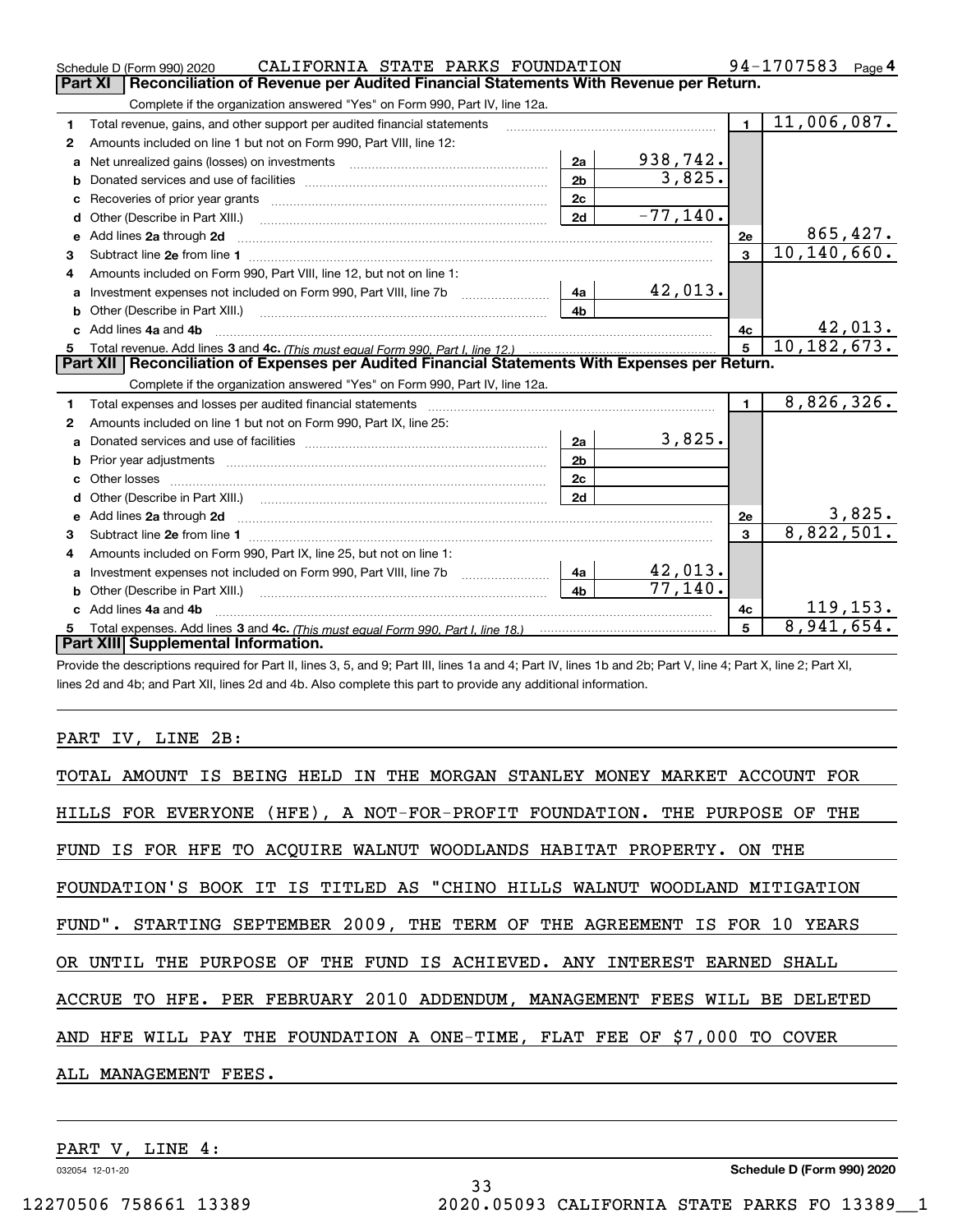| Schedule D (Form 990) 2020                            | CALIFORNIA STATE PARKS FOUNDATION                                       | 94-1707583<br>Page 5 |
|-------------------------------------------------------|-------------------------------------------------------------------------|----------------------|
| <b>Part XIII Supplemental Information</b> (continued) |                                                                         |                      |
|                                                       | DONOR-RESTRICTED ENDOWMENT FUNDS ARE RESTRICTED TO INVESTMENT IN        |                      |
|                                                       | PERPETUITY, THE INCOME FROM WHICH IS EXPENDABLE TO SUPPORT PROGRAMMATIC |                      |
|                                                       | ACTIVITIES OF THE FOUNDATION. BOARD-DESIGNATED ENDOWMENT FUNDS ARE      |                      |
| RESTRICTED FOR SPECIFIC PROJECTS.                     |                                                                         |                      |

PART X, LINE 2:

THE FOUNDATION IS A TAX-EXEMPT ORGANIZATION UNDER THE INTERNAL REVENUE CODE SECTION 509(A)(1) UNDER SECTION 501(C)(3) AND RELATED CALIFORNIA CODE SECTIONS. THE FOUNDATION MAY BE SUBJECT TO TAX ON UNRELATED BUSINESS INCOME. NO ESTIMATED UNRELATED BUSINESS INCOME TAX WAS RECORDED FOR THE YEAR ENDED JUNE 30, 2021.

MANAGEMENT EVALUATED THE FOUNDATION'S TAX POSITIONS AND CONCLUDED THAT THE FOUNDATION HAD MAINTAINED ITS TAX-EXEMPT STATUS AND HAD NOT TAKEN UNCERTAIN TAX POSITIONS THAT REQUIRED ADJUSTMENT TO THE FINANCIAL STATEMENTS.

PART XI, LINE 2D - OTHER ADJUSTMENTS:

ADMINISTRATIVE FEE RECLASSIFIED TO EXPENSES  $-77,140$ .

PART XII, LINE 4B - OTHER ADJUSTMENTS:

ADMINISTRATIVE FEE RECLASSIFIED TO EXPENSES **1994** 77,140.

**Schedule D (Form 990) 2020**

032055 12-01-20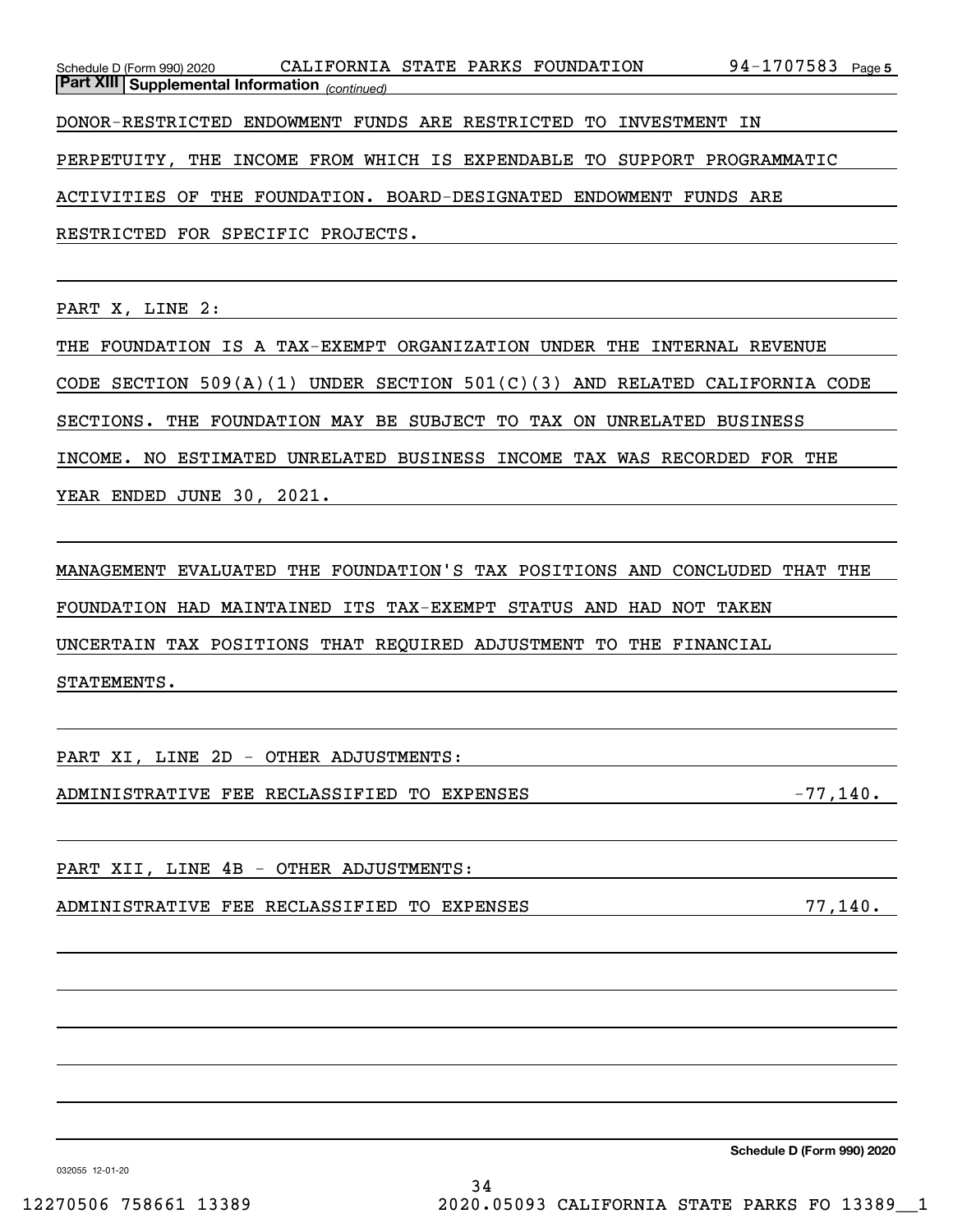| <b>SCHEDULE G</b>                                                                                                                      |                                  | <b>Supplemental Information Regarding Fundraising or Gaming Activities</b>                                                                                                                                          |                                                                            |    |                                                                      |                                                                            | OMB No. 1545-0047                                       |
|----------------------------------------------------------------------------------------------------------------------------------------|----------------------------------|---------------------------------------------------------------------------------------------------------------------------------------------------------------------------------------------------------------------|----------------------------------------------------------------------------|----|----------------------------------------------------------------------|----------------------------------------------------------------------------|---------------------------------------------------------|
| (Form 990 or 990-EZ)                                                                                                                   |                                  | Complete if the organization answered "Yes" on Form 990, Part IV, line 17, 18, or 19, or if the<br>organization entered more than \$15,000 on Form 990-EZ, line 6a.                                                 |                                                                            |    |                                                                      |                                                                            |                                                         |
| Department of the Treasury<br>Internal Revenue Service                                                                                 |                                  | Attach to Form 990 or Form 990-EZ.                                                                                                                                                                                  |                                                                            |    |                                                                      |                                                                            | <b>Open to Public</b><br>Inspection                     |
| Name of the organization                                                                                                               |                                  | ► Go to www.irs.gov/Form990 for instructions and the latest information.                                                                                                                                            |                                                                            |    |                                                                      |                                                                            | <b>Employer identification number</b>                   |
|                                                                                                                                        |                                  | CALIFORNIA STATE PARKS FOUNDATION                                                                                                                                                                                   |                                                                            |    |                                                                      | 94-1707583                                                                 |                                                         |
| Part I                                                                                                                                 |                                  | Fundraising Activities. Complete if the organization answered "Yes" on Form 990, Part IV, line 17. Form 990-EZ filers are not                                                                                       |                                                                            |    |                                                                      |                                                                            |                                                         |
|                                                                                                                                        | required to complete this part.  |                                                                                                                                                                                                                     |                                                                            |    |                                                                      |                                                                            |                                                         |
| $\vert X \vert$ Mail solicitations<br>a<br>  X  <br>b<br>Phone solicitations<br>c<br>$\boxed{\textbf{X}}$ In-person solicitations<br>d | Internet and email solicitations | 1 Indicate whether the organization raised funds through any of the following activities. Check all that apply.<br>$f\left[\frac{X}{X}\right]$ Solicitation of government grants<br>Special fundraising events<br>g |                                                                            |    | $\mathbf{e} \times \mathbf{X}$ Solicitation of non-government grants |                                                                            |                                                         |
|                                                                                                                                        |                                  | 2 a Did the organization have a written or oral agreement with any individual (including officers, directors, trustees, or                                                                                          |                                                                            |    |                                                                      |                                                                            |                                                         |
|                                                                                                                                        |                                  | key employees listed in Form 990, Part VII) or entity in connection with professional fundraising services?                                                                                                         |                                                                            |    |                                                                      | $X$ Yes                                                                    | No                                                      |
|                                                                                                                                        |                                  | <b>b</b> If "Yes," list the 10 highest paid individuals or entities (fundraisers) pursuant to agreements under which the fundraiser is to be                                                                        |                                                                            |    |                                                                      |                                                                            |                                                         |
| compensated at least \$5,000 by the organization.                                                                                      |                                  |                                                                                                                                                                                                                     |                                                                            |    |                                                                      |                                                                            |                                                         |
| (i) Name and address of individual<br>or entity (fundraiser)                                                                           |                                  | (ii) Activity                                                                                                                                                                                                       | (iii) Did<br>fundraiser<br>have custody<br>or control of<br>contributions? |    | (iv) Gross receipts<br>from activity                                 | (v) Amount paid<br>to (or retained by)<br>fundraiser<br>listed in col. (i) | (vi) Amount paid<br>to (or retained by)<br>organization |
| CONCORD LITHO GROUP, INC. -                                                                                                            |                                  |                                                                                                                                                                                                                     | Yes                                                                        | No |                                                                      |                                                                            |                                                         |
| 92 OLD TURNPIKE ROAD,                                                                                                                  |                                  | DIRECT MARKETING                                                                                                                                                                                                    |                                                                            | X  | 5,224,504.                                                           | 1,881,921.                                                                 | 3, 342, 583.                                            |
| NEWPORT ONE - 21 RAILROAD                                                                                                              |                                  |                                                                                                                                                                                                                     |                                                                            | х  | 0.                                                                   |                                                                            |                                                         |
| AVENUE, DUXBURY, MA 02332                                                                                                              |                                  | DIRECT MARKETING                                                                                                                                                                                                    |                                                                            |    |                                                                      | 179,181.                                                                   | $-179,181.$                                             |
|                                                                                                                                        |                                  |                                                                                                                                                                                                                     |                                                                            |    |                                                                      |                                                                            |                                                         |
|                                                                                                                                        |                                  |                                                                                                                                                                                                                     |                                                                            |    |                                                                      |                                                                            |                                                         |
|                                                                                                                                        |                                  |                                                                                                                                                                                                                     |                                                                            |    |                                                                      |                                                                            |                                                         |
|                                                                                                                                        |                                  |                                                                                                                                                                                                                     |                                                                            |    |                                                                      |                                                                            |                                                         |
|                                                                                                                                        |                                  |                                                                                                                                                                                                                     |                                                                            |    |                                                                      |                                                                            |                                                         |
|                                                                                                                                        |                                  |                                                                                                                                                                                                                     |                                                                            |    |                                                                      |                                                                            |                                                         |
|                                                                                                                                        |                                  |                                                                                                                                                                                                                     |                                                                            |    |                                                                      |                                                                            |                                                         |
|                                                                                                                                        |                                  |                                                                                                                                                                                                                     |                                                                            |    |                                                                      |                                                                            |                                                         |
|                                                                                                                                        |                                  |                                                                                                                                                                                                                     |                                                                            |    |                                                                      |                                                                            |                                                         |
|                                                                                                                                        |                                  |                                                                                                                                                                                                                     |                                                                            |    |                                                                      |                                                                            |                                                         |
|                                                                                                                                        |                                  |                                                                                                                                                                                                                     |                                                                            |    |                                                                      |                                                                            |                                                         |
|                                                                                                                                        |                                  |                                                                                                                                                                                                                     |                                                                            |    |                                                                      |                                                                            |                                                         |
|                                                                                                                                        |                                  |                                                                                                                                                                                                                     |                                                                            |    |                                                                      |                                                                            |                                                         |
|                                                                                                                                        |                                  |                                                                                                                                                                                                                     |                                                                            |    |                                                                      |                                                                            |                                                         |
| Total                                                                                                                                  |                                  |                                                                                                                                                                                                                     |                                                                            |    | 5, 224, 504.                                                         | 2,061,102.                                                                 | 3, 163, 402.                                            |
| or licensing.                                                                                                                          |                                  | 3 List all states in which the organization is registered or licensed to solicit contributions or has been notified it is exempt from registration                                                                  |                                                                            |    |                                                                      |                                                                            |                                                         |
| CA, NV                                                                                                                                 |                                  |                                                                                                                                                                                                                     |                                                                            |    |                                                                      |                                                                            |                                                         |
|                                                                                                                                        |                                  |                                                                                                                                                                                                                     |                                                                            |    |                                                                      |                                                                            |                                                         |
|                                                                                                                                        |                                  |                                                                                                                                                                                                                     |                                                                            |    |                                                                      |                                                                            |                                                         |
|                                                                                                                                        |                                  |                                                                                                                                                                                                                     |                                                                            |    |                                                                      |                                                                            |                                                         |
|                                                                                                                                        |                                  |                                                                                                                                                                                                                     |                                                                            |    |                                                                      |                                                                            |                                                         |
|                                                                                                                                        |                                  |                                                                                                                                                                                                                     |                                                                            |    |                                                                      |                                                                            |                                                         |
|                                                                                                                                        |                                  |                                                                                                                                                                                                                     |                                                                            |    |                                                                      |                                                                            |                                                         |
|                                                                                                                                        |                                  |                                                                                                                                                                                                                     |                                                                            |    |                                                                      |                                                                            |                                                         |
|                                                                                                                                        |                                  |                                                                                                                                                                                                                     |                                                                            |    |                                                                      |                                                                            |                                                         |
|                                                                                                                                        |                                  | LHA For Paperwork Reduction Act Notice, see the Instructions for Form 990 or 990-EZ.                                                                                                                                |                                                                            |    |                                                                      |                                                                            | Schedule G (Form 990 or 990-EZ) 2020                    |

SEE PART IV FOR CONTINUATIONS

032081 11-25-20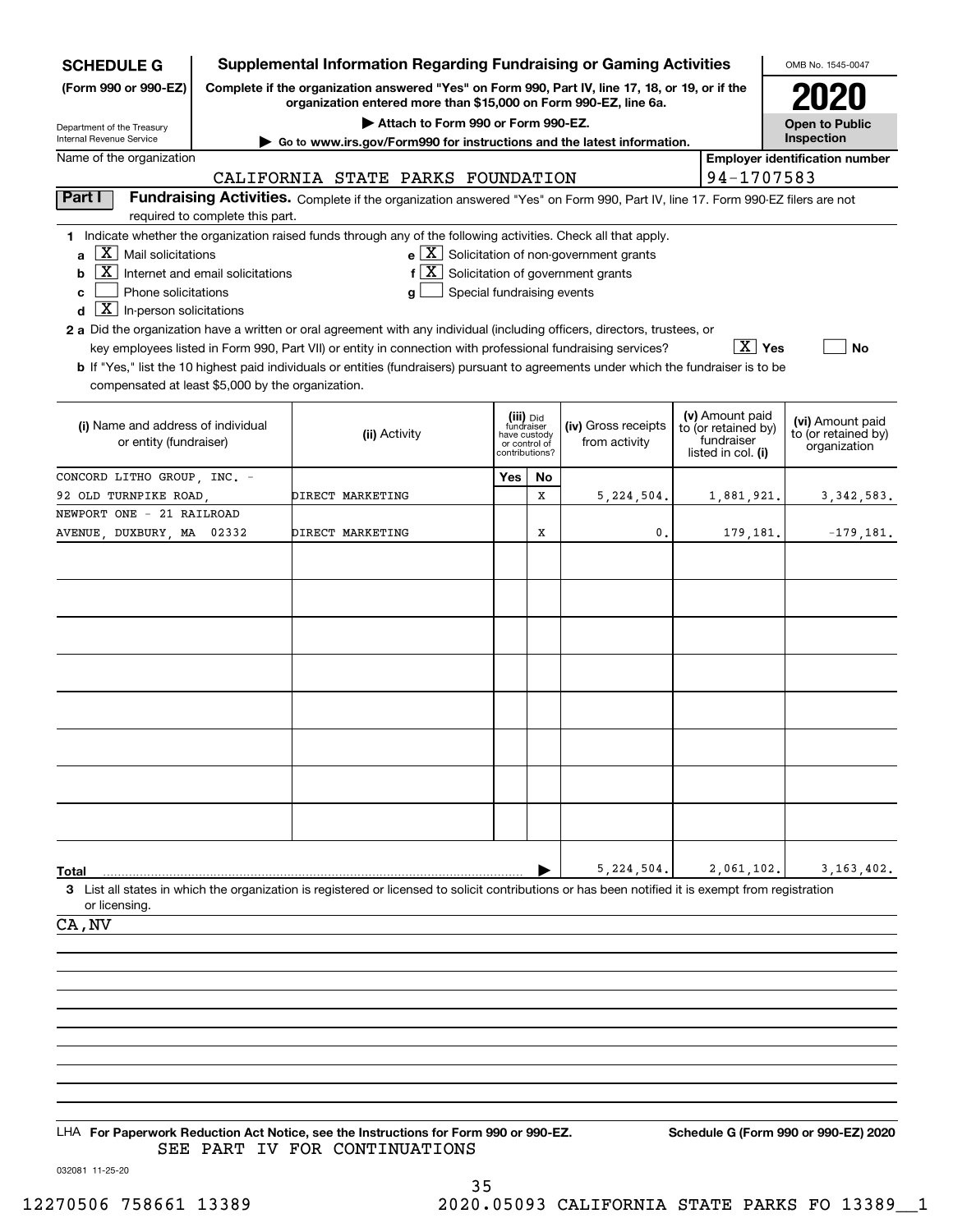**Part II** | Fundraising Events. Complete if the organization answered "Yes" on Form 990, Part IV, line 18, or reported more than \$15,000 of fundraising event contributions and gross income on Form 990-EZ, lines 1 and 6b. List events with gross receipts greater than \$5,000.

| (total number)<br>(event type)<br>(event type)<br>Revenue<br>1.<br>3 Gross income (line 1 minus line 2)<br>5<br>Direct Expenses<br>6<br><b>7</b> Food and beverages<br>8<br>9<br>10 Direct expense summary. Add lines 4 through 9 in column (d)<br>▶<br>11 Net income summary. Subtract line 10 from line 3, column (d)<br><b>Part III</b><br>Gaming. Complete if the organization answered "Yes" on Form 990, Part IV, line 19, or reported more than<br>\$15,000 on Form 990-EZ, line 6a.<br>(b) Pull tabs/instant<br>(d) Total gaming (add<br>(a) Bingo<br>(c) Other gaming<br>Revenue<br>bingo/progressive bingo<br>1<br>Direct Expenses<br>3<br>4<br>Other direct expenses<br>5<br>Yes<br>$\%$<br>Yes<br>%<br>Yes<br>%<br>6 Volunteer labor<br>No<br>No<br>No<br>7 Direct expense summary. Add lines 2 through 5 in column (d)<br>8<br>9 Enter the state(s) in which the organization conducts gaming activities:<br>Yes<br><b>b</b> If "No," explain:<br>Yes<br><b>b</b> If "Yes," explain: <b>b</b> If "Yes," explain: |  | of fundraising event contributions and gross income on Form 990-EZ, lines T and 6D. List events with gross receipts greater than \$5,000. | (a) Event $#1$ | $(b)$ Event #2 | (c) Other events | (d) Total events<br>(add col. (a) through |
|-------------------------------------------------------------------------------------------------------------------------------------------------------------------------------------------------------------------------------------------------------------------------------------------------------------------------------------------------------------------------------------------------------------------------------------------------------------------------------------------------------------------------------------------------------------------------------------------------------------------------------------------------------------------------------------------------------------------------------------------------------------------------------------------------------------------------------------------------------------------------------------------------------------------------------------------------------------------------------------------------------------------------------|--|-------------------------------------------------------------------------------------------------------------------------------------------|----------------|----------------|------------------|-------------------------------------------|
|                                                                                                                                                                                                                                                                                                                                                                                                                                                                                                                                                                                                                                                                                                                                                                                                                                                                                                                                                                                                                               |  |                                                                                                                                           |                |                |                  | col. (c)                                  |
|                                                                                                                                                                                                                                                                                                                                                                                                                                                                                                                                                                                                                                                                                                                                                                                                                                                                                                                                                                                                                               |  |                                                                                                                                           |                |                |                  |                                           |
|                                                                                                                                                                                                                                                                                                                                                                                                                                                                                                                                                                                                                                                                                                                                                                                                                                                                                                                                                                                                                               |  |                                                                                                                                           |                |                |                  |                                           |
|                                                                                                                                                                                                                                                                                                                                                                                                                                                                                                                                                                                                                                                                                                                                                                                                                                                                                                                                                                                                                               |  |                                                                                                                                           |                |                |                  |                                           |
|                                                                                                                                                                                                                                                                                                                                                                                                                                                                                                                                                                                                                                                                                                                                                                                                                                                                                                                                                                                                                               |  |                                                                                                                                           |                |                |                  |                                           |
|                                                                                                                                                                                                                                                                                                                                                                                                                                                                                                                                                                                                                                                                                                                                                                                                                                                                                                                                                                                                                               |  |                                                                                                                                           |                |                |                  |                                           |
|                                                                                                                                                                                                                                                                                                                                                                                                                                                                                                                                                                                                                                                                                                                                                                                                                                                                                                                                                                                                                               |  |                                                                                                                                           |                |                |                  |                                           |
|                                                                                                                                                                                                                                                                                                                                                                                                                                                                                                                                                                                                                                                                                                                                                                                                                                                                                                                                                                                                                               |  |                                                                                                                                           |                |                |                  |                                           |
|                                                                                                                                                                                                                                                                                                                                                                                                                                                                                                                                                                                                                                                                                                                                                                                                                                                                                                                                                                                                                               |  |                                                                                                                                           |                |                |                  |                                           |
|                                                                                                                                                                                                                                                                                                                                                                                                                                                                                                                                                                                                                                                                                                                                                                                                                                                                                                                                                                                                                               |  |                                                                                                                                           |                |                |                  |                                           |
|                                                                                                                                                                                                                                                                                                                                                                                                                                                                                                                                                                                                                                                                                                                                                                                                                                                                                                                                                                                                                               |  |                                                                                                                                           |                |                |                  |                                           |
|                                                                                                                                                                                                                                                                                                                                                                                                                                                                                                                                                                                                                                                                                                                                                                                                                                                                                                                                                                                                                               |  |                                                                                                                                           |                |                |                  |                                           |
|                                                                                                                                                                                                                                                                                                                                                                                                                                                                                                                                                                                                                                                                                                                                                                                                                                                                                                                                                                                                                               |  |                                                                                                                                           |                |                |                  |                                           |
|                                                                                                                                                                                                                                                                                                                                                                                                                                                                                                                                                                                                                                                                                                                                                                                                                                                                                                                                                                                                                               |  |                                                                                                                                           |                |                |                  |                                           |
|                                                                                                                                                                                                                                                                                                                                                                                                                                                                                                                                                                                                                                                                                                                                                                                                                                                                                                                                                                                                                               |  |                                                                                                                                           |                |                |                  | col. (a) through col. (c))                |
|                                                                                                                                                                                                                                                                                                                                                                                                                                                                                                                                                                                                                                                                                                                                                                                                                                                                                                                                                                                                                               |  |                                                                                                                                           |                |                |                  |                                           |
|                                                                                                                                                                                                                                                                                                                                                                                                                                                                                                                                                                                                                                                                                                                                                                                                                                                                                                                                                                                                                               |  |                                                                                                                                           |                |                |                  |                                           |
|                                                                                                                                                                                                                                                                                                                                                                                                                                                                                                                                                                                                                                                                                                                                                                                                                                                                                                                                                                                                                               |  |                                                                                                                                           |                |                |                  |                                           |
|                                                                                                                                                                                                                                                                                                                                                                                                                                                                                                                                                                                                                                                                                                                                                                                                                                                                                                                                                                                                                               |  |                                                                                                                                           |                |                |                  |                                           |
|                                                                                                                                                                                                                                                                                                                                                                                                                                                                                                                                                                                                                                                                                                                                                                                                                                                                                                                                                                                                                               |  |                                                                                                                                           |                |                |                  |                                           |
|                                                                                                                                                                                                                                                                                                                                                                                                                                                                                                                                                                                                                                                                                                                                                                                                                                                                                                                                                                                                                               |  |                                                                                                                                           |                |                |                  |                                           |
|                                                                                                                                                                                                                                                                                                                                                                                                                                                                                                                                                                                                                                                                                                                                                                                                                                                                                                                                                                                                                               |  |                                                                                                                                           |                |                |                  |                                           |
|                                                                                                                                                                                                                                                                                                                                                                                                                                                                                                                                                                                                                                                                                                                                                                                                                                                                                                                                                                                                                               |  |                                                                                                                                           |                |                |                  |                                           |
|                                                                                                                                                                                                                                                                                                                                                                                                                                                                                                                                                                                                                                                                                                                                                                                                                                                                                                                                                                                                                               |  |                                                                                                                                           |                |                |                  | No                                        |
|                                                                                                                                                                                                                                                                                                                                                                                                                                                                                                                                                                                                                                                                                                                                                                                                                                                                                                                                                                                                                               |  |                                                                                                                                           |                |                |                  |                                           |
|                                                                                                                                                                                                                                                                                                                                                                                                                                                                                                                                                                                                                                                                                                                                                                                                                                                                                                                                                                                                                               |  |                                                                                                                                           |                |                |                  |                                           |
|                                                                                                                                                                                                                                                                                                                                                                                                                                                                                                                                                                                                                                                                                                                                                                                                                                                                                                                                                                                                                               |  |                                                                                                                                           |                |                |                  | No                                        |
|                                                                                                                                                                                                                                                                                                                                                                                                                                                                                                                                                                                                                                                                                                                                                                                                                                                                                                                                                                                                                               |  |                                                                                                                                           |                |                |                  |                                           |

032082 11-25-20

**Schedule G (Form 990 or 990-EZ) 2020**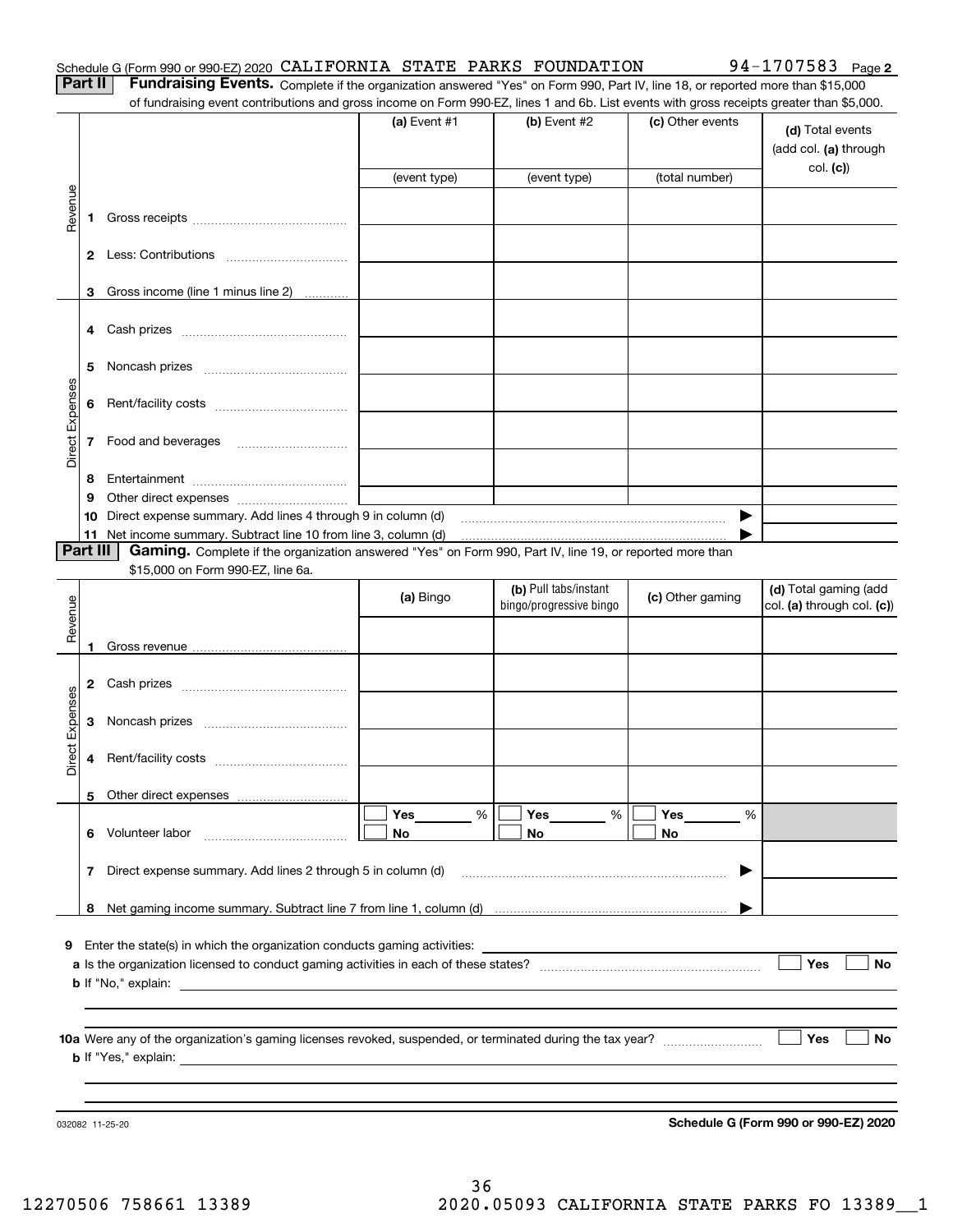|       | Schedule G (Form 990 or 990-EZ) 2020 CALIFORNIA STATE PARKS FOUNDATION                                                                                                                                                                                                                                                                              | 94-1707583                           | Page 3 |
|-------|-----------------------------------------------------------------------------------------------------------------------------------------------------------------------------------------------------------------------------------------------------------------------------------------------------------------------------------------------------|--------------------------------------|--------|
|       |                                                                                                                                                                                                                                                                                                                                                     | Yes                                  | No     |
|       | 12 Is the organization a grantor, beneficiary or trustee of a trust, or a member of a partnership or other entity formed                                                                                                                                                                                                                            | Yes                                  | No     |
|       | <b>13</b> Indicate the percentage of gaming activity conducted in:                                                                                                                                                                                                                                                                                  |                                      |        |
|       |                                                                                                                                                                                                                                                                                                                                                     | 13а                                  | %      |
|       | <b>b</b> An outside facility <i>www.communicality communicality communicality communicality communicality communicality</i>                                                                                                                                                                                                                         | 13 <sub>b</sub>                      | %      |
|       | 14 Enter the name and address of the person who prepares the organization's gaming/special events books and records:                                                                                                                                                                                                                                |                                      |        |
|       | Name $\blacktriangleright$<br><u> 1989 - Johann John Stone, markin fan it ferstjer fan de ferstjer fan it ferstjer fan de ferstjer fan it fers</u>                                                                                                                                                                                                  |                                      |        |
|       |                                                                                                                                                                                                                                                                                                                                                     |                                      |        |
|       | 15a Does the organization have a contract with a third party from whom the organization receives gaming revenue?                                                                                                                                                                                                                                    | Yes                                  | No     |
|       |                                                                                                                                                                                                                                                                                                                                                     |                                      |        |
|       | c If "Yes," enter name and address of the third party:                                                                                                                                                                                                                                                                                              |                                      |        |
|       | <u> 1980 - Johann Barbara, martin amerikan basar da</u><br>Name $\blacktriangleright$                                                                                                                                                                                                                                                               |                                      |        |
|       |                                                                                                                                                                                                                                                                                                                                                     |                                      |        |
| 16    | Gaming manager information:                                                                                                                                                                                                                                                                                                                         |                                      |        |
|       | $Name \rightarrow$                                                                                                                                                                                                                                                                                                                                  |                                      |        |
|       | Gaming manager compensation > \$                                                                                                                                                                                                                                                                                                                    |                                      |        |
|       | $Description of services provided$ $\triangleright$                                                                                                                                                                                                                                                                                                 |                                      |        |
|       |                                                                                                                                                                                                                                                                                                                                                     |                                      |        |
|       | Director/officer<br>Employee<br>Independent contractor                                                                                                                                                                                                                                                                                              |                                      |        |
|       | <b>17</b> Mandatory distributions:                                                                                                                                                                                                                                                                                                                  |                                      |        |
|       | a Is the organization required under state law to make charitable distributions from the gaming proceeds to<br>retain the state gaming license? <b>Manual Constantine Constantine Constantine Constantine Constantine Constantine Constantine Constantine Constantine Constantine Constantine Constantine Constantine Constantine Constantine C</b> | $\Box$ Yes $\Box$ No                 |        |
|       | <b>b</b> Enter the amount of distributions required under state law to be distributed to other exempt organizations or spent in the                                                                                                                                                                                                                 |                                      |        |
|       | organization's own exempt activities during the tax year $\triangleright$ \$                                                                                                                                                                                                                                                                        |                                      |        |
|       | <b>Part IV</b><br>Supplemental Information. Provide the explanations required by Part I, line 2b, columns (iii) and (v); and Part III, lines 9, 9b, 10b,<br>15b, 15c, 16, and 17b, as applicable. Also provide any additional information. See instructions.                                                                                        |                                      |        |
|       |                                                                                                                                                                                                                                                                                                                                                     |                                      |        |
|       | SCHEDULE G, PART I, LINE 2B, LIST OF TEN HIGHEST PAID FUNDRAISERS:                                                                                                                                                                                                                                                                                  |                                      |        |
|       |                                                                                                                                                                                                                                                                                                                                                     |                                      |        |
| (1)   | NAME OF FUNDRAISER: CONCORD LITHO GROUP, INC.                                                                                                                                                                                                                                                                                                       |                                      |        |
| ( I ) | ADDRESS OF FUNDRAISER: 92 OLD TURNPIKE ROAD, CONCORD, NH                                                                                                                                                                                                                                                                                            | 03301                                |        |
|       |                                                                                                                                                                                                                                                                                                                                                     |                                      |        |
|       |                                                                                                                                                                                                                                                                                                                                                     |                                      |        |
|       |                                                                                                                                                                                                                                                                                                                                                     |                                      |        |
|       |                                                                                                                                                                                                                                                                                                                                                     |                                      |        |
|       | 032083 11-25-20                                                                                                                                                                                                                                                                                                                                     | Schedule G (Form 990 or 990-F7) 2020 |        |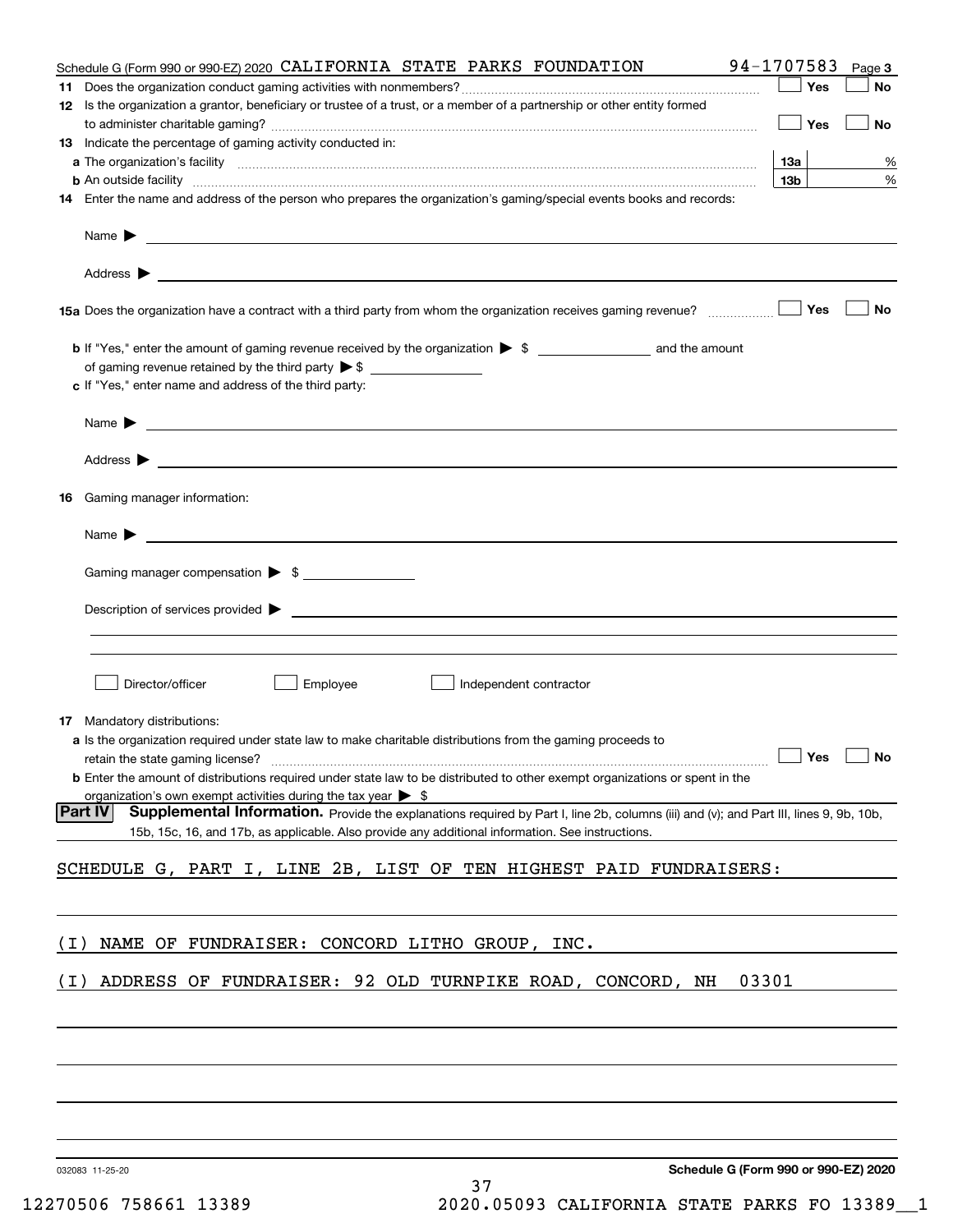| <b>SCHEDULE I</b><br>(Form 990)                                                                                                                                                |            | <b>Grants and Other Assistance to Organizations,</b><br>Governments, and Individuals in the United States |                                                                              |                                         |                                                                |                                          | OMB No. 1545-0047<br>2020             |
|--------------------------------------------------------------------------------------------------------------------------------------------------------------------------------|------------|-----------------------------------------------------------------------------------------------------------|------------------------------------------------------------------------------|-----------------------------------------|----------------------------------------------------------------|------------------------------------------|---------------------------------------|
|                                                                                                                                                                                |            | Complete if the organization answered "Yes" on Form 990, Part IV, line 21 or 22.                          |                                                                              |                                         |                                                                |                                          |                                       |
| Department of the Treasury<br>Internal Revenue Service                                                                                                                         |            |                                                                                                           | Attach to Form 990.<br>Go to www.irs.gov/Form990 for the latest information. |                                         |                                                                |                                          | <b>Open to Public</b><br>Inspection   |
| Name of the organization                                                                                                                                                       |            |                                                                                                           |                                                                              |                                         |                                                                |                                          | <b>Employer identification number</b> |
|                                                                                                                                                                                |            | CALIFORNIA STATE PARKS FOUNDATION                                                                         |                                                                              |                                         |                                                                |                                          | 94-1707583                            |
| <b>General Information on Grants and Assistance</b><br>Part I                                                                                                                  |            |                                                                                                           |                                                                              |                                         |                                                                |                                          |                                       |
| Does the organization maintain records to substantiate the amount of the grants or assistance, the grantees' eligibility for the grants or assistance, and the selection<br>1. |            |                                                                                                           |                                                                              |                                         |                                                                |                                          |                                       |
| criteria used to award the grants or assistance?                                                                                                                               |            |                                                                                                           |                                                                              |                                         |                                                                |                                          | $X$ Yes<br>  No                       |
| Describe in Part IV the organization's procedures for monitoring the use of grant funds in the United States.<br>$\mathbf{2}$                                                  |            |                                                                                                           |                                                                              |                                         |                                                                |                                          |                                       |
| Part II<br>Grants and Other Assistance to Domestic Organizations and Domestic Governments. Complete if the organization answered "Yes" on Form 990, Part IV, line 21, for any  |            |                                                                                                           |                                                                              |                                         |                                                                |                                          |                                       |
| recipient that received more than \$5,000. Part II can be duplicated if additional space is needed.                                                                            |            |                                                                                                           |                                                                              |                                         |                                                                |                                          |                                       |
| <b>1 (a)</b> Name and address of organization<br>or government                                                                                                                 | $(b)$ EIN  | (c) IRC section<br>(if applicable)                                                                        | (d) Amount of<br>cash grant                                                  | (e) Amount of<br>non-cash<br>assistance | (f) Method of<br>valuation (book,<br>FMV, appraisal,<br>other) | (g) Description of<br>noncash assistance | (h) Purpose of grant<br>or assistance |
|                                                                                                                                                                                |            |                                                                                                           |                                                                              |                                         |                                                                |                                          | DEC 2020: EARTH DAY GRANT             |
| CRYSTAL COVE CONSERVANCY                                                                                                                                                       |            |                                                                                                           |                                                                              |                                         |                                                                |                                          | 2021, MAY 2021: WILDFIRE              |
| 35 CRYSTAL COVE                                                                                                                                                                |            |                                                                                                           |                                                                              |                                         |                                                                |                                          | RESILIENCY AND PREVENTION             |
| NEWPORT COAST, CA 92657                                                                                                                                                        | 33-0878633 | 501(C)(3)                                                                                                 | 30,000.                                                                      | 0.                                      |                                                                |                                          | GRANT                                 |
|                                                                                                                                                                                |            |                                                                                                           |                                                                              |                                         |                                                                |                                          | DEC 2020: EARTH DAY GRANT             |
| LOS ANGELES AUDUBON SOCIETY                                                                                                                                                    |            |                                                                                                           |                                                                              |                                         |                                                                |                                          | 2021, FEB 2021: WILDFIRE              |
| PO BOX 411301                                                                                                                                                                  |            |                                                                                                           |                                                                              |                                         |                                                                |                                          | RESILIENCY AND PREVENTION             |
| LOS ANGELES, CA 90041                                                                                                                                                          | 95-6093704 | 501(C)(3)                                                                                                 | 15,000.                                                                      | 0.                                      |                                                                |                                          | GRANT                                 |
| CALIFORNIA DEPARTMENT OF PARKS AND                                                                                                                                             |            |                                                                                                           |                                                                              |                                         |                                                                |                                          |                                       |
| RECREATION: COMMUNITY ENGAGEMENT                                                                                                                                               |            |                                                                                                           |                                                                              |                                         |                                                                |                                          |                                       |
| DIVISION - 1416 9TH ST, ROOM 918 -                                                                                                                                             |            |                                                                                                           |                                                                              |                                         |                                                                |                                          | FORWARDING GRANT FUNDS                |
| SACRAMENTO, CA 95814                                                                                                                                                           | 68-0303606 | CA DEPT P&R                                                                                               | 7,000                                                                        | 0.                                      |                                                                |                                          | <b>FROM DONATION</b>                  |
| FRIENDS OF SANTA CRUZ STATE PARKS                                                                                                                                              |            |                                                                                                           |                                                                              |                                         |                                                                |                                          |                                       |
| 1543 PACIFIC AVE, SUITE 206                                                                                                                                                    |            |                                                                                                           |                                                                              |                                         |                                                                |                                          | STATE PARK WILDFIRE                   |
| SANTA CRUZ, CA 95060                                                                                                                                                           | 51-0183410 | 501(C)(3)                                                                                                 | 26,000.                                                                      | 0.                                      |                                                                |                                          | RELIEF FUND 2020                      |
|                                                                                                                                                                                |            |                                                                                                           |                                                                              |                                         |                                                                |                                          | STATE PARK WILDFIRE                   |
| STEWARDS OF THE COAST AND REDWOODS                                                                                                                                             |            |                                                                                                           |                                                                              |                                         |                                                                |                                          | RELIEF FUND 2020,                     |
| PO BOX 2                                                                                                                                                                       |            |                                                                                                           |                                                                              |                                         |                                                                |                                          | WILDFIRE RESILIENCY AND               |
| DUNCANS MILLS, CA 95430                                                                                                                                                        | 94-3039895 | 501(C)(3)                                                                                                 | 20,000                                                                       | 0.                                      |                                                                |                                          | PREVENTION GRANT                      |
| CALIFORNIA DEPARTMENT OF PARKS AND                                                                                                                                             |            |                                                                                                           |                                                                              |                                         |                                                                |                                          | STATE PARK WILDFIRE                   |
| RECREATION: SANTA CRUZ DISTRICT -                                                                                                                                              |            |                                                                                                           |                                                                              |                                         |                                                                |                                          | RELIEF FUND 2020: DIRECT              |
| 303 BIG TREES PARK ROAD - FELTON,                                                                                                                                              |            |                                                                                                           |                                                                              |                                         |                                                                |                                          | PURCHASE OF EQUIPMENT                 |
| CA 95018                                                                                                                                                                       | 68-0303606 | CA DEPT P&R                                                                                               | 9,811.                                                                       | 0.                                      |                                                                |                                          | LOST DURING THE CZU                   |
| Enter total number of section 501(c)(3) and government organizations listed in the line 1 table<br>2                                                                           |            |                                                                                                           |                                                                              |                                         |                                                                |                                          | 25.                                   |
| Enter total number of other organizations listed in the line 1 table<br>з                                                                                                      |            |                                                                                                           |                                                                              |                                         |                                                                |                                          | $0$ .                                 |
| LHA For Paperwork Reduction Act Notice, see the Instructions for Form 990.                                                                                                     |            |                                                                                                           |                                                                              |                                         |                                                                |                                          | <b>Schedule I (Form 990) 2020</b>     |

SEE PART IV FOR COLUMN (H) DESCRIPTIONS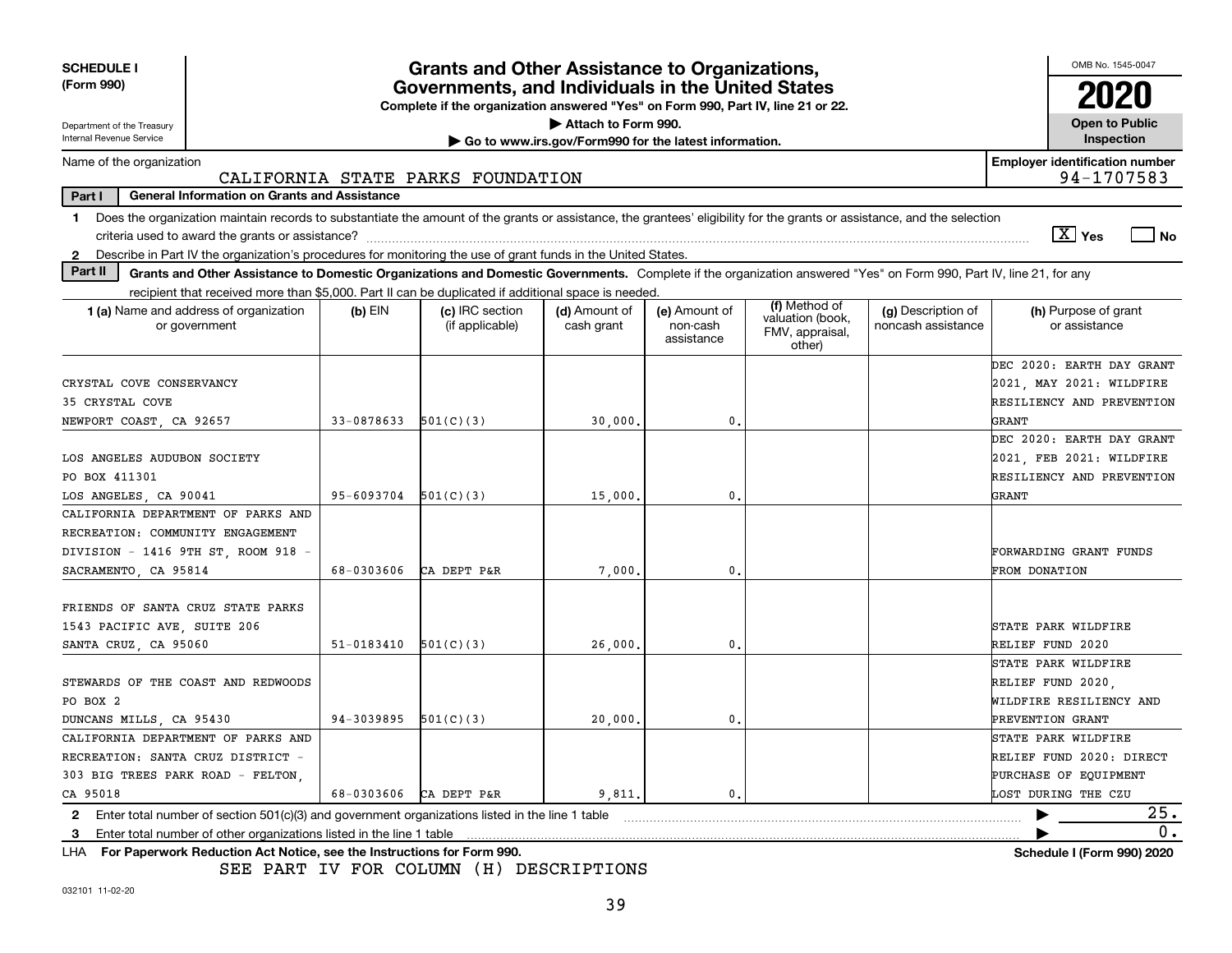### Schedule I (Form 990) CALIFORNIA STATE PARKS FOUNDATION 94-1707583 <sub>Page 1</sub>

| Part II   Continuation of Grants and Other Assistance to Domestic Organizations and Domestic Governments (Schedule I (Form 990), Part II.) |                          |                                  |                             |                                         |                                                                |                                           |                                       |
|--------------------------------------------------------------------------------------------------------------------------------------------|--------------------------|----------------------------------|-----------------------------|-----------------------------------------|----------------------------------------------------------------|-------------------------------------------|---------------------------------------|
| (a) Name and address of<br>organization or government                                                                                      | $(b)$ EIN                | (c) IRC section<br>if applicable | (d) Amount of<br>cash grant | (e) Amount of<br>non-cash<br>assistance | (f) Method of<br>valuation<br>(book, FMV,<br>appraisal, other) | (g) Description of<br>non-cash assistance | (h) Purpose of grant<br>or assistance |
| ANDERSON MARSH INTERPRETIVE                                                                                                                |                          |                                  |                             |                                         |                                                                |                                           | FEB 2021: WILDFIRE                    |
| ASSOCIATION - PO BOX 672 - LOWER                                                                                                           |                          |                                  |                             |                                         |                                                                |                                           | RESILIENCY AND PREVENTION             |
| LAKE, CA 95457                                                                                                                             | 68-0050224               | 501(C)(3)                        | 9,026.                      | 0.                                      |                                                                |                                           | <b>GRANT</b>                          |
| CHINO HILLS STATE PARK                                                                                                                     |                          |                                  |                             |                                         |                                                                |                                           | FEB 2021: WILDFIRE                    |
| INTERPRETIVE ASSOCIATION - 4500                                                                                                            |                          |                                  |                             |                                         |                                                                |                                           | RESILIENCY AND PREVENTION             |
| CARBON CANYON ROAD - BREA, CA                                                                                                              |                          |                                  |                             |                                         |                                                                |                                           | GRANT, DEC 2020: EARTH                |
| 92823                                                                                                                                      | 33-0542316               | 501(C)(3)                        | 10,150                      | 0.                                      |                                                                |                                           | DAY GRANT 2021                        |
|                                                                                                                                            |                          |                                  |                             |                                         |                                                                |                                           |                                       |
| SONOMA ECOLOGY CENTER                                                                                                                      |                          |                                  |                             |                                         |                                                                |                                           | FEB 2021: WILDFIRE                    |
| 2605 ADOBE CANYON ROAD                                                                                                                     |                          |                                  |                             |                                         |                                                                |                                           | RESILIENCY AND PREVENTION             |
| KENWOOD, CA 95452                                                                                                                          | $94-3136500$ $501(C)(3)$ |                                  | 10,000                      | $\mathbf{0}$ .                          |                                                                |                                           | GRANT                                 |
| CALIFORNIA DEPARTMENT OF PARKS AND                                                                                                         |                          |                                  |                             |                                         |                                                                |                                           |                                       |
| RECREATION: CHINO HILLS STATE PARK                                                                                                         |                          |                                  |                             |                                         |                                                                |                                           | FEB 2021: WILDFIRE                    |
| - 17801 LAKE PERRIS DR - PERRIS,                                                                                                           |                          |                                  |                             |                                         |                                                                |                                           | RESILIENCY AND PREVENTION             |
| CA 92571                                                                                                                                   | 68-0303606               | CA DEPT P&R                      | 8,500                       | 0.                                      |                                                                |                                           | <b>GRANT</b>                          |
| CALIFORNIA NATIVE PLANT SOCIETY                                                                                                            |                          |                                  |                             |                                         |                                                                |                                           | FEB 2021: WILDFIRE                    |
|                                                                                                                                            |                          |                                  |                             |                                         |                                                                |                                           | RESILIENCY AND PREVENTION             |
| 2707 K ST, SUITE 1<br>SACRAMENTO, CA 95816                                                                                                 | 94-6116403               | 501(C)(3)                        | 10,000                      | 0.                                      |                                                                |                                           | <b>GRANT</b>                          |
|                                                                                                                                            |                          |                                  |                             |                                         |                                                                |                                           |                                       |
| SOUTH YUBA RIVER CITIZENS LEAGUE                                                                                                           |                          |                                  |                             |                                         |                                                                |                                           | FEB 2021: WILDFIRE                    |
| 313 RAILROAD AVE #101                                                                                                                      |                          |                                  |                             |                                         |                                                                |                                           | RESILIENCY AND PREVENTION             |
| NEVADA CITY, CA 95959                                                                                                                      | 68-0171371               | 501(C)(3)                        | 9.992.                      | 0.                                      |                                                                |                                           | GRANT                                 |
|                                                                                                                                            |                          |                                  |                             |                                         |                                                                |                                           |                                       |
| POPPY RESERVE/MOJAVE DESERT                                                                                                                |                          |                                  |                             |                                         |                                                                |                                           | FEB 2021: WILDFIRE                    |
| INTERPRETIVE ASSOCIATION - PO BOX                                                                                                          |                          |                                  |                             |                                         |                                                                |                                           | RESILIENCY AND PREVENTION             |
| 1408 - LANCASTER, CA 93584                                                                                                                 | 95-3805569               | 501(C)(3)                        | 9,280                       | $\mathfrak{o}$ .                        |                                                                |                                           | GRANT                                 |
|                                                                                                                                            |                          |                                  |                             |                                         |                                                                |                                           | FEB 2021: WILDFIRE                    |
| HILLS FOR EVERYONE<br>PO BOX 9835                                                                                                          |                          |                                  |                             |                                         |                                                                |                                           | RESILIENCY AND PREVENTION             |
|                                                                                                                                            |                          |                                  |                             |                                         |                                                                |                                           |                                       |
| BREA, CA 92822                                                                                                                             | $95-3786751$ $501(C)(3)$ |                                  | 10,000                      | 0.                                      |                                                                |                                           | GRANT                                 |
| CALIFORNIA DEPARTMENT OF PARKS AND                                                                                                         |                          |                                  |                             |                                         |                                                                |                                           | FEB 2021: WILDFIRE                    |
| RECREATION - 845 CASA GRANDE RD -                                                                                                          |                          |                                  |                             |                                         |                                                                |                                           | RESILIENCY AND PREVENTION             |
| PETALUMA, CA 94954                                                                                                                         | 68-0303606               | CA DEPT P&R                      | 9.989.                      | 0.                                      |                                                                |                                           | <b>GRANT</b>                          |
|                                                                                                                                            |                          |                                  |                             |                                         |                                                                |                                           |                                       |

**Schedule I (Form 990)**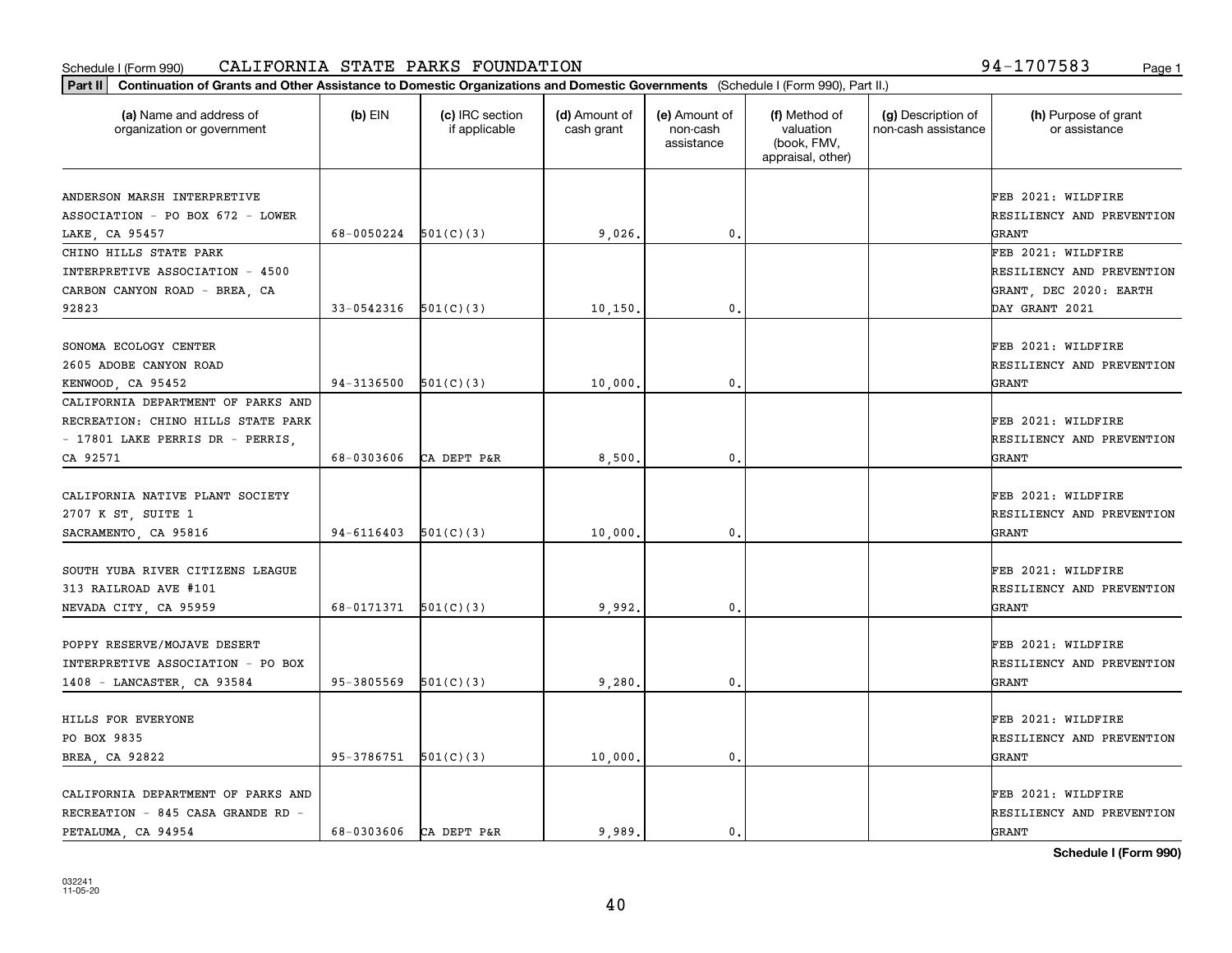### Schedule I (Form 990) CALIFORNIA STATE PARKS FOUNDATION 94-1707583 <sub>Page 1</sub>

| Part II   Continuation of Grants and Other Assistance to Domestic Organizations and Domestic Governments (Schedule I (Form 990), Part II.) |            |                                  |                             |                                         |                                                                |                                           |                                                          |
|--------------------------------------------------------------------------------------------------------------------------------------------|------------|----------------------------------|-----------------------------|-----------------------------------------|----------------------------------------------------------------|-------------------------------------------|----------------------------------------------------------|
| (a) Name and address of<br>organization or government                                                                                      | $(b)$ EIN  | (c) IRC section<br>if applicable | (d) Amount of<br>cash grant | (e) Amount of<br>non-cash<br>assistance | (f) Method of<br>valuation<br>(book, FMV,<br>appraisal, other) | (g) Description of<br>non-cash assistance | (h) Purpose of grant<br>or assistance                    |
| ANAHUAK YOUTH SPORTS ASSOCIATION<br>5317 N. FIGUEROA ST, SUITE #1                                                                          |            |                                  |                             |                                         |                                                                |                                           | FEB 2021: WILDFIRE<br>RESILIENCY AND PREVENTION          |
| LOS ANGELES, CA 90042                                                                                                                      | 01-0566012 | 501(C)(3)                        | 10,000.                     | $\mathbf{0}$ .                          |                                                                |                                           | GRANT                                                    |
| CALIFORNIA DEPARTMENT OF PARKS AND<br>RECREATION: MOUNT DIABLO STATE<br>PARK - 15751 TESLA RD - LIVERMORE,<br>CA 94550                     | 68-0303606 | CA DEPT P&R                      | 5,420                       | 0.                                      |                                                                |                                           | FEB 2021: WILDFIRE<br>RESILIENCY AND PREVENTION<br>GRANT |
|                                                                                                                                            |            |                                  |                             |                                         |                                                                |                                           |                                                          |
| CALIFORNIA DEPARTMENT OF PARKS AND<br>RECREATION: SIERRA DISTRICT - PO<br>ВОХ 266 - ТАНОМА, СА 96142                                       | 68-0303606 | CA DEPT P&R                      | 6,260.                      | 0.                                      |                                                                |                                           | FEB 2021: WILDFIRE<br>RESILIENCY AND PREVENTION<br>GRANT |
|                                                                                                                                            |            |                                  |                             |                                         |                                                                |                                           |                                                          |
| BEAR YUBA LAND TRUST                                                                                                                       |            |                                  |                             |                                         |                                                                |                                           | MAY 2021: WILDFIRE                                       |
| PO BOX 1004                                                                                                                                |            |                                  |                             |                                         |                                                                |                                           | RESILIENCY AND PREVENTION                                |
| GRASS VALLEY, CA 95945                                                                                                                     | 68-0256981 | 501(C)(3)                        | 10,000                      | $\mathbf{0}$ .                          |                                                                |                                           | GRANT                                                    |
| CALIFORNIA DEPARTMENT OF PARKS AND                                                                                                         |            |                                  |                             |                                         |                                                                |                                           | EARTH DAY 2021 SUPPORT                                   |
| RECREATION: CANDLESTICK POINT                                                                                                              |            |                                  |                             |                                         |                                                                |                                           | FOR YOSEMITE SLOUGH OPEN                                 |
| STATE RECREATIO - PO BOX 942896 -                                                                                                          |            |                                  |                             |                                         |                                                                |                                           | HOUSE EVENT, YOSEMITE                                    |
| SACRAMENTO, CA 94296                                                                                                                       | 68-0303606 | CA DEPT P&R                      | 2,062,344.                  | $\mathbf{0}$ .                          |                                                                |                                           | SLOUGH PROJECT                                           |
|                                                                                                                                            |            |                                  |                             |                                         |                                                                |                                           |                                                          |
| LITERACY FOR ENVIRONMENTAL JUSTICE                                                                                                         |            |                                  |                             |                                         |                                                                |                                           |                                                          |
| 554 CLAYTON STREET, #170039                                                                                                                | 01-0777856 | 501(C)(3)                        |                             | 0.                                      |                                                                |                                           | YOSEMITE SLOUGH PLANT                                    |
| SAN FRANCISCO, CA 94117<br>CALIFORNIA DEPARTMENT OF PARKS AND                                                                              |            |                                  | 99,360.                     |                                         |                                                                |                                           | STORAGE AND DELIVERY FEES                                |
| RECREATION: SILVER STRAND STATE                                                                                                            |            |                                  |                             |                                         |                                                                |                                           |                                                          |
| BEACH - 301 CASPIAN WAY - IMPERIAL                                                                                                         |            |                                  |                             |                                         |                                                                |                                           | ANNUAL SILVER STRAND                                     |
|                                                                                                                                            | 68-0303606 | CA DEPT P&R                      | 200,000,                    | 0.                                      |                                                                |                                           | GRANT                                                    |
| BEACH, CA 91932<br>CALIFORNIA DEPARTMENT OF PARKS AND                                                                                      |            |                                  |                             |                                         |                                                                |                                           | PURCHASE AND DELIVERY OF                                 |
| RECREATION: COLONEL ALLENSWORTH                                                                                                            |            |                                  |                             |                                         |                                                                |                                           | GATOR FROM JOHN DEERE &                                  |
|                                                                                                                                            |            |                                  |                             |                                         |                                                                |                                           |                                                          |
| STATE PARK - 4011 GRANT DRIVE -                                                                                                            | 68-0303606 |                                  |                             |                                         |                                                                |                                           | COMPANY FOR USE BY                                       |
| EARLIMART, CA 93219                                                                                                                        |            | CA DEPT P&R                      | 12,929.                     | 0.                                      |                                                                |                                           | INTERPRETIVE PROGRAM                                     |
| CALIFORNIA DEPARTMENT OF PARKS AND<br>RECREATION: ANO NUEVO STATE PARK -                                                                   |            |                                  |                             |                                         |                                                                |                                           |                                                          |
|                                                                                                                                            |            |                                  |                             |                                         |                                                                |                                           |                                                          |
| 303 BIG TREES PARK ROAD - FELTON,                                                                                                          |            |                                  |                             |                                         |                                                                |                                           | FY2020/21 STEELE RANCH                                   |
| CA 95018                                                                                                                                   | 68-0303606 | CA DEPT P&R                      | 39,470.                     | $\mathbf{0}$ .                          |                                                                |                                           | ENDOWMENT DISBURSEMENT                                   |

**Schedule I (Form 990)**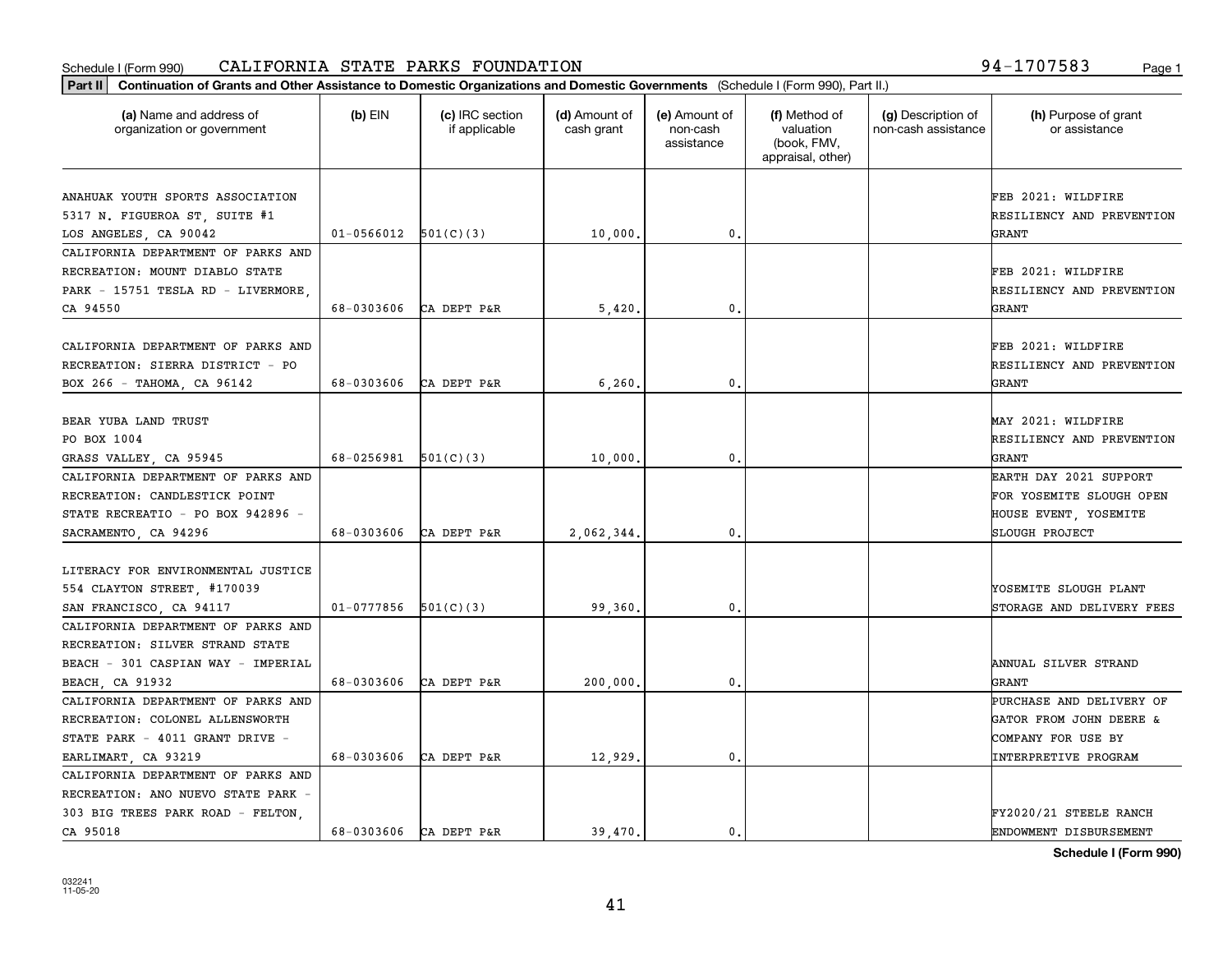### Schedule I (Form 990) CALIFORNIA STATE PARKS FOUNDATION 94-1707583 Page 1

| $(b)$ EIN<br>(c) IRC section<br>(d) Amount of<br>(h) Purpose of grant<br>(a) Name and address of<br>(e) Amount of<br>(f) Method of<br>(g) Description of<br>if applicable<br>valuation<br>non-cash assistance<br>or assistance<br>organization or government<br>cash grant<br>non-cash<br>assistance<br>(book, FMV,<br>appraisal, other)<br>SUPPORT FOR REFORESTATION<br>$\mathfrak o$ .<br>PROJECT<br>68-0303606<br>CA DEPT P&R<br>46,928. | Part II   Continuation of Grants and Other Assistance to Domestic Organizations and Domestic Governments (Schedule I (Form 990), Part II.) |  |  |  |  |
|---------------------------------------------------------------------------------------------------------------------------------------------------------------------------------------------------------------------------------------------------------------------------------------------------------------------------------------------------------------------------------------------------------------------------------------------|--------------------------------------------------------------------------------------------------------------------------------------------|--|--|--|--|
| CALIFORNIA DEPARTMENT OF PARKS AND<br>RECREATION: CUYAMACA RANCHO STATE<br>PARK - 13652 HIGHWAY 79 - JULIAN,<br>CA 92036                                                                                                                                                                                                                                                                                                                    |                                                                                                                                            |  |  |  |  |
|                                                                                                                                                                                                                                                                                                                                                                                                                                             |                                                                                                                                            |  |  |  |  |
|                                                                                                                                                                                                                                                                                                                                                                                                                                             |                                                                                                                                            |  |  |  |  |
|                                                                                                                                                                                                                                                                                                                                                                                                                                             |                                                                                                                                            |  |  |  |  |
|                                                                                                                                                                                                                                                                                                                                                                                                                                             |                                                                                                                                            |  |  |  |  |
|                                                                                                                                                                                                                                                                                                                                                                                                                                             |                                                                                                                                            |  |  |  |  |
|                                                                                                                                                                                                                                                                                                                                                                                                                                             |                                                                                                                                            |  |  |  |  |
|                                                                                                                                                                                                                                                                                                                                                                                                                                             |                                                                                                                                            |  |  |  |  |
|                                                                                                                                                                                                                                                                                                                                                                                                                                             |                                                                                                                                            |  |  |  |  |
|                                                                                                                                                                                                                                                                                                                                                                                                                                             |                                                                                                                                            |  |  |  |  |
|                                                                                                                                                                                                                                                                                                                                                                                                                                             |                                                                                                                                            |  |  |  |  |
|                                                                                                                                                                                                                                                                                                                                                                                                                                             |                                                                                                                                            |  |  |  |  |
|                                                                                                                                                                                                                                                                                                                                                                                                                                             |                                                                                                                                            |  |  |  |  |
|                                                                                                                                                                                                                                                                                                                                                                                                                                             |                                                                                                                                            |  |  |  |  |
|                                                                                                                                                                                                                                                                                                                                                                                                                                             |                                                                                                                                            |  |  |  |  |
|                                                                                                                                                                                                                                                                                                                                                                                                                                             |                                                                                                                                            |  |  |  |  |
|                                                                                                                                                                                                                                                                                                                                                                                                                                             |                                                                                                                                            |  |  |  |  |
|                                                                                                                                                                                                                                                                                                                                                                                                                                             |                                                                                                                                            |  |  |  |  |
|                                                                                                                                                                                                                                                                                                                                                                                                                                             |                                                                                                                                            |  |  |  |  |
|                                                                                                                                                                                                                                                                                                                                                                                                                                             |                                                                                                                                            |  |  |  |  |
|                                                                                                                                                                                                                                                                                                                                                                                                                                             |                                                                                                                                            |  |  |  |  |
|                                                                                                                                                                                                                                                                                                                                                                                                                                             |                                                                                                                                            |  |  |  |  |
|                                                                                                                                                                                                                                                                                                                                                                                                                                             |                                                                                                                                            |  |  |  |  |
|                                                                                                                                                                                                                                                                                                                                                                                                                                             |                                                                                                                                            |  |  |  |  |

**Schedule I (Form 990)**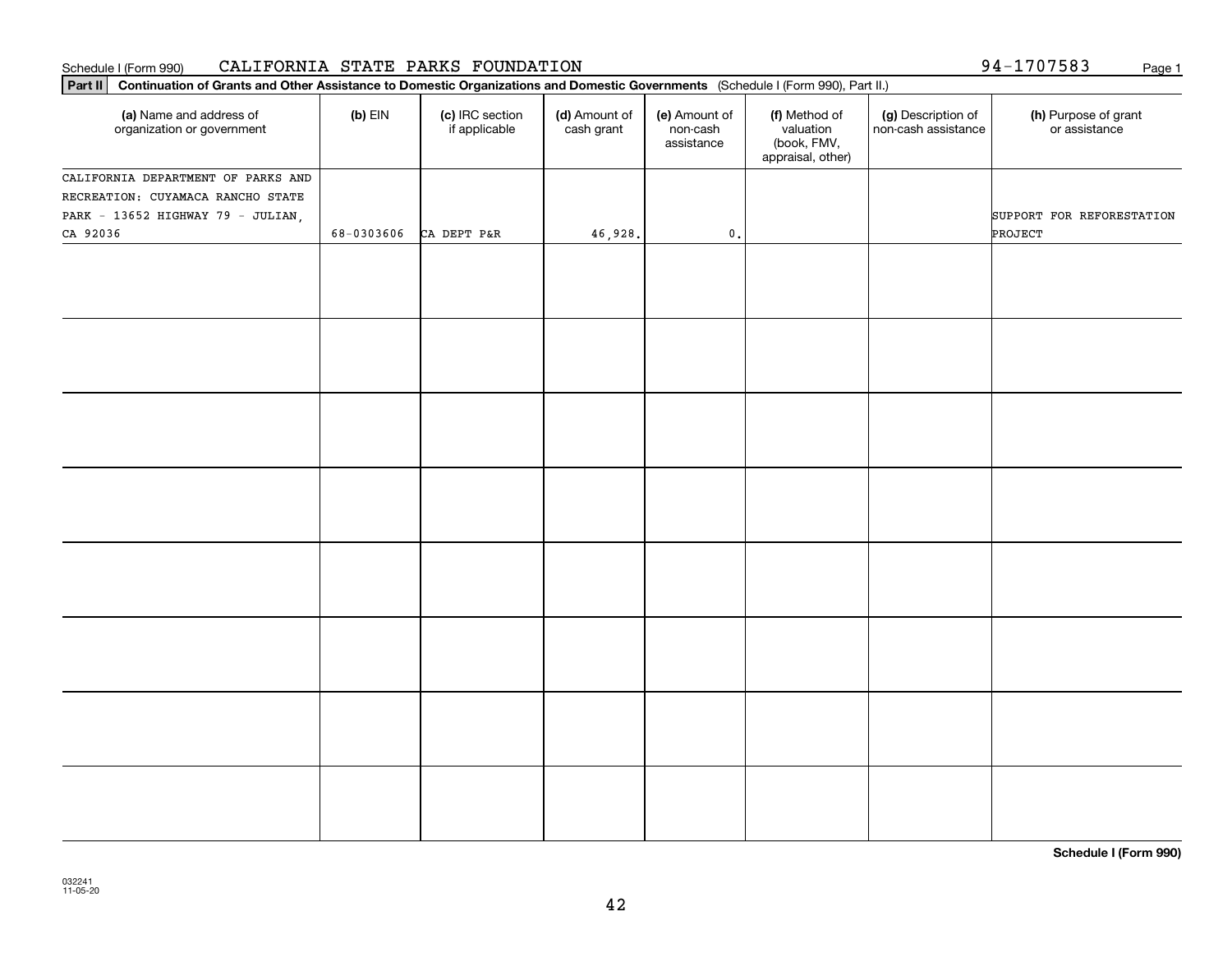### Schedule I (Form 990) 2020

| CALIFORNIA STATE PARKS FOUNDATION |  |  |  |
|-----------------------------------|--|--|--|
|-----------------------------------|--|--|--|

**2**94-1707583

**Part III | Grants and Other Assistance to Domestic Individuals. Complete if the organization answered "Yes" on Form 990, Part IV, line 22.** Part III can be duplicated if additional space is needed.

| (a) Type of grant or assistance | (b) Number of<br>recipients | (c) Amount of<br>cash grant | (d) Amount of non-<br>cash assistance | (e) Method of valuation<br>(book, FMV, appraisal, other) | (f) Description of noncash assistance |
|---------------------------------|-----------------------------|-----------------------------|---------------------------------------|----------------------------------------------------------|---------------------------------------|
|                                 |                             |                             |                                       |                                                          |                                       |
| MAGAZINE SUBSCRIPTIONS          | 12033                       | 0.                          | 186,505. COST                         |                                                          | MAGAZINE SUBSCRIPTIONS                |
|                                 |                             |                             |                                       |                                                          |                                       |
|                                 |                             |                             |                                       |                                                          |                                       |
|                                 |                             |                             |                                       |                                                          |                                       |
|                                 |                             |                             |                                       |                                                          |                                       |
|                                 |                             |                             |                                       |                                                          |                                       |
|                                 |                             |                             |                                       |                                                          |                                       |
|                                 |                             |                             |                                       |                                                          |                                       |
|                                 |                             |                             |                                       |                                                          |                                       |
|                                 |                             |                             |                                       |                                                          |                                       |

Part IV | Supplemental Information. Provide the information required in Part I, line 2; Part III, column (b); and any other additional information.

PART I, LINE 2:

THE FOUNDATION'S DISCRETIONARY GRANTS PROGRAM REQUIRES APPLICANTS TO SUBMIT

GRANT APPLICATIONS, WHICH ARE REVIEWED BY A GRANTS COMMITTEE MADE UP OF

SELECTED EMPLOYEES OF THE FOUNDATION. RESTRICTED GRANTS ARE MADE BASED ON

SUBMITTED INVOICES OR REQUESTS FOR EXPENSES ALLOWED BY THE TERMS OF THE

PROGRAM OR RESTRICTED FUND AGREEMENT.

PART II, LINE 1, COLUMN (H):

### NAME OF ORGANIZATION OR GOVERNMENT: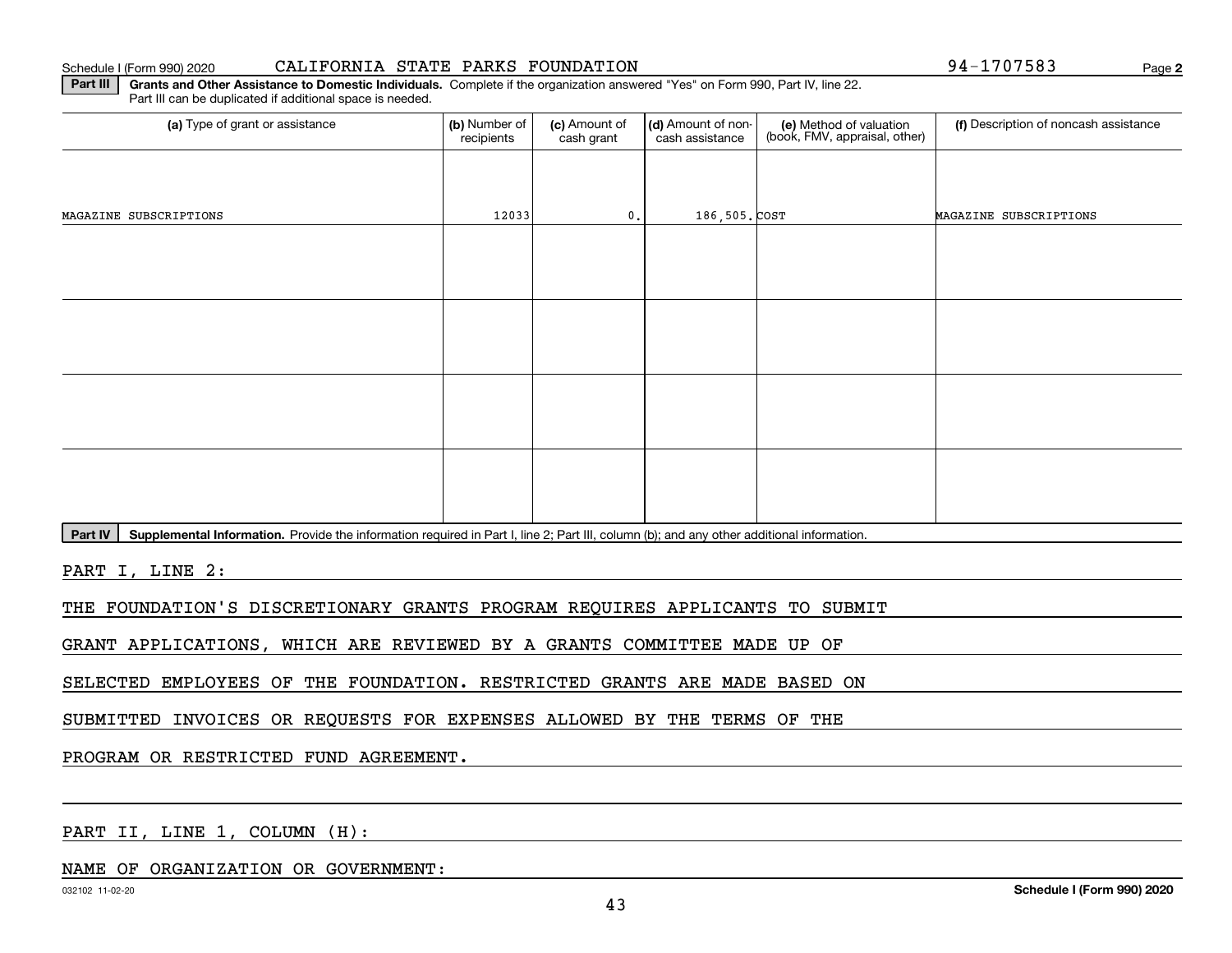| Schedule I (Form 990)<br>Part IV                                         | <b>Supplemental Information</b> |  |  | CALIFORNIA STATE PARKS FOUNDATION |  |                                                                 | 94-1707583 Page 2     |  |
|--------------------------------------------------------------------------|---------------------------------|--|--|-----------------------------------|--|-----------------------------------------------------------------|-----------------------|--|
| CALIFORNIA DEPARTMENT OF PARKS AND RECREATION: SANTA CRUZ DISTRICT       |                                 |  |  |                                   |  |                                                                 |                       |  |
| (H)                                                                      |                                 |  |  |                                   |  | PURPOSE OF GRANT OR ASSISTANCE: STATE PARK WILDFIRE RELIEF FUND |                       |  |
| 2020: DIRECT PURCHASE OF EQUIPMENT LOST DURING THE CZU LIGHTNING COMPLEX |                                 |  |  |                                   |  |                                                                 |                       |  |
| FIRE                                                                     |                                 |  |  |                                   |  |                                                                 |                       |  |
|                                                                          |                                 |  |  |                                   |  |                                                                 |                       |  |
|                                                                          |                                 |  |  |                                   |  |                                                                 |                       |  |
|                                                                          |                                 |  |  |                                   |  |                                                                 |                       |  |
|                                                                          |                                 |  |  |                                   |  |                                                                 |                       |  |
|                                                                          |                                 |  |  |                                   |  |                                                                 |                       |  |
|                                                                          |                                 |  |  |                                   |  |                                                                 |                       |  |
|                                                                          |                                 |  |  |                                   |  |                                                                 |                       |  |
|                                                                          |                                 |  |  |                                   |  |                                                                 |                       |  |
|                                                                          |                                 |  |  |                                   |  |                                                                 |                       |  |
|                                                                          |                                 |  |  |                                   |  |                                                                 |                       |  |
|                                                                          |                                 |  |  |                                   |  |                                                                 |                       |  |
|                                                                          |                                 |  |  |                                   |  |                                                                 |                       |  |
|                                                                          |                                 |  |  |                                   |  |                                                                 |                       |  |
|                                                                          |                                 |  |  |                                   |  |                                                                 |                       |  |
|                                                                          |                                 |  |  |                                   |  |                                                                 |                       |  |
|                                                                          |                                 |  |  |                                   |  |                                                                 |                       |  |
|                                                                          |                                 |  |  |                                   |  |                                                                 |                       |  |
|                                                                          |                                 |  |  |                                   |  |                                                                 |                       |  |
|                                                                          |                                 |  |  |                                   |  |                                                                 |                       |  |
|                                                                          |                                 |  |  |                                   |  |                                                                 |                       |  |
|                                                                          |                                 |  |  |                                   |  |                                                                 |                       |  |
|                                                                          |                                 |  |  |                                   |  |                                                                 |                       |  |
|                                                                          |                                 |  |  |                                   |  |                                                                 |                       |  |
|                                                                          |                                 |  |  |                                   |  |                                                                 | Schedule I (Form 990) |  |

032291 04-01-20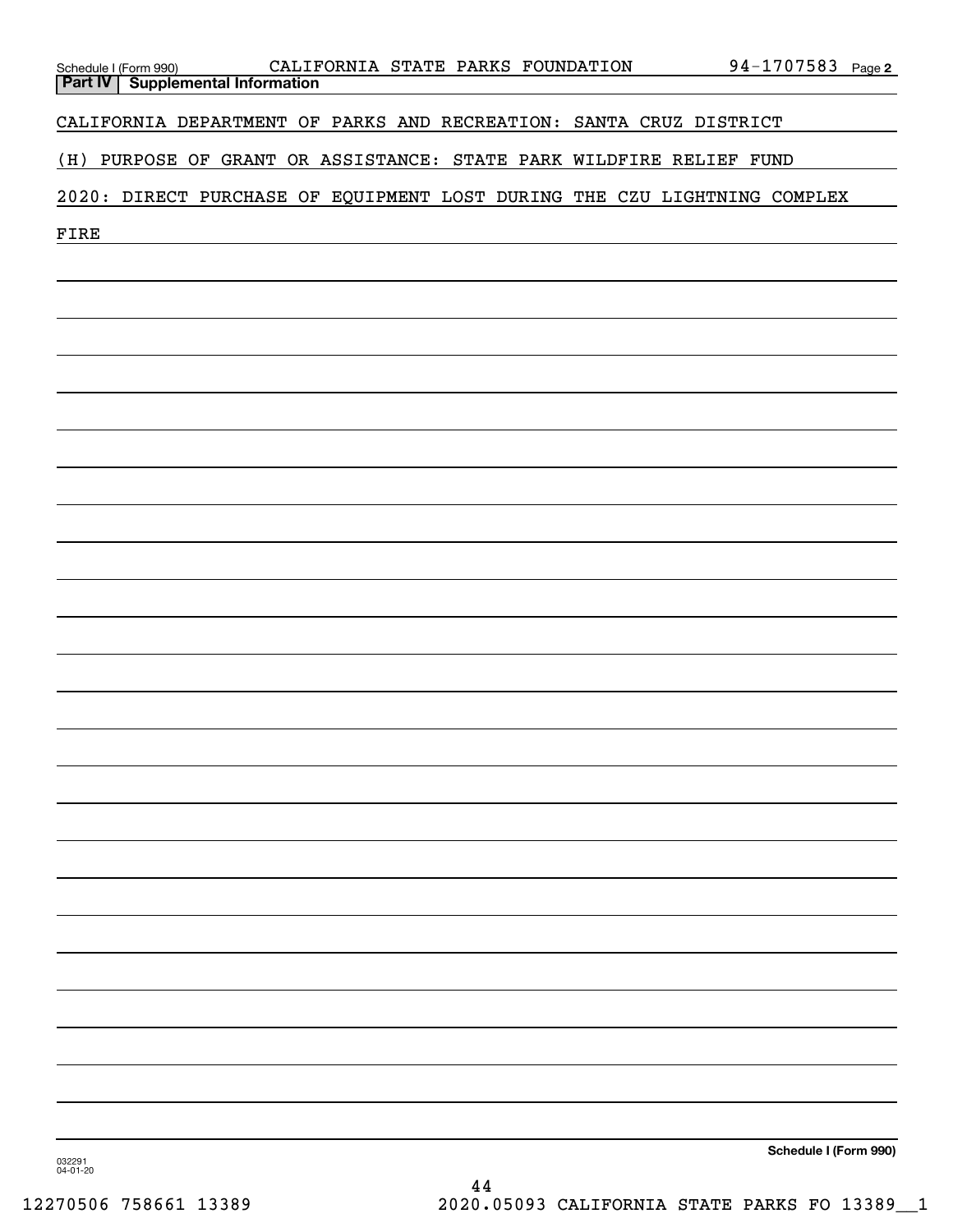|                                                                                                                         | <b>SCHEDULE J</b>                                                                                                                | <b>Compensation Information</b>                                                                                                                                                                                              |  | OMB No. 1545-0047                     |     |                                     |  |  |
|-------------------------------------------------------------------------------------------------------------------------|----------------------------------------------------------------------------------------------------------------------------------|------------------------------------------------------------------------------------------------------------------------------------------------------------------------------------------------------------------------------|--|---------------------------------------|-----|-------------------------------------|--|--|
|                                                                                                                         | (Form 990)<br>For certain Officers, Directors, Trustees, Key Employees, and Highest                                              |                                                                                                                                                                                                                              |  |                                       |     |                                     |  |  |
|                                                                                                                         | <b>Compensated Employees</b>                                                                                                     |                                                                                                                                                                                                                              |  |                                       |     |                                     |  |  |
|                                                                                                                         | Complete if the organization answered "Yes" on Form 990, Part IV, line 23.<br><b>Open to Public</b><br>Attach to Form 990.       |                                                                                                                                                                                                                              |  |                                       |     |                                     |  |  |
|                                                                                                                         | Department of the Treasury<br>Go to www.irs.gov/Form990 for instructions and the latest information.<br>Internal Revenue Service |                                                                                                                                                                                                                              |  |                                       |     |                                     |  |  |
|                                                                                                                         | Name of the organization                                                                                                         |                                                                                                                                                                                                                              |  | <b>Employer identification number</b> |     |                                     |  |  |
|                                                                                                                         |                                                                                                                                  | CALIFORNIA STATE PARKS FOUNDATION                                                                                                                                                                                            |  | 94-1707583                            |     |                                     |  |  |
|                                                                                                                         | Part I                                                                                                                           | <b>Questions Regarding Compensation</b>                                                                                                                                                                                      |  |                                       |     |                                     |  |  |
|                                                                                                                         |                                                                                                                                  |                                                                                                                                                                                                                              |  |                                       | Yes | No                                  |  |  |
|                                                                                                                         |                                                                                                                                  | <b>1a</b> Check the appropriate box(es) if the organization provided any of the following to or for a person listed on Form 990,                                                                                             |  |                                       |     |                                     |  |  |
|                                                                                                                         |                                                                                                                                  | Part VII, Section A, line 1a. Complete Part III to provide any relevant information regarding these items.                                                                                                                   |  |                                       |     |                                     |  |  |
|                                                                                                                         | First-class or charter travel                                                                                                    | Housing allowance or residence for personal use                                                                                                                                                                              |  |                                       |     |                                     |  |  |
|                                                                                                                         | Travel for companions                                                                                                            | Payments for business use of personal residence                                                                                                                                                                              |  |                                       |     |                                     |  |  |
|                                                                                                                         |                                                                                                                                  | Tax indemnification and gross-up payments<br>Health or social club dues or initiation fees                                                                                                                                   |  |                                       |     |                                     |  |  |
|                                                                                                                         |                                                                                                                                  | Discretionary spending account<br>Personal services (such as maid, chauffeur, chef)                                                                                                                                          |  |                                       |     |                                     |  |  |
|                                                                                                                         |                                                                                                                                  |                                                                                                                                                                                                                              |  |                                       |     |                                     |  |  |
|                                                                                                                         |                                                                                                                                  | <b>b</b> If any of the boxes on line 1a are checked, did the organization follow a written policy regarding payment or                                                                                                       |  |                                       |     |                                     |  |  |
| 2                                                                                                                       |                                                                                                                                  | reimbursement or provision of all of the expenses described above? If "No," complete Part III to explain<br>Did the organization require substantiation prior to reimbursing or allowing expenses incurred by all directors, |  | 1b                                    |     |                                     |  |  |
|                                                                                                                         |                                                                                                                                  |                                                                                                                                                                                                                              |  | $\mathbf{2}$                          |     |                                     |  |  |
|                                                                                                                         |                                                                                                                                  |                                                                                                                                                                                                                              |  |                                       |     |                                     |  |  |
| з                                                                                                                       |                                                                                                                                  | Indicate which, if any, of the following the organization used to establish the compensation of the organization's                                                                                                           |  |                                       |     |                                     |  |  |
|                                                                                                                         |                                                                                                                                  | CEO/Executive Director. Check all that apply. Do not check any boxes for methods used by a related organization to                                                                                                           |  |                                       |     |                                     |  |  |
|                                                                                                                         |                                                                                                                                  | establish compensation of the CEO/Executive Director, but explain in Part III.                                                                                                                                               |  |                                       |     |                                     |  |  |
|                                                                                                                         | Compensation committee<br>Written employment contract                                                                            |                                                                                                                                                                                                                              |  |                                       |     |                                     |  |  |
|                                                                                                                         |                                                                                                                                  | Compensation survey or study<br>Independent compensation consultant                                                                                                                                                          |  |                                       |     |                                     |  |  |
|                                                                                                                         | $\boxed{\textbf{X}}$ Form 990 of other organizations                                                                             | Approval by the board or compensation committee                                                                                                                                                                              |  |                                       |     |                                     |  |  |
|                                                                                                                         |                                                                                                                                  |                                                                                                                                                                                                                              |  |                                       |     |                                     |  |  |
|                                                                                                                         |                                                                                                                                  | During the year, did any person listed on Form 990, Part VII, Section A, line 1a, with respect to the filing                                                                                                                 |  |                                       |     |                                     |  |  |
|                                                                                                                         | organization or a related organization:                                                                                          |                                                                                                                                                                                                                              |  |                                       |     |                                     |  |  |
|                                                                                                                         |                                                                                                                                  | Receive a severance payment or change-of-control payment?                                                                                                                                                                    |  | 4a                                    |     | x                                   |  |  |
|                                                                                                                         | Participate in or receive payment from a supplemental nonqualified retirement plan?                                              |                                                                                                                                                                                                                              |  |                                       |     | $\overline{\text{x}}$               |  |  |
| c                                                                                                                       | Participate in or receive payment from an equity-based compensation arrangement?                                                 |                                                                                                                                                                                                                              |  |                                       |     | $\overline{\text{x}}$               |  |  |
| If "Yes" to any of lines 4a-c, list the persons and provide the applicable amounts for each item in Part III.           |                                                                                                                                  |                                                                                                                                                                                                                              |  |                                       |     |                                     |  |  |
|                                                                                                                         |                                                                                                                                  |                                                                                                                                                                                                                              |  |                                       |     |                                     |  |  |
|                                                                                                                         |                                                                                                                                  | Only section 501(c)(3), 501(c)(4), and 501(c)(29) organizations must complete lines 5-9.                                                                                                                                     |  |                                       |     |                                     |  |  |
| For persons listed on Form 990, Part VII, Section A, line 1a, did the organization pay or accrue any compensation<br>5. |                                                                                                                                  |                                                                                                                                                                                                                              |  |                                       |     |                                     |  |  |
|                                                                                                                         | contingent on the revenues of:                                                                                                   |                                                                                                                                                                                                                              |  |                                       |     |                                     |  |  |
|                                                                                                                         |                                                                                                                                  | a The organization? <b>Manual Community Community</b> Community Community Community Community Community Community Community                                                                                                  |  | 5a                                    |     | <u>x</u>                            |  |  |
|                                                                                                                         |                                                                                                                                  |                                                                                                                                                                                                                              |  | 5b                                    |     | $\overline{\mathbf{x}}$             |  |  |
|                                                                                                                         |                                                                                                                                  | If "Yes" on line 5a or 5b, describe in Part III.                                                                                                                                                                             |  |                                       |     |                                     |  |  |
| 6.                                                                                                                      |                                                                                                                                  | For persons listed on Form 990, Part VII, Section A, line 1a, did the organization pay or accrue any compensation                                                                                                            |  |                                       |     |                                     |  |  |
|                                                                                                                         | contingent on the net earnings of:                                                                                               |                                                                                                                                                                                                                              |  | 6a                                    |     |                                     |  |  |
|                                                                                                                         |                                                                                                                                  |                                                                                                                                                                                                                              |  |                                       |     | <u>x</u><br>$\overline{\mathbf{x}}$ |  |  |
|                                                                                                                         |                                                                                                                                  |                                                                                                                                                                                                                              |  | 6b                                    |     |                                     |  |  |
|                                                                                                                         |                                                                                                                                  | If "Yes" on line 6a or 6b, describe in Part III.                                                                                                                                                                             |  |                                       |     |                                     |  |  |
|                                                                                                                         |                                                                                                                                  | 7 For persons listed on Form 990, Part VII, Section A, line 1a, did the organization provide any nonfixed payments                                                                                                           |  |                                       |     |                                     |  |  |
|                                                                                                                         |                                                                                                                                  |                                                                                                                                                                                                                              |  | $\overline{7}$                        |     | х                                   |  |  |
| 8                                                                                                                       |                                                                                                                                  | Were any amounts reported on Form 990, Part VII, paid or accrued pursuant to a contract that was subject to the                                                                                                              |  |                                       |     | х                                   |  |  |
|                                                                                                                         |                                                                                                                                  |                                                                                                                                                                                                                              |  | 8                                     |     |                                     |  |  |
| 9                                                                                                                       |                                                                                                                                  | If "Yes" on line 8, did the organization also follow the rebuttable presumption procedure described in                                                                                                                       |  |                                       |     |                                     |  |  |
|                                                                                                                         |                                                                                                                                  | wwark Deduction Act Notice, ace the Instructions for Form 000                                                                                                                                                                |  | 9<br>Cahadula I (Faun                 |     |                                     |  |  |

LHA For Paperwork Reduction Act Notice, see the Instructions for Form 990. Schedule J (Form 990) 2020

032111 12-07-20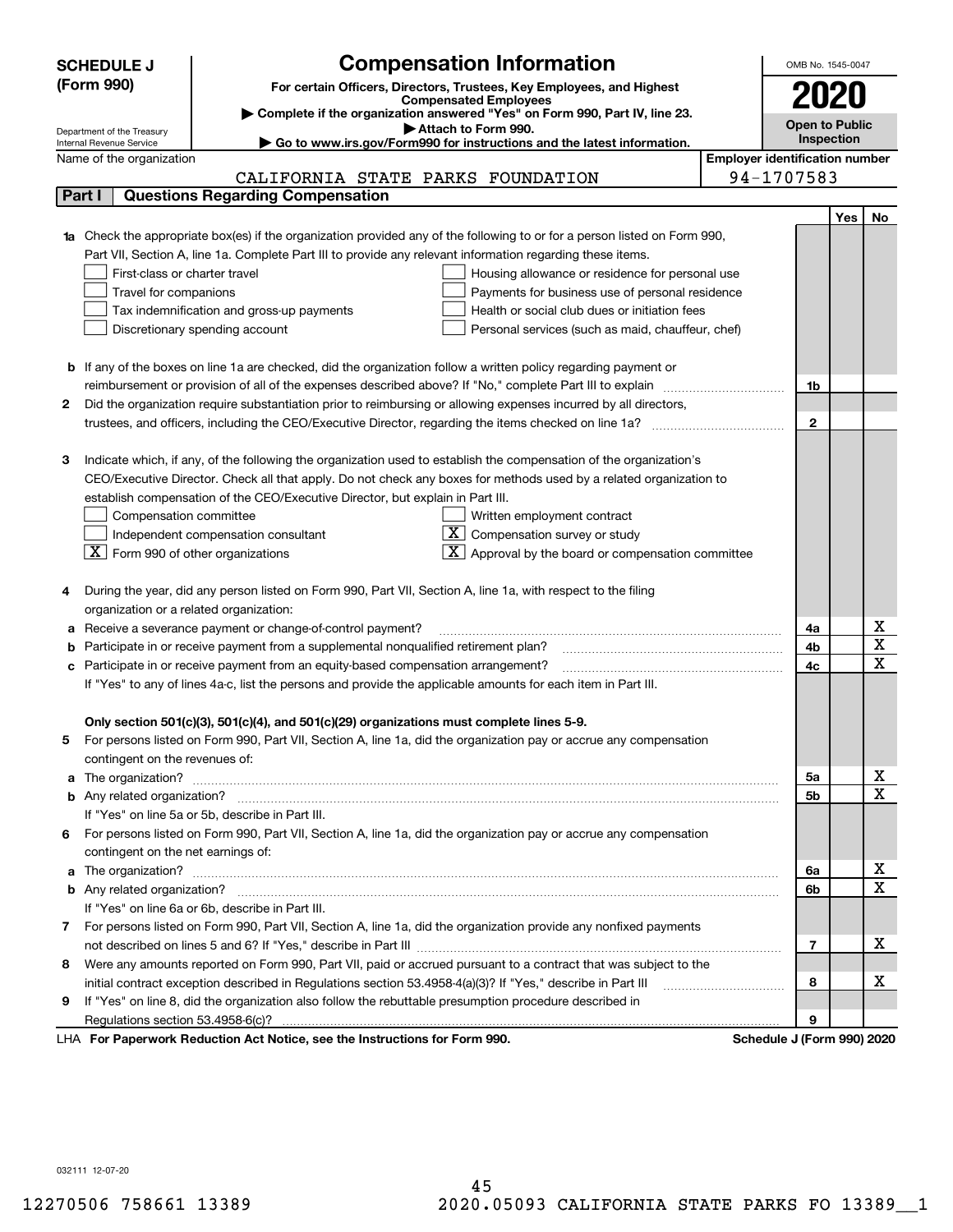**(i) (ii)**

### **(i)** Base **| (ii)** Bonus & **| (iii) (A)**  Name and Title **(i)(ii)(i)(ii)(i) (ii)(i) (ii)(i) (ii)(i) (ii)(i) (ii)(i) (ii)(i) (ii)(i) (ii)(i) (ii)(i)(ii)(i)(ii)(i)(ii)(i) (ii)**other deferred compensationbenefits(B)(i)-(D)in column (B) reported as deferred on prior Form 990 (i) Base compensationincentive compensation(iii) Other reportable compensation165,169. 715. 0. 8,478. 936. 175,298. 0. EXECUTIVE DIRECTOR 0. 0. 0. 0. 0. 0. 0. 150,793. 715. 0. 7,746. 15,544. 174,798. 0. DIRECTOR OF FINANCE AND OPERATIONS  $|_{(ii)}|$  0. 0. 0. 0. 0. 0. 0. 0. 0. 0. 0. 0. 0. (1) RACHEL NORTON (2) KURT HAGEN

46

**Part II Officers, Directors, Trustees, Key Employees, and Highest Compensated Employees.**  Schedule J (Form 990) 2020 Page Use duplicate copies if additional space is needed.

For each individual whose compensation must be reported on Schedule J, report compensation from the organization on row (i) and from related organizations, described in the instructions, on row (ii). Do not list any individuals that aren't listed on Form 990, Part VII.

**Note:**  The sum of columns (B)(i)-(iii) for each listed individual must equal the total amount of Form 990, Part VII, Section A, line 1a, applicable column (D) and (E) amounts for that individual.

(F) Compensation

**Schedule J (Form 990) 2020**

94-1707583

(D) Nontaxable

(E) Total of columns

**(B)** Breakdown of W-2 and/or 1099-MISC compensation | **(C)** Retirement and | **(D)** Nontaxable |**(E)** Total of columns | **(F)**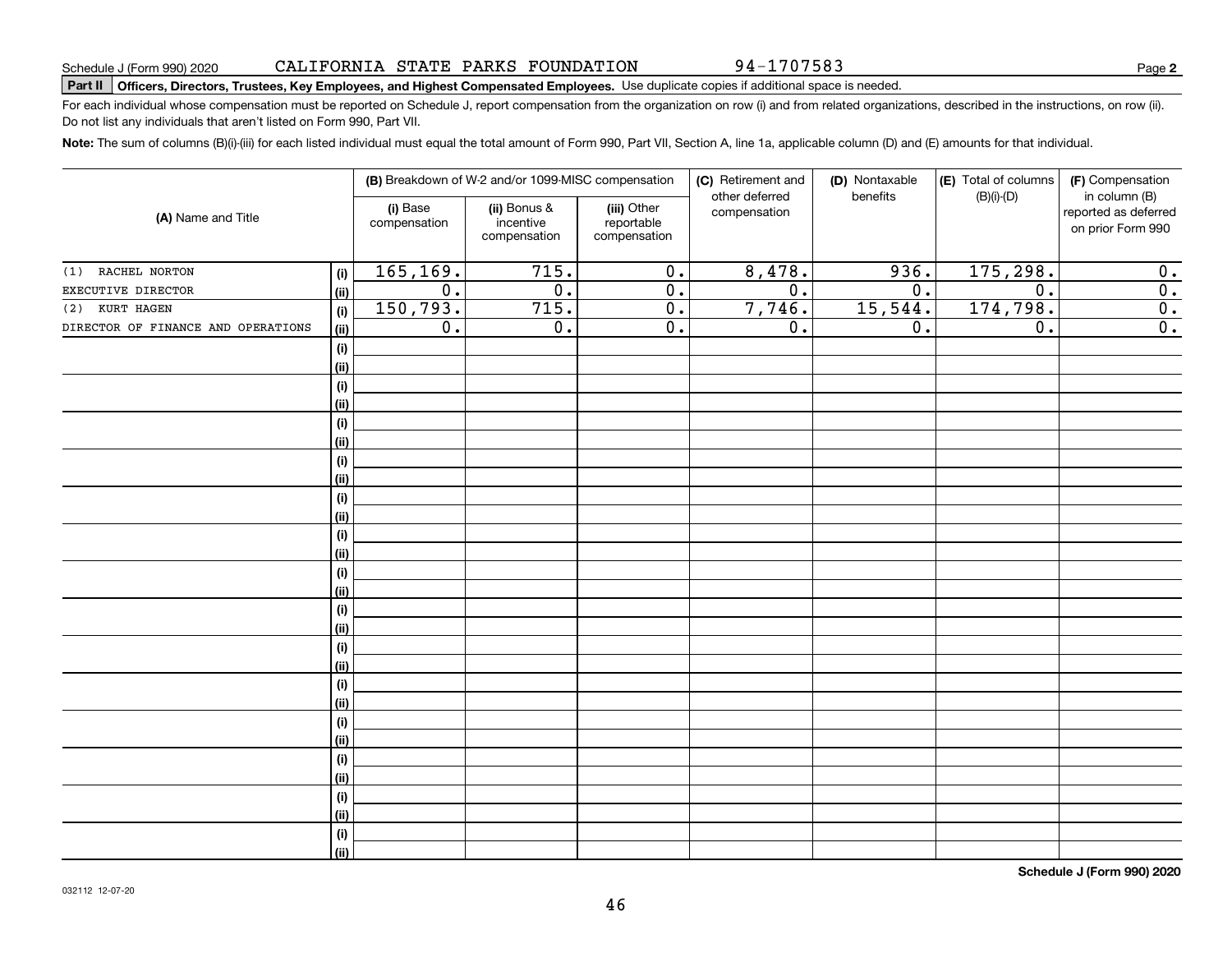### **SCHEDULE M (Form 990)**

# **Noncash Contributions**

OMB No. 1545-0047

**Open to Public Inspection**

| Department of the Treasury |
|----------------------------|
| Internal Revenue Service   |

**Complete if the organizations answered "Yes" on Form 990, Part IV, lines 29 or 30.** <sup>J</sup>**2020**

**Attach to Form 990.** J

 **Go to www.irs.gov/Form990 for instructions and the latest information.** J

Name of the organization

**Employer identification number** 94-1707583

### CALIFORNIA STATE PARKS FOUNDATION

| Part I                                                                                                               | <b>Types of Property</b>                                                                                                       |                               |                                      |                                                                                                      |                                                              |     |     |    |
|----------------------------------------------------------------------------------------------------------------------|--------------------------------------------------------------------------------------------------------------------------------|-------------------------------|--------------------------------------|------------------------------------------------------------------------------------------------------|--------------------------------------------------------------|-----|-----|----|
|                                                                                                                      |                                                                                                                                | (a)<br>Check if<br>applicable | (b)<br>Number of<br>contributions or | (c)<br>Noncash contribution<br>amounts reported on<br>items contributed Form 990, Part VIII, line 1g | (d)<br>Method of determining<br>noncash contribution amounts |     |     |    |
| 1.                                                                                                                   |                                                                                                                                |                               |                                      |                                                                                                      |                                                              |     |     |    |
| 2                                                                                                                    |                                                                                                                                |                               |                                      |                                                                                                      |                                                              |     |     |    |
| 3                                                                                                                    |                                                                                                                                |                               |                                      |                                                                                                      |                                                              |     |     |    |
| 4                                                                                                                    |                                                                                                                                | $\overline{\mathbf{x}}$       |                                      | 271,505.COST                                                                                         |                                                              |     |     |    |
| 5                                                                                                                    | Clothing and household goods                                                                                                   | $\mathbf x$                   |                                      |                                                                                                      | 138. FAIR MARKET VALUE                                       |     |     |    |
| 6                                                                                                                    |                                                                                                                                |                               |                                      |                                                                                                      |                                                              |     |     |    |
| 7                                                                                                                    |                                                                                                                                |                               |                                      |                                                                                                      |                                                              |     |     |    |
| 8                                                                                                                    | Intellectual property                                                                                                          |                               |                                      |                                                                                                      |                                                              |     |     |    |
| 9                                                                                                                    |                                                                                                                                | $\overline{\mathbf{x}}$       | 14                                   |                                                                                                      | 59,379. FAIR MARKET VALUE                                    |     |     |    |
| 10                                                                                                                   | Securities - Closely held stock                                                                                                |                               |                                      |                                                                                                      |                                                              |     |     |    |
| 11                                                                                                                   | Securities - Partnership, LLC, or                                                                                              |                               |                                      |                                                                                                      |                                                              |     |     |    |
|                                                                                                                      | trust interests                                                                                                                |                               |                                      |                                                                                                      |                                                              |     |     |    |
| 12                                                                                                                   |                                                                                                                                |                               |                                      |                                                                                                      |                                                              |     |     |    |
| 13                                                                                                                   | Qualified conservation contribution -                                                                                          |                               |                                      |                                                                                                      |                                                              |     |     |    |
|                                                                                                                      | <b>Historic structures</b>                                                                                                     |                               |                                      |                                                                                                      |                                                              |     |     |    |
| 14                                                                                                                   | Qualified conservation contribution - Other                                                                                    |                               |                                      |                                                                                                      |                                                              |     |     |    |
| 15                                                                                                                   | Real estate - Residential                                                                                                      |                               |                                      |                                                                                                      |                                                              |     |     |    |
| 16                                                                                                                   |                                                                                                                                |                               |                                      |                                                                                                      |                                                              |     |     |    |
| 17                                                                                                                   |                                                                                                                                |                               |                                      |                                                                                                      |                                                              |     |     |    |
| 18                                                                                                                   |                                                                                                                                |                               |                                      |                                                                                                      |                                                              |     |     |    |
| 19                                                                                                                   |                                                                                                                                |                               |                                      |                                                                                                      |                                                              |     |     |    |
| 20                                                                                                                   | Drugs and medical supplies                                                                                                     |                               |                                      |                                                                                                      |                                                              |     |     |    |
| 21                                                                                                                   |                                                                                                                                |                               |                                      |                                                                                                      |                                                              |     |     |    |
| 22                                                                                                                   |                                                                                                                                |                               |                                      |                                                                                                      |                                                              |     |     |    |
| 23                                                                                                                   |                                                                                                                                |                               |                                      |                                                                                                      |                                                              |     |     |    |
| 24                                                                                                                   | Archeological artifacts                                                                                                        |                               |                                      |                                                                                                      |                                                              |     |     |    |
| 25                                                                                                                   | (TRAVEL VOUCHE)<br>Other $\blacktriangleright$                                                                                 | X                             | 2                                    |                                                                                                      | 30,050. FAIR MARKET VALUE                                    |     |     |    |
| 26                                                                                                                   | (SUNGLASSES<br>Other $\blacktriangleright$                                                                                     | X                             | 1                                    |                                                                                                      | 3,725. FAIR MARKET VALUE                                     |     |     |    |
| 27                                                                                                                   | (WATER BOTTLES)<br>Other $\blacktriangleright$                                                                                 | X                             | 2                                    |                                                                                                      | 3,633. FAIR MARKET VALUE                                     |     |     |    |
| 28                                                                                                                   | FOOD<br>Other $\blacktriangleright$                                                                                            | X                             | 1                                    |                                                                                                      | 622. FAIR MARKET VALUE                                       |     |     |    |
| 29                                                                                                                   | Number of Forms 8283 received by the organization during the tax year for contributions                                        |                               |                                      |                                                                                                      |                                                              |     |     |    |
|                                                                                                                      | for which the organization completed Form 8283, Part V, Donee Acknowledgement                                                  |                               |                                      | 29                                                                                                   |                                                              |     | 0   |    |
|                                                                                                                      |                                                                                                                                |                               |                                      |                                                                                                      |                                                              |     | Yes | No |
|                                                                                                                      | 30a During the year, did the organization receive by contribution any property reported in Part I, lines 1 through 28, that it |                               |                                      |                                                                                                      |                                                              |     |     |    |
|                                                                                                                      | must hold for at least three years from the date of the initial contribution, and which isn't required to be used for          |                               |                                      |                                                                                                      |                                                              |     |     |    |
|                                                                                                                      | exempt purposes for the entire holding period?                                                                                 |                               |                                      |                                                                                                      |                                                              | 30a |     | х  |
|                                                                                                                      | <b>b</b> If "Yes," describe the arrangement in Part II.                                                                        |                               |                                      |                                                                                                      |                                                              |     |     |    |
| Does the organization have a gift acceptance policy that requires the review of any nonstandard contributions?<br>31 |                                                                                                                                |                               |                                      |                                                                                                      |                                                              |     | X   |    |
| 32a Does the organization hire or use third parties or related organizations to solicit, process, or sell noncash    |                                                                                                                                |                               |                                      |                                                                                                      |                                                              |     |     |    |
|                                                                                                                      | contributions?                                                                                                                 |                               |                                      |                                                                                                      |                                                              | 32a |     | х  |
|                                                                                                                      | <b>b</b> If "Yes," describe in Part II.                                                                                        |                               |                                      |                                                                                                      |                                                              |     |     |    |
| 33                                                                                                                   | If the organization didn't report an amount in column (c) for a type of property for which column (a) is checked,              |                               |                                      |                                                                                                      |                                                              |     |     |    |
|                                                                                                                      | describe in Part II.                                                                                                           |                               |                                      |                                                                                                      |                                                              |     |     |    |

For Paperwork Reduction Act Notice, see the Instructions for Form 990. Schedule M (Form 990) 2020 LHA

032141 11-23-20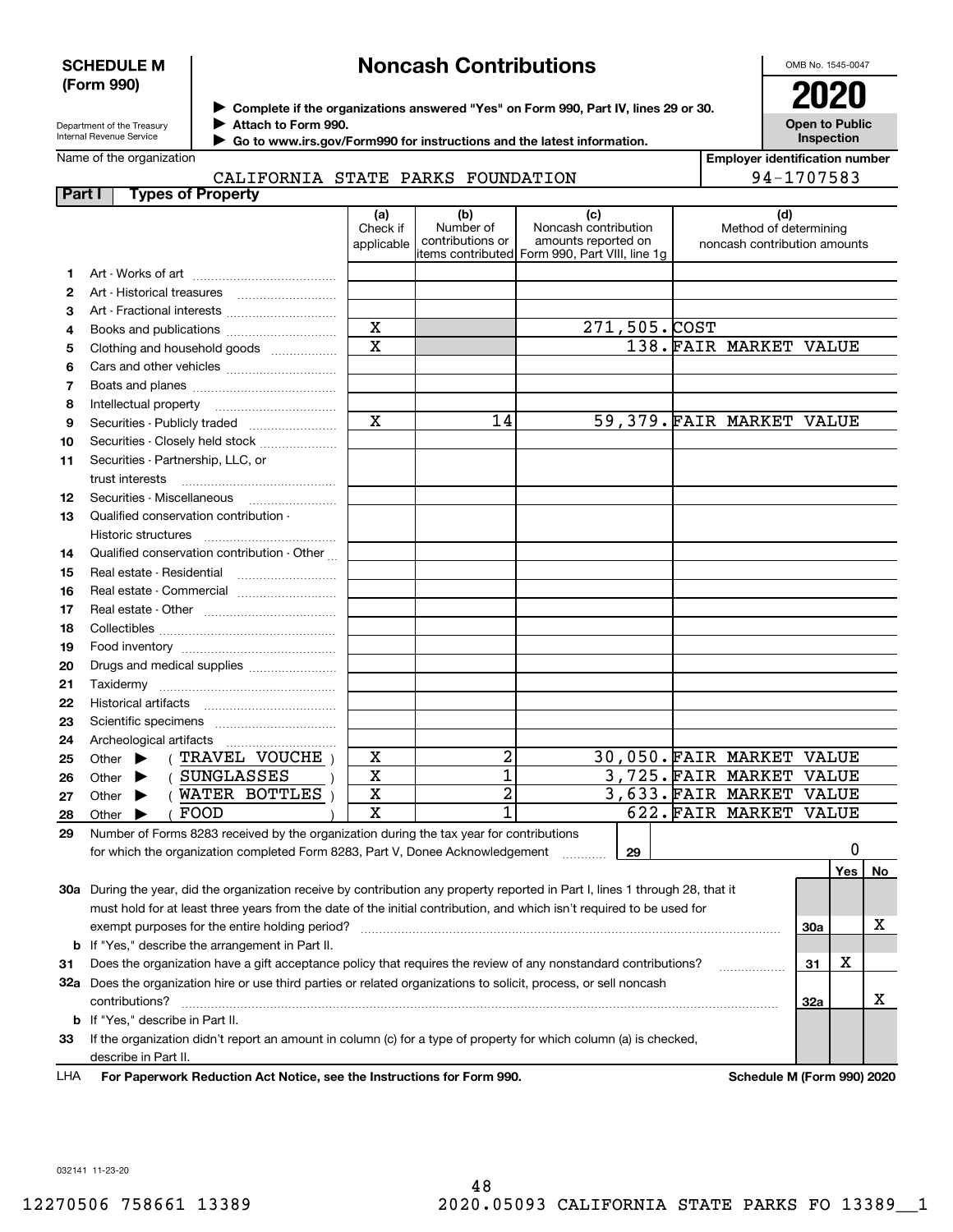Schedule M (Form 990) 2020  ${\tt CALIFORNIA}$   ${\tt STATE}$   ${\tt PARKS}$   ${\tt FOUNDATION}$  9 ${\tt 4-1707583}$   ${\tt Page}$ 

Part II | Supplemental Information. Provide the information required by Part I, lines 30b, 32b, and 33, and whether the organization is reporting in Part I, column (b), the number of contributions, the number of items received, or a combination of both. Also complete this part for any additional information.

### PART I, OTHER TYPES OF PROPERTY:

BACKPACKS

(A) CHECK IF APPLICABLE = X

(B) NUMBER OF CONTRIBUTIONS = 1

(C) REVENUE REPORTED ON FORM 990, PART VIII \$ 160.

(D) METHOD OF DETERMINING REVENUE: FAIR MARKET VALUE

TREKKING POLES

(A) CHECK IF APPLICABLE = X

(B) NUMBER OF CONTRIBUTIONS = 1

(C) REVENUE REPORTED ON FORM 990, PART VIII \$ 120.

(D) METHOD OF DETERMINING REVENUE: FAIR MARKET VALUE

SCHEDULE M, PART I, COLUMN (B):

THE NUMBER OF CONTRIBUTIONS REPRESENTS THE NUMBER OF CONTRIBUTORS, NOT

THE NUMBER OF ITEMS CONTRIBUTED.

**Schedule M (Form 990) 2020**

032142 11-23-20

49 12270506 758661 13389 2020.05093 CALIFORNIA STATE PARKS FO 13389\_\_1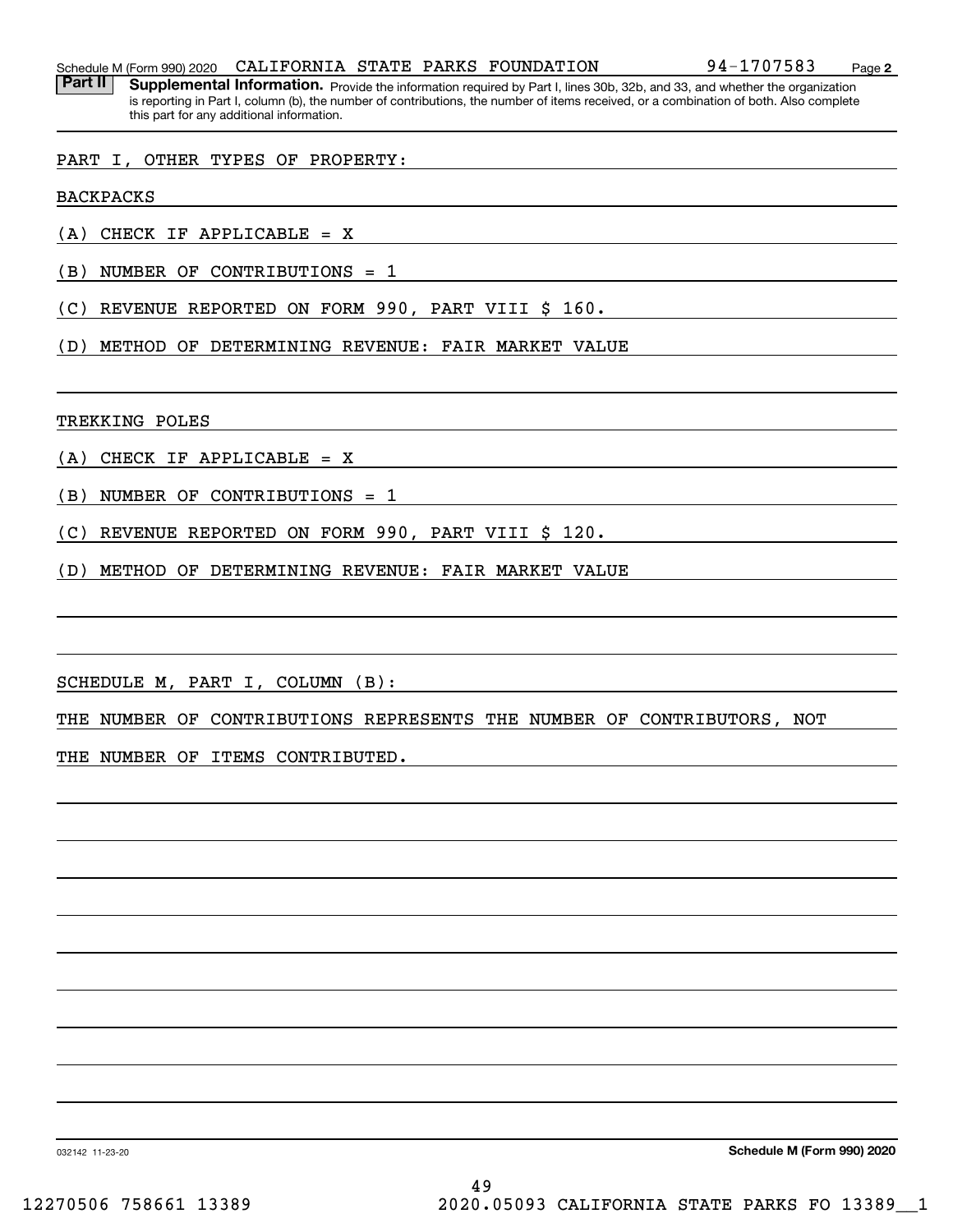**(Form 990 or 990-EZ)**

Department of the Treasury Internal Revenue Service Name of the organization

**SCHEDULE O Supplemental Information to Form 990 or 990-EZ**

**Complete to provide information for responses to specific questions on Form 990 or 990-EZ or to provide any additional information. | Attach to Form 990 or 990-EZ. | Go to www.irs.gov/Form990 for the latest information.**



**Employer identification number**

CALIFORNIA STATE PARKS FOUNDATION 94-1707583

FORM 990, PART III, LINE 4D, OTHER PROGRAM SERVICES:

THE CALIFORNIA STATE PARKS FOUNDATION IS A SUPPORTER OF NONPROFIT

ORGANIZATIONS AND LOCAL GOVERNMENTS WHO PARTNER WITH CALIFORNIA STATE

PARKS IN THEIR AREA ACROSS THE STATE. THE FOUNDATION MADE PRO-BONO

SERVICES AVAILABLE TO THESE GROUPS THROUGH A TECHNICAL ASSISTANCE

CENTER, INCLUDING FUNDRAISING, CAPACITY-BUILDING AND OTHER KEY ELEMENTS

OF ORGANIZATIONAL MANAGEMENT. THE FOUNDATION ALSO PROVIDES ONGOING

SUPPORT FOR OPERATIONS AND MAINTENANCE FOR SEVERAL OTHER PARKS

THROUGHOUT THE YEAR. MAJOR GRANTS FOR FISCAL SPONSORS INCLUDED SILVER

STRAND STATE BEACH FENCING PROJECT AND THE RESTORATION OF THE PIGEON

POINT LIGHTHOUSE.

EXPENSES \$ 3,338,129. INCLUDING GRANTS OF \$ 186,505. REVENUE \$ 93,872.

FORM 990, PART VI, SECTION B, LINE 11B:

THE FORM 990 WAS REVIEWED IN DETAIL BY THE ASSOCIATE DIRECTOR OF FINANCE AND OPERATIONS. A COPY WAS PROVIDED TO ALL BOARD MEMBERS BEFORE FILING AND THEIR REVIEW WAS ENCOURAGED. INPUT WAS WELCOME AND THE ASSOCIATE DIRECTOR OF FINANCE AND OPERATIONS AND THE EXECUTIVE DIRECTOR ADDRESSED ANY ISSUES RAISED WITH THE BOARD MEMBER(S).

FORM 990, PART VI, SECTION B, LINE 12C:

032211 11-20-20 LHA For Paperwork Reduction Act Notice, see the Instructions for Form 990 or 990-EZ. Schedule O (Form 990 or 990-EZ) 2020 THE FOUNDATION'S OFFICERS, TRUSTEES AND KEY EMPLOYEES ARE COVERED BY THE POLICY. ANNUALLY, EACH TRUSTEE, OFFICER AND KEY EMPLOYEE COMPLETE A CONFLICT OF INTEREST FORM INDICATING KNOWLEDGE OF THE POLICY AND DISCLOSE ANY TRANSACTIONS THAT MAY POSE POTENTIAL CONFLICTS OF INTEREST UNDER THE POLICY. THE BOARD OF TRUSTEES REVIEWS ALL THE MATERIAL FACTS AND CAN ASK

50